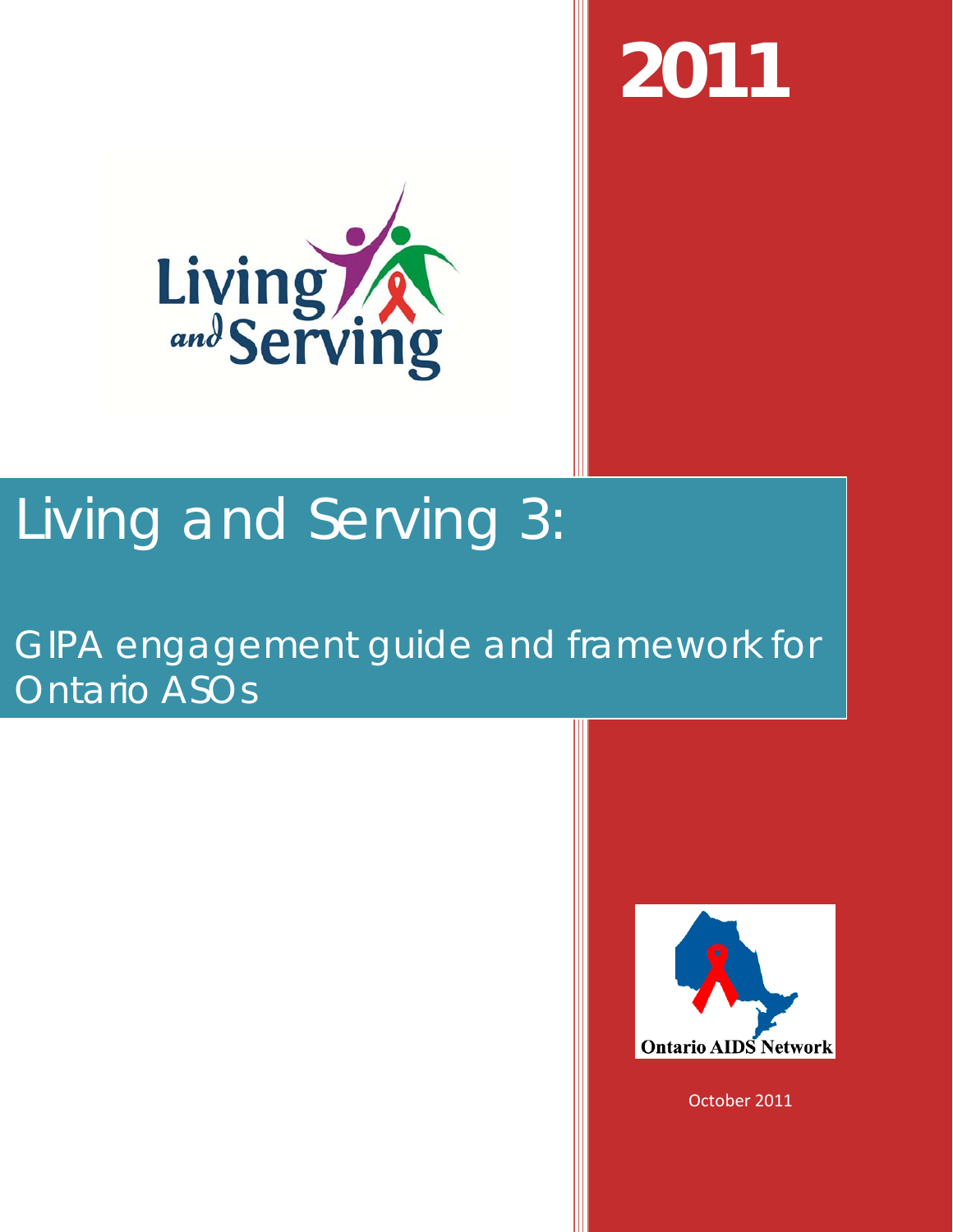# **Dedicated to the memory of the late Dr. Charles Roy and the more than 27,000 people who are HIV positive in Ontario**

*This disease will be the end of many of us, but not nearly all. And the dead will be commemorated, and we'll struggle on with the living, and we are not going away. We won't die secret deaths anymore. The world only spins forward. We will be citizens. The time has come.*

Tony Kushner, *Angels in America*

*Living and Serving 3 is a GIPA project hosted by the Ontario AIDS Network*

**Ontario AIDS Network** 468 Queen Street East, Suite 201 Toronto ON M5A 1T7 416-364-4555

www.ontarioaidsnetwork.on.ca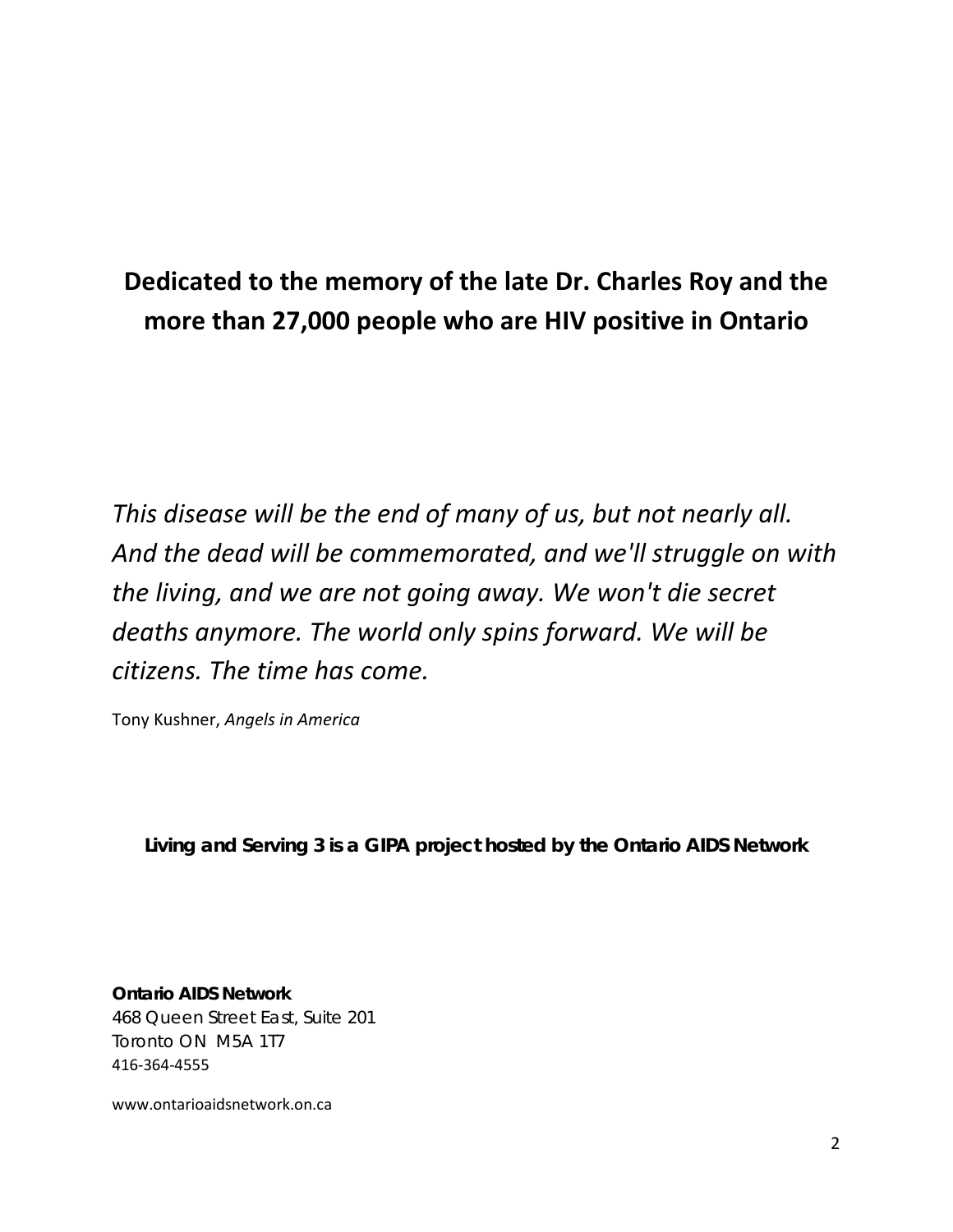#### Table of Contents

| 2.0 |     |                                                                              |  |  |  |
|-----|-----|------------------------------------------------------------------------------|--|--|--|
| 3.0 |     |                                                                              |  |  |  |
| 4.0 |     |                                                                              |  |  |  |
|     |     |                                                                              |  |  |  |
|     |     |                                                                              |  |  |  |
|     |     |                                                                              |  |  |  |
|     |     |                                                                              |  |  |  |
|     |     |                                                                              |  |  |  |
|     |     |                                                                              |  |  |  |
|     |     | 6.1 Living and Breathing: GIPA as a path of personal development by PHAs  31 |  |  |  |
|     |     |                                                                              |  |  |  |
|     |     |                                                                              |  |  |  |
|     |     |                                                                              |  |  |  |
|     |     |                                                                              |  |  |  |
|     | 6.6 |                                                                              |  |  |  |
|     | 6.7 |                                                                              |  |  |  |
|     |     |                                                                              |  |  |  |
|     |     |                                                                              |  |  |  |
|     |     |                                                                              |  |  |  |
|     |     |                                                                              |  |  |  |
|     |     |                                                                              |  |  |  |
|     |     |                                                                              |  |  |  |
|     |     |                                                                              |  |  |  |
|     | 8.3 |                                                                              |  |  |  |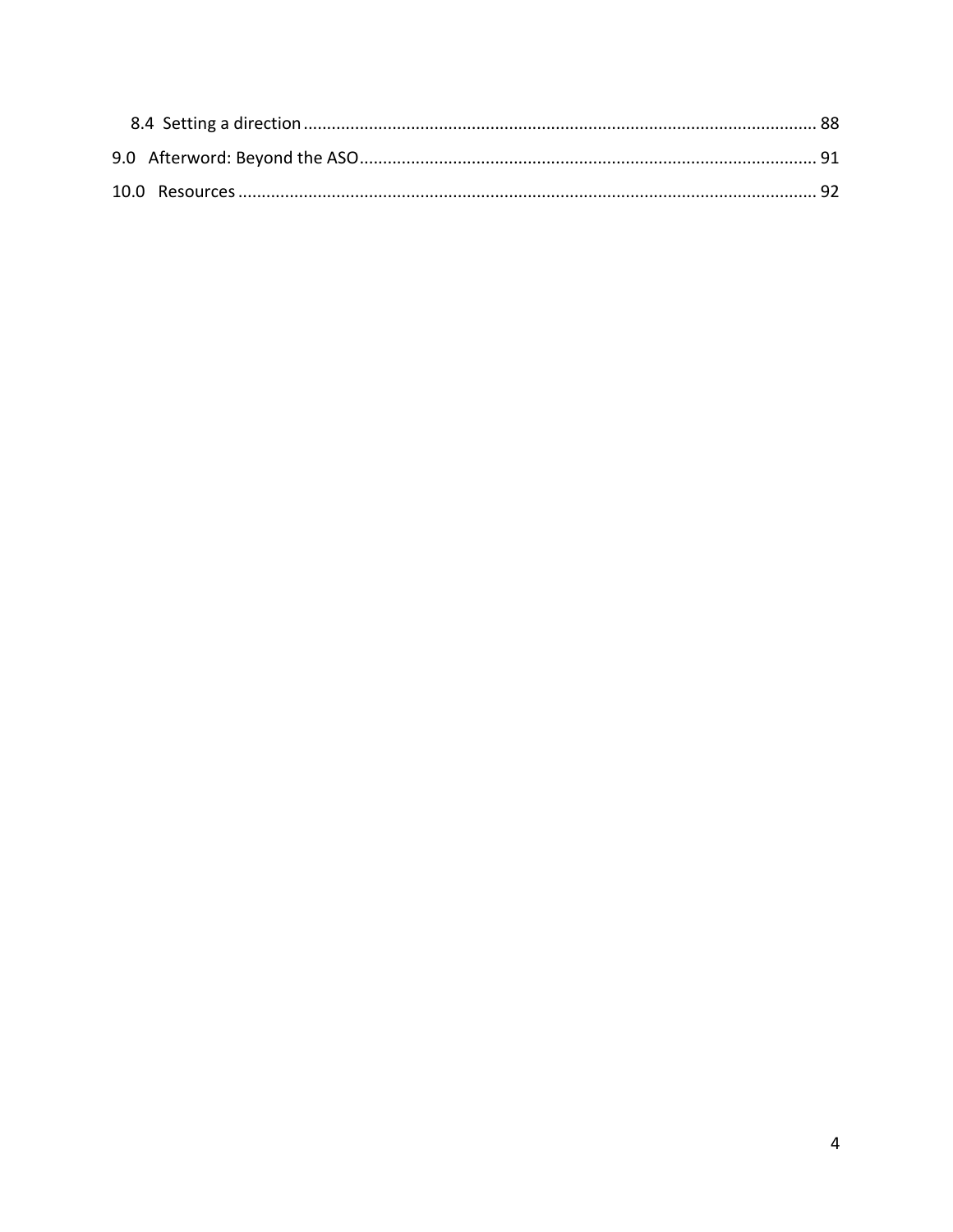# **The Ontario Accord**

A statement of solidarity with GIPA/MIPA

<span id="page-4-0"></span>We, people living with HIV/AIDS and allies in the community:

- Commit to the greater involvement and meaningful engagement of people living with HIV/AIDS (GIPA/MIPA); GIPA/MIPA puts PHAs at the centre and is grounded in human rights and the dignity of the full human being
- Aim to transform all who live with, work in, and are affected by, HIV/AIDS in Ontario
- Commit to personal and social transformation
- Value community expertise in embracing the challenge for the betterment of society
- Value inclusion over exclusion, a quest for integrity at all times and the embodiment of self-determination
- Promote the evolution of thought, action and collaboration among us and with our allies

Because GIPA/MIPA is about human struggles and aspirations, ethics, empowerment and accountability are its foundation.

This Accord was created by representatives of Ontario organizations at a Living and Serving 3 consultation meeting in July 2011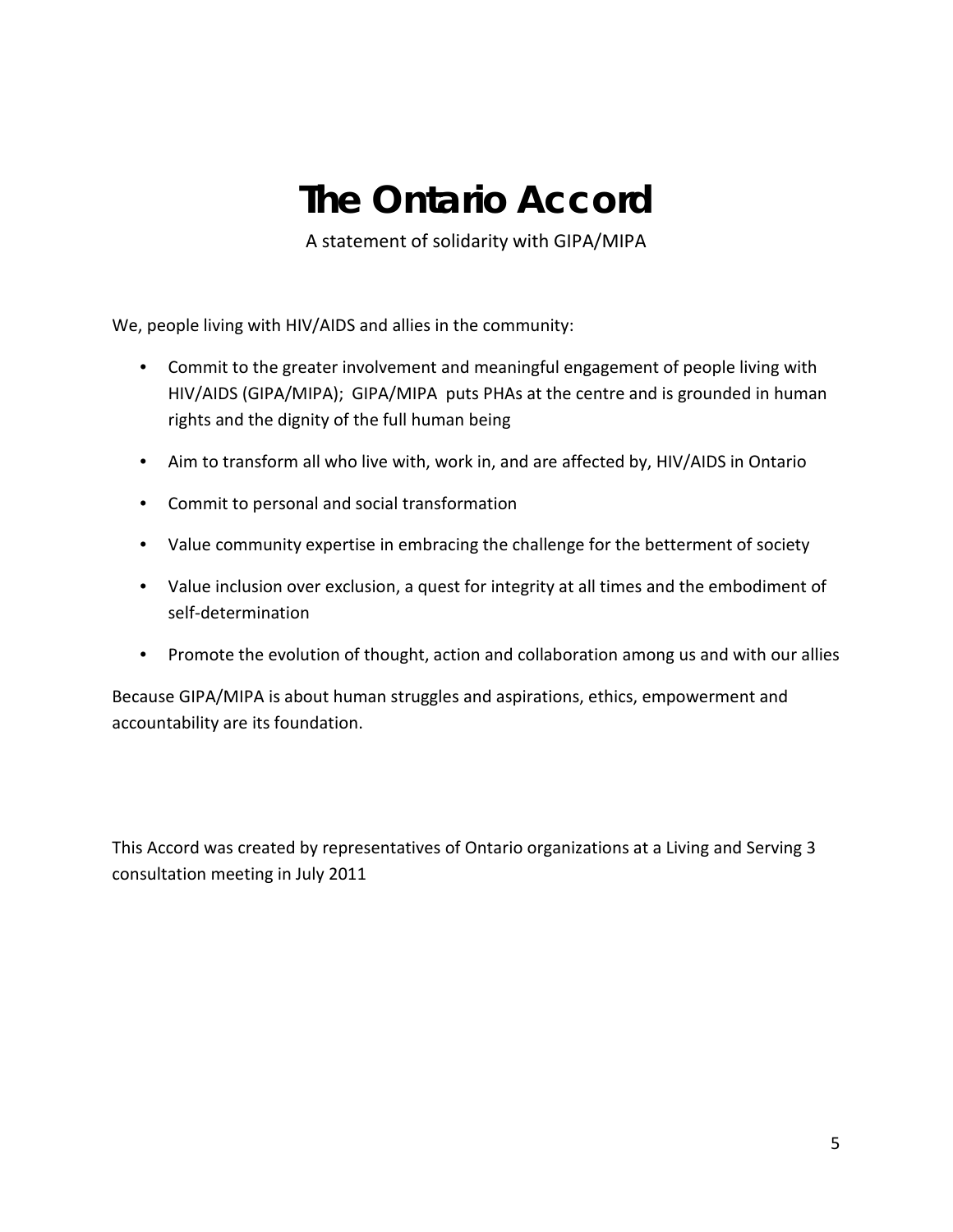# <span id="page-5-0"></span>**1.0 Foreword**

Welcome to *Living and Serving 3,* a GIPA wise practices guide and engagement framework for AIDS service organizations. It has been 17 years since the Paris Declaration stated the fundamental rights of people with HIV to self-determination and their centrality in the decisionmaking processes that affect their lives. Today, in 2011, GIPA, the greater involvement of people with HIV/AIDS, remains a core principle and challenge for AIDS service organizations (ASOs) and other organizations serving people with HIV/AIDS. GIPA is always a work in progress -- a continual process of renewing our commitment and ensuring that our practices at all levels of our organizations ensure the engagement, investment and participation of people with HIV/AIDS.

This document builds on the work done by the Ontario AIDS Network (OAN) and the Ontario HIV Treatment Network in supporting *Living and Serving II*, a ten-year progress report on GIPA in Ontario ASOs published in 2007. *Living and Serving II* was the outcome of research conducted by the Ontario HIV Treatment Network and led by Dr. Roy Cain and Dr. Evan Collins. It built on the pioneering work of Dr. Charles Roy, the author of *Living and Serving* (1995).

This guide and framework document also builds on OAN's commitment to GIPA through the Positive Leadership Development Institute. Although this document focuses on AIDS service organizations in Ontario, we acknowledge that this is only part of the picture of the reality of persons with HIV/AIDS today and that much additional work needs to be done.

We hope that you will find this guide and engagement framework helpful in reaffirming your commitment to GIPA in principle and in practice.

yZ*Theybr*ll

Stacey Mayhall **Stacey Mayhall** Jay Koornstra **Rick Kennedy** Co-Chair Co-Chair Executive Director

Rick Kennedy)

Ontario AIDS Network Ontario AIDS Network Ontario AIDS Network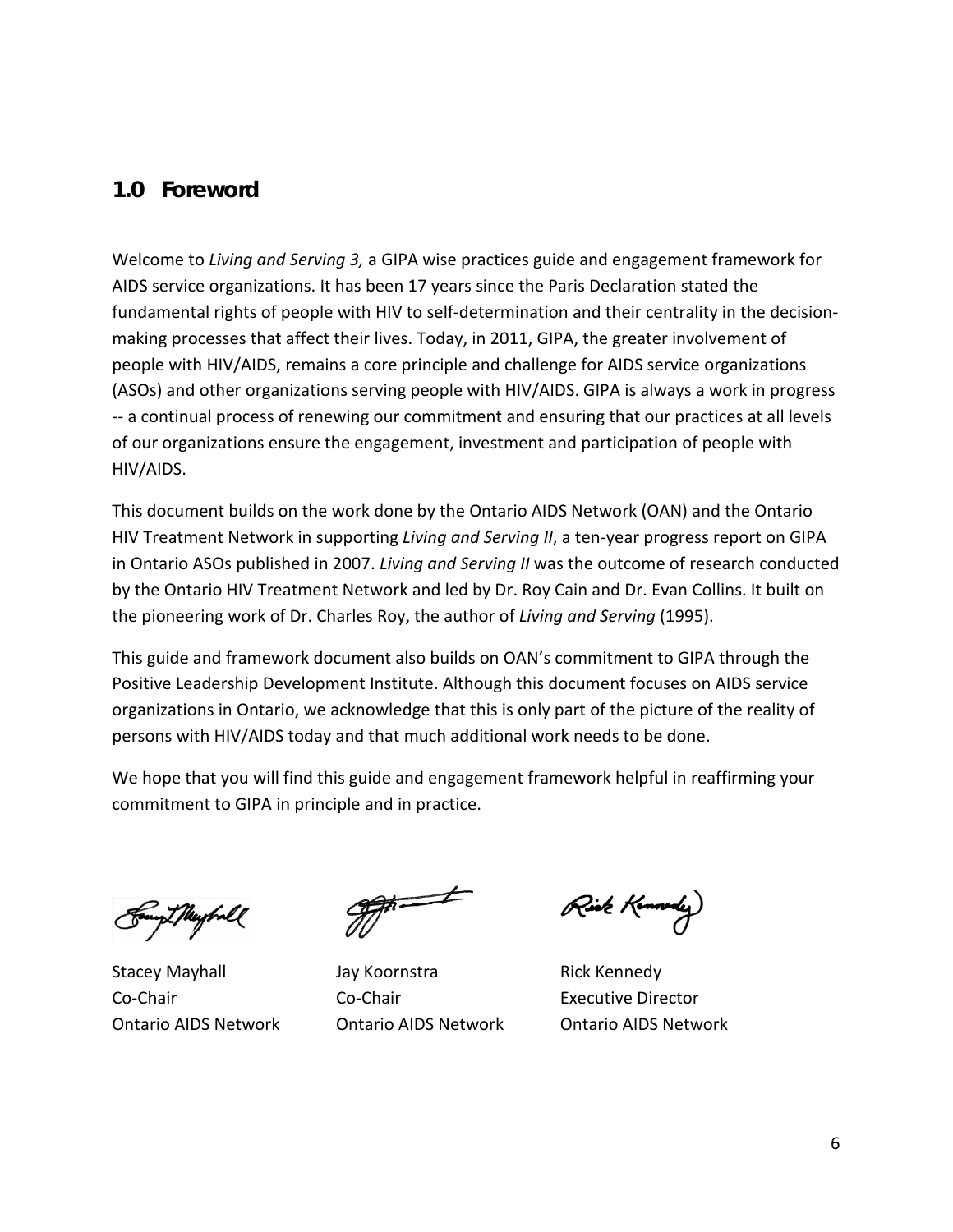## <span id="page-6-0"></span>**1.1 Foundations**

**Denver Principles (1983)**: We condemn attempts to label us as "victims," a term which implies defeat, and we are only occasionally "patients," a term which implies passivity, helplessness, and dependence upon the care of others. We are "People With AIDS".

...[to People with AIDS]: Be involved at every level of decision-making and specifically serve on the boards of directors of provider organizations.

**Montreal Manifesto (1989): ...** An international code of rights must acknowledge and preserve the humanity of people with HIV disease. This code must include: ... active involvement of the affected communities of people with HIV disease in decision-making that may affect them.

**Paris Declaration (1994):** ...Support a greater involvement of people with HIV/AIDS through an initiative to strengthen the capacity and coordination of networks of people with HIV/AIDS and community-based organizations. By ensuring their full involvement in our common response to the pandemic at all – national, regional and global – levels, this initiative will, in particular, stimulate the creation of supportive political, legal and social environments. [This is usually considered to be the fundamental GIPA declaration.]

**United Nations General Assembly Special Session on HIV/AIDS (UNGASS) 2001:** Resolution reaffirming GIPA as expressed in the Paris Declaration.

**United Nations High-Level Meeting on HIV/AIDS (2006):** Reaffirmed support for the greater involvement of people with HIV.

**NGO Code of Good Practice** – Global Network of People Living with HIV/AIDS and Asia Pacific Network of People Living with HIV/AIDS: We advocate for the meaningful involvement of people with HIV/AIDS and affected communities in all aspects of the HIV response; We foster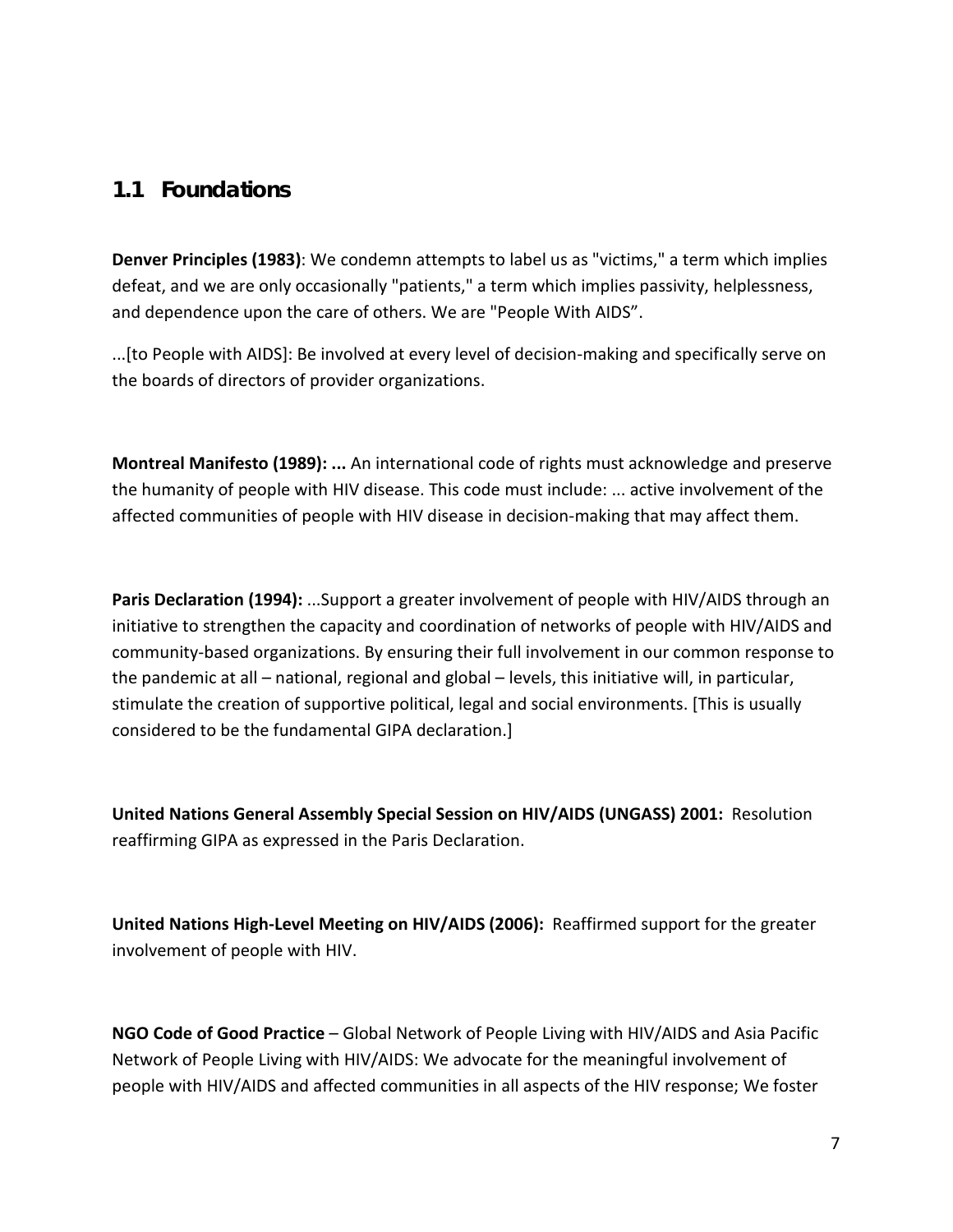active and meaningful involvement of people with HIV/AIDS and affected communities in our work.

**The Ontario Accord** - **A statement of solidarity with GIPA/MIPA (2011)**: This statement was created by representatives of Ontario organizations during a meeting in Toronto in 2011.

We, people living with HIV/AIDS and allies in the community:

- Commit to the greater involvement and meaningful engagement of people living with HIV/AIDS (GIPA/MIPA); GIPA/MIPA puts PHAs at the centre and is grounded in human rights and the dignity of the full human being
- Aim to transform all who live with, work in, and are affected by, HIV/AIDS in Ontario
- Commit to personal and social transformation
- Value community expertise in embracing the challenge for the betterment of society
- Value inclusion over exclusion, a quest for integrity at all times and the embodiment of self-determination
- Promote the evolution of thought, action and collaboration among us and with our allies

Because GIPA/MIPA is about human struggles and aspirations, ethics, empowerment and accountability are its foundation.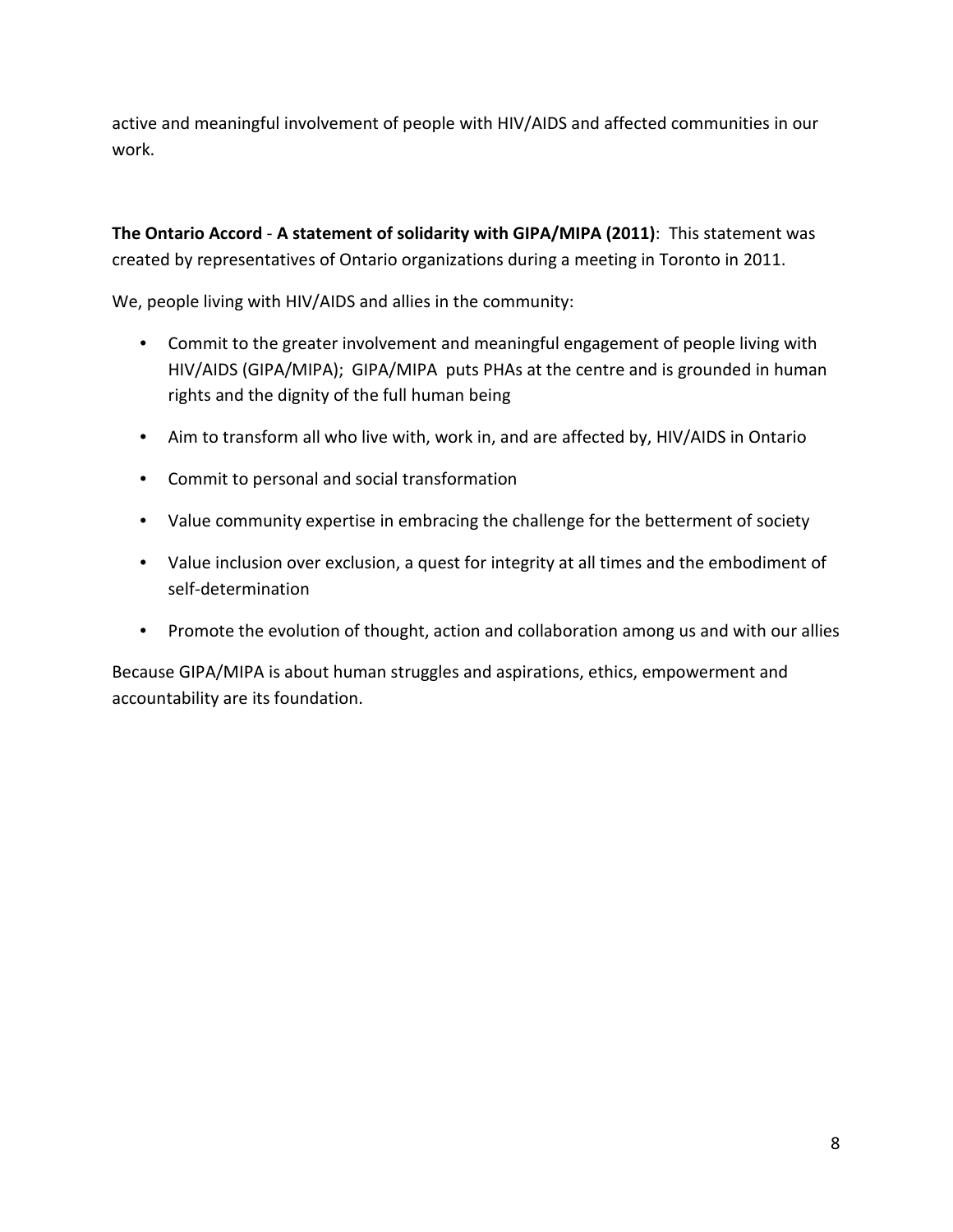# <span id="page-8-0"></span>**1.2 Acronyms**

APHA: Aboriginal person with HIV/AIDS

ASO: AIDS service organization

CATIE: Canadian Treatment Information Exchange

GIPA/MIPA: Greater involvement of people with HIV/AIDS/ Meaningful involvement of people with HIV/AIDS

HIV/AIDS: Human immunodeficiency virus/Acquired immune deficiency syndrome

HR: Human resources

OAN: Ontario AIDS Network

OCHART: Ontario HIV/AIDS Reporting Tool

OHTN: Ontario HIV Treatment Network

PHA: Person with HIV/AIDS. Persons with HIV/AIDS are also known as PWAs and PLWHAs

UNAIDS: United Nations Joint Programme on HIV/AIDS

UNGASS: United Nations General Assembly Special Session on HIV/AIDS (2001 and subsequent meetings in 2006 and 2011)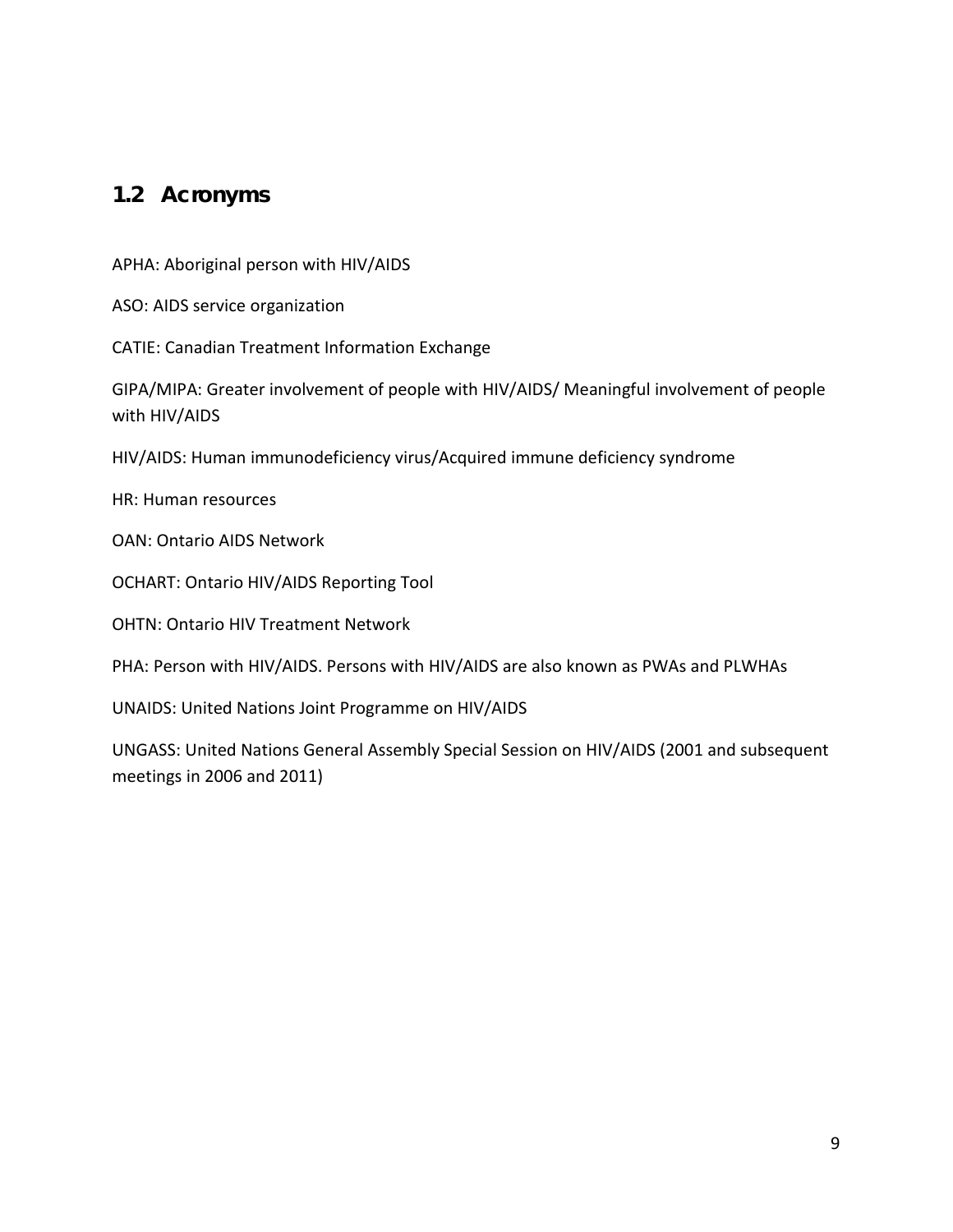# <span id="page-9-0"></span>**2.0 Acknowledgements**

The Ontario AIDS Network acknowledges with thanks the work of all those who have championed GIPA and have practised it in their work. In particular, we wish to acknowledge the contributions of:

- Dr. Charles Roy, who pioneered this work with his 1995 study *Living & Serving, Persons with HIV in the Canadian AIDS Movement*
- Drs. Roy Cain and Evan Collins, authors of *Living & Serving II: Ten Years Later – The Involvement of People Living with HIV/AIDS in the Community AIDS Movement in Ontario* and the members of their research team
- Members of the three Working Groups who have furthered the work in Ontario of *Living & Serving II*
- Thousands of people with HIV/AIDS and their associates around the world who have championed and actualized GIPA through their research, publications and work
- The Canadian AIDS Society for its development of *One Foot Forward*, a GIPA training toolkit and facilitator's guide
- All those who have contributed to the development of this guide and framework through consultations in 2010-2011
- Rick Kennedy who guided the entire project, David Hoe who facilitated the process and developed the Framework, and Janet Dunbrack who wrote the Guide

OAN acknowledges with gratitude the financial and material support of the Ontario AIDS Bureau. The views presented in this document do not necessarily reflect the views held by the Ontario AIDS Bureau and the Government of the Province of Ontario.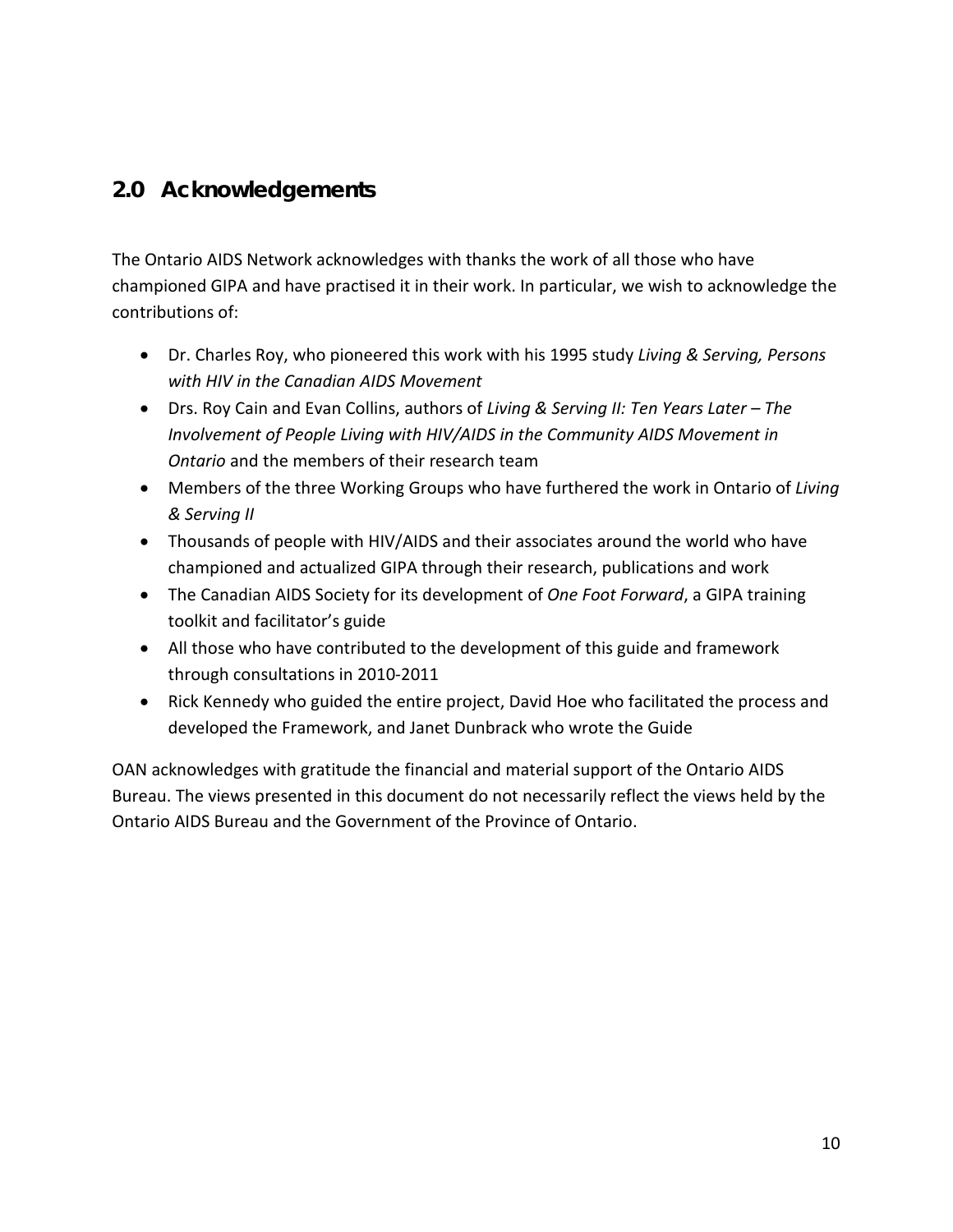# <span id="page-10-0"></span>**3.0 Introduction**

GIPA, the greater involvement of people with HIV/AIDS, has been a guiding principle of the HIV/AIDS movement for almost three decades. GIPA is never achieved once and for all; it is a goal and commitment that must be continually renewed. GIPA is a practice, not a project, and is similar to all other accountabilities of healthy HIV organizing and service delivery. Our practices in AIDS service organizations (ASOs) must be continually re-evaluated in light of the changing realities of HIV/AIDS and of those living with it.

GIPA principles often refer just to persons living with HIV/AIDS. The Ontario individuals and organizations that participated in the consultations for Living and Serving 3 affirm that GIPA concerns all who live with, work in, and are affected by, HIV/AIDS. Another way of stating this is that GIPA engages PHAs and their allies in a culture of inclusivity. Although this document focuses on more strongly on the PHA component of GIPA, it is intended to foster an expanding and inclusive approach that embraces PHAs in all their diversity and circumstances and includes those affected by HIV/AIDS and all allies. The principles and concrete actions discussed in this document can be applied to diverse and expanding communities.

Engaging in GIPA can be challenging. Barriers such as stigma, the tendency to see people who are HIV positive as clients in need of support, and competing demands on time and resources in organizations stretched to the limit, can result in the under-involvement of PHAs in all aspects of the organization.

Engaging in GIPA requires conscious attention, without which the daily operational demands of an ASO can seem to be the most important. This conscious attention requires intentionality and accountability that are meaningful and demonstrate that the agency sees beyond service alone.

This *Living and Serving 3* document, containing a wise practices guide and engagement framework, is intended to help Ontario ASOs put GIPA principles into practice.

The guide and framework are one outcome of a process of consultation and identification of needs. Following the publication of *Living and Serving II* in 2007, three working groups were set up to reflect on the recommendations in that report. The Working Groups are: Values and Code of Practice; Capacity Building, Enhancement and Accreditation; and Implementation and Monitoring. Among the many recommendations made by the working groups was the dissemination of best practices and profiles of success in acting on GIPA. The working groups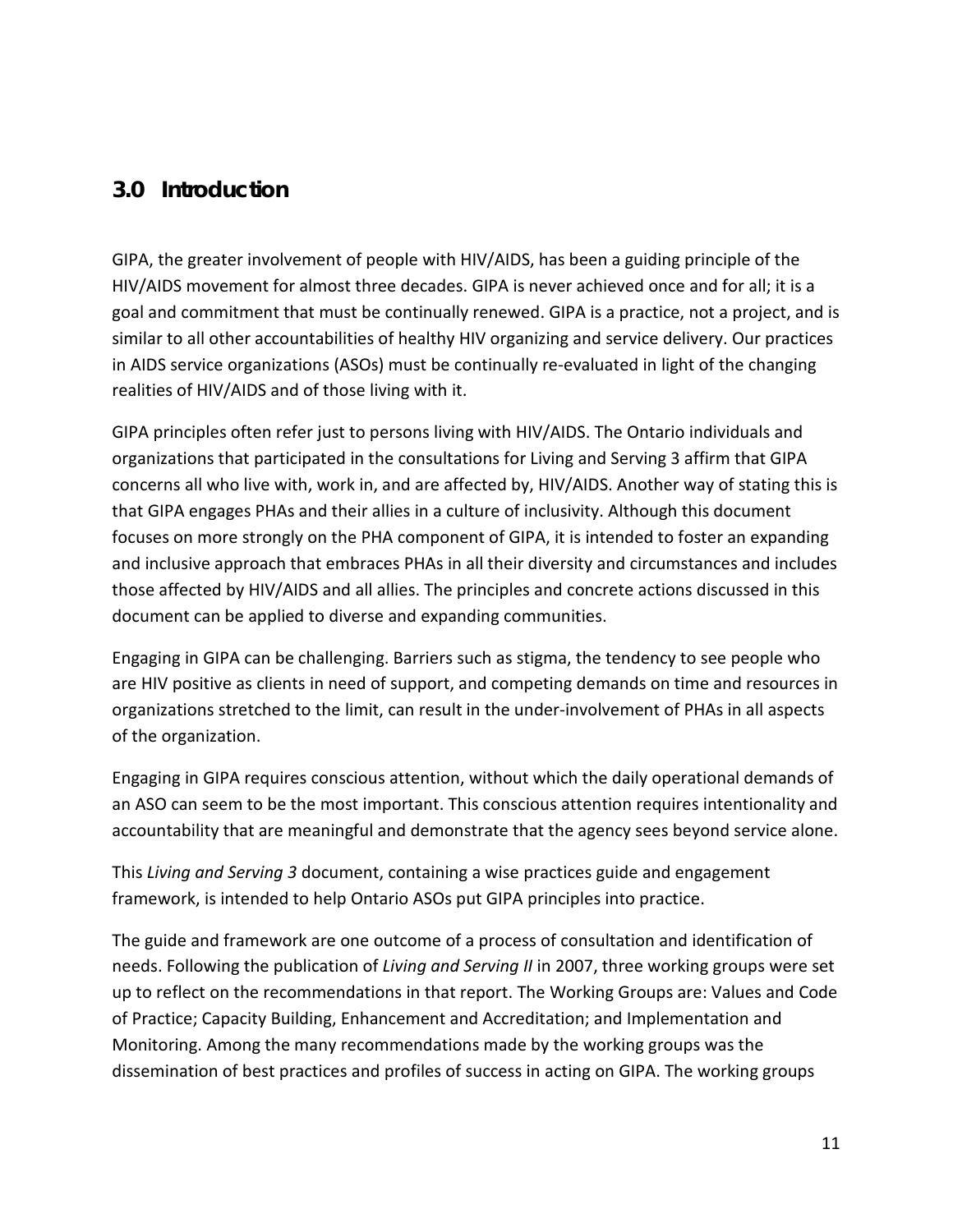thought that this would help determine more consistent standards in skills and capacity building by ASOs.

In early 2011, a process of consultation began to explore how PHAs and ASOs are experiencing GIPA and what needs to be done next. Meetings were held with focus groups in London and Toronto, composed of ASO members and HIV-positive individuals, which resulted in wideranging discussions about the realities of PHAs and their ability and desire to be involved. The desire for standards, accountability, a strength-based GIPA model and capacity building were among the ideas that surfaced. The decision was made to create this wise practices guide and framework for GIPA engagement.

The guide (Sections 1-7) describes the evolution of GIPA and the models used to visualize it, the meaning of GIPA for ASOs today, and suggested ways of engaging with GIPA more fully in your ASO. Various types of PHA involvement are described, each with its benefits and challenges. In each case, a real-life example from an ASO in Ontario or elsewhere is included. Ways of investing in PHA capacity for involvement and leadership are suggested. A section on monitoring and accountability of ASO success in GIPA engagement includes a GIPA report card and various evaluation checklists for organizations adapted from international examples.

The engagement framework (Section 8) aims to provide a set of structures for ASOs to:

- Assess current relationships and practices of GIPA/MIPA
- Develop an organizational mind-set about GIPA/MIPA
- Determine a progressive, sustainable and measurable plan to honour GIPA/MIPA
- Monitor and set up accountability practices to deepen the progression and sustainability of GIPA/MIPA

The final section of this document provides links to resources.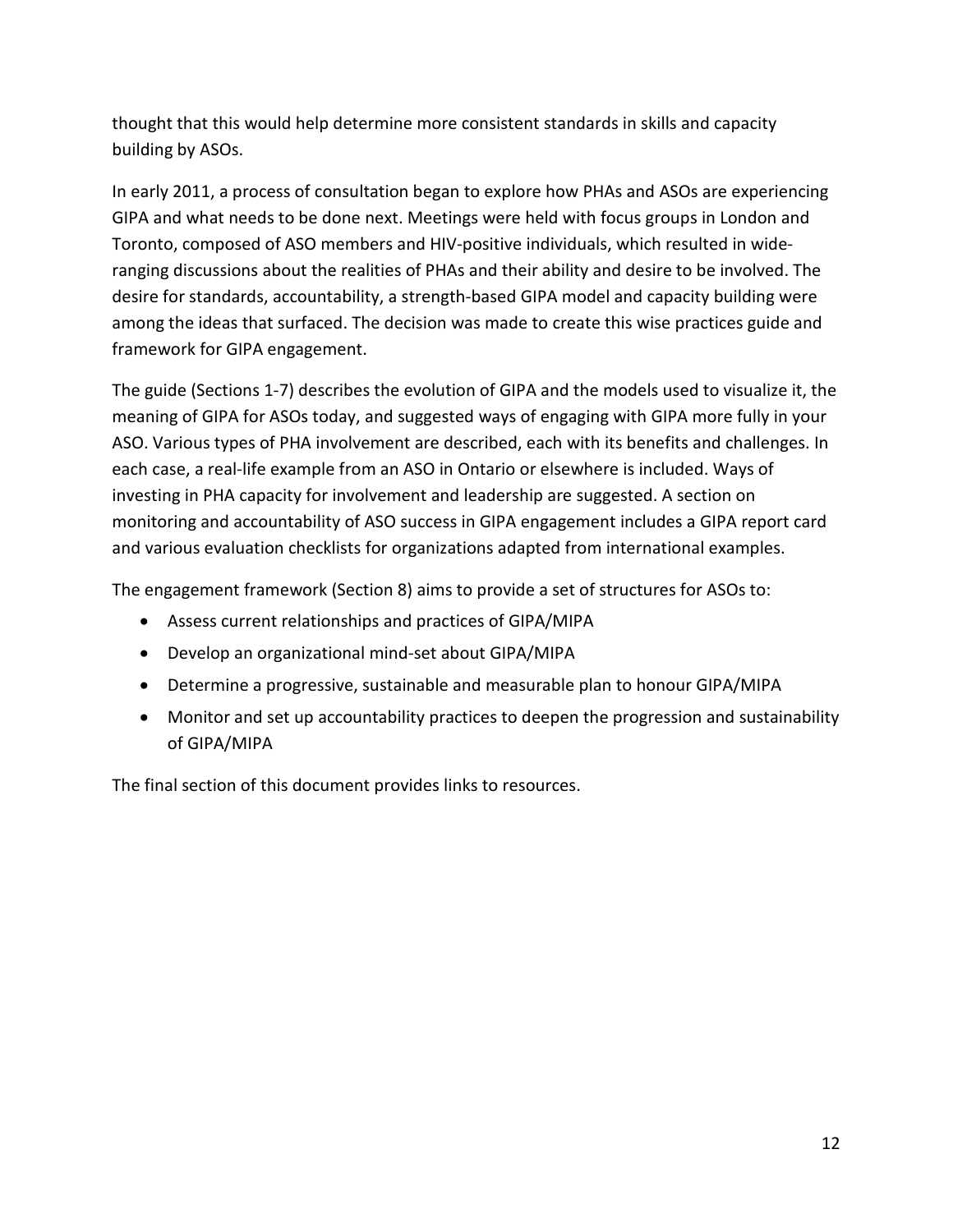# <span id="page-12-0"></span>**4.0 GIPA to MIPA: a foundation for the HIV/AIDS movement**

#### <span id="page-12-1"></span>**4.1 Evolution of GIPA to MIPA**

*Living and Serving 3* is a link in a process going back at least three decades, beginning with the Denver Principles of 1983. You'll find the key foundation statements at the beginning of this document. The following words are not included in the formal declarations of GIPA, but they sum up what people with HIV/AIDS have been affirming for three decades: *Nothing about us without us*.

GIPA is grounded in human rights. The United Nations Universal Declaration of Human Rights (1948) and the Canadian Charter of Rights and Freedoms (1982) recognize the inherent dignity and freedom of every person and the right to freedom from discrimination. This grounding in human rights includes the right to self-determination and participation in decisions that affect a person's life.

Since the Paris Declaration of GIPA in 1994, our experience with living out GIPA has caused many people with HIV/AIDS and several international organizations to prefer the term MIPA: Meaningful Involvement of People with HIV/AIDS. This change resulted from the experience of some PHAs of being involved as tokens by organizations that were demonstrating their practice of GIPA, rather than involving PHAs in meaningful ways where they have a real voice in decision making and leadership and where their expertise and lived experience are both sought and valued. MIPA also can mean that a significant percentage of leadership or representation positions in organizations are occupied by PHAs, rather having only one or two PHAs without true decision-making power, which can be tokenism.

#### <span id="page-12-2"></span>**4.2 Foundation work**

#### *Living & Serving I and II*

There have been many important documents written about GIPA. Some of these are listed in the resource section at the end of this document if you wish to learn more. Pioneering GIPA work has been done by Canadians.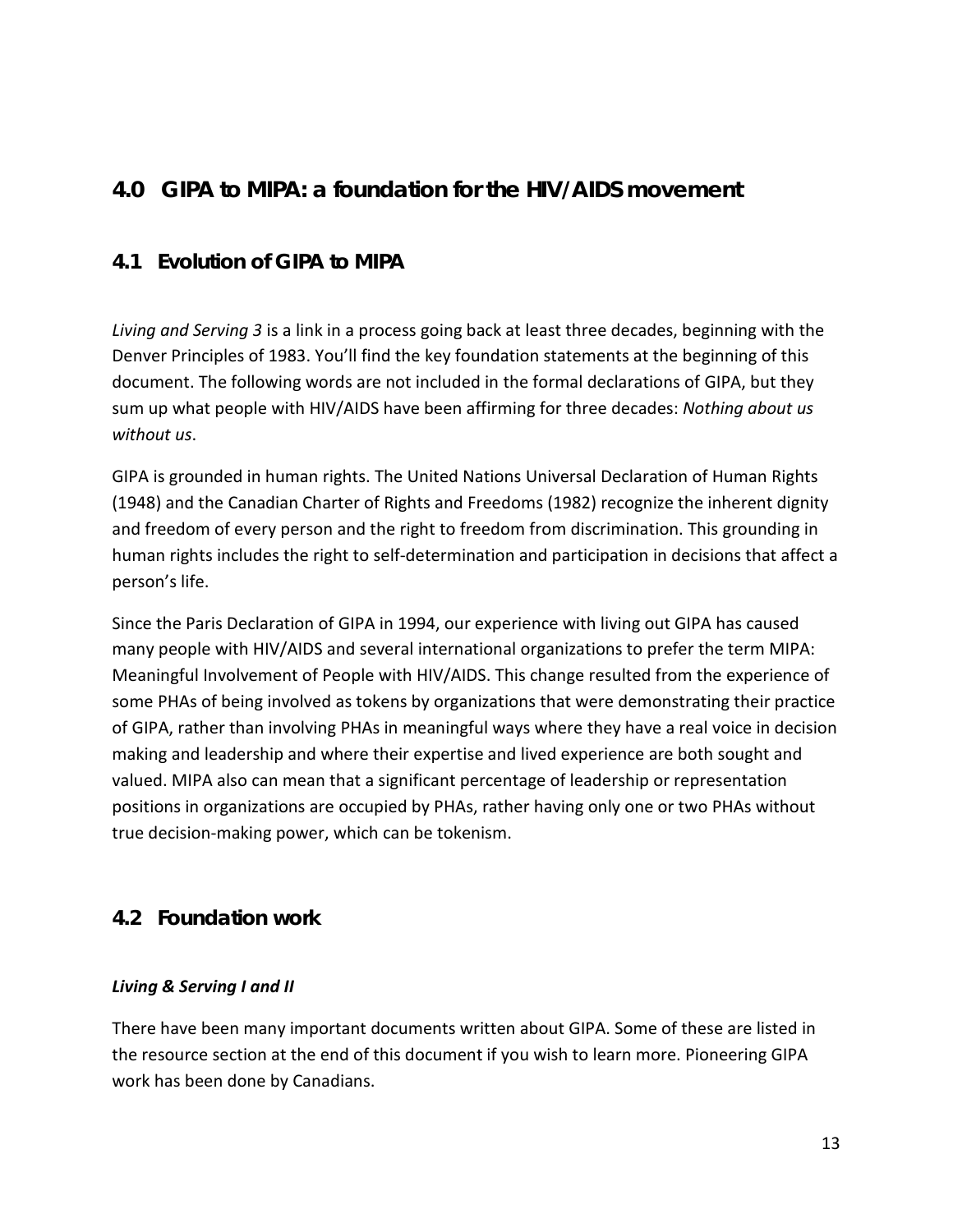Dr. Charles Roy was a Canadian HIV/AIDS activist and a PHA. He was the Executive Director of the AIDS Committee of Toronto (ACT) until shortly before his death in 2002. His 1995 doctoral thesis, *Living & Serving*, described the advantages and barriers associated with GIPA, and made a series of recommendations for increasing PHA involvement. His research showed that among Canadian AIDS Society member organizations across Canada, more than 80% had at least one PHA board member, but that the total number of PHA board members was low. In terms of staff, nearly 63% had no PHA staff members. Close to 64% of organizations that had PHA staff had fewer than 30% PHAs.

Ten years later, *Living & Serving II* reported that things in Ontario had improved but that much remained to be done. 33% of the 30 organizations reporting had no self-declared PHAs on staff but more than 75% of organizations reported having hiring policies to encourage PHA applications. 90% of the organizations had at least one self-declared PHA on the board of directors, but the largest group had fewer than 25% PHA board members. Most organizations had PHAs involved as volunteers. The study found that, since Charles Roy's work, things had improved regarding PHA representation on staff, but that board representation had stayed at similar levels or had slipped. Among the recommendations of *Living & Serving II* was a yearly internal review of PHA involvement by organizations and the use of existing templates (or the development of new ones in their absence) that promote best practices in PHA involvement.

The three working groups established to work on the *Living & Serving II* recommendations called for: improved hiring and workplace practices, including work on stigma and discrimination; a variety of capacity and skills building approaches for PHA leadership development; and the development of annual reviews to promote greater compliance with GIPA by organizations.

#### *UNAIDS documents: pyramids to circles*

The Joint United Nations Programme on HIV/AIDS (UNAIDS) has published several documents promoting GIPA. Two of the most significant are *From Principle to Practice: Greater Involvement of People Living with or Affected by HIV/AIDS (GIPA)* (1999) and a Policy Brief on GIPA (2007).

The 1999 UNAIDS paper contained the GIPA pyramid of involvement which has been reproduced in many documents. It appears in Figure 1 below.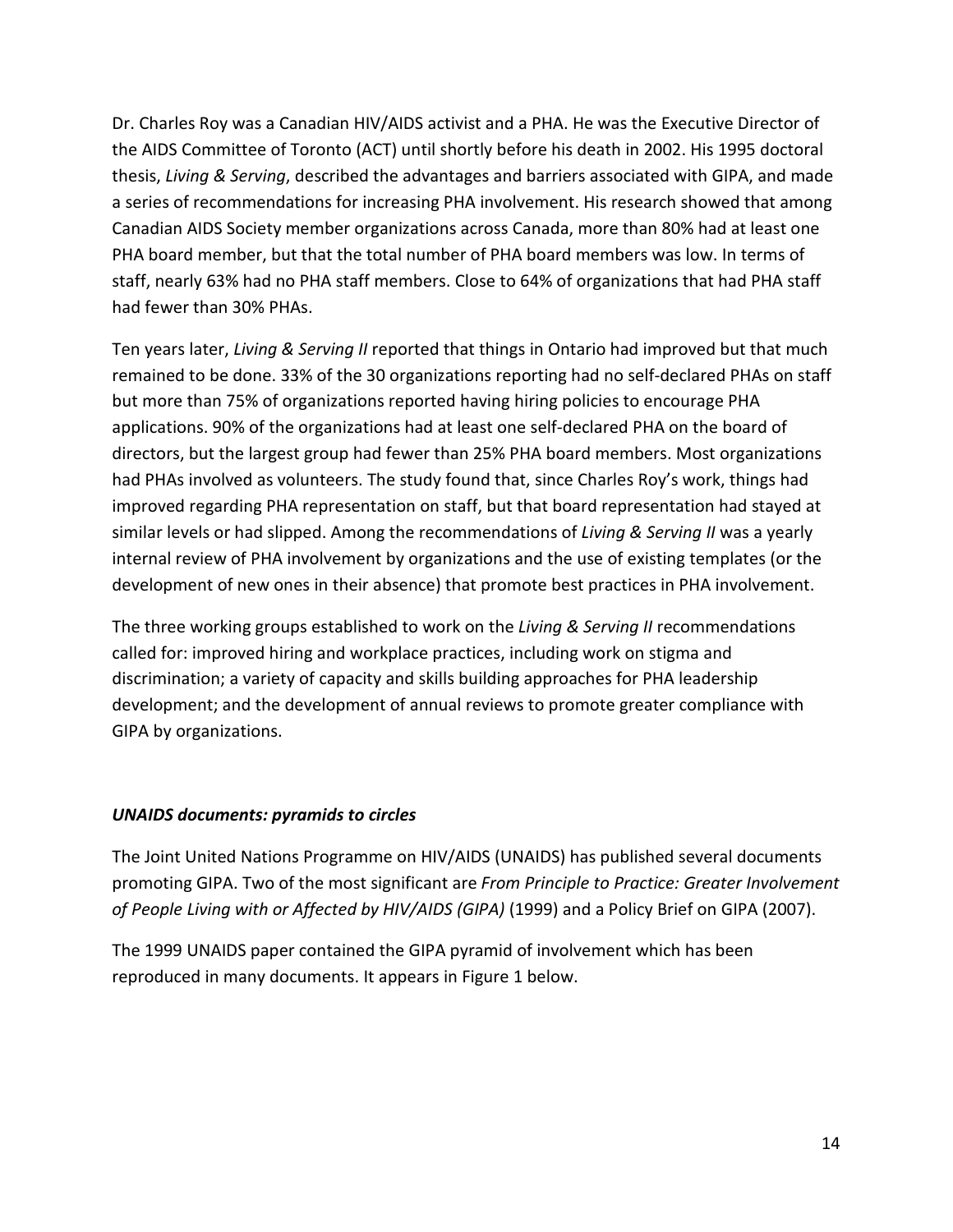#### **Figure 1. A pyramid of involvement by PWHAS**

This pyramid models the increasing levels of involvement advocated by GIPA, with the highest level representing complete application of the GIPA principle. Ideally, GIPA is applied at all levels of organization.

> **DECISION MAKERS**: PWHAs participate in decision-making or policy-making bodies, and their inputs are valued equally with all the other members of these bodies. **EXPERTS**: PWHAs are recognized as important sources of information, knowledge and skills who participate – on the same level as professionals – in design, adaptation and evaluation of interventions. **IMPLEMENTERS**: PWHAs carry out real but instrumental roles in interventions, e.g. as carers, peer educators or outreach workers. However, PWHAs do not design the intervention or have little say in how it is run. **SPEAKERS**: PWHAs are used as spokespersons in campaigns to change behaviours, or are brought into conferences or meetings to "share their views" but otherwise do not participate. (This is often perceived as "token" participation, where the organizers are conscious of the need to be seen as involving PWHAs, but do not give them any real power or responsibility.) **CONTRIBUTORS**: activities involve PWHAs only marginally, generally when the PWHA is already well-known. For example, using an HIV-positive pop star on a poster, or having relatives of someone who has recently died of AIDS speak about that person at public occasions. **TARGET AUDIENCES**: activities are aimed at or conducted for PWHAs, or address them en masse rather than as individuals. However, PWHAs should be recognized as more than (a) anonymous images on leaflets, posters, or in information, education and communication (IEC) campaigns, (b) people who only receive services, or (c) as "patients" at this level. They can provide important feedback which in turn can influence or inform the sources of the information.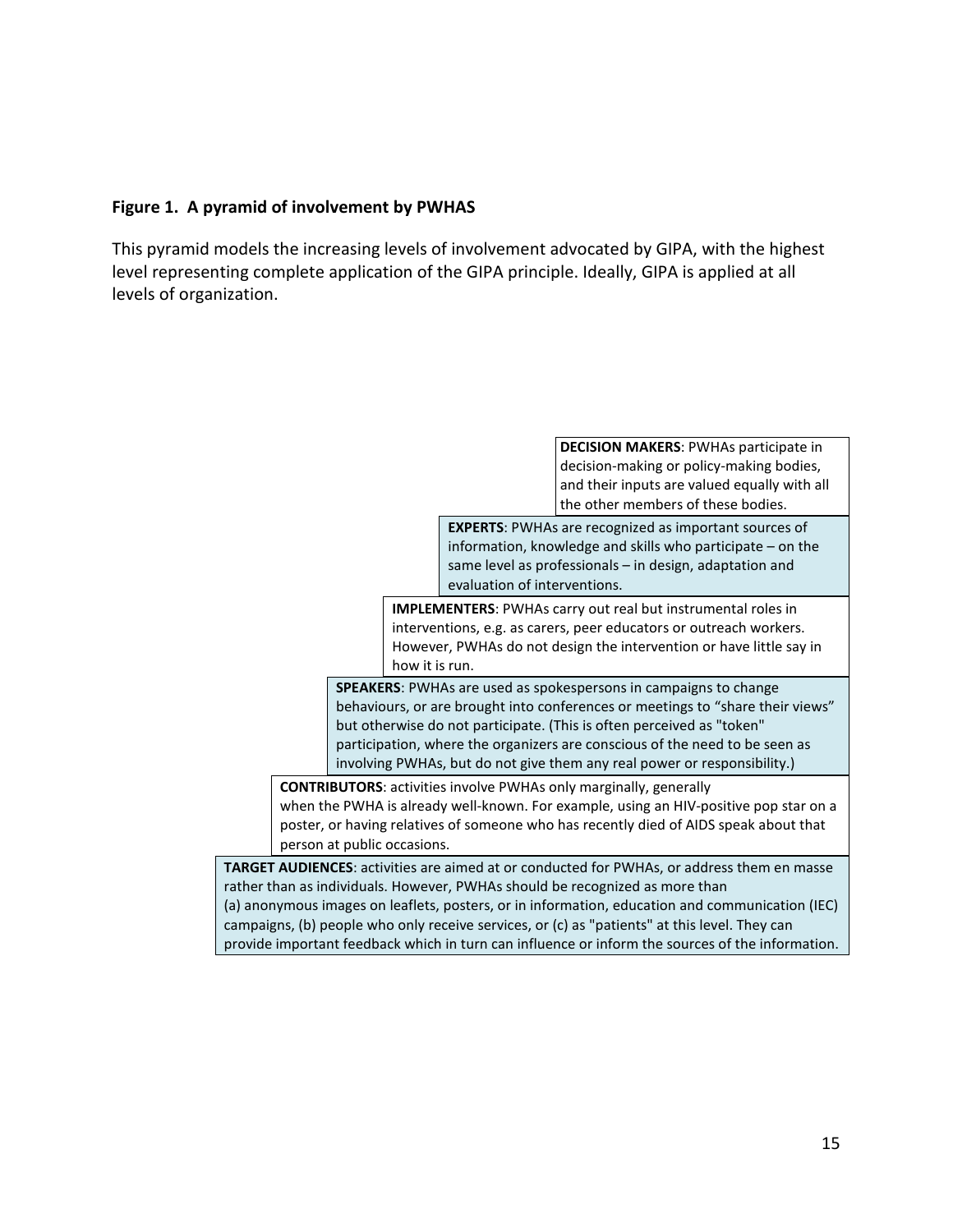In a 2007 policy paper on GIPA, UNAIDS reaffirmed the grounding of GIPA in human rights: *People living with HIV are entitled to the same human rights as everyone else, including the right to access appropriate services, gender equality, self-determination and participation in decisions affecting their quality of life, and freedom from discrimination*.

Interestingly, the GIPA pyramid used in the 1999 UNAIDS paper (Figure 1) was replaced in the 2007 paper by a less hierarchical, more fluid representation – a set of circles. See Figure 2 below.



#### **Figure 2. A GIPA circle of involvement**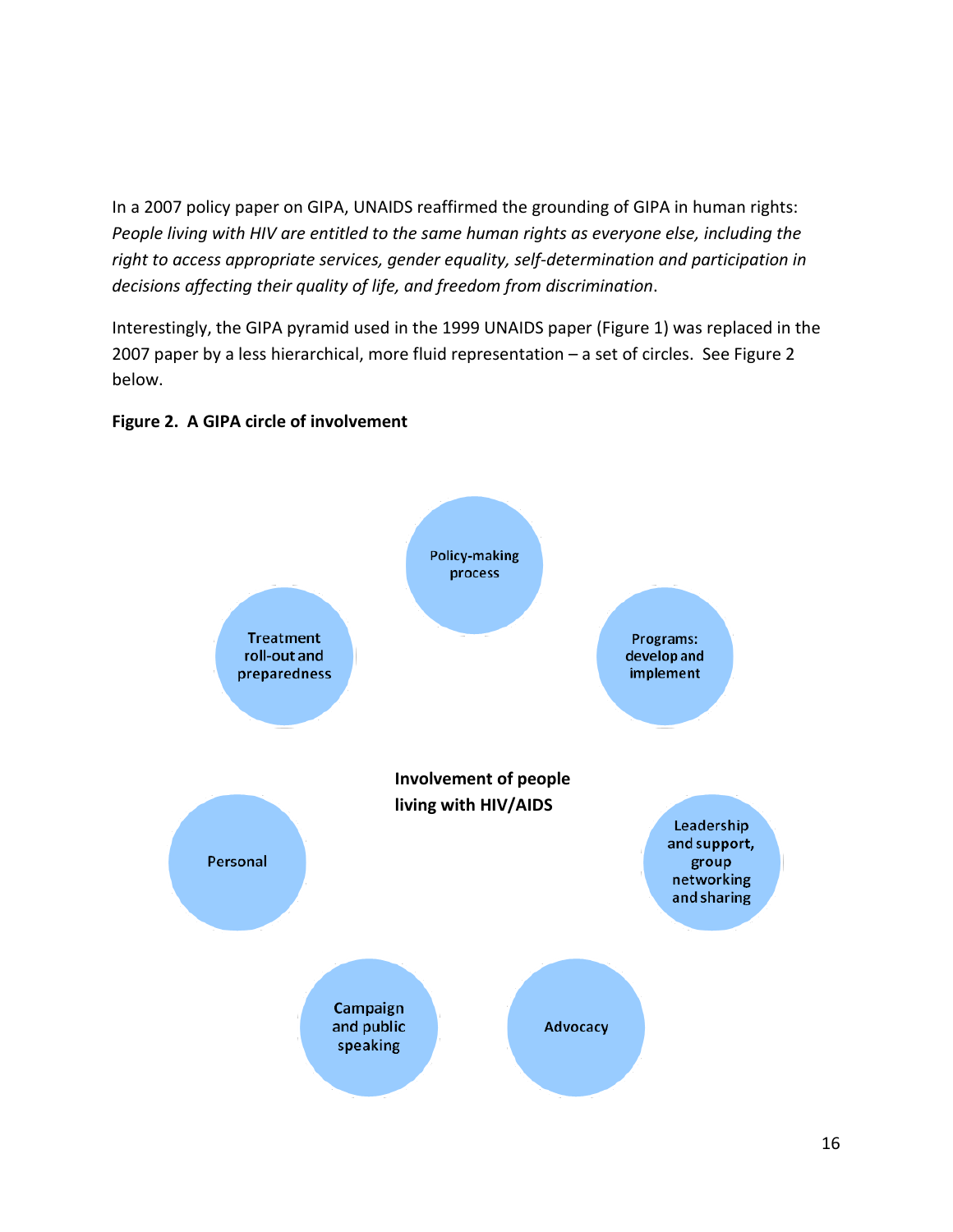This representation of GIPA involvement is less hierarchical than the earlier pyramid and conveys the message that all types of involvement have value, but that leadership and meaningful power-sharing are still important. Most of the activities in the circles are selfexplanatory. Personal involvement is defined in the UNAIDS policy brief as: *People living with HIV are actively involved in their own health and welfare. They take an active role in decisions about treatment, self education and adherence, and positive prevention.* This new GIPA model reflects the reality that GIPA is moving in the direction of including greater involvement by PHAs in their personal concerns, including care and support.

UNAIDS continues to incorporate GIPA into all its work. The UNAIDS Strategy for 2011-2015 reaffirms commitment to GIPA and recognizes GIPA's contribution to "exceptional global solidarity".

#### *Other recent resources*

#### Canadian AIDS Society

The Canadian AIDS Society published a GIPA training toolkit in 2009: *One Foot Forward*. This resource is a collection of seven educational modules designed by and for PHAs to assist them in building capacity and acquiring leadership skills that promote their greater and more meaningful involvement in communities. The modules can be worked on by individuals on their own or in groups. The toolkit can be used by people in areas where no training sessions are available or where an ASO may lack the funds to bring in trainers. Topics include: understanding GIPA; leadership; identity, diversity and disclosure; ASOs; boards and governance; and working effectively in groups. Additional modules are planned for youth and for treatment options. This series is a useful resource for ASOs seeking to invest in building capacity with PHAs. A step-bystep facilitator's guide is available for the toolkit, which can be used by ASOs to support PHAs and others to work through the modules. Many ASOs are focusing on Module 4, *Boards and Governance*, to build capacity for both PHA and non-PHA board involvement.



#### Positive Leadership Development Institute

The Positive Leadership Development Institute™ (PLDI™) exists to support people with HIV/AIDS to realize their leadership potential and increase their capacity to participate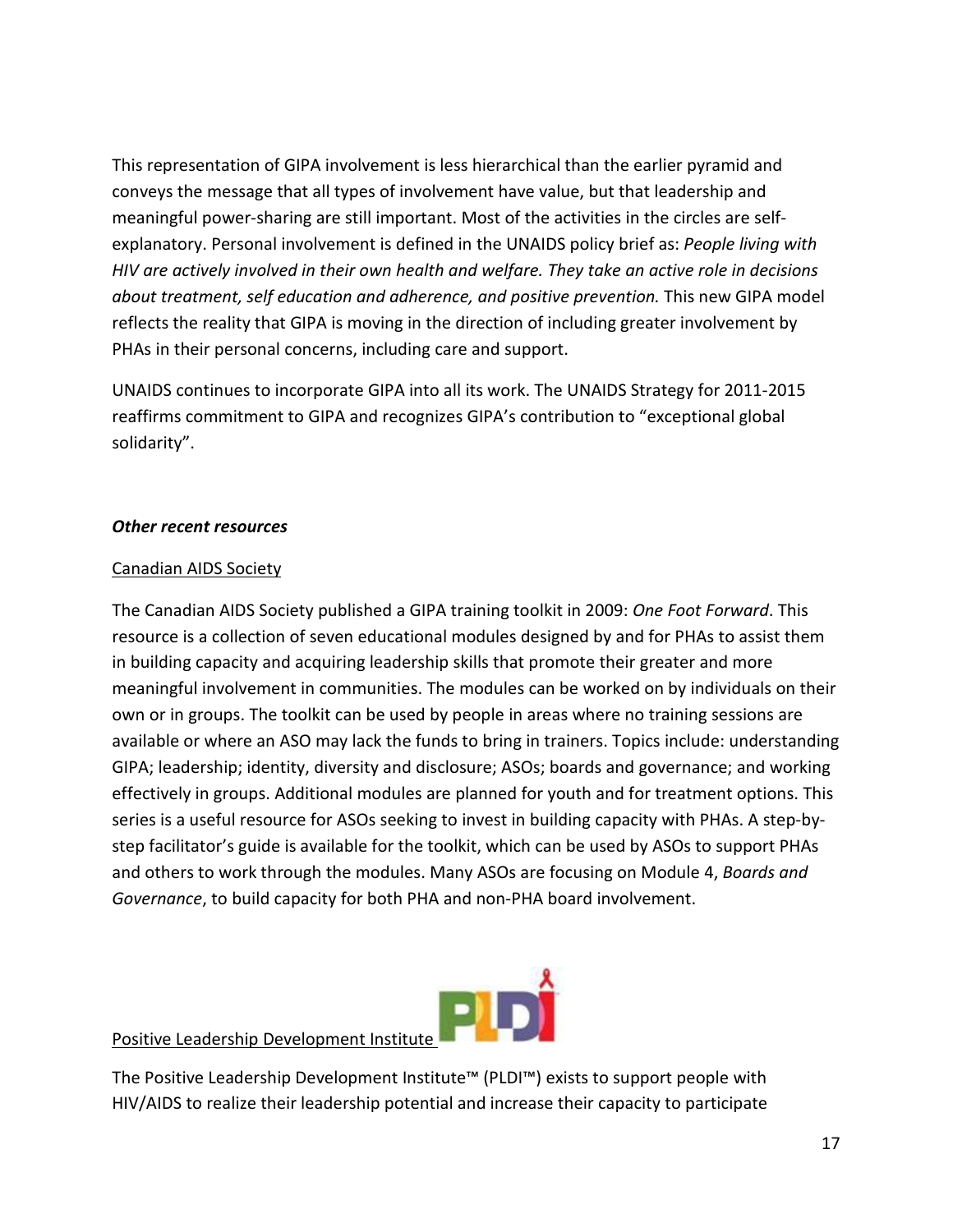meaningfully in community life. A partnership between the Ontario AIDS Network and the Pacific AIDS Network, the PLDI honours the leadership of the past, values the leadership of today and inspires leadership for the future. Those who have completed Level 1 represent 3,167 years of lived HIV experience.

The following curriculum objectives of the leadership training provide participants with the opportunity to:

- Understand the 5 principles and 10 commitments of leadership
- Realize individual leadership potential
- Participate in building a network of leaders within the PHA community
- Realize the potential and strengths that each individual brings to the network
- Learn about and practise leadership skills in a safe environment
- Inspire others to become leaders
- Encourage participants to take on facilitator and mentoring roles in the community
- Expand participants' awareness of our community

The PLDI™ training includes three levels:

- Level I: Who am I as a Leader?
- Level 2: Bored? Get on Board!
- Level 3: Communications

The main objectives of Level I- *Who am I as a Leader?* are to:

- Identify personal values and philosophy
- Develop leadership skills and practices
- Gain community knowledge and awareness

The primary focus of Level 2 - *Bored? Get on Board!* is board governance and will include presentations and discussions on:

- The voluntary sector in Canada
- Board governance models
- Board accountability/ responsibilities
- Bylaws/policies/procedures
- Understanding committee structures and purpose
- Other topics related to serving on a Board of Directors

Level 3 - *Communications* skills training will explore the following topics through presentations, group work and discussions:

• Conducting effective meetings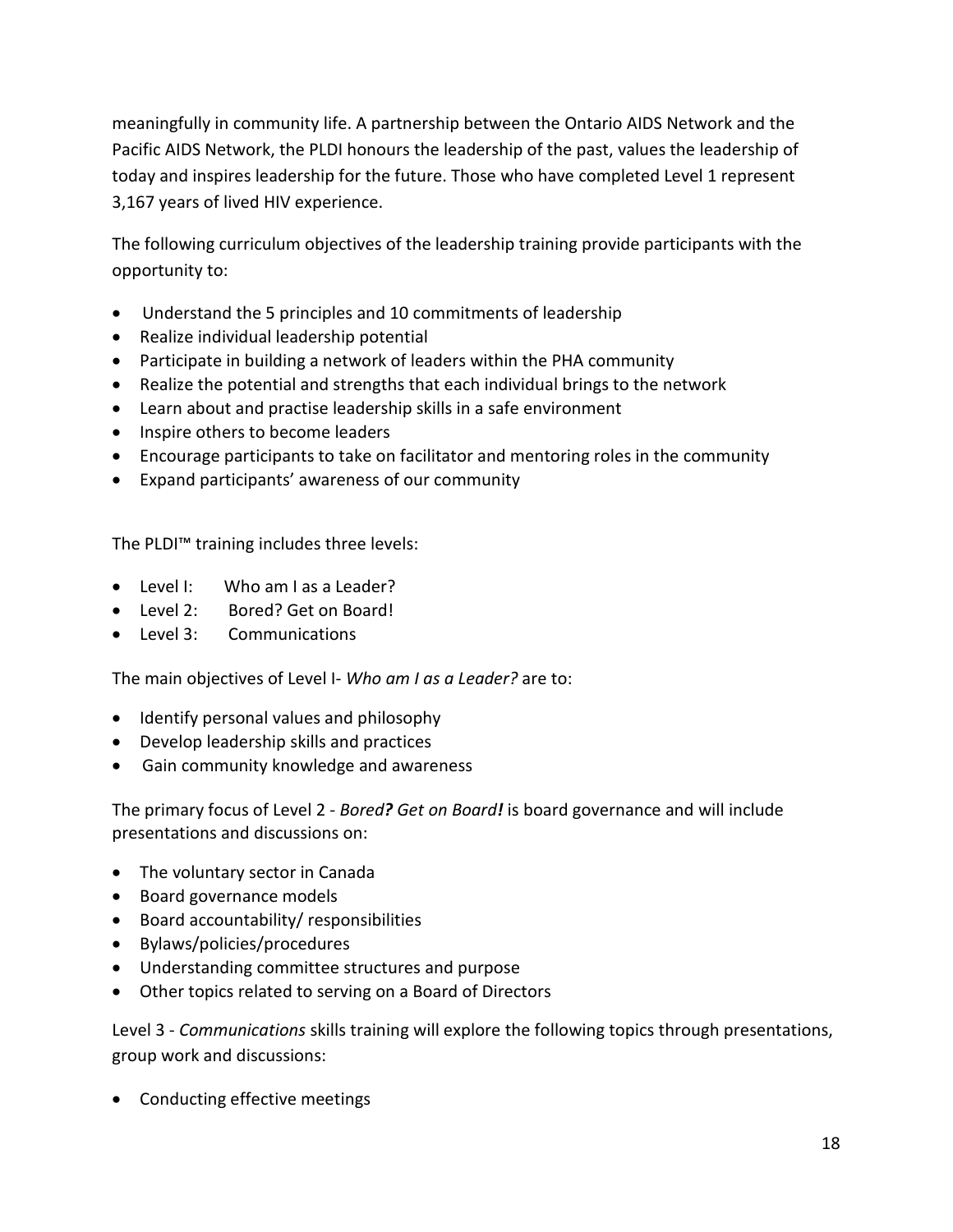- Active listening
- Dealing with difficult situations
- Effective feedback
- Decision making strategies
- Public speaking the basics
- Developing effective presentations

#### International HIV/AIDS Alliance and GNP+

A valuable GIPA guide was published in 2010 by the International HIV/AIDS Alliance and the Global Network of People Living with HIV (GNP+): *Greater Involvement of people living with HIV (GIPA): Good Practice Guide.* This guide is intended mainly for organizations in the global South but is useful for ASOs in all regions. The image chosen to represent GIPA involvement in this guide is a tree rooted in GIPA principles and nourished by good organizational practices. The three main branches of the tree are: Better local responses to HIV; Programs and policies are tailored and responsive; and Increased self-determination and personal development for PHAs. The guide includes examples of good practice and checklists for organizations to measure their progress in implementing GIPA. Some of these evaluation checklists are adapted in section 7 of this document.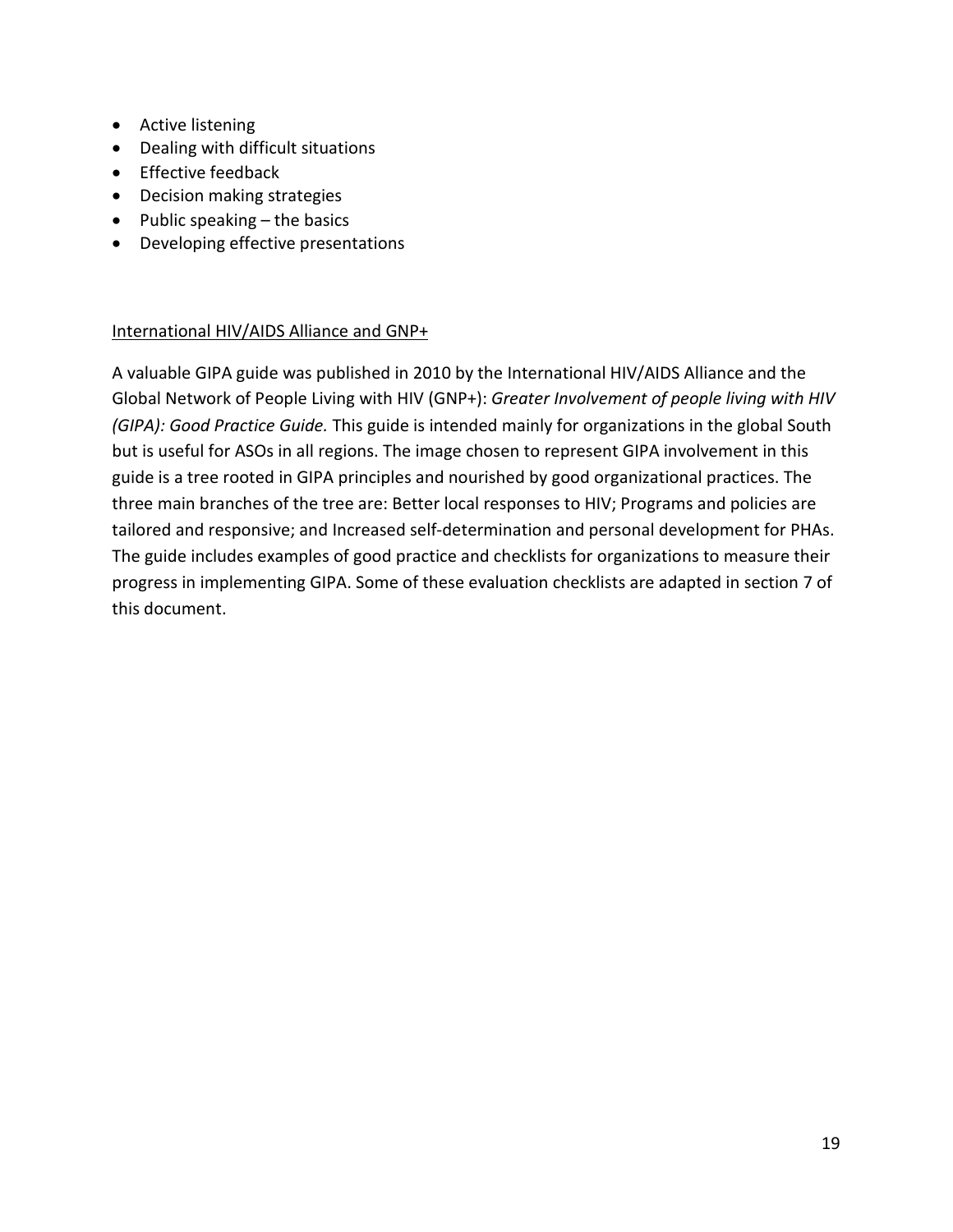### <span id="page-19-0"></span>**4.3 Another way of visualizing GIPA**

GIPA can be visualized in many other ways. A way that emerged from discussions about this document is to see GIPA as a fan-shaped dynamic which puts the individual PHA at the source and fans out as the person becomes increasingly involved with others through community and organizations. All places on the fan can be occupied at the same time. Personal development can be ongoing while one is involved in many relationships and activities with others. The levels of involvement are coherent and pivot around the PHA. This is represented in Figure 3 below.



**Figure 3: A GIPA fan of living and breathing**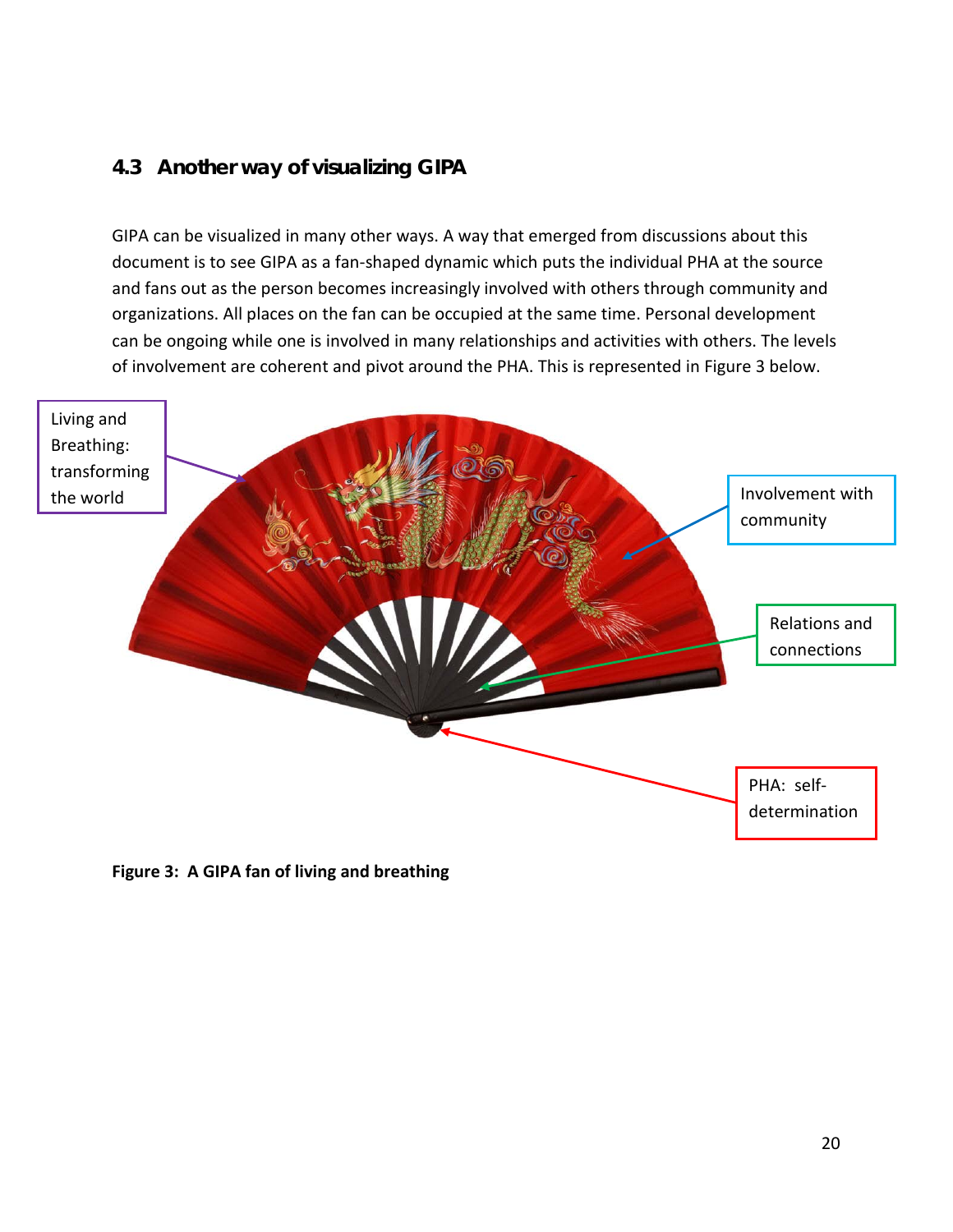# <span id="page-20-0"></span>**4.4 Changes in PHA populations require innovative responses**

Since the 1994 Paris Declaration of GIPA, the dynamics of HIV/AIDS have changed, as have PHA populations and needs. In Canada and many other global North countries, the advent of antiretroviral treatments in 1996 and subsequent treatments have radically altered the experience and management of living with HIV.

Persons with HIV/AIDS in many cases now enjoy good health. Many have returned to work in non-HIV/AIDS environments that offer better benefits and higher pay scales without the need to be "the workplace PHA". Many have less time and may have reduced connection and interest in ASO work. Some have expressed this change as wanting their lives to be centered on things other than an identity that is virus-based. For some ASO employers, this situation is a shift from *PHAs are too sick to work here* to *PHAs are too well to be here*.

The addition of a personal dimension of GIPA in the 2007 UNAIDS policy brief (Figure 2 above) reflects the growing movement toward grounding GIPA in the personal development of the individual PHA. Building a foundation of dignity, self-worth and rights and responsibilities toward the self and the community can provide the point of origin for GIPA. Each PHA can craft what GIPA means to her or him and can connect to the ASO to create together a meaning that is resonant for both.

Affected populations appear to be more diverse than they were in 1994. Gay men still comprise the largest group of PHAs and newly-infected persons in Canada, $<sup>1</sup>$  $<sup>1</sup>$  $<sup>1</sup>$  but women, Aboriginal</sup> peoples, ethnocultural communities, people who use injection and other drugs, prisoners, sex workers, youth, and poor and marginalized people are now recognized among the populations affected by HIV/AIDS. This diversity presents a challenge to AIDS service organizations serving a variety of people with widely differing needs. In larger centres, specialized ASOs have been created to serve specific populations.

#### *Reaching the unaffiliated*

The Public Health Agency of Canada estimates that between 19% and 35% of PHAs do not know that they are positive, depending on which population they are identified with.<sup>[2](#page-20-2)</sup> If we assume

<span id="page-20-1"></span> $1$  The population at highest risk of new infections is still men who have sex with men. Some of these do not necessarily self-identify as gay men. Public Health Agency of Canada. 2010. *HIV and AIDS in Canada: Surveillance report to December 31, 200*9.

<span id="page-20-2"></span><sup>&</sup>lt;sup>2</sup> Estimates of HIV prevalence and incidence in Canada 2008. Public Health Agency of Canada[. www.phac](http://www.phac-aspc.gc.ca/aids-sida/publication/survreport/estimat08-eng.php)[aspc.gc.ca/aids-sida/publication/survreport/estimat08-eng.php](http://www.phac-aspc.gc.ca/aids-sida/publication/survreport/estimat08-eng.php)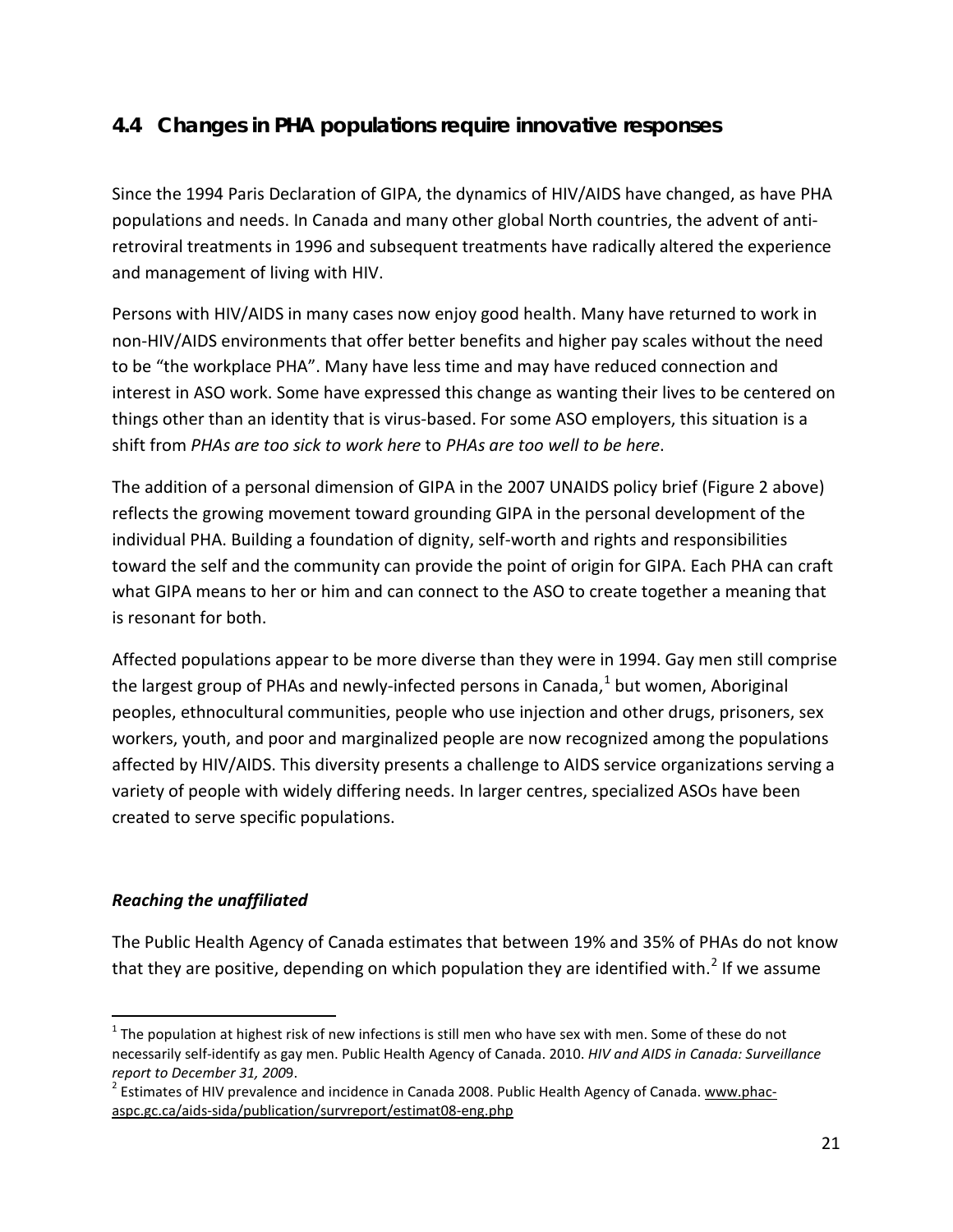for convenience that an average of 25% of PHAs are unaware of their status, then close to 7,000 people of the estimated 27,000 persons with HIV in Ontario<sup>[3](#page-21-0)</sup> are unaware and not seeking treatment from the health care system or support from ASOs.

It may also be true that most people with HIV are now working since statistics confirm that in December 2008, there were 3,157 recipients of Ontario Disability Support Program payments as a result of HIV as a primary or secondary diagnosis. The number of people on private disability insurance for HIV in Ontario is unknown.

In addition, recent estimates indicate that only a fraction of people with HIV/AIDS are connected to ASOs in Ontario. According to OCHART figures, only 5000 PHAs in Ontario regularly use ASO services. <sup>[4](#page-21-1)</sup> This represents 23% of those who know they are living with HIV and 19% of total PHAs.

If ASOs consider their mandate to include serving all persons with HIV/AIDS, then they are not reaching almost 80% of the PHAs who know they are living with HIV. Whether or not this is a problem is for ASOs to determine. A study conducted in 2005 found that users of Ontario ASO services have complex needs. They are, on self-report, poorer, significantly less healthy, less able to sustain normal activities and more often depressed than those who did not use these services.<sup>[5](#page-21-2)</sup> As many have observed, ASOs today are largely social service providers and most are stretched to the limit in providing services to existing service users.

The reality that most PHAs are not ASO-affiliated raises questions. Are ASOs offering services that are needed and valued by the majority of people who are HIV-positive? Do the unaffiliated have unmet needs and want to be reached by ASOs? For people who work, the ASO may have inconvenient hours or programs that don't reflect their lived reality, such as residual disclosure and workplace issues. How willing are ASOs to engage in new outreach to the unaffiliated? How can they be reached? Do new organizations or new facets of existing organizations need to be created?

Informal evidence shows that many populations are finding alternate ways of connecting as people and as PHAs. Social networking sites are filling needs for connection and belonging. Some of the men using these ways of connecting find alternatives such as the bar scene unwelcoming and experience stigma in these venues if their HIV status is known. They also report not feeling at home in ASOs because of the diversity of populations served. In the words

<span id="page-21-0"></span> $3$  Ontario Ministry of Health and Long-Term Care. Ontario HIV and AIDS Infection Rates in 2008. [http://www.health.gov.on.ca/english/public/program/hivaids/general/charact\\_epidemic.html](http://www.health.gov.on.ca/english/public/program/hivaids/general/charact_epidemic.html)

<span id="page-21-2"></span><span id="page-21-1"></span><sup>&</sup>lt;sup>4</sup> Ontario Community HIV/AIDS Reporting Tool. <u>https://www.**ochart**.ca/</u><br><sup>5</sup> Williams, P. and others. 2005. Characteristics of People Living with HIV Who Use Community-Based Services in Ontario, Canada: Implications for Service Providers*. J. Association of Nurses in AIDS Care* 16(4) [July/August]: 50-63.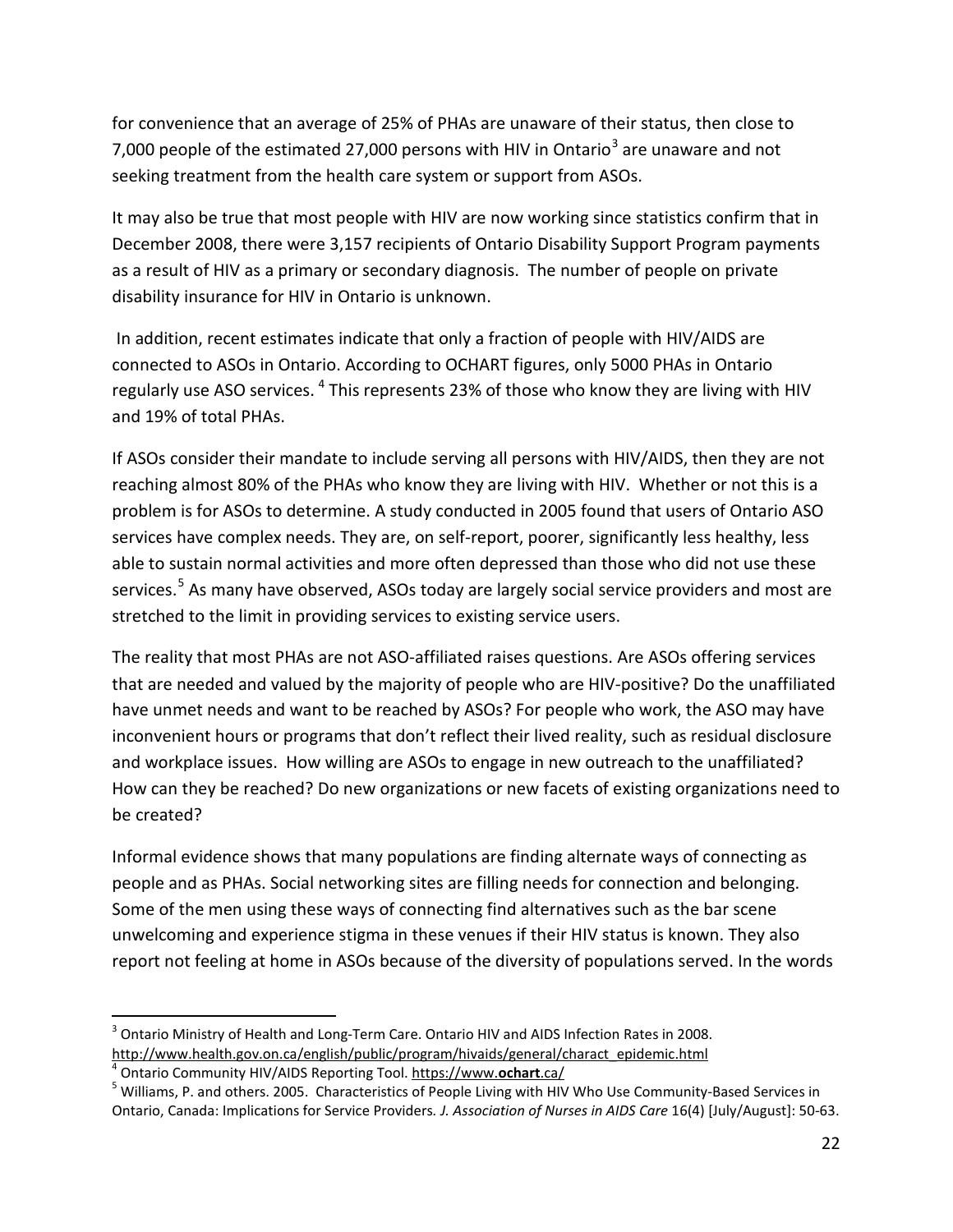#### of one man, *I don't recognize myself in the ASO*. *My needs are not housing or disability payments. My experience of HIV is isolated and is even more so in an ASO.*

PHAs are responding to some of these needs through the growing use of electronic social media. GIPA is active when social networks, Facebook, Twitter and blogs are used to encourage participation and involvement with a community defined by PHAs. Examples are POZIAM in the US and PositiveLite.com in Canada, both founded by PHAs. Linking to these networks gets around problems of confidentiality and geographic isolation. Communities of interest can be formed on a variety of issues, given the potentially large numbers of people joining in. Advocacy is an obvious activity that benefits hugely from social media, and communication about a variety of other issues (including treatment news). Skills building can use electronic media in interactive ways. A community of kindred spirits on line can help to create connection and break social isolation. The benefits are many and new ways of connecting and acting are continually being developed. GIPA lives online. Yet the question remains: Does cyber communication create a community that supports disclosure and connection?

The fact remains that there are many PHAs whose needs for social support are not being met. Many do not have access to technology and some may lack the training or means to participate. ASOs will have to decide whether they want to take on this aspect of engagement with GIPA/MIPA. The question is: How organizations work with PHAs to engage in GIPA/MIPA when most PHAs are not affiliated with ASOs? Organizations have traditionally sought to live out GIPA with their existing service users. Is there a mandate in the HIV/AIDS movement to ensure that PHAs who access care in health care centres, general service clinics, social networking hubs in buildings or in cyberspace are full participants and leaders in their care and support? These questions require innovative solutions.

ASOs can also live in cyberspace and connect with a community of unaffiliated PHAs and existing service users. Why not a program for PHAs delivered online? Skills building, confidential and anonymous support groups, and creating community – these are a few of the possibilities that come to mind. What innovations can your ASO create using social networking, cyberresources and other ways of connecting with PHAs?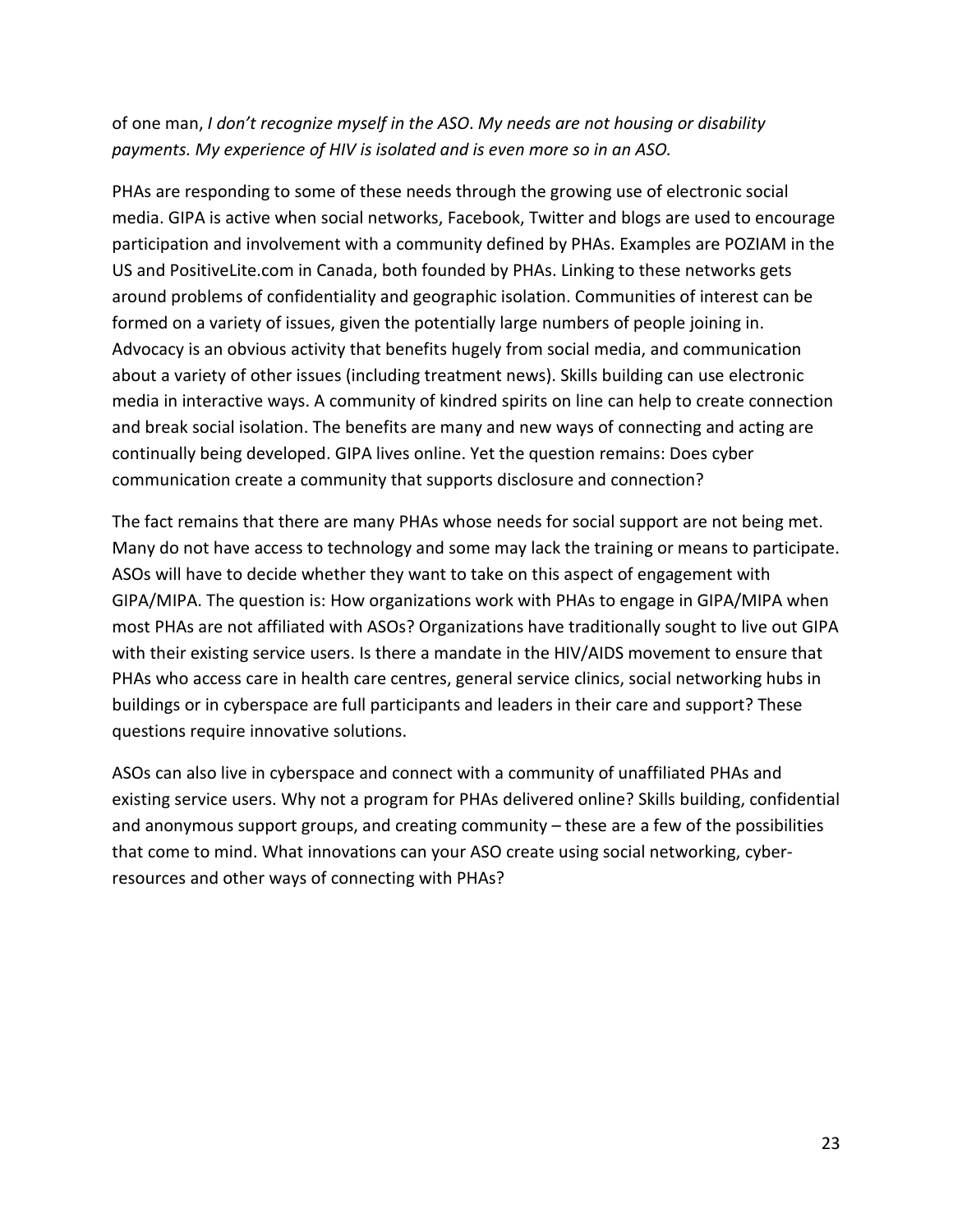# <span id="page-23-0"></span>**5.0 What does GIPA mean for ASOs today?**

The greater and meaningful involvement of PHAs remains as important today as it was in 1994. PHAs continue to be under-represented on ASO boards and as staff members. The fundamental human rights of PHAs are not respected when PHAs do not have a meaningful voice in all decisions affecting their lives and when they do not have a meaningful share of leadership power in organizations that serve PHAs. We can do better.

#### *Benefits of living out GIPA/MIPA*

The benefits of GIPA/MIPA for ASOs are many and have been described extensively in a variety of publications (see the Resources section of this document). Briefly, the advantages include:

- Honouring basic human rights
- Bringing lived experience and expertise to the organization, which is as important as education and an impressive professional resume; this keeps the organization grounded in reality
- Improving services by making them more relevant and responsive
- Combating and reducing stigma
- Creating environments that support visibility and disclosure
- Increasing credibility in the community and with other supporters and funders
- Increasing the commitment of everyone involved in the ASO, whether PHA or non-PHA, to the cause and the work

#### *Challenges in living out GIPA/MIPA*

The challenges encountered in living out GIPA/MIPA have also been named in many publications. They include:

- PHA fear of disclosure and resulting stigma, discrimination, loss of employment and relationships, or physical violence
- PHAs may not want to be involved with an ASO
- Chronic or episodic poor health may limit a PHA's ability to perform work
- Potential loss of salary and benefits for PHAs compared to jobs in other sectors
- The need for mentoring, support and training of PHAs may be seen as a disadvantage by the ASO in light of limited human and financial resources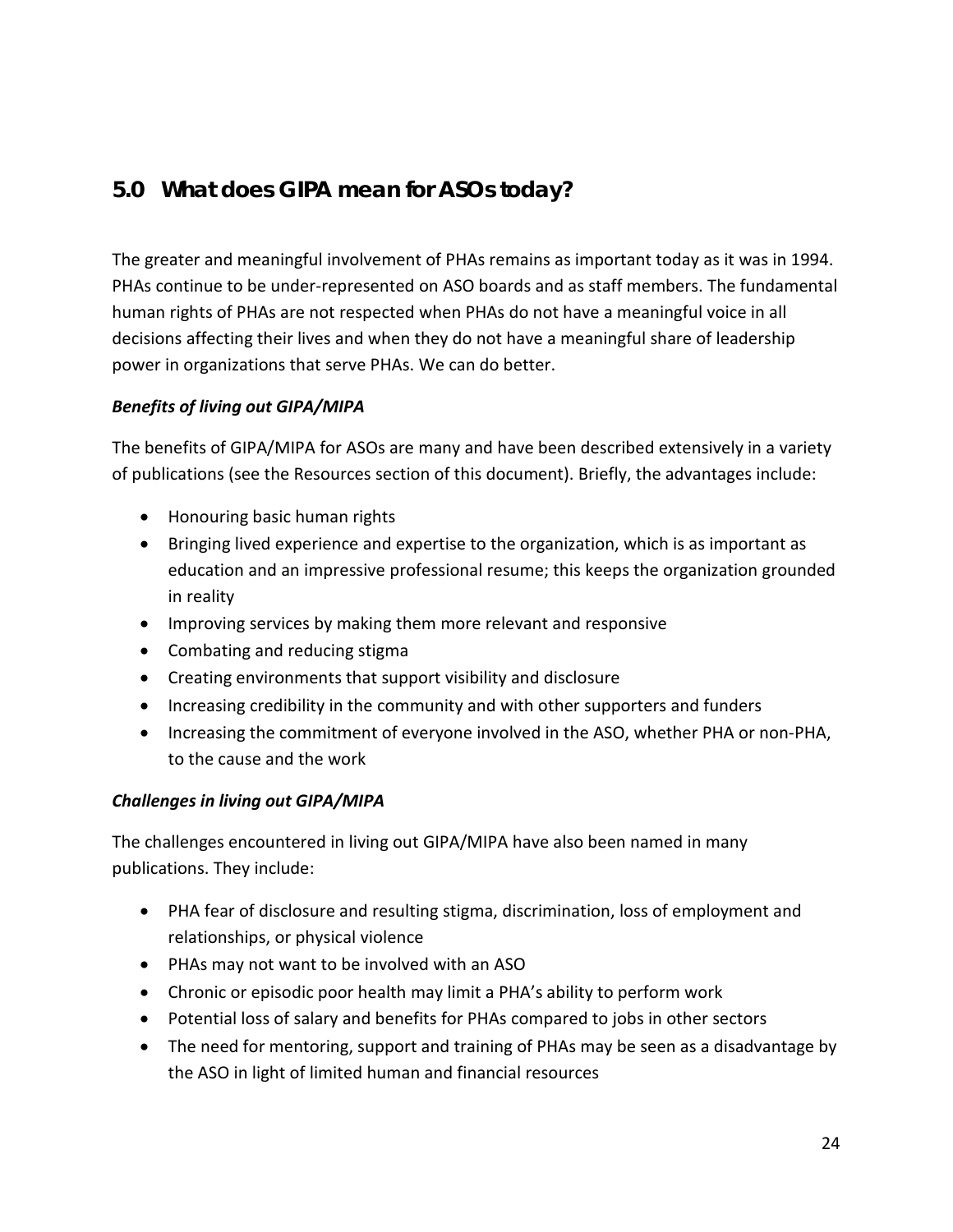- ASO culture may not be welcoming to PHAs who are not currently experiencing physical or economic hardship, or conversely to those who are perceived as doing well and not in need of support
- Boundaries around and support for PHA involvement (staff, volunteer positions, leadership) may not be clearly defined; some PHAs report having to fend for themselves in an ASO without clear expectations, adequate support or training
- The added burden of living HIV 24 hours a day and being the visible presence of HIV in the organization
- PHA staff may not be able to find the support they need because they are seen as serving clients and not having support needs of their own
- ASOs may need to develop conflict resolution processes when differences arise between PHAs and the organization

#### *The persistence of stigma*

The continuing influence of stigma is mentioned repeatedly in recent publications dealing with GIPA. Stigma has been defined as: *The identification that a social group creates of a person (or group of people) based on a physical, behavioural or social trait perceived as diverging from group norms*. [6](#page-24-0)

The authors of *Living & Serving II* noted that stigma may be less overt than in the past, but that it remains insidious and all-pervasive and is often cloaked by well-meaning postures. It may create a barrier to PHA involvement at higher levels in the hierarchy of an organization. Internalized or self-stigma may exist in the form of feelings of shame, low self-esteem and embarrassment. This can impede a PHA's perception that she or he has a legitimate voice and value to contribute to the community.

Gay positive men who are shunned on the bar scene suffer from stigma. HIV positive women also experience high levels of rejection. PHAs in small communities, either geographical or cultural, suffer from stigma. Those who assume that the diverse, often socially-disadvantaged, PHA populations cannot play meaningful roles in ASOs because they lack life and organizational skills are practising stigma. The challenge here is to continually recognize stigma in its many forms and work to combat it through changed attitudes, actions and organizational policies.

An international project, the People Living with HIV Stigma Index, is a work in progress that has been tested in several countries. In the western hemisphere, organizations in the Caribbean

<span id="page-24-0"></span> <sup>6</sup> *GIPA Good Practice Guide*. 2010. International HIV/AIDS Alliance and the Global Network of People Living with HIV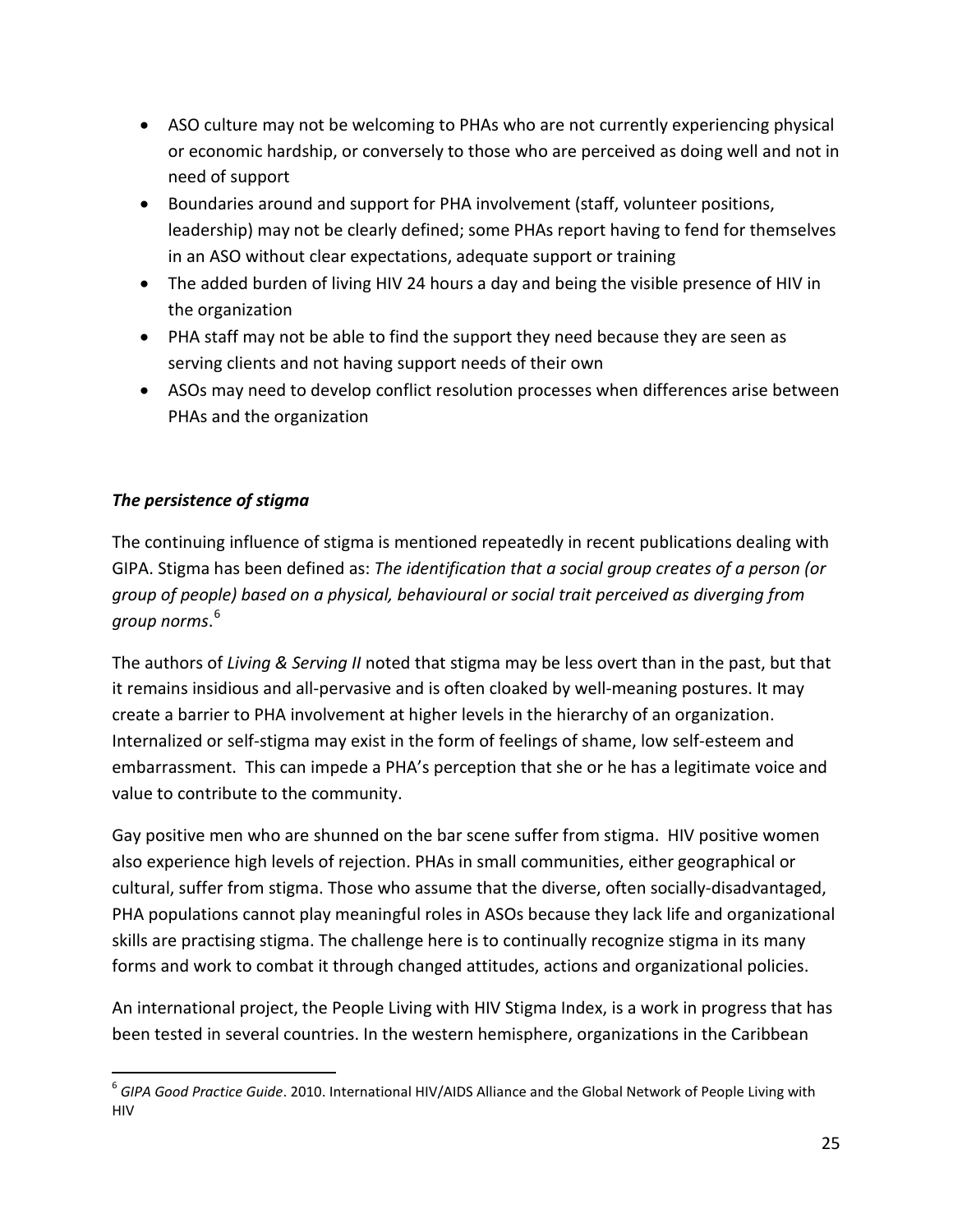and Central and South America are primarily involved in developing and implementing it. This may be a useful resource for ASOs. The Stigma Index user guide is available online.<sup>[7](#page-25-0)</sup> The OAN is currently developing a research partnership to address the issue of stigma with the National Association of People with HIV/AIDS in Australia.

#### *Cultural safety*

The diversity of people with HIV/AIDS requires that ASOs be competent in serving people from a variety of cultures. This has an impact on GIPA. The degree to which people will be involved because they feel safe and comfortable as service users, volunteers, staff, Board members and affiliates can depend not only on how they are respected as PHAs, but also on how they are respected as members of gay, Aboriginal, racial or cultural communities.

The concept of cultural competence for ASO workers now includes the need to create cultural safety in the organization. The concept of cultural safety arose in New Zealand among nurses working with Aboriginal (Maori) communities and has been adopted in Canada in Aboriginalspecific and other health contexts.

Cultural safety is an outcome that includes, but goes beyond, cultural awareness (the acknowledgement of difference), cultural sensitivity (recognition of the importance of respecting difference, a term often associated with cross-cultural education or diversity training), and cultural competence (skills, knowledge and attitudes).

Cultural safety takes into account an understanding of the power differentials in service delivery and redresses these inequities through education.<sup>[8](#page-25-1)</sup> A culturally safe environment is one where people feel safe in expressing their culture and being who they are without fear of discrimination and hurtful attitudes and actions. It acknowledges that we are all bearers of culture and exposes the social, political and historical context of care and support.

The Canadian Aboriginal AIDS Network has done work to expand these concepts to include relational care, an interactive, caring, respectful path for culturally competent services leading to the well-being of the whole person.

Many resources are available on cultural safety. Links to some of these are provided in the resource section at the end of this document.

<span id="page-25-0"></span>[www.stigmaindex.org](http://www.stigmaindex.org/)

<span id="page-25-1"></span><sup>8</sup> Aboriginal Nurses Association of Canada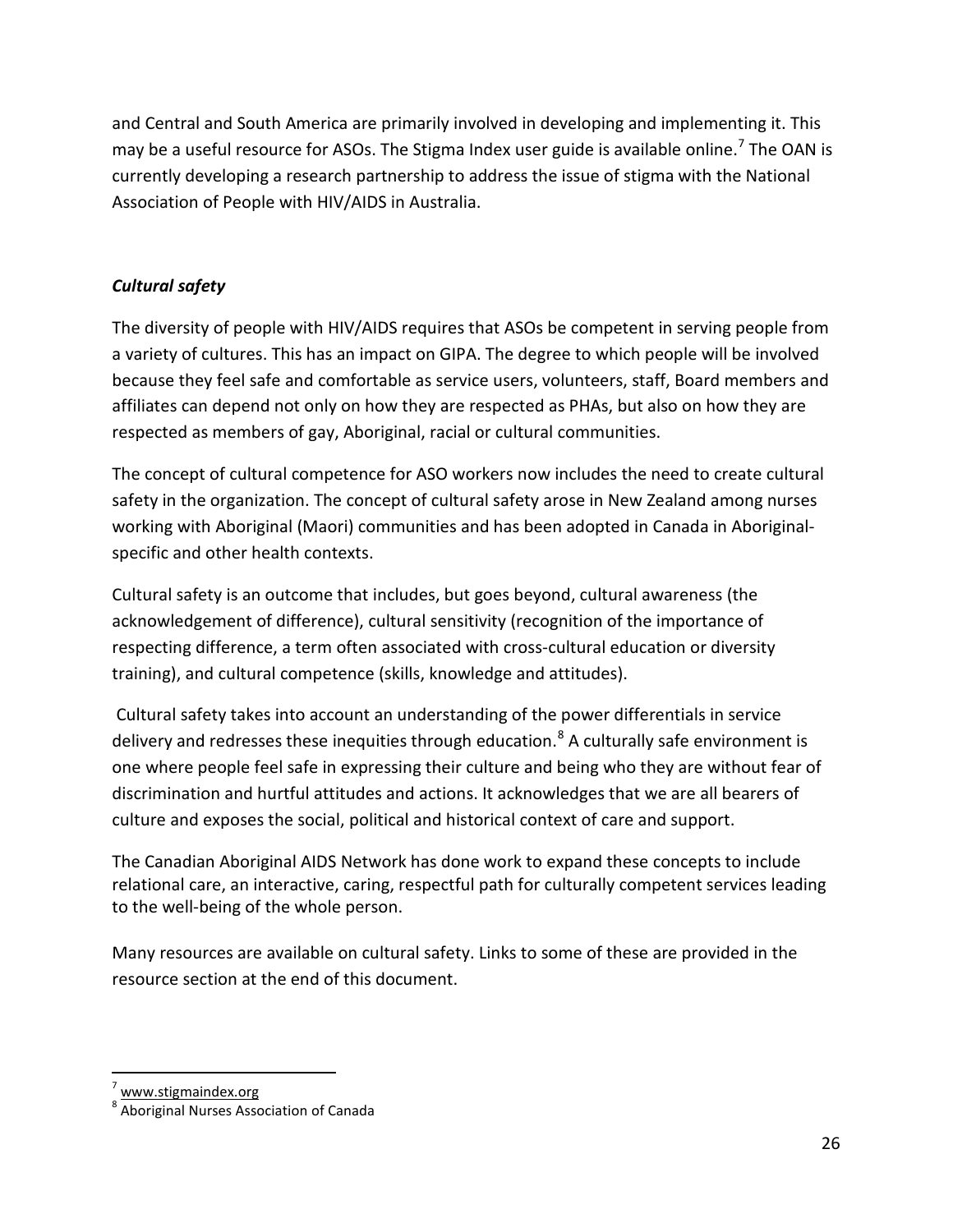#### *Strategies for overcoming challenges*

Many PHAs and ASOs have developed innovative ways of overcoming the challenges faced in working with GIPA/MIPA. In section 6 below, some of these creative strategies will be described under each topic with examples of wise practice.

#### *Investment in PHA capacity building*

Engagement with GIPA/MIPA may require building capacity with PHAs so that they are empowered and enabled to participate meaningfully in the ASO community and beyond. In all aspects of capacity building, it is essential that PHAs be full partners in identifying needs, developing approaches and programs, evaluating their successes and making improvements.

Capacity building may include skills development for occupying positions within the organization (expert advisors, volunteers, staff, and Board members) or on its behalf (advocacy, acting as spokespersons, fundraisers and other representation). It can also include ways of supporting PHAs to engage actively in all spheres of their life, whether HIV-related or not. It may be accompanied by education and training for non-PHA members of the organization to recognize and dismantle stigma and other barriers to PHA involvement.

Several resources exist to help ASOs engage in capacity building. PHA-driven resources include the Positive Leadership Development Institute, a joint initiative of the Ontario AIDS Network and the Pacific AIDS Network, and the Canadian AIDS Society's *One Foot Forward* GIPA training toolkit. Other resources include the AIDS Bereavement and Resiliency Program of Ontario's Facilitator Training, the Committee for Accessible AIDS Treatment's Legacy Project and the various speakers' bureaus that enable people who are HIV-positive to tell their story to the public. Working in partnership with PHAs, ASOs may develop their own unique approaches that are adapted to their realities.

In their own words, here are the experiences of some graduates of the Positive Leadership Development Institute<sup>[9](#page-26-0)</sup>:

*To me, leadership is all about inspiring people. It's all about encouraging the heart. It's all about modelling so that others will follow*. - Amanuel

<span id="page-26-0"></span> <sup>9</sup> More personal statements can be found in the OAN publication *Positive Change Makers: Positive Leadership Development Institute*. Ontario AIDS Network, 2010.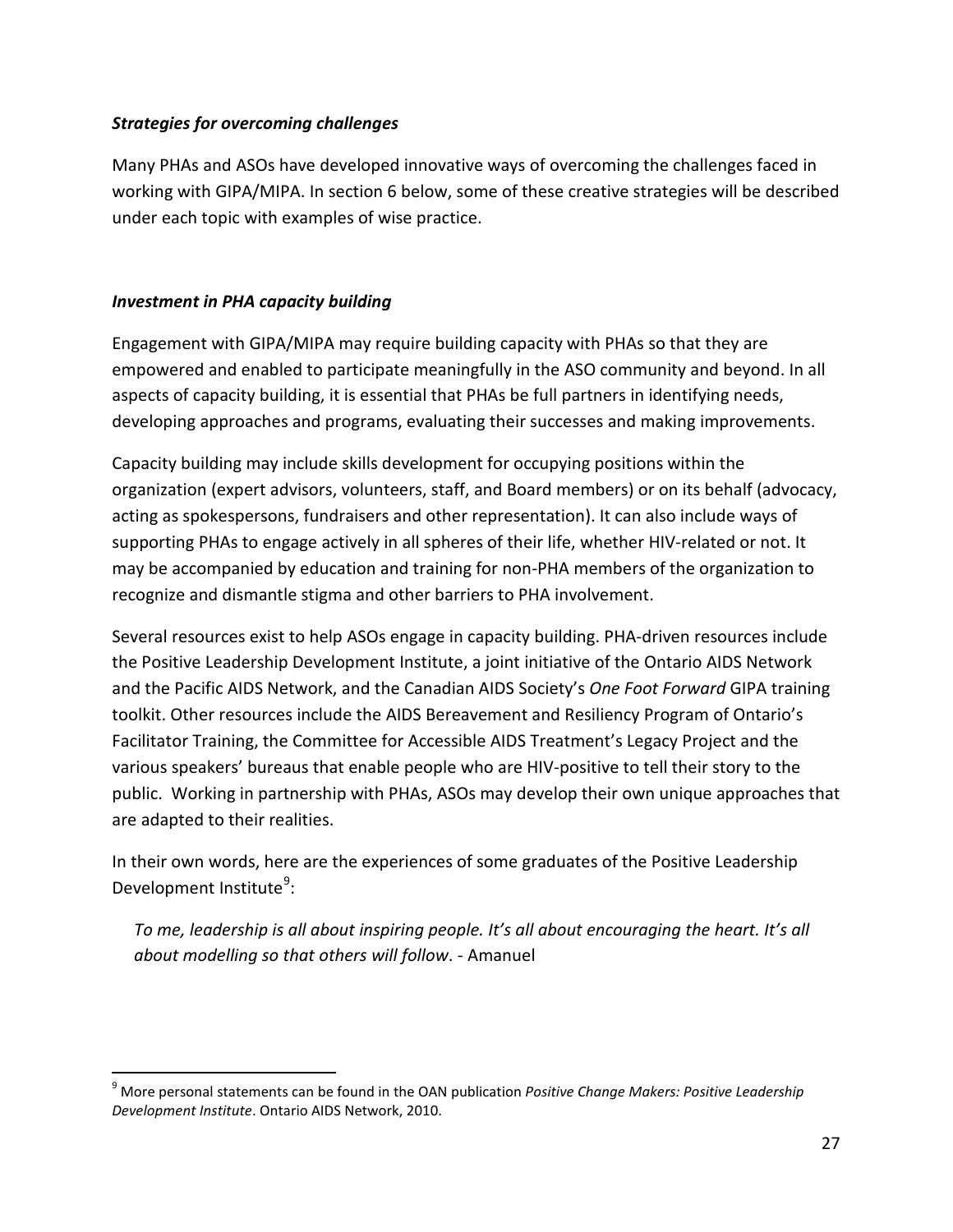*The quality of my volunteer work has changed, not so much the quantity. Being a leader is part of me now. I now take chances to do things that I would probably not have done otherwise*. - André

*There's a little power in you that just surges and you say, you can do it!* - Brigitte

*The principle "inspire a shared vision" is where I really start with my work now.* – Colleen

*Hopefully we can have a spiritual component in this work...spiritual as in being in balance*. – Donald

*I've been going from small and, with all the support, I'm going big.* – Douglas

#### *Equality and equity*

The ethical concepts of equality and equity come into play with GIPA/MIPA. Briefly, equality is often seen as equality of opportunity based on the assumption that everyone is equal at the start. For example, access to an educational program requiring an extensive academic background requires may be presented as equally available to all, but the reality is that only those with previous access to a high standard of education and achievement have a chance of making it. Equality of treatment means that everyone gets the same treatment, regardless of their differences or starting points.

Equity acknowledges and respects that people are diverse and have different backgrounds, experiences, abilities and preferences. The impetus behind approaches based on equity tends to be a desire for equal, or fair, outcomes. For example, an equitable approach to the educational program mentioned in the previous paragraph would also include assessing the differences between applicants and building in mechanisms to address lack of previous opportunities through additional tutoring or other supports to ensure a more level playing field for all applicants.

Engagement in GIPA/MIPA will often lead to approaches based on equity – an acknowledgment of diversity and the need to build capacity so that PHAs and others can live and work together in ways that respect and empower.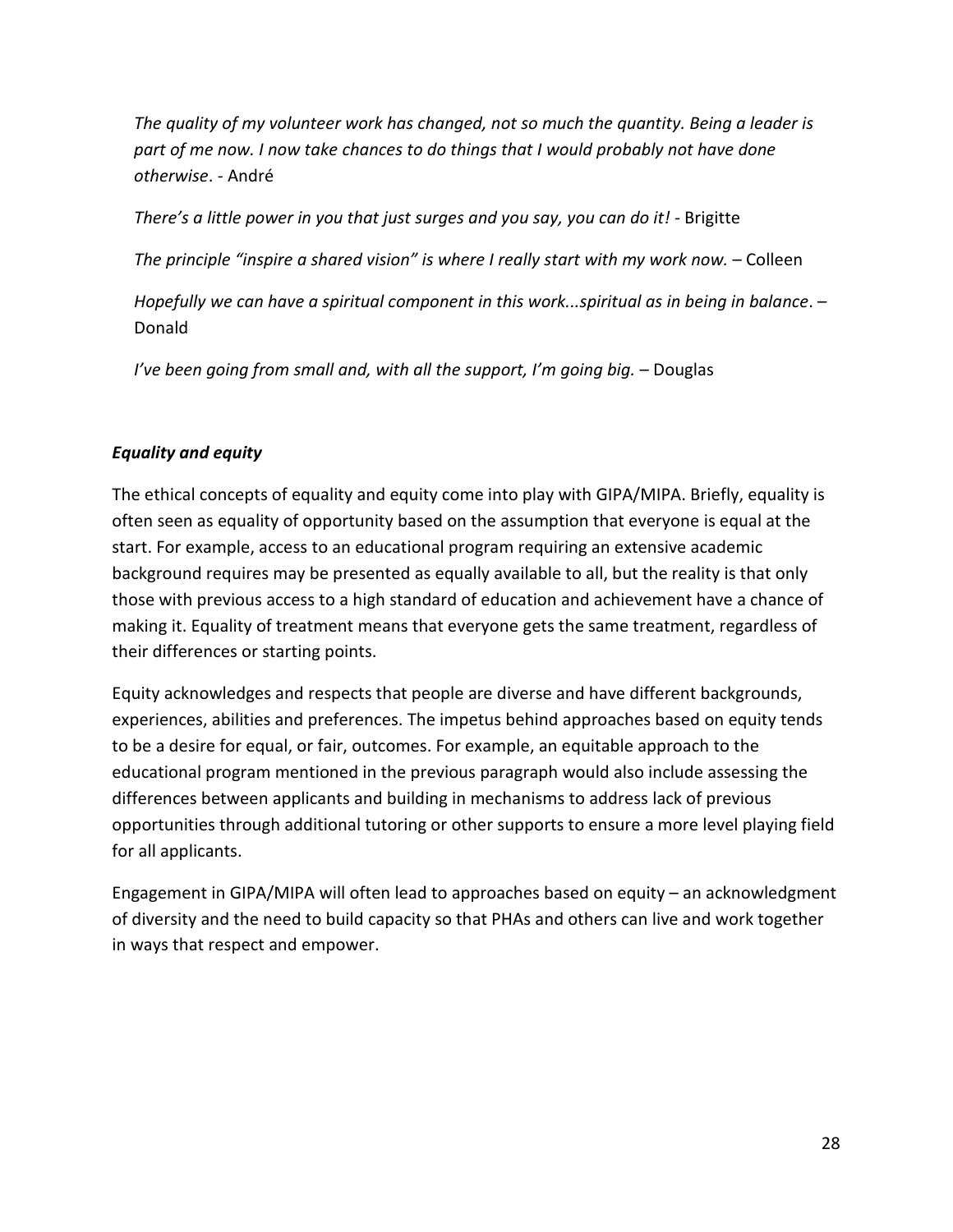# <span id="page-28-0"></span>**6.0 Working with GIPA/MIPA in your ASO**

Up to this point, we have taken an overview look at the issues involved in engagement with GIPA/MIPA. In this section, we will look at more concrete ways of making GIPA/MIPA real in and through HIV/AIDS service organizations.

Let's touch base again: the foundation of all GIPA/MIPA work is the GIPA principle.

*GIPA is not a project or programme. It is a principle that aims to realize the rights and responsibilities of people living with HIV, including their right to self-determination and participation in decision-making processes that affect their lives.[10](#page-28-1)*

Some of the many ways that GIPA can be lived in ASOs are described in the following sections. For each type of involvement, a brief description of the involvement is provided, with its benefits and challenges and strategies for overcoming the challenges. A real-life example of wise practice from an Ontario ASO is included in each section. In keeping with the spirit of the UNAIDS circles of GIPA, no one type of involvement is necessarily seen as superior to any other. The important thing is that greater and more meaningful involvement occurs and power and leadership are shared.

You are innovators; innovation involves risk-taking and learning. The other important thing to keep in mind is that not everything has to be done at once, but it is important to be moving steadily in the right direction.

The ways of living out the GIPA/MIPA principle described are:

- GIPA as a path of personal development by PHAs
- Expert advisors: Development, implementation, evaluation and improvement of services
- Expert advisors and counsellors: many aspects of ASO functioning
- Staffing
- Governance
- Other ways of living out GIPA/MIPA (e.g. advocacy, research, representing the organization, etc.)

Section 7 provides concrete ways of setting goals and measuring your progress in working with GIPA/MIPA. Your ASO may already have a commitment to GIPA/MIPA in its mission statement,

<span id="page-28-1"></span><sup>&</sup>lt;sup>10</sup> UNAIDS. 2007. Policy Brief: The Greater Involvement of People Living with HIV (GIPA).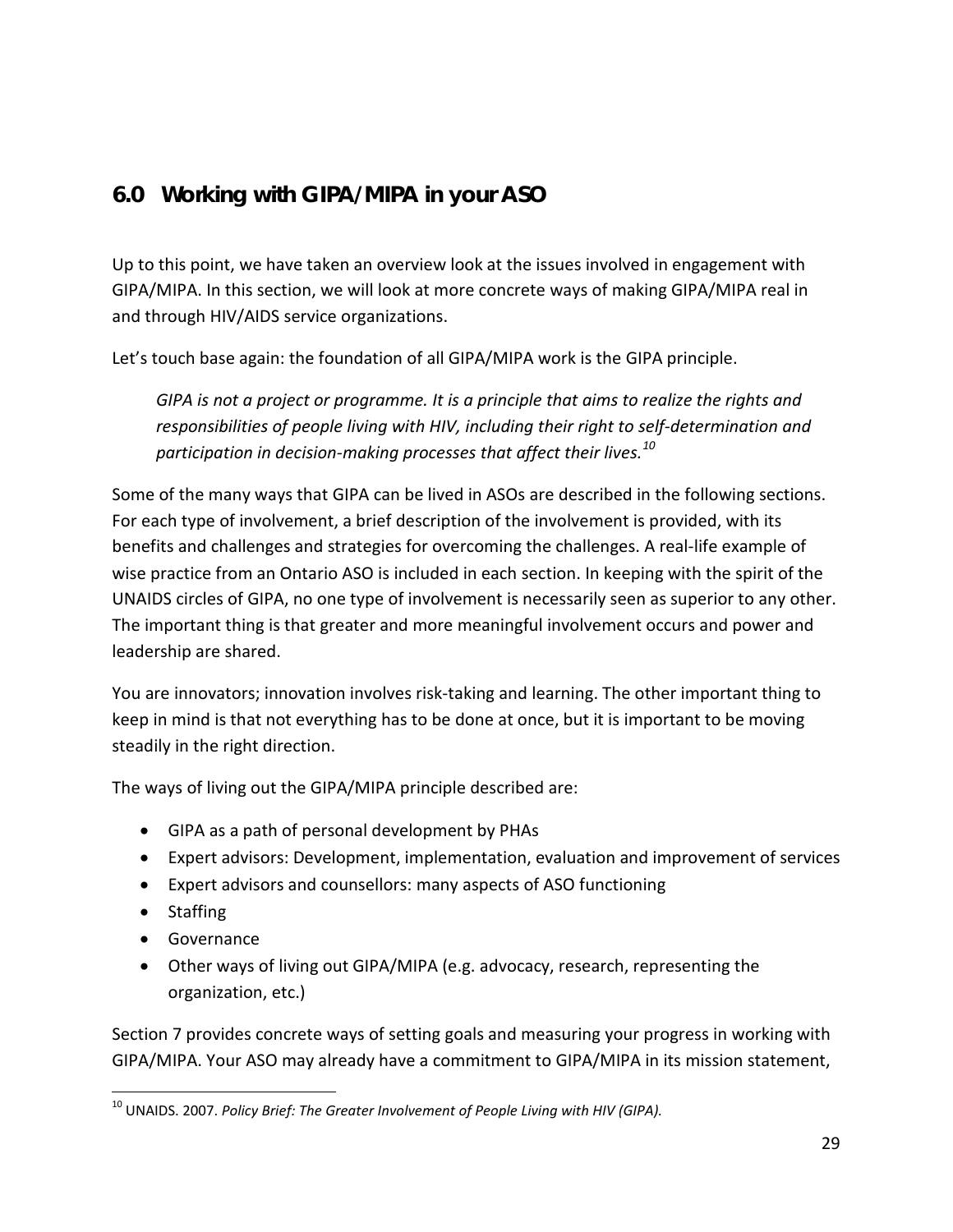in affirmative hiring practices or in having designated PHA seats on the Board. Developing an organization-wide GIPA/MIPA strategy may be more effective than having a number of different GIPA policies in the various areas of your organization.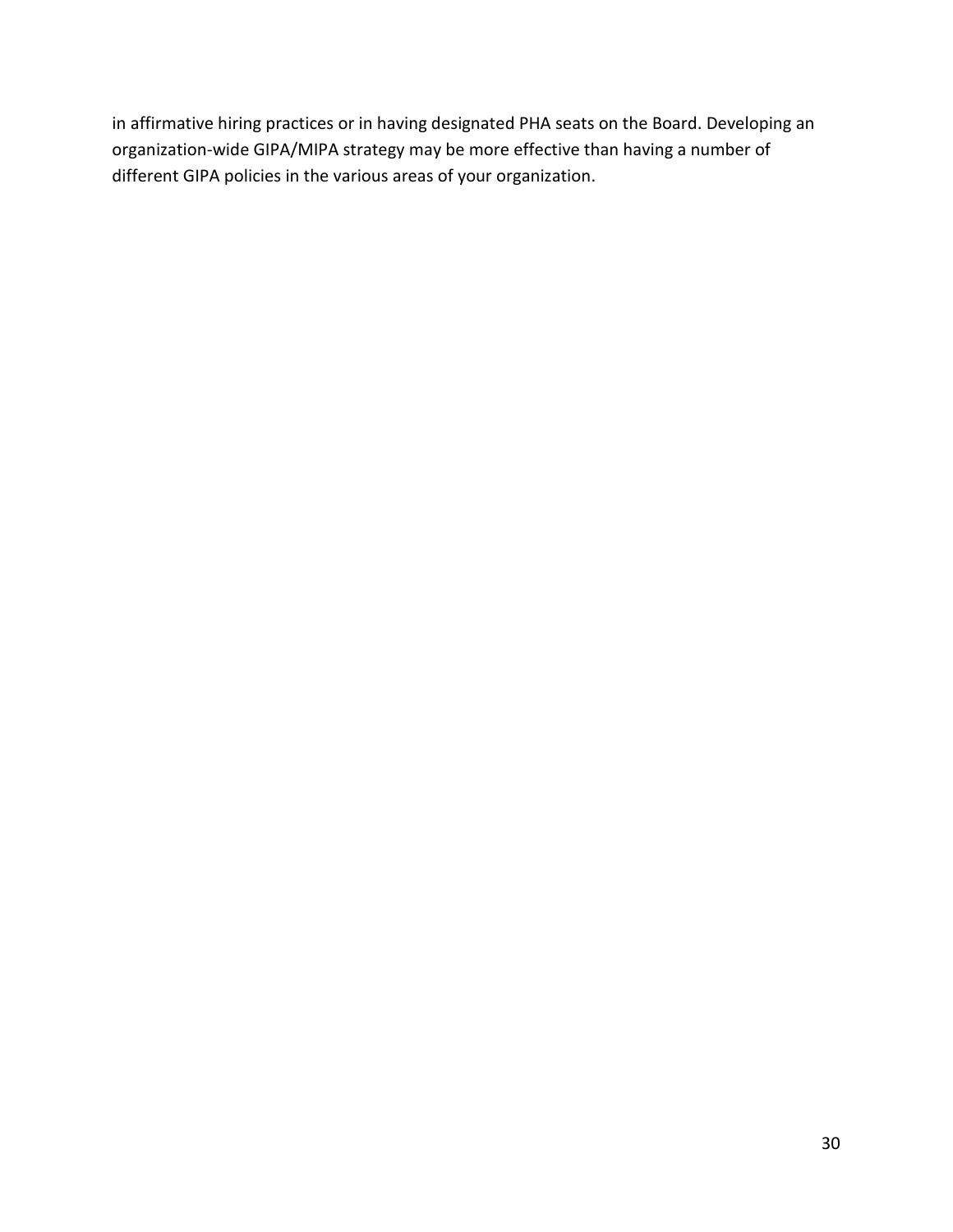# <span id="page-30-0"></span>**6.1 Living and Breathing: GIPA as a path of personal development by PHAs**

During the course of consultations to produce this document, the concept of PHAs as living and breathing was born. The words *Living and breathing* contain the images of vitality, freedom, expansion, taking in and giving back to the world. They also imply the freedom for PHAs to choose their path of personal development and involvement in the world. This is a powerful way to embody GIPA for both individual PHAs and ASOs.

In the fan image chosen to represent this image of GIPA (Figure 3), the individual PHA is at the origin and pivotal point of GIPA. Investing in self-development is the right of each PHA to do as he or she wishes. This could involve caring for one's health as a whole person: physical, emotional, spiritual, and relational. It may also involve learning through experience that power can originate in the self. The PHA can choose to live out the principles of GIPA in both private and relational ways. The ASO can connect with PHAs to journey with them and support their development and involvement. Most of these ways of connecting and journeying may be new.

#### *Benefits*

- PHAs experience an enhanced sense of self and possibility; actions are grounded in a deep sense of worth and respect for self and others
- ASOs learn to connect with PHAs on deeper levels beyond health and social services
- ASOs and PHAs are true partners in defining a living, breathing GIPA
- ASOs reach the unaffiliated in new ways
- All ASO services are enhanced through the participation of PHAs who find a meaningful place within the ASO and in the wider world of involvement

#### *Challenges*

- This new way of thinking has no pre-existing road map; this can be daunting
- A new way of dialoguing with PHAs may be required
- New, as yet undefined, approaches are needed
- ASO resources may be fully committed to existing programs; there may be a perception that new approaches are a luxury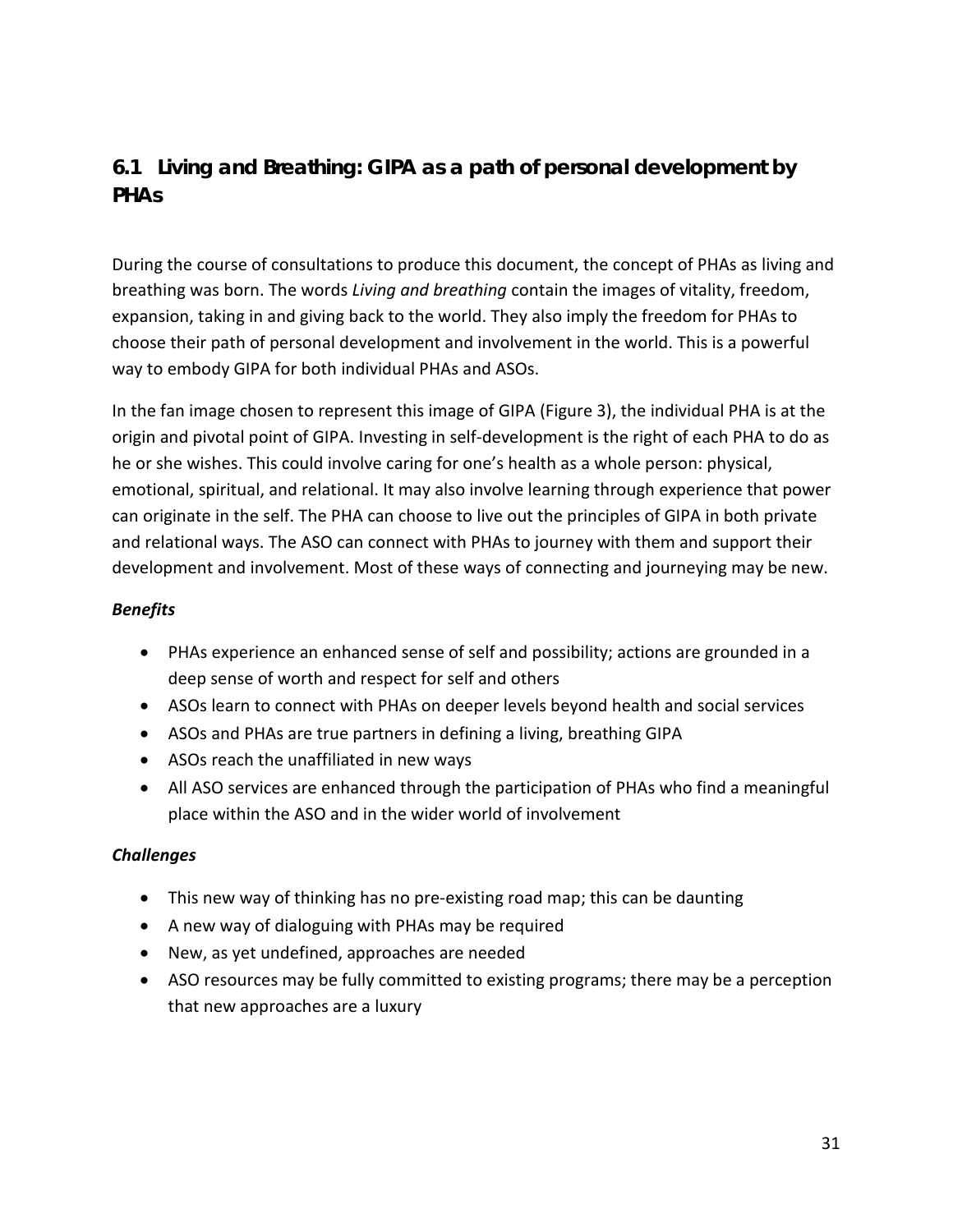#### *Some strategies for reaping the benefits and meeting the challenges*

- Engage PHAs already connected to the ASO and previously unaffiliated PHAs who may be invigorated and challenged by the possibilities of developing ways of co-creating ways of living and breathing with PHAs and ASOs. Some may be involved as volunteers.
- Challenge those responsible for outreach and fundraising in your ASO to see this as a development opportunity

#### *A real-life example of wise practice:*

| 6.1 GIPA as a path of personal development by PHAs |                                                                                                                                                                                                                                                                                                                                                                                                                                                      |  |  |  |
|----------------------------------------------------|------------------------------------------------------------------------------------------------------------------------------------------------------------------------------------------------------------------------------------------------------------------------------------------------------------------------------------------------------------------------------------------------------------------------------------------------------|--|--|--|
| Wise practice - brief                              | Legacy Project: structured mentorship to maximize life goals                                                                                                                                                                                                                                                                                                                                                                                         |  |  |  |
| description                                        | This project is a partnership among the Committee for Accessible AIDS<br>Treatment, the Ethno-racial Treatment Support Network Peer Treatment<br>Counsellor Training Program (ETSN - described in section 6.2), the AIDS<br>Bereavement and Resiliency Program of Ontario, African and Caribbean<br>Council on HIV/AIDS in Ontario, the Ontario AIDS Network, the Ontario<br>HIV Treatment Network and Toronto People With AIDS Foundation.          |  |  |  |
|                                                    | The Legacy Project supports GIPA/MIPA through facilitating mentoring<br>relationships among PHAs and between PHAs and non-PHA allies with<br>matching needs/skill sets. The relationships provide ongoing support and<br>mutual learning opportunities to enhance life goal pursuit and career<br>track development, promote cross generational/cross sectoral<br>exchange/collaboration, and increase community participation.                      |  |  |  |
|                                                    | The project provides orientation training sessions for participants on<br>mentorship roles, responsibilities, communication skills, boundaries and<br>ethics for developing mentoring relationships. It also supports and<br>augments mentoring relationships and learning through ongoing<br>coordination support, group reflective learning circles, group mentoring<br>activities and annual alumni event that include skill building components. |  |  |  |
|                                                    | The project also systemically employs a PHA peer as coordinator and<br>uses engaged PHA program users as peer facilitators to help coordinate<br>and facilitate subsequent group orientation/training sessions.                                                                                                                                                                                                                                      |  |  |  |
| What about it makes this a                         | The project connects a vision of community and intergenerational                                                                                                                                                                                                                                                                                                                                                                                     |  |  |  |
| wise practice?                                     | succession/collaboration to address unmet needs in the communities.                                                                                                                                                                                                                                                                                                                                                                                  |  |  |  |
|                                                    | It builds on the strengths of existing PHA capacity-building initiatives and<br>supports program graduates in applying the skills learned                                                                                                                                                                                                                                                                                                            |  |  |  |
|                                                    | It improves on traditional mentoring models by incorporating innovation                                                                                                                                                                                                                                                                                                                                                                              |  |  |  |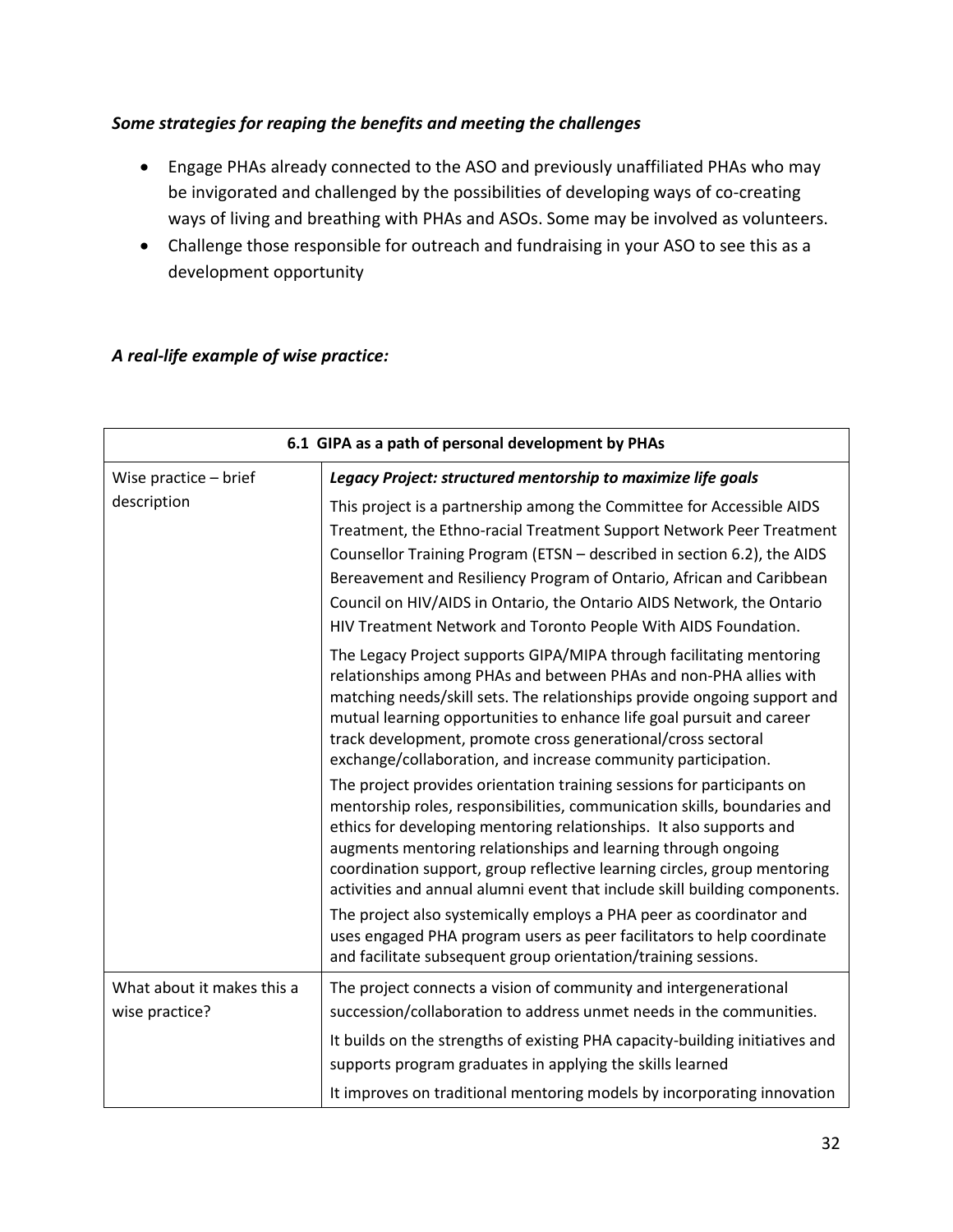|                                                                                                               | that capitalizes on the unique strengths and dynamics of HIV<br>communities.                                                                                                                                                                                                                                                                                                                                                                                                                                                                                                                                                                                                            |
|---------------------------------------------------------------------------------------------------------------|-----------------------------------------------------------------------------------------------------------------------------------------------------------------------------------------------------------------------------------------------------------------------------------------------------------------------------------------------------------------------------------------------------------------------------------------------------------------------------------------------------------------------------------------------------------------------------------------------------------------------------------------------------------------------------------------|
| What was the impetus or<br>desire for developing this<br>best practice?                                       | While there are many training programs for PHAs, there is little ongoing<br>structured support for graduates of these programs to apply and practise<br>their skills beyond the training environment. Multiple research studies<br>have identified the need for mentorship support in the sector.                                                                                                                                                                                                                                                                                                                                                                                       |
| What are the outcomes<br>(results) of this practice?                                                          | The mentoring relationships have enabled many participants to:<br>experience an enhanced sense of well being; build new skills and<br>broader networks; clarify/identify career/academic track development;<br>and increase engagement in new volunteer/work activities.                                                                                                                                                                                                                                                                                                                                                                                                                |
| What challenges did you<br>face when you engaged in<br>this practice? How did you<br>overcome the challenges? | HIV communities have unique dynamics and issues that traditional<br>mentorship program models do not necessarily take into account. The<br>project planning team uses a responsive approach to learn about<br>successful models and adapt them to be relevant and sensitive to our<br>communities' lived experiences.                                                                                                                                                                                                                                                                                                                                                                   |
| What impact has the<br>practice had on your<br>agencies?                                                      | The project has engaged a community network of learning among<br>different generations of PHAs and allies, with very diverse skills and<br>talents. It has enabled many participants to identify/clarify their life goals<br>and pursue new academic/career tracks. It has provided group<br>mentoring activities on diverse topics (e.g. social networking skill<br>building; parenting, etc.). A peer driven newsletter/web bulletin has<br>been developed and many knowledge transfer activities have occurred at<br>different forums. It has also greatly increased internal volunteer<br>numbers and participation levels in all programs in at least one<br>participating agency. |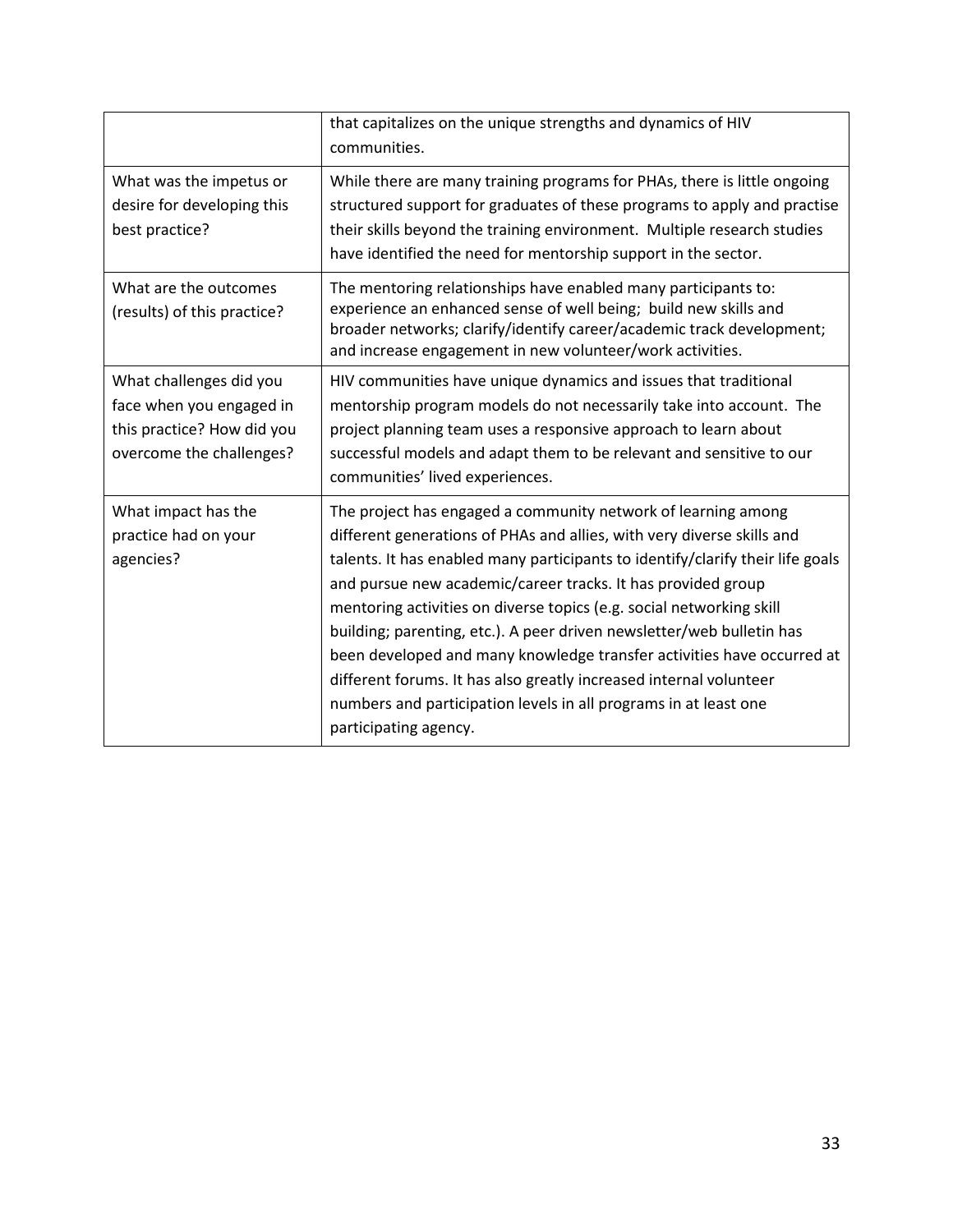## <span id="page-33-0"></span>**6.2 Development, implementation and evaluation of services**

Ontario ASOs deliver a variety of services to a diverse group of service users. As has been suggested by many PHAs, one of the first steps that can be taken in GIPA engagement is to see PHAs as service users and deliverers rather than clients. A service user is seen as a more active and autonomous person than a client, who can be perceived as a passive recipient of whatever the ASO provides.

In order for PHAs to move further beyond being service users to being co-leaders in service provision, PHAs need a real and meaningful voice and power in the process of identifying needs, determining what services the ASO offers and how they are delivered, and evaluating and improving services. Service users can include those actually using services, or potential service users.

Many ASOs do prevention work. Engaging with PHAs to develop and deliver positive prevention $^{11}$  $^{11}$  $^{11}$  and health promotion is a self-evident way to actualize GIPA. Positive prevention empowers persons with HIV/AIDS, promotes healthy relationships with sexual partners, strengthens the overall well-being of HIV-positive individuals, and reduces the possibility of new HIV and other sexually transmitted infections. PHAs are the experts; they have given years of thought and attention to HIV prevention. Their meaningful involvement in all aspects of positive prevention is essential.

#### *Benefits*

The benefits of GIPA in creating and implementing ASO services include:

- The expertise and lived experience of PHAs improves services and their delivery; real needs have a better chance of being met
- Programs become more flexible, responsive and effective
- PHAs are connected in community

<span id="page-33-1"></span> $11$  Positive prevention involves helping people living with HIV to protect their sexual and physical health, to avoid new sexually transmitted infections, to delay HIV disease progression and to avoid transmitting HIV. UNAIDS. 2007. *Policy Brief: The Greater Involvement of People Living with HIV (GIPA).*

*POZ prevention* is a term usually applied to positive prevention by and for gay HIV-positive men (Ontario Gay Men's Prevention Strategy, 2008). The term appears to be expanding to include all PHAs.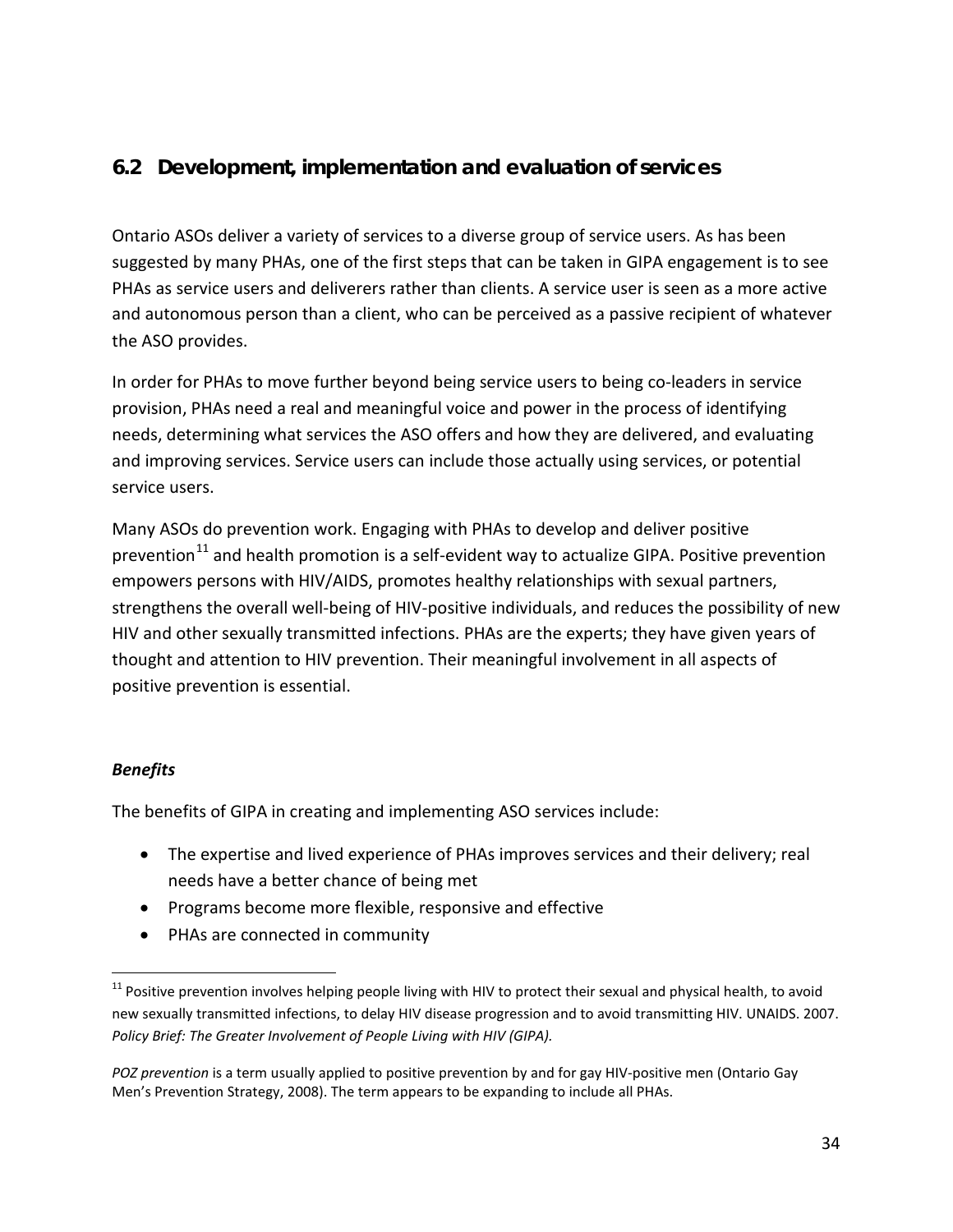- PHAs become full participants in decisions affecting their care and support
- PHA capacity to participate and lead is enhanced
- Staff and decision makers share power; this can lead to an enhanced sense of community and higher motivation and morale throughout the organization
- Enhanced ASO credibility in the community

#### *Challenges*

Several challenges can impede PHA participation in determining services:

- Fear of disclosure by staff or other service users through consultation mechanisms (e.g. meetings)
- Fear of loss of services if a service user is critical of existing practices
- Power imbalance between staff and others delivering services on the one hand and PHA service users on the other hand. PHAs may fear negative consequences of speaking up. Staff may need training to recognize and counteract the subtleties of power differentials.
- Staff and other providers may resist changes in the way of doing things or in power sharing
- Meaningful PHA involvement can require staff/volunteer time and resources
- Taking purposeful time and intentionality to practise the necessity of GIPA

#### *Some strategies for reaping the benefits and meeting the challenges*

Strategies can include the following approaches:

- Develop a variety of consultation mechanisms to identify needs and get feedback on existing services. Some PHAs who have disclosed their status may be comfortable with meeting in groups, while the opinions of those who fear disclosure can be sought through private conversations, surveys, telephone or online communication
- Involve PHAs in data collection and research involved in needs assessments, program design and evaluation
- To counteract fears of loss of services and to deal with power imbalances, reassurances can help but may not be enough. The consultation mechanism may have to be carried out by those who do not provide services. Ways of assuring anonymity and confidentiality will have to be developed. Trust may take time to develop and be strengthened through testing and experience. Staff and volunteers may need refresher training in respecting confidentiality.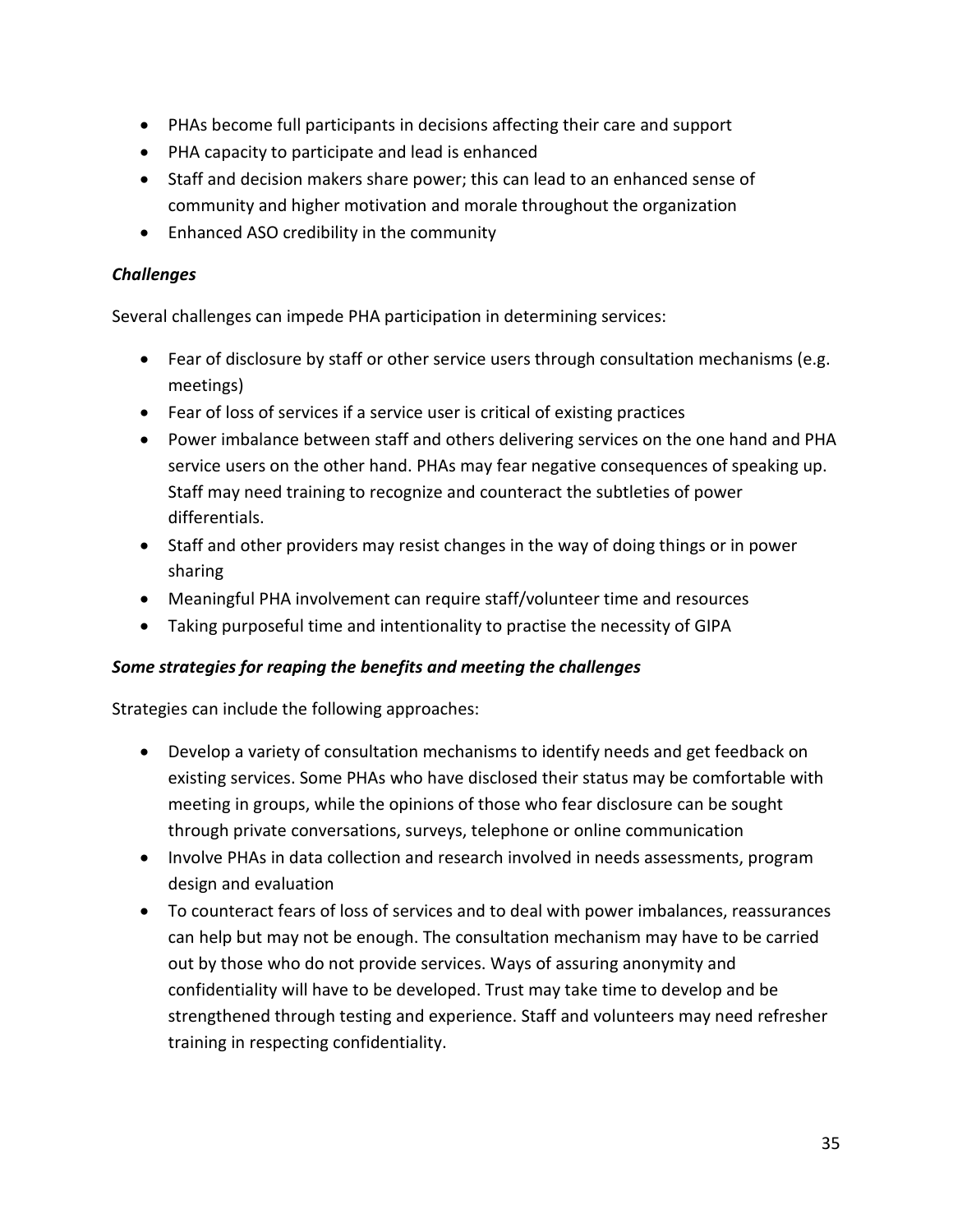- Most people settle into the security and comfort of routines. This includes how power is shared. Staff/volunteers may need training and support in power sharing, which can be unsettling and fearful. Likewise, PHA service users may need support in sharing power.
- Build in mechanisms to report back regularly to service users on progress in implementing change
- The resources required to co-lead with service users in determining services may be considerable, but each ASO will have to look honestly at its commitment to GIPA/MIPA and allocate the resources needed. This can be done over time.

#### **6.2 GIPA in the development, implementation and evaluation of services** Wise practice – brief description *Ethno-racial Treatment Support Network Peer Treatment Counsellor Training Program (ETSN)* This program is a partnership among Asian Community AIDS Services, Africans in Partnership Against AIDS, Black CAP, the Committee for Accessible AIDS Treatment, the Centre for Spanish-Speaking Peoples, the Alliance for South Asian AIDS Prevention, and the Canadian Treatment Information Exchange. This two level intensive 8-day skill building program provides capacity building for PHAs in areas of treatment literacy, health promotion skills and peer counselling and support skills. The program uses a structured progressive engagement model to support peer graduates to become facilitators, presenters and trainers for subsequent rounds of training. Systemic support includes continued and progressive structured training on facilitation and presentation skills, mentored training materials preparation, pre- and post- practice debriefing and group reflective learning that involves peer graduates facilitators/presenters and a group of 6 core trainers made up of both PHA and non-PHAs. For each training program attended by 20 participants, a pool of 4 core peer facilitators coordinate and lead the training, and an additional 6-8 peer facilitators present or facilitate specific components of the training. A mentor/trainer team provides support and feedback to help the peer facilitators prepare their work. What about it makes this a wise  $\vert$  The program is a model of progressive engagement of peers who are

#### *A real-life example of wise practice:*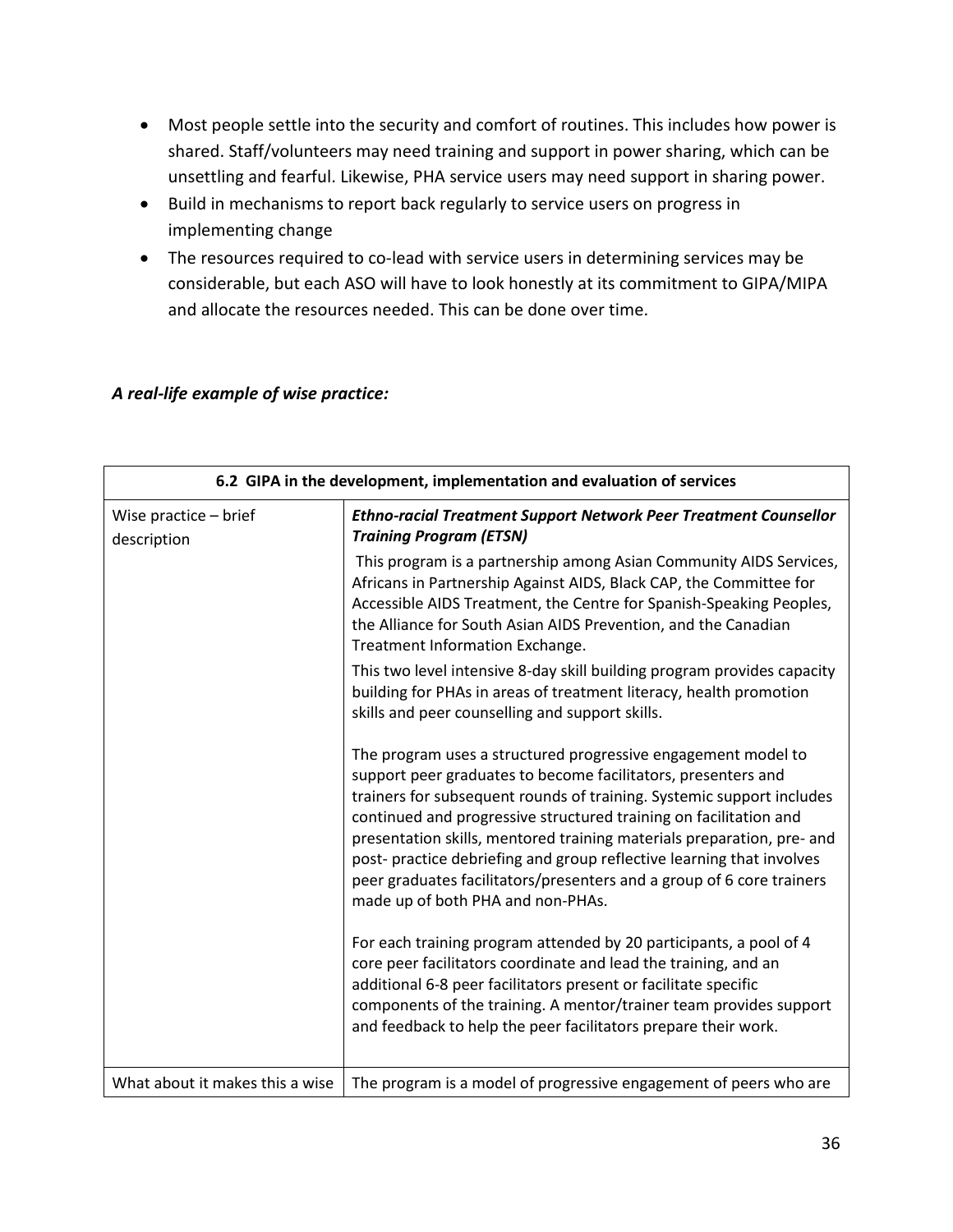| practice?                                                                                                     | trained through the program                                                                                                                                                                                                                                                                                                                                                                                                                                                                                 |
|---------------------------------------------------------------------------------------------------------------|-------------------------------------------------------------------------------------------------------------------------------------------------------------------------------------------------------------------------------------------------------------------------------------------------------------------------------------------------------------------------------------------------------------------------------------------------------------------------------------------------------------|
|                                                                                                               | It provides structured mentorship and resources to support peers to                                                                                                                                                                                                                                                                                                                                                                                                                                         |
|                                                                                                               | take on progressive leadership roles                                                                                                                                                                                                                                                                                                                                                                                                                                                                        |
|                                                                                                               | The curriculum content is grounded in PHAs' lived experiences and is                                                                                                                                                                                                                                                                                                                                                                                                                                        |
|                                                                                                               | responsive to emerging community needs                                                                                                                                                                                                                                                                                                                                                                                                                                                                      |
| What was the impetus or desire                                                                                | The need for increased peer based treatment education/support for                                                                                                                                                                                                                                                                                                                                                                                                                                           |
| for developing this best                                                                                      | smaller/marginalized communities that lack support resources                                                                                                                                                                                                                                                                                                                                                                                                                                                |
| practice?                                                                                                     | Interest from community members to improve treatment literacy and<br>peer support skills                                                                                                                                                                                                                                                                                                                                                                                                                    |
| What are the outcomes<br>(results) of this practice?                                                          | Since 2002, the ETSN program has trained more than 100 PHAs and<br>over 30 peer facilitators. 30%+ of our graduates have become ASO<br>staff, and another 30+% are actively volunteering for the sector. The<br>program's model of progressive community engagement has inspired<br>and informed other PHA capacity-building initiatives in the sector.                                                                                                                                                     |
| What challenges did you face<br>when you engaged in this<br>practice? How did you<br>overcome the challenges? | The challenges are: the need for Intensive resources to ensure<br>community succession and continuous education/support for<br>program graduates; and lack of core/ongoing funding for the<br>program.                                                                                                                                                                                                                                                                                                      |
|                                                                                                               | The program is successfully sustained because of its vision of<br>progressive involvement and community succession which has<br>inspired commitment from agency partners, trainers and program<br>graduates to continue to contribute to program.                                                                                                                                                                                                                                                           |
| What impact has the practice<br>had on your agencies?                                                         | The program has become training grounds for many PHAs to<br>reconnect to community, increase their volunteerism and gain<br>employment in ASOs. Over 30% of our graduates have become ASO<br>staff and at least another 30% are actively volunteering for the sector.<br>It has also broadened the volunteer base for some participating<br>organizations and facilitated a sense of ownership among the<br>graduates to continue to organize additional continuous education<br>activities for themselves. |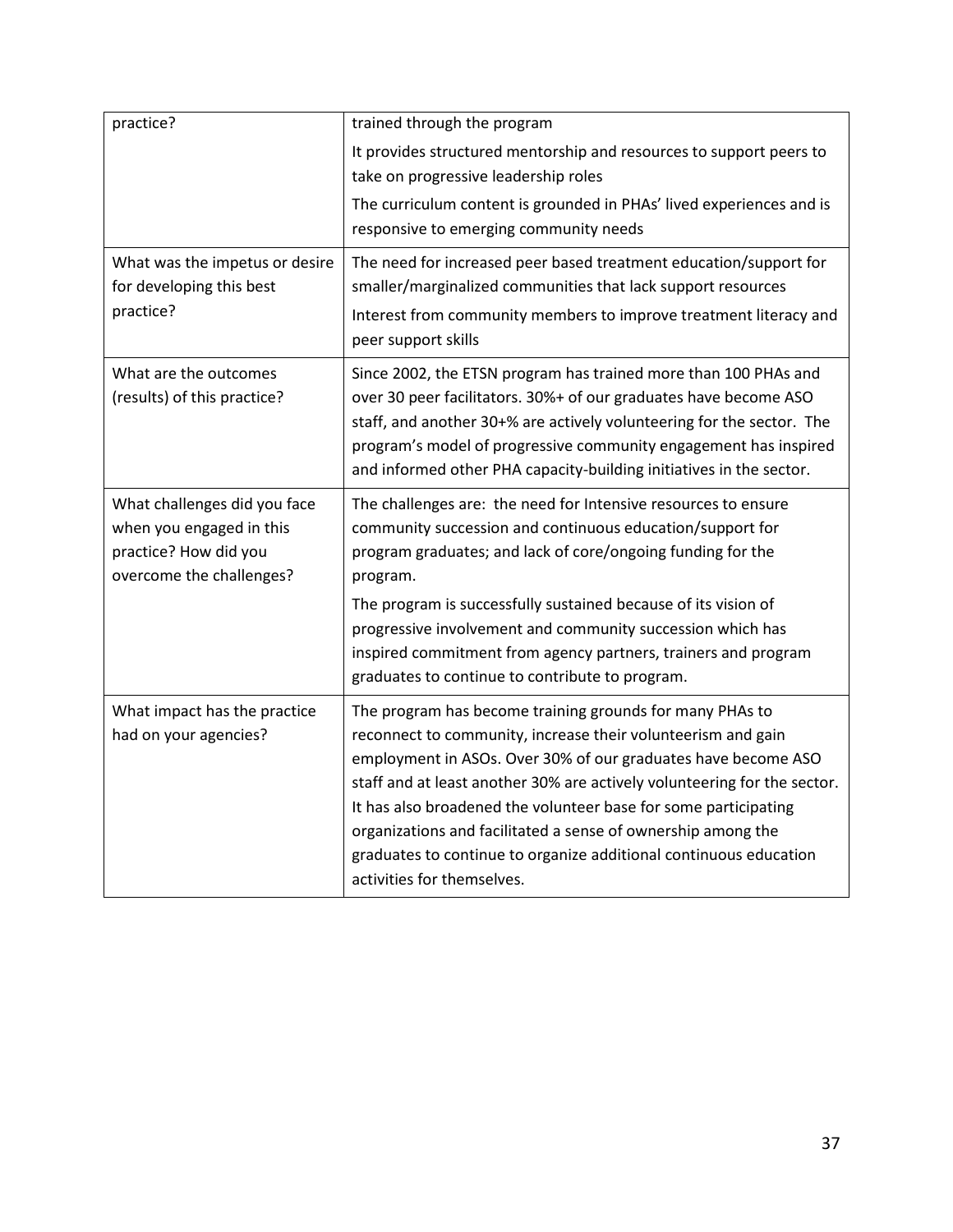## **6.3 Expert advisors and consultants**

PHAs are a diverse group who each have existing skills. Some skills are grounded in the expertise gained from lived experience as a PHA intensively involved in his or her own health care and social support. Other skills may be based in professional and technical expertise: PHAS are lawyers, accountants, artists, writers, researchers, restaurant workers, civil servants, shop workers, social workers, plumbers, information technologists (computer whizzes), electricians, and possess a vast array of skills. Their expertise as PHAs and as people working in many fields can contribute to your ASO. PHAs may be hired as employees or consultants or may volunteer their services (e.g. pro bono legal counsel).

#### *Benefits*

- The organization is enriched by the contribution of a wide array of talents
- PHAs have the opportunity to contribute to community building and support
- PHA advisors may have a greater understanding of the ASO's culture and mission than non-PHAs
- PHA advisors whose expertise is based on life experience are validated and empowered through being respected and heard
- PHAs can be empowered to become active in community by the example of PHA role models

## *Challenges*

- Many PHAs may not have disclosed their status and may be hard to identify and reach. They may fear disclosure.
- Paying adequate compensation and benefits may be a challenge for the ASO with a limited budget
- Recognizing life experience as equal in value to professional credentials may be a challenge for both ASOs and PHAs; HIV is not a skill set, although the ability to live well with HIV is.

## *Some strategies for reaping the benefits and meeting the challenges*

• Build discreet networks to identify PHA experts and consultants. Ensure that confidentiality is respected if approaches are made. ASOs use the services of many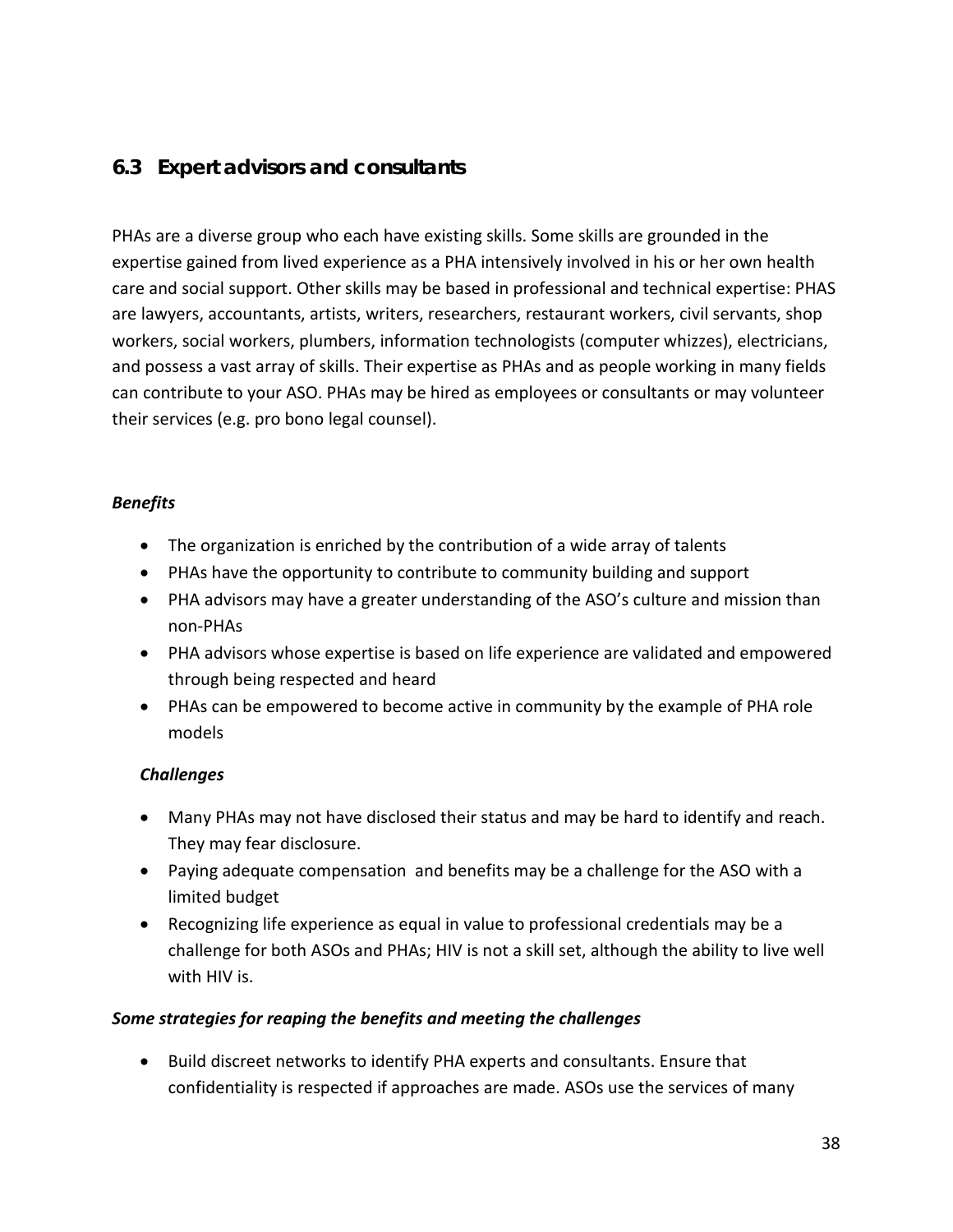experts, not all of whom are self-identified PHAs. There is no need for public disclosure in order for a PHA to contribute expertise.

- Advertize outside the "AIDS Aquarium". Placing an ad or blog posting in a place not reserved for people with HIV or ASO workers helps to promote in-reach and remind others that HIV is present and part of their community.
- Do the internal work in your ASO to value life experience as well as professional credentials. A workshop or sensitivity training for staff and volunteers may be helpful.
- Intentionally create ways and means for the career development and engagement-forpay of people who are HIV-positive. Even a short-term contract may be the starting point that enables a person to enter or re-enter the workplace.
- It is common practice for many professionals to do some pro bono (free of charge or at reduced rates) work for community organizations. This is something that PHA experts may be willing to do. For those who require compensation or for those whose contribution is best recognized and respected through compensation, the ASO will have to set aside funds. This may limit the number of consultants that the ASO can engage.

| 6.3 Expert advisors and consultants - 1 |                                                                                                                                                                                                                                                                                                                                                                                                                                                                        |
|-----------------------------------------|------------------------------------------------------------------------------------------------------------------------------------------------------------------------------------------------------------------------------------------------------------------------------------------------------------------------------------------------------------------------------------------------------------------------------------------------------------------------|
| Wise practice $-$ brief<br>description  | Person living with HIV/HCV representation on community Drug<br>Strategy Advisory Committee - Réseau Access Network, Sudbury                                                                                                                                                                                                                                                                                                                                            |
|                                         | Réseau Access Network (RAN - formerly Access AIDS Network) is a<br>member of the Drug Strategy Advisory Committee established by the<br>Sudbury Regional Police, Public Health Unit and community partners<br>working in the addiction field to identify a growing concern about drug<br>use within the community.                                                                                                                                                     |
|                                         | As one of the primary Street Outreach Service providers, members of<br>the RAN team including staff, students, volunteers, peers and service<br>users, were asked to provide input and suggestions to the meetings.<br>One of the service users is a young woman who is HIV and HCV+, a<br>semi-active drug user and a sex trade worker. Her input into one of the<br>meetings was invaluable and clearly gave a perspective not shared by<br>others around the table. |
|                                         | The presence of service users at this or any other meeting facilitated by<br>RAN would be accompanied by a member of our Education                                                                                                                                                                                                                                                                                                                                     |

## *A real-life example of wise practice:*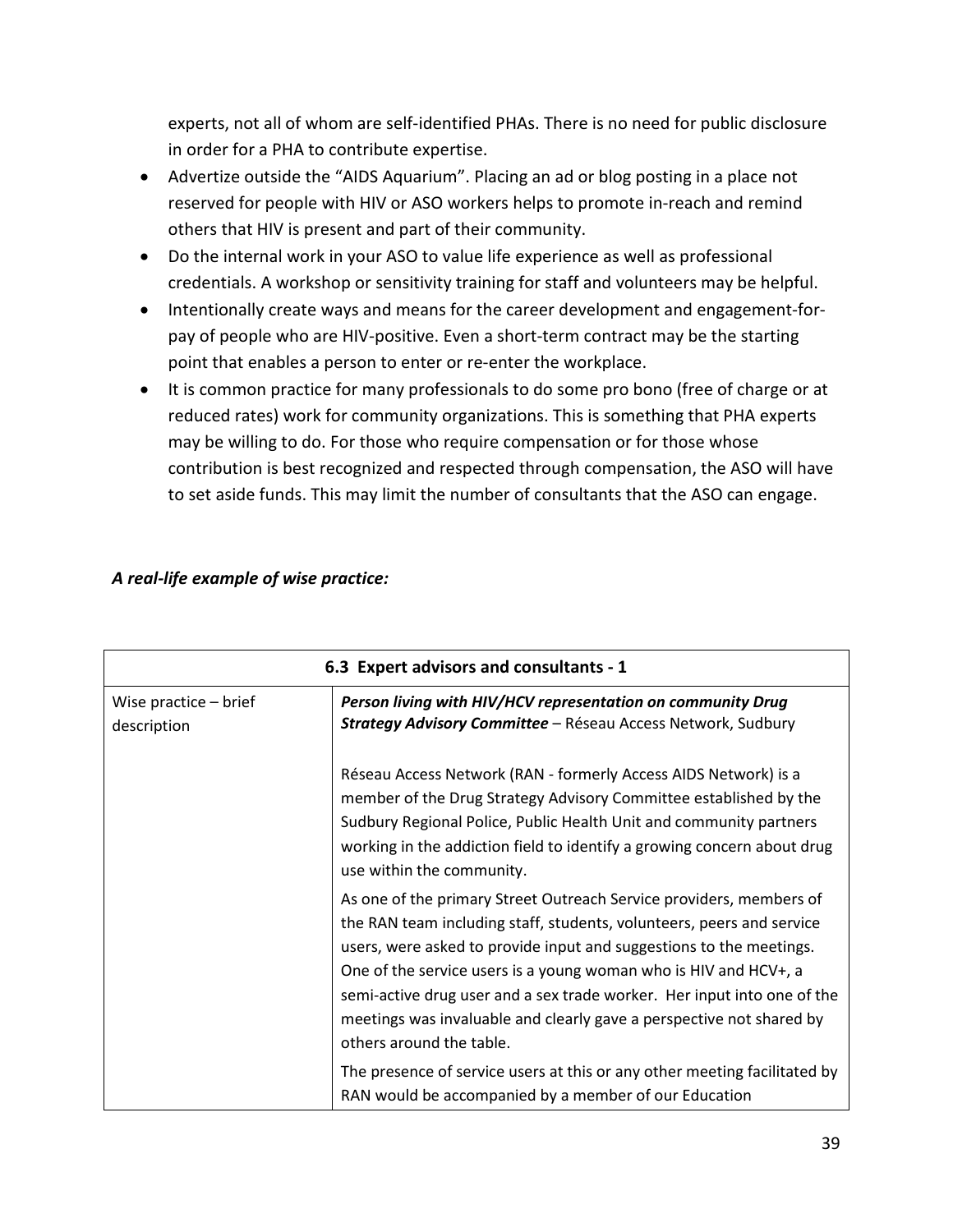|                                                                                                               | Department. We hold ourselves responsible for ensuring that everyone<br>is compensated for their time, preferably by the requesting agency, or<br>through our own agency. While we do not have designated funds on<br>hand for this purpose, our fundraising efforts allow for the purchase of<br>food certificates for use at a local grocery store. A mutually agreed<br>upon amount is given to the participating service user for their time<br>and sharing of expertise. |
|---------------------------------------------------------------------------------------------------------------|-------------------------------------------------------------------------------------------------------------------------------------------------------------------------------------------------------------------------------------------------------------------------------------------------------------------------------------------------------------------------------------------------------------------------------------------------------------------------------|
| What about it makes this a                                                                                    | It ensures that one of the voices of those we serve is heard.                                                                                                                                                                                                                                                                                                                                                                                                                 |
| wise practice?                                                                                                | It brings a perspective to the discussion that previously may not have<br>been heard.                                                                                                                                                                                                                                                                                                                                                                                         |
|                                                                                                               | It acknowledges that everyone is an expert in their own right, and that<br>this expertise contributes value to the discussion.                                                                                                                                                                                                                                                                                                                                                |
| What was the impetus or<br>desire for developing this best                                                    | A recognition that bringing many opinions to the discussion would<br>encourage a broader perspective                                                                                                                                                                                                                                                                                                                                                                          |
| practice?                                                                                                     | A desire to ensure that those we serve are included in the decision-<br>making process                                                                                                                                                                                                                                                                                                                                                                                        |
|                                                                                                               | A desire to provide alternative venues for those we serve to have a<br>voice. Not everyone has the want/need/desire to be directly<br>connected to an ASO Board or committee.                                                                                                                                                                                                                                                                                                 |
| What are the outcomes<br>(results) of this practice?                                                          | The participating PHA has received support and accolades for her<br>ability to speak openly and honestly about her experiences as a sex<br>trade worker living with HIV and HCV.                                                                                                                                                                                                                                                                                              |
|                                                                                                               | Her public speaking skills and her personal self-esteem have flourished.                                                                                                                                                                                                                                                                                                                                                                                                      |
|                                                                                                               | She is being recognized for her abilities as an HIV/HCV/STI prevention<br>educator.                                                                                                                                                                                                                                                                                                                                                                                           |
|                                                                                                               | She is being recognized financially for her contributions to the<br>community.                                                                                                                                                                                                                                                                                                                                                                                                |
| What challenges did you face<br>when you engaged in this<br>practice? How did you<br>overcome the challenges? | Finding someone living with HIV and/or HCV who, with assistance and<br>guidance from the Education Department, would agree to speak openly<br>and honestly about issues affecting their lives to various audiences: As<br>people share their stories with staff, they are encouraged to share with<br>small gatherings. As PHAs gain experience and confidence, there is an<br>increase in the size and diversity of the audiences.                                           |
|                                                                                                               | Ensuring that speakers are adequately financially compensated: We<br>are developing a policy to ensure that a request for compensation,<br>based on the number of hours of the presentation, is made to the<br>requesting agency/audience. If the requesting agency/audience is not<br>able to provide compensation, our Education Department will have a                                                                                                                     |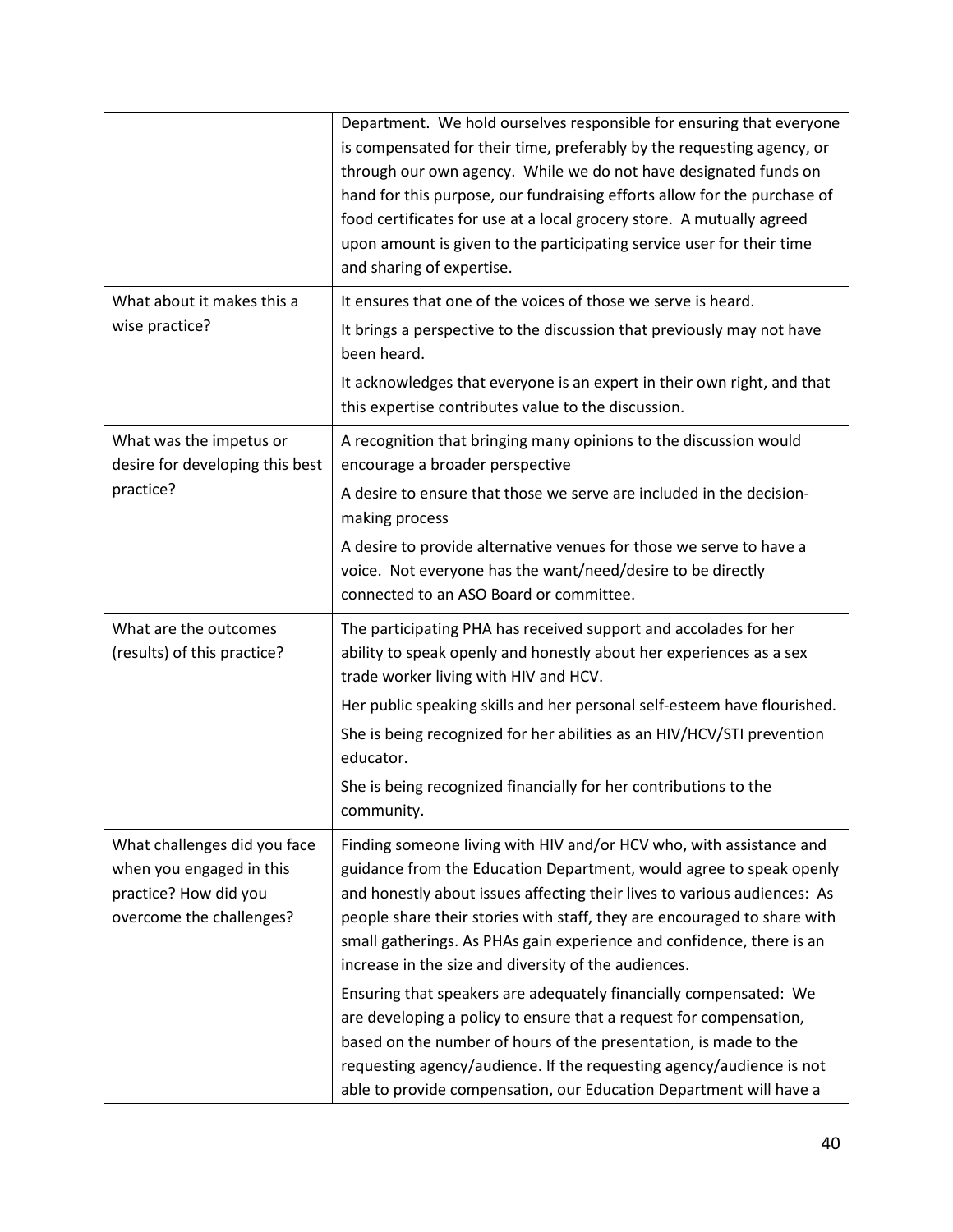|                                                     | discretionary food certificate budget to ensure compensation.<br>We will work with requesting agencies/audiences for booking of<br>presentations as well as assurance of compensation.                                                                  |
|-----------------------------------------------------|---------------------------------------------------------------------------------------------------------------------------------------------------------------------------------------------------------------------------------------------------------|
| What impact has the practice<br>had on your agency? | It broadens the scope of what we are able to provide to the community<br>at large in terms of educational presentations with the inclusion of<br>lived experiences.                                                                                     |
|                                                     | It strengthens the relationship between our Education Department and<br>those with lived experience. We provide training and assistance to<br>expand knowledge on public speaking techniques and other factors<br>that could assist with presentations. |
|                                                     | It provides opportunities for those living with HIV and/or HCV to gain<br>new experiences, strengthen self-esteem and gain confidence in the<br>work they do in the community.                                                                          |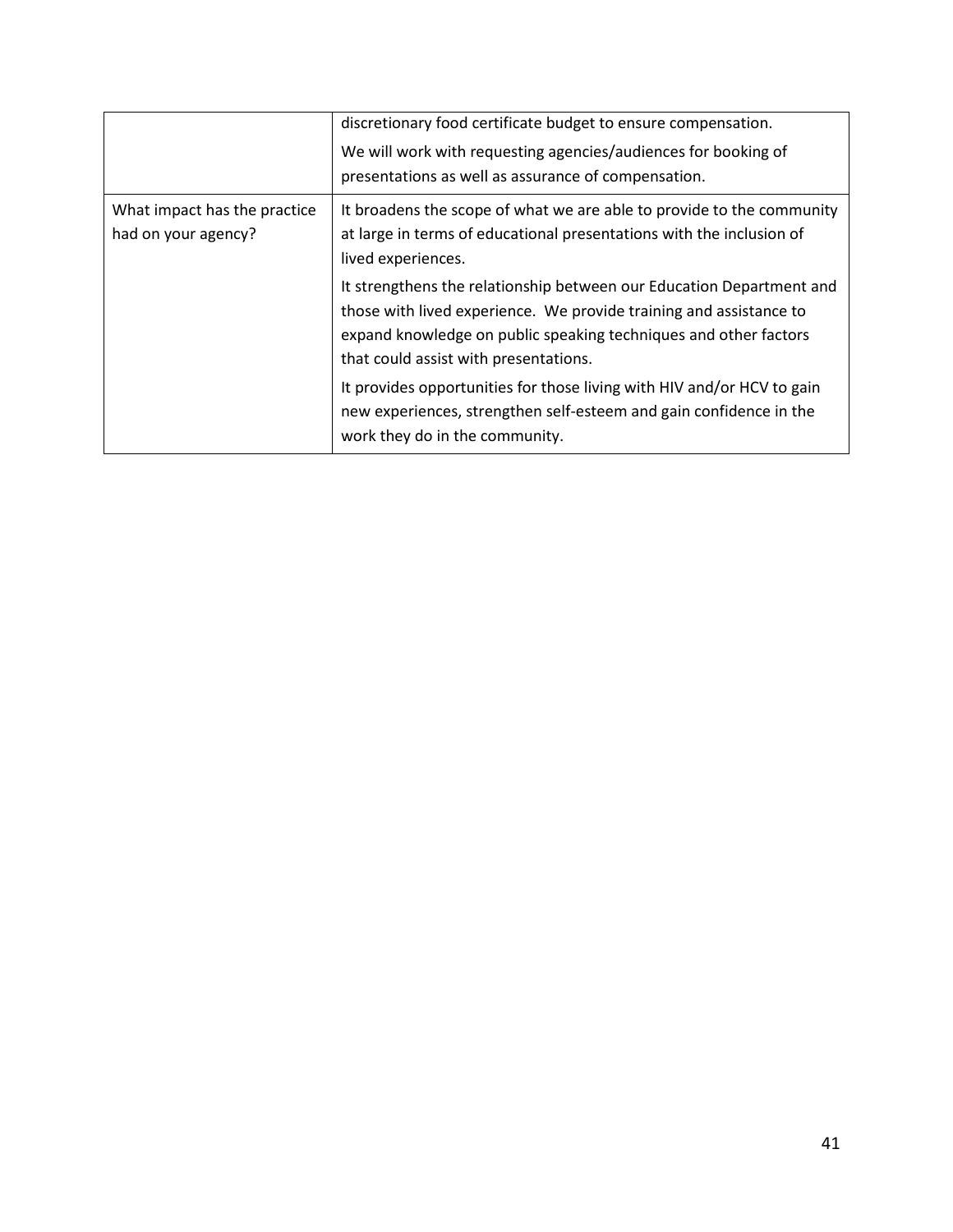## **6.4 Volunteers**

All ASOs have volunteers. Community-based organizations could not function without them. In many ASOs and other community-based organizations, the ratio of volunteers to staff is often close to 10:1 or more. An ASO may have a staff member with responsibility for recruiting, training and supporting volunteers.

## *Benefits*

- The PHA volunteer benefits from the satisfaction of contributing to the community, using existing skills and acquiring new ones.
- Skills acquired through volunteering may translate into paid employment in an ASO or elsewhere. When this happens and if appropriate, find a way to celebrate, and support its reoccurrence
- Volunteering can lessen social isolation and enhance self-esteem
- The organization benefits from being rooted in the community and being able to deliver a wider range of programs and services
- Programs may have greater credibility in the community that sees meaningful PHA involvement

## *Challenges*

- PHAs may not want to be involved in the ASO; there may not be a pool of potential PHA volunteers in the community
- PHAs may fear disclosure of their status and/or stigma through association with the ASO
- Expectations of volunteers may not be clear; adequate training and support may not be provided
- Coordinating volunteers requires significant staff time and resources
- Chronic or episodic poor health may limit a PHA's ability to sustain volunteer commitment
- PHAs may feel undervalued because they are not paid for their contribution or because they see no possibility of paid employment with the ASO in the future

## *Some strategies for reaping the benefits and meeting the challenges*

• Word of mouth among PHAs and service users may be the best way of recruiting volunteers. If volunteers like being involved with your ASO, they will tell others. The ASO must develop mechanisms for good volunteer training and support – these will speak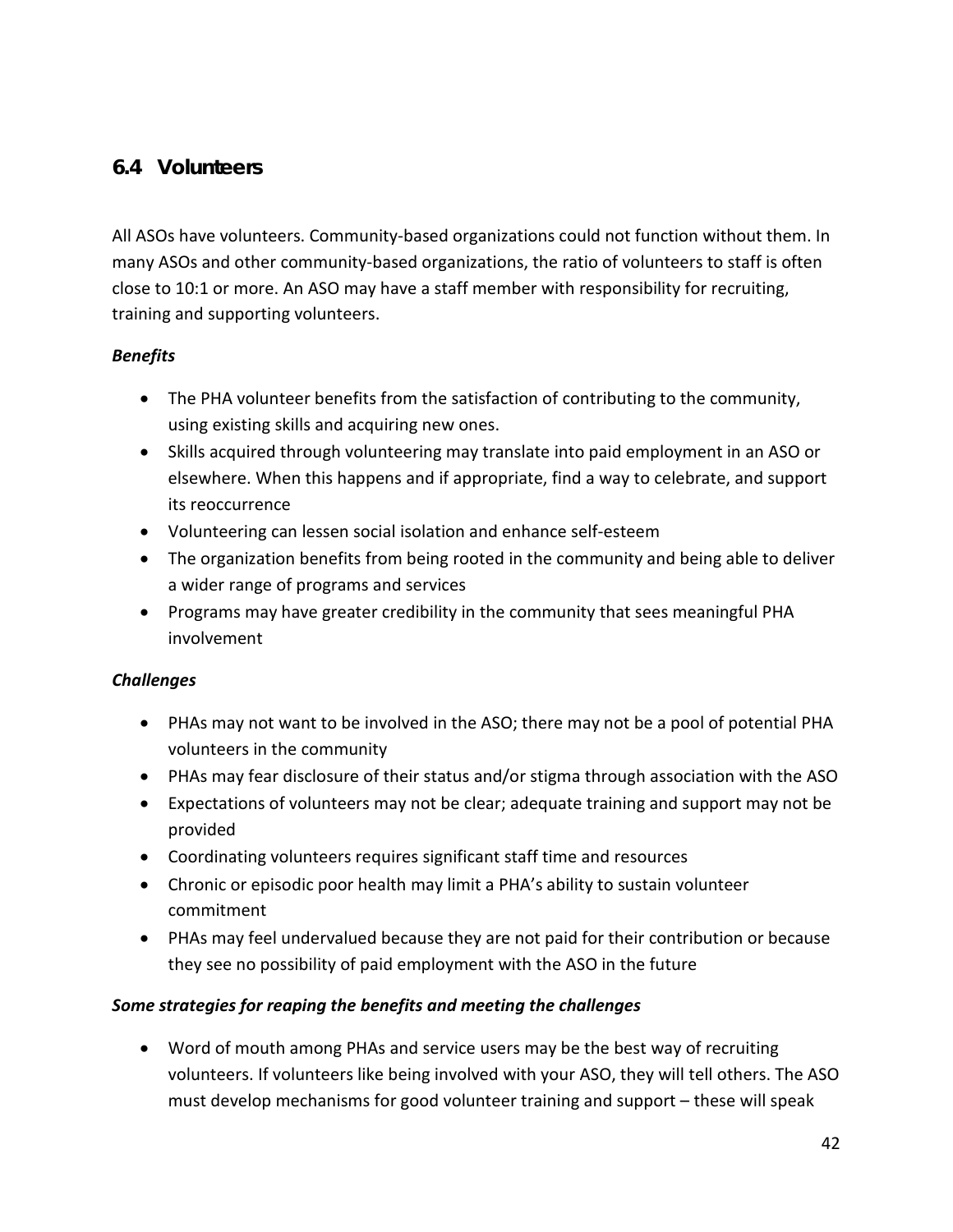for themselves in the long run. Good resources exist to help ASOs with volunteer coordination.

- Ensure that disclosure of HIV status is not a requirement for PHAs who volunteer
- Build in strong safeguards of confidentiality for PHA volunteers
- If your community is small, look at ways that you can extend it through the internet and social media – many volunteers today work online providing information and support
- Ensure that volunteer work is well defined in terms of expectations and limits this helps both the volunteer and the ASO and reduces volunteer burnout
- Ensure that your ASO has ways of consulting regularly with volunteers about their experience and needs as volunteers. Ensure that these are acted on and reported back to the volunteers. Practise respect for the voice and self-determination of volunteers in determining their involvement as volunteers.
- Consider an investment in a staff volunteer coordinator as money well spent if your ASO wishes to be closely connected to community and needs their involvement in order to function
- Take into account the reality of episodic health ups and downs for PHAs and build flexibility into the way volunteer positions are filled and backed up
- Ensure that PHAs who volunteer continue to have access to the organization's services

*A real-life example of wise practice:* No examples were submitted for this section. Volunteering is often the entry-level involvement in an ASO. In some of the examples provided in other sections, PHAs may be involved as volunteers. The GIPA literature stresses the need for training, support, clearly stated and realistic expectations on the part of the ASO and volunteer, and including the voice of the volunteer in program development, implementation and evaluation.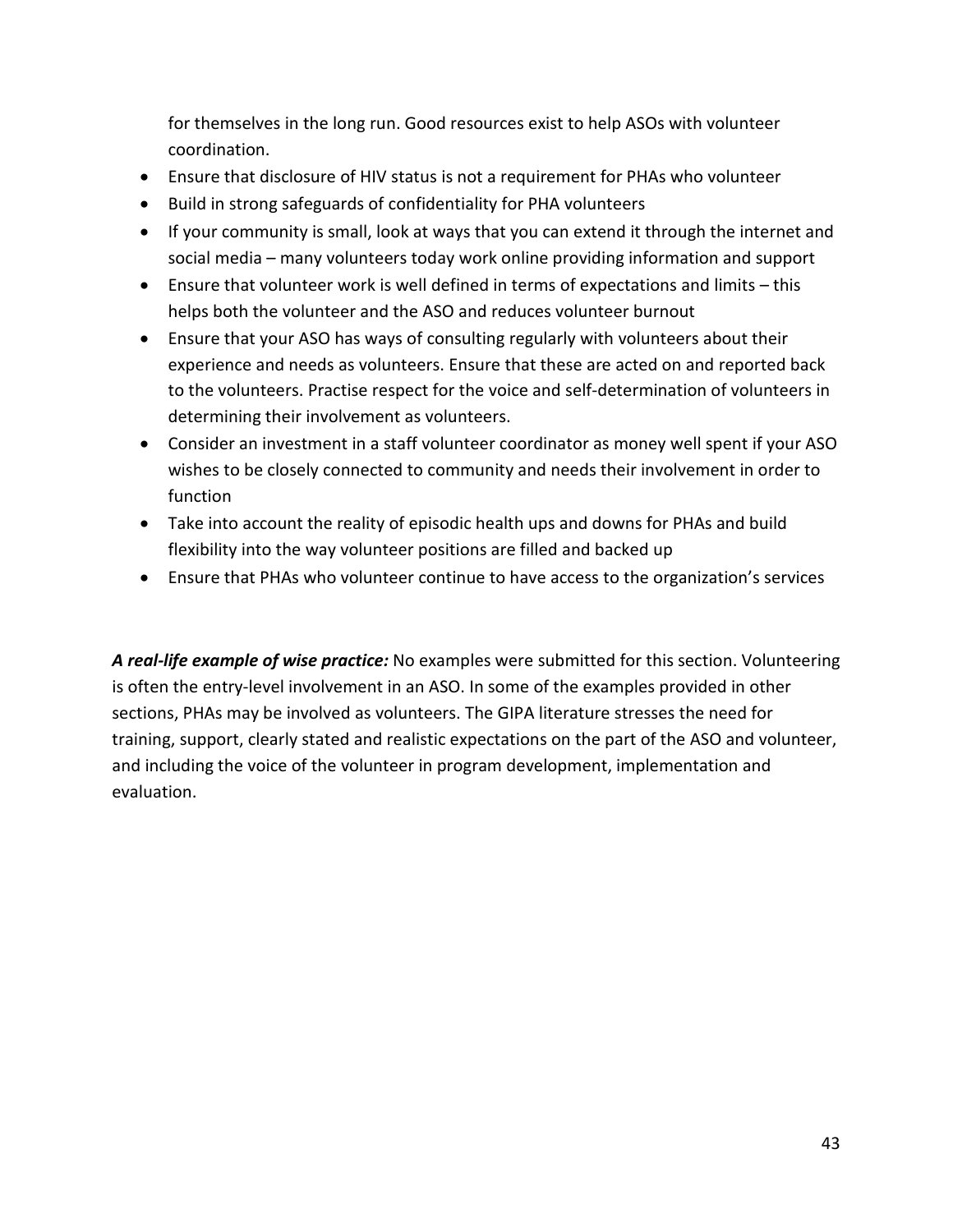## **6.5 Staff: Human resources policies and practices**

Hiring PHA staff members is one of the clearest ways of engaging with GIPA. It demonstrates solid commitment by the ASO to the GIPA principle because it literally "puts your money where your mouth is". As always, there are benefits and challenges. The Ontario AIDS Network has created a valuable resource for ASOs to guide their human relations practices: Ontario Provincial Resource for ASOs in Human Resources (OPRAH) [\(www.ontarioaidsnetwork.on.ca/oprah.htm\)](http://www.ontarioaidsnetwork.on.ca/oprah.htm). This is a comprehensive guide to all aspects of HR management. Although not specific to GIPA, the principles and practices described are grounded in human rights and sound human resources practices.

Some organizations have purposefully developed employment skills training. The AIDS Bereavement and Resiliency Program of Ontario has developed a training course in facilitation for PHAs, the Ontario HIV Treatment Network has trained and employed PHAS as peer researchers and the AIDS Committee of Toronto has had its Employment Action job coaching and placement service since 1999.

## *Benefits*

- The expertise of the PHA staff member enhances the quality of service delivery
- Service users may feel more at home in the ASO when they see that PHAs work there
- The validation of PHA staff expertise sends a positive message to the community about how the ASO values and respects PHAs
- The ASO culture benefits from living the values of GIPA. Everyone in the ASO feels enhanced.

## *Challenges*

- PHAs may not want to disclose status in order to apply for jobs
- Compensation and benefits are lower than in other sectors of the economy
- Some PHAs may lose disability benefits if they work; episodic poor health may require them to have disability benefits as a fallback
- Health and disability benefits tied to employment may not cover PHAs, although this is rare in the ASO sector
- Finding qualified PHA applicants may be difficult, especially in small centres or cultural communities because of the fear of stigma and discrimination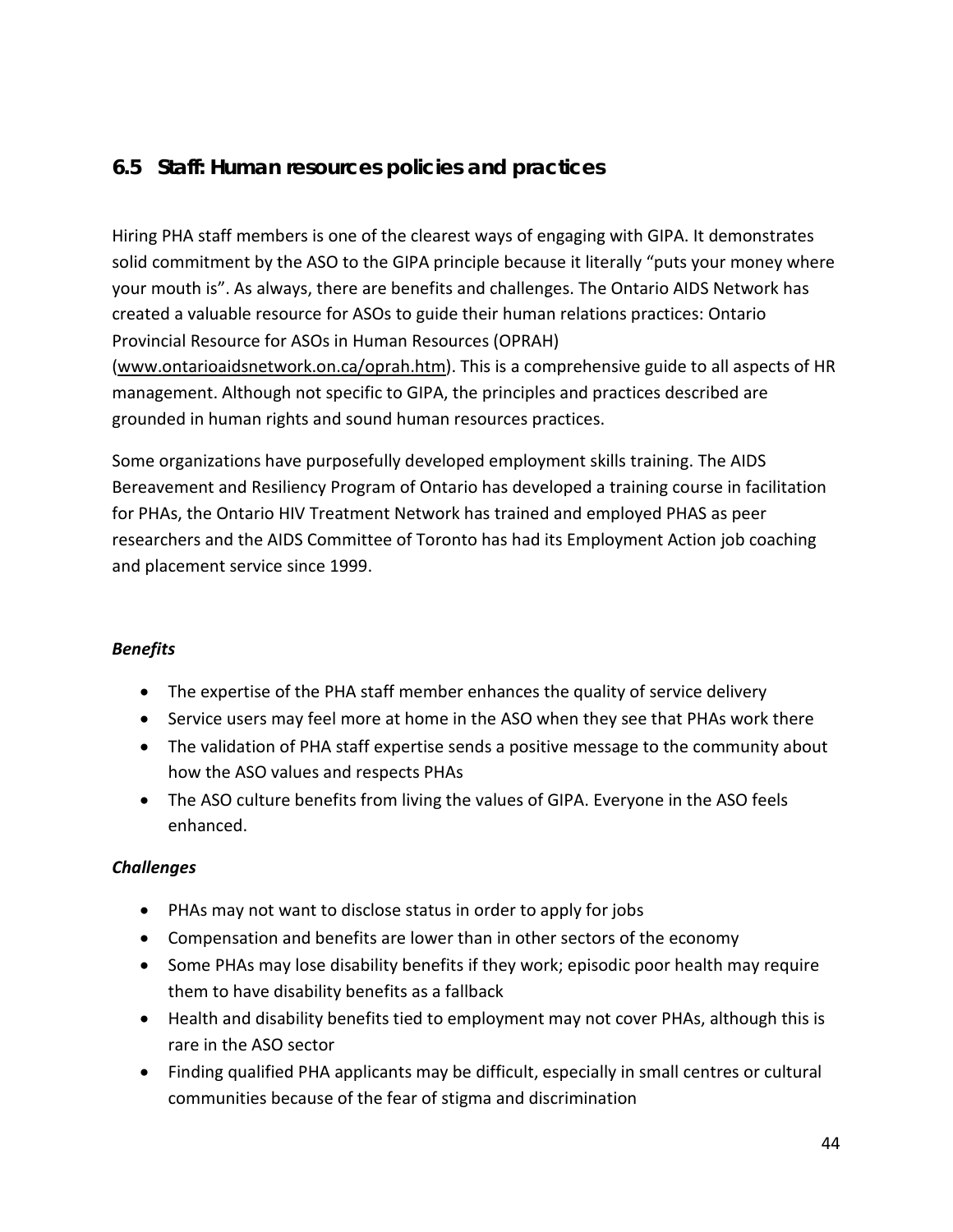- People wanting to apply for jobs may face the added cost of child care expenses and the need for flexible hours when children need special care
- PHA life experience may not be valued as much as diplomas and a strong professional track record
- PHA staff may be unable to seek the support they need as PHAs now that they are staff. Seeking support may be perceived as unprofessional or risky in terms of confidentiality. PHA staff may not want to tax the scarce resources of the ASO when they are needed by other service users, and may have nowhere else to turn for support.

## *Some strategies for reaping the benefits and meeting the challenges*

- Create affirmative action hiring policies and include this information in advertisements. Labour legislation permits affirmative hiring practices for ASOs.
- Determine whether the staff position requires that a PHA be open about their status. If this is not essential, develop confidentiality safeguards so that only one person (e.g. the Board Chair or the human resources coordinator) knows the applicant's status
- If a PHA is applying for a staff position in your ASO, they probably know that salary and benefit levels are lower than in competing sectors. It is important to stress the benefits of ASO work in terms of value to the community, congruence with personal values, etc. Lower salary levels may be offset by flexible hours, more time off, training opportunities, etc. Regularly review salary and benefit levels so that staff members know that fair compensation is an important value to the ASO.
- Join a larger group through an umbrella HIV/AIDS organization to negotiate better health and disability benefits with insurance companies
- Develop policies and practices that accommodate the differing needs of female, male and trans PHA staff members
- Develop ways of giving credit for life experience and transferable skills as well as professional credentials. For example, a person who has raised children knows a lot about building relationships, planning and crisis management. A PHA who has navigated the health care system probably knows a lot about managing systems, human relationships, assertiveness, research and health care.
- To facilitate applications in communities where stigma and discrimination may discourage PHAs from applying for positions, advertize in another location or negotiate secondments with ASO partners
- Develop ways to support PHA staff members who may need to access your organization's services as clients and who may feel awkward doing this. You will have to consider a number of factors, including confidentiality, personal privacy, potential conflict of interest and the possibility of finding alternatives to the services you provide.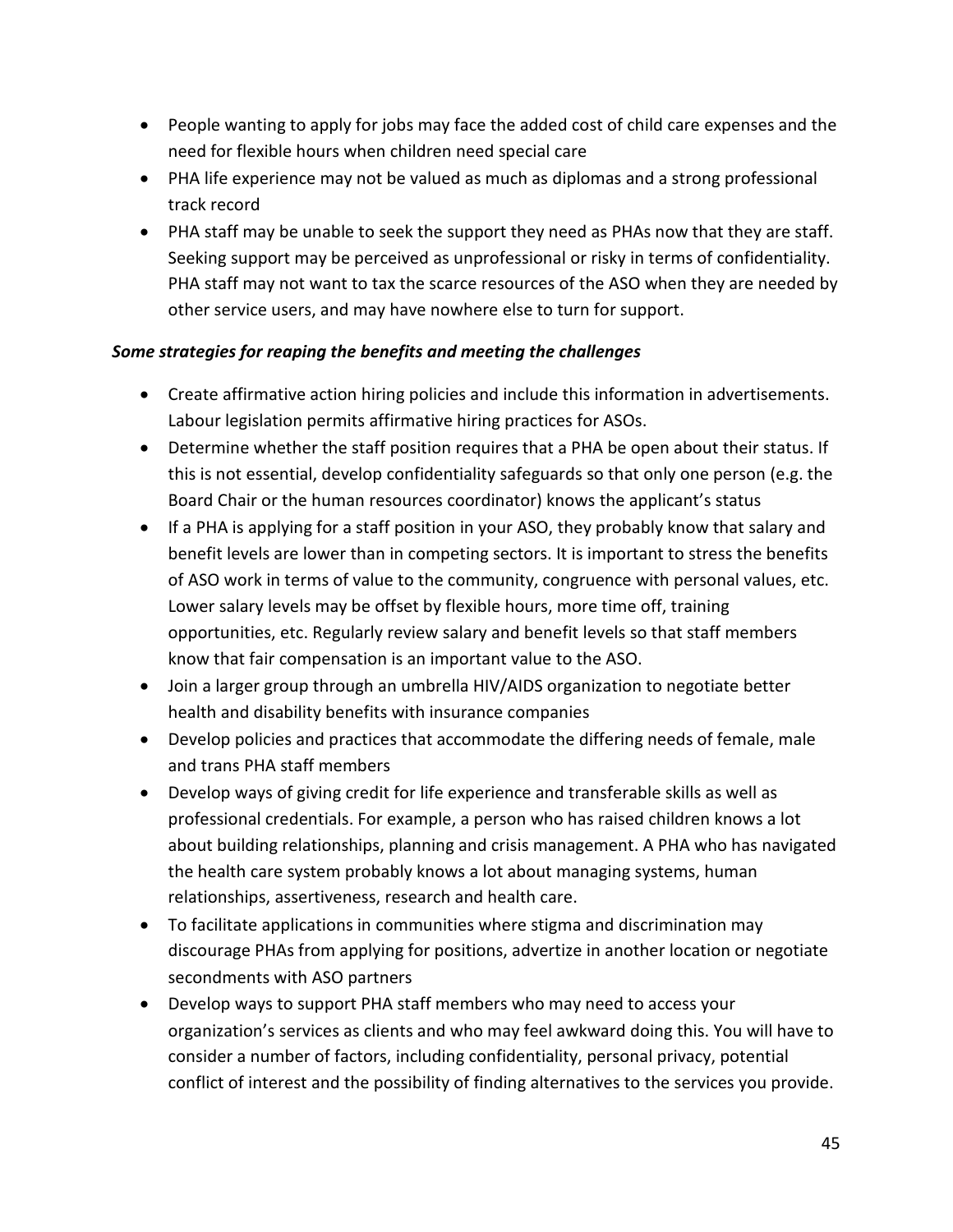• Create human resources policies and practices to support staff members in dealing with the stress and difficulties associated with work. This may require innovative approaches to help staff members feel comfortable with seeking support and to provide support either within the organization or through arrangements with other organizations; attention will have to be given to respecting confidentiality.

| 6.5 GIPA in human resources policies and practices                                                            |                                                                                                                                                                                                                                                                                                                                                                                                           |
|---------------------------------------------------------------------------------------------------------------|-----------------------------------------------------------------------------------------------------------------------------------------------------------------------------------------------------------------------------------------------------------------------------------------------------------------------------------------------------------------------------------------------------------|
| Wise practice - brief                                                                                         | PHA input into hiring practices - AIDS Support Chatham-Kent                                                                                                                                                                                                                                                                                                                                               |
| description                                                                                                   | It is our practice to have at least one PHA on the hiring committee<br>when interviewing for positions within the agency.                                                                                                                                                                                                                                                                                 |
| What about it makes this a<br>wise practice?                                                                  | PHAs have greater insights about the community and often times the<br>agency.                                                                                                                                                                                                                                                                                                                             |
|                                                                                                               | PHAs have knowledge in other areas of the agency as opposed to just<br>"PHA-centred" supports.                                                                                                                                                                                                                                                                                                            |
|                                                                                                               | PHAs who may not know about other areas of the organization are<br>given the opportunity to learn. They also support the meaningful<br>involvement of others (i.e. needle exchange clients as volunteers).                                                                                                                                                                                                |
| What was the impetus or<br>desire for developing this best<br>practice?                                       | We wanted greater involvement of, relations with, and supports for<br>PHAs.                                                                                                                                                                                                                                                                                                                               |
| What are the outcomes<br>(results) of this practice?                                                          | A culturally diverse workforce is created, providing a voice representing<br>the diverse community we serve.                                                                                                                                                                                                                                                                                              |
|                                                                                                               | When PHAs are involved in idea sharing in other areas of the agency,<br>PHAs show more acceptance and participation in other supports and<br>services (i.e. the acceptance of the needle exchange program and its<br>clients).                                                                                                                                                                            |
| What challenges did you face<br>when you engaged in this<br>practice? How did you<br>overcome the challenges? | In our small community, many PHAs have previous experience with<br>other PHAs and this may bias them in decision making if the individual<br>being interviewed is someone known to them. To get around this<br>difficulty, we ensure that there are at least three people on the hiring<br>panel. We also make interviewing more objective by using questions<br>that can be tallied by numerical scores. |
| What impact has the practice<br>had on your agency?                                                           | Inroads have been made to communities (partners and new service<br>users) that otherwise might not have accessed services at the agency.                                                                                                                                                                                                                                                                  |

#### *A real-life example of wise practice:*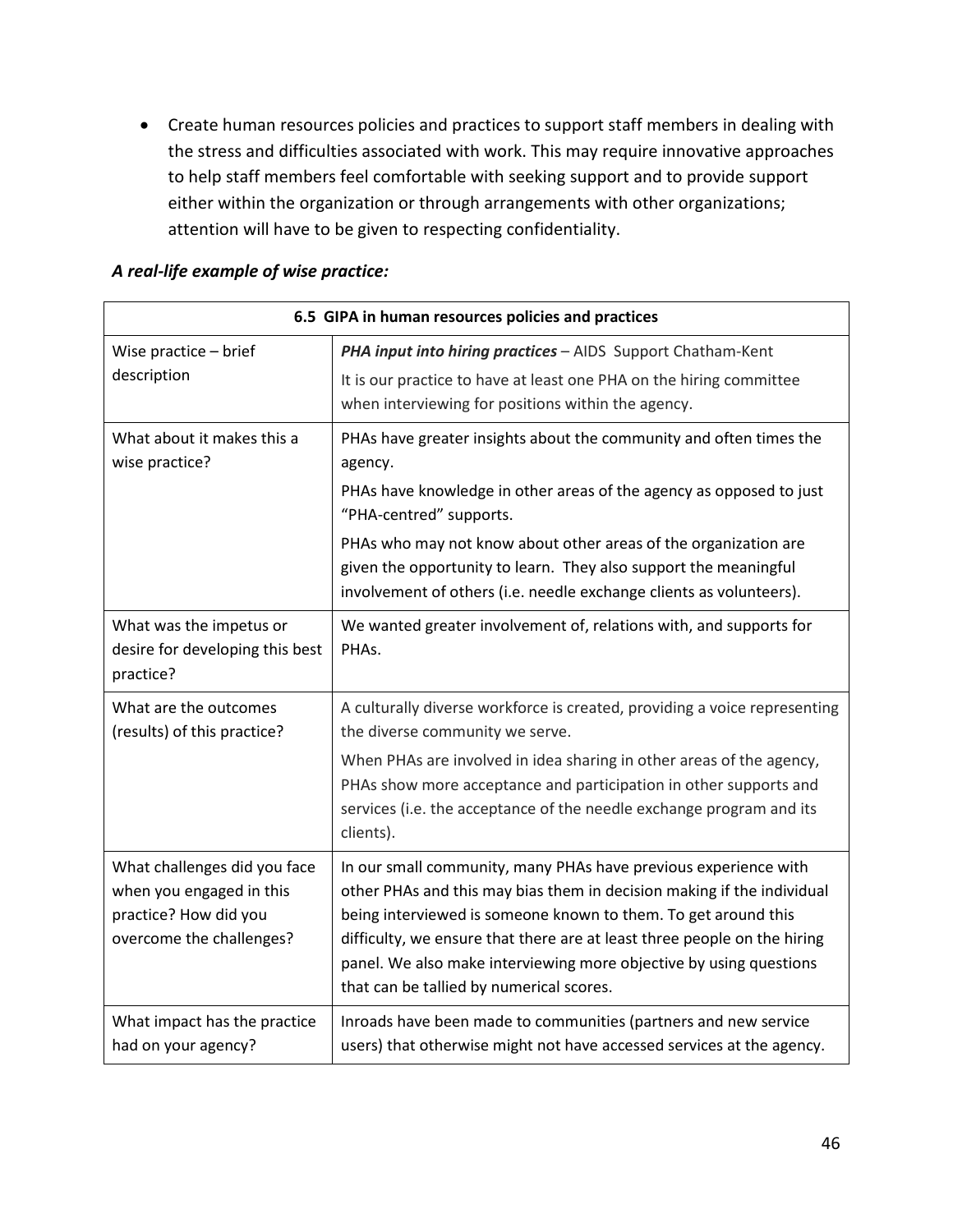## **6.6 Governance**

GIPA/MIPA in governance means that PHAs serve on the Board of Directors of the organization or on committees that support the Board or agency. Board members primarily set policy and are responsible for long-range strategic planning in consultation with senior staff. They are responsible for the financial and legal well-being of the organization and deal with problems that require their attention. They may take an active role in fundraising, public speaking on behalf of the ASO, and representing the ASO.

Although there can be power at all levels of an organization, the Board is usually considered to have significant power and final decision-making authority. The Executive Director reports to the Board. This means that the Board has the power to set policies and hire and fire the Executive Director, to whom the rest of the staff report. Board members are unpaid volunteers.

The Board has the power to shape the organization and its activities through establishing policy that will be followed at all levels of the organization. In the case of GIPA/MIPA, a Board policy could be expressed as *We affirm GIPA and are committed to the meaningful involvement of persons with HIV/AIDS in all activities and programs of this organization*. From this affirmation can grow policies and by-laws requiring that a designated number or percentage of seats on the Board be occupied by PHAs, or that preference in hiring will be given to PHAs when they have the required skills (valuing lived experience and transferable skills on an equal footing with professional credentials). Policies can cover all aspects of the organization's activity from its mission and which community it serves to how it will grow and develop.

The degree of Board member involvement in day-to-day operations varies with the organization. New organizations often have a working Board carrying out administrative and other duties because the organization has no staff or very few. Older and larger organizations may have a Board that is concerned only with setting policy and general directions, while the Executive Director is responsible for translating policy into action through working with staff and volunteers.

It is wise to be mindful of the possibility of Board members sero-converting while they serve on the Board and to develop respectful approaches for dealing with this whether the person is publicly open about their status or not.

The benefits and challenges of PHA involvement on Board are many.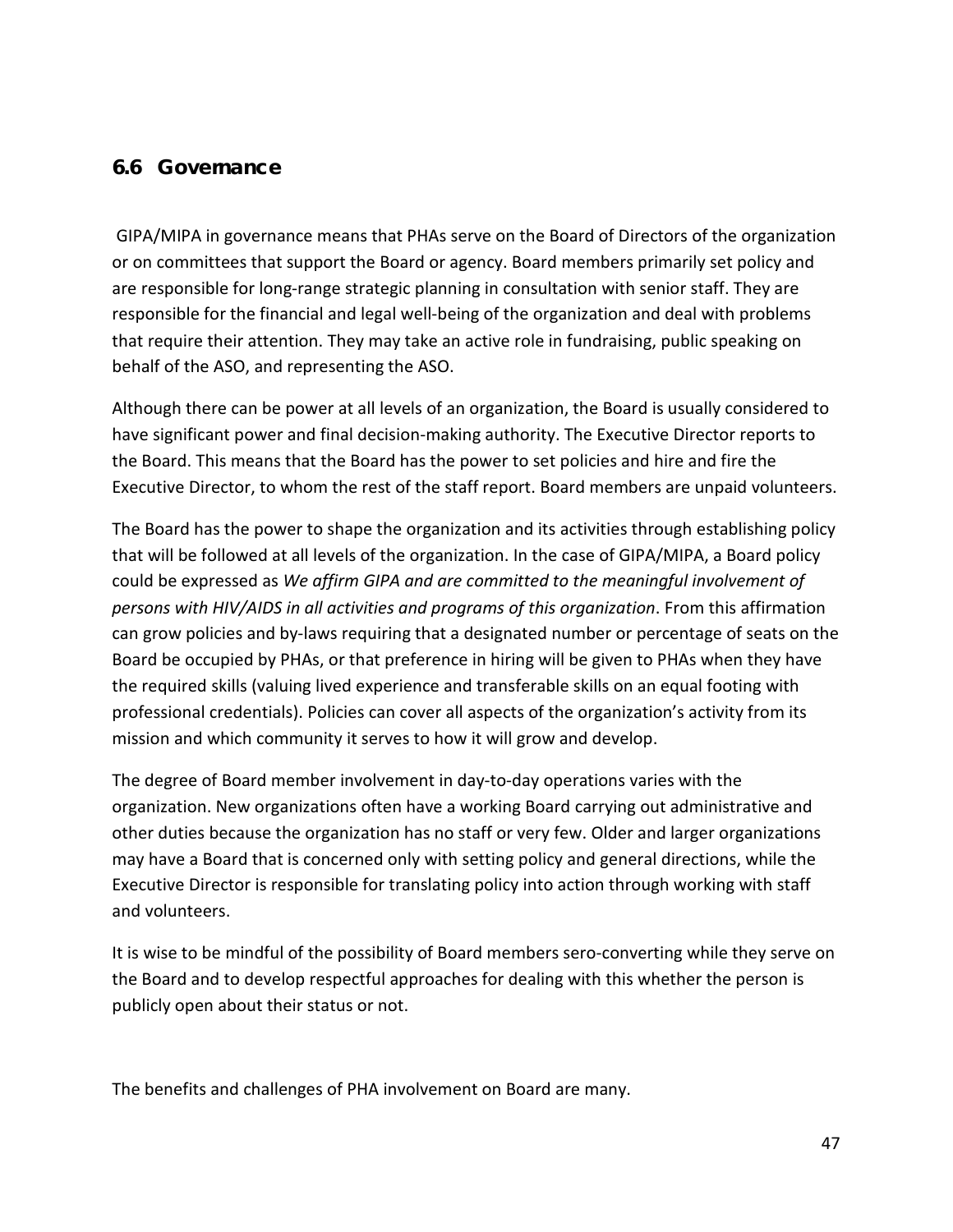## *Benefits*

- Meaningful PHA involvement is achieved. PHA Board members share power in their own right and on behalf of the wider PHA community
- Policies and programs become more rooted in the realities of the community served
- The ASO gains credibility in the community and among funders

## *Challenges*

- If there are very few PHAs on the Board and if they are not treated as equals in discussions and decision-making, they will feel like tokens
- PHAs may not want to disclose status in order to occupy designated seats on the Board
- New Board members may not have organizational or policy experience
- There may be problems in bringing new people onto the Board and retiring long-serving Board members (Founder's syndrome)

## *Some strategies for reaping the benefits and meeting the challenges*

- Ensure that there are sufficient Board seats so that PHAs are not tokens. For example, organizations may designate 30% or more of Board seats for PHAs and not have a requirement that they individually disclose.
- Determine whether PHA-designated seats must be for declared PHAs or whether those who have not publicly declared their status are eligible. Some organizations may allow non-disclosed PHAs to occupy Board positions if their status is kept confidential (for example, only the Board Chair may be aware of their status). Recognize that disclosure can be a journey and respect that PHAS, like anyone else, have a right to keep their personal health information private. Subtle pressure to disclose in order to support the credibility of the organization can be offensive.
- In most cases, organizations require that at least some PHA Board members be public about their status.
- Develop orientation, mentoring and ongoing support programs for new Board members, taking into account any specials needs of new PHA Board members
- Ensure that Board members have limited terms of office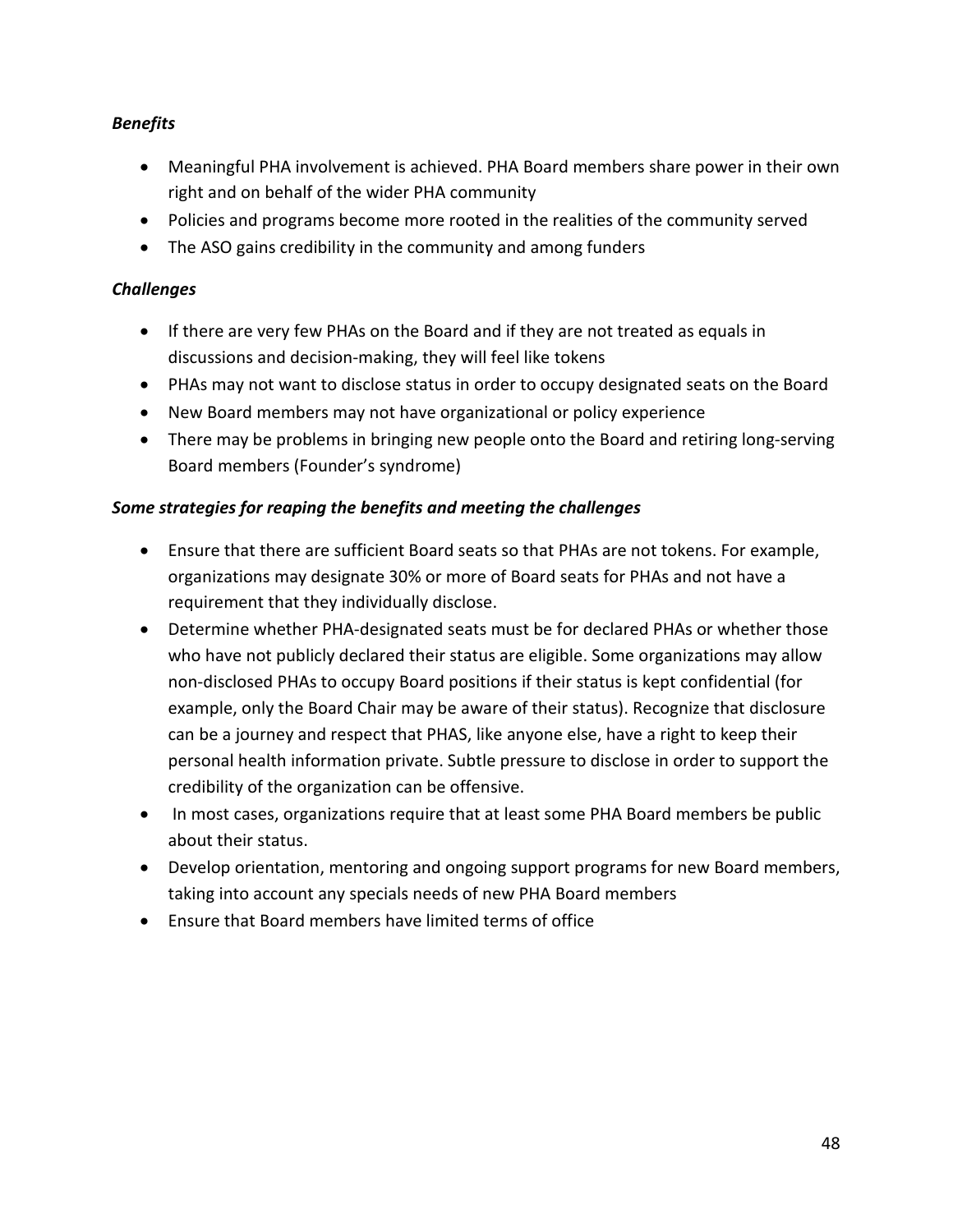# *Three real-life examples of wise practice:*

| 6.6 GIPA in governance - 1                                           |                                                                                                                                                                                                                                                                                                                                                                                                                                                                                                                                                                                                                                                                                                                                                                                                                                                                                                                                                                                                                                                                                                                                                                     |
|----------------------------------------------------------------------|---------------------------------------------------------------------------------------------------------------------------------------------------------------------------------------------------------------------------------------------------------------------------------------------------------------------------------------------------------------------------------------------------------------------------------------------------------------------------------------------------------------------------------------------------------------------------------------------------------------------------------------------------------------------------------------------------------------------------------------------------------------------------------------------------------------------------------------------------------------------------------------------------------------------------------------------------------------------------------------------------------------------------------------------------------------------------------------------------------------------------------------------------------------------|
| Wise practice - brief description                                    | Service Users' engagement in governance - Réseau Access<br>Network, Sudbury                                                                                                                                                                                                                                                                                                                                                                                                                                                                                                                                                                                                                                                                                                                                                                                                                                                                                                                                                                                                                                                                                         |
|                                                                      | Individuals are invited to submit letters of interest, and/or a resume<br>outlining their qualifications, and lived experiences to the Executive<br>Committee of Réseau Access Network (formerly Access AIDS<br>Network) for consideration for a position on the Board of Directors.<br>Service users within the agency, including those living with HIV<br>and/or HCV are encouraged to apply. At present, there are two<br>designated seats for persons living with HIV/AIDS and one<br>designated seat for a person living with HCV. Those holding the<br>designated positions are individuals who have or are willing to<br>disclose their HIV/HCV status publicly. These individuals would be<br>encouraged to represent the Agency at public functions/meetings.<br>Individuals living with HIV and/or HCV who prefer not to disclose<br>their status are also encouraged to apply for a position on the Board<br>of Directors as a non-disclosed member. In this case, the Board of<br>Directors, including the Executive Director and Recording Secretary<br>may, or may not, be aware of an individual's status unless he/she<br>has shared it previously. |
| What about it makes this a wise<br>practice?                         | This approach:<br>Encourages active participation of those we serve                                                                                                                                                                                                                                                                                                                                                                                                                                                                                                                                                                                                                                                                                                                                                                                                                                                                                                                                                                                                                                                                                                 |
|                                                                      | Assures the Board is representative of the various populations<br>within the community                                                                                                                                                                                                                                                                                                                                                                                                                                                                                                                                                                                                                                                                                                                                                                                                                                                                                                                                                                                                                                                                              |
|                                                                      | Provides learning opportunities to those with minimal or no<br>previous Board experience; additional learning opportunities are<br>made available through the United Way Board Development<br>program                                                                                                                                                                                                                                                                                                                                                                                                                                                                                                                                                                                                                                                                                                                                                                                                                                                                                                                                                               |
|                                                                      | Allows those we serve the opportunity to be involved in the<br>decision-making process which impacts the organization as a whole                                                                                                                                                                                                                                                                                                                                                                                                                                                                                                                                                                                                                                                                                                                                                                                                                                                                                                                                                                                                                                    |
| What was the impetus or desire<br>for developing this best practice? | The declared Board positions were implemented in the early years<br>of the organization to encourage participation.                                                                                                                                                                                                                                                                                                                                                                                                                                                                                                                                                                                                                                                                                                                                                                                                                                                                                                                                                                                                                                                 |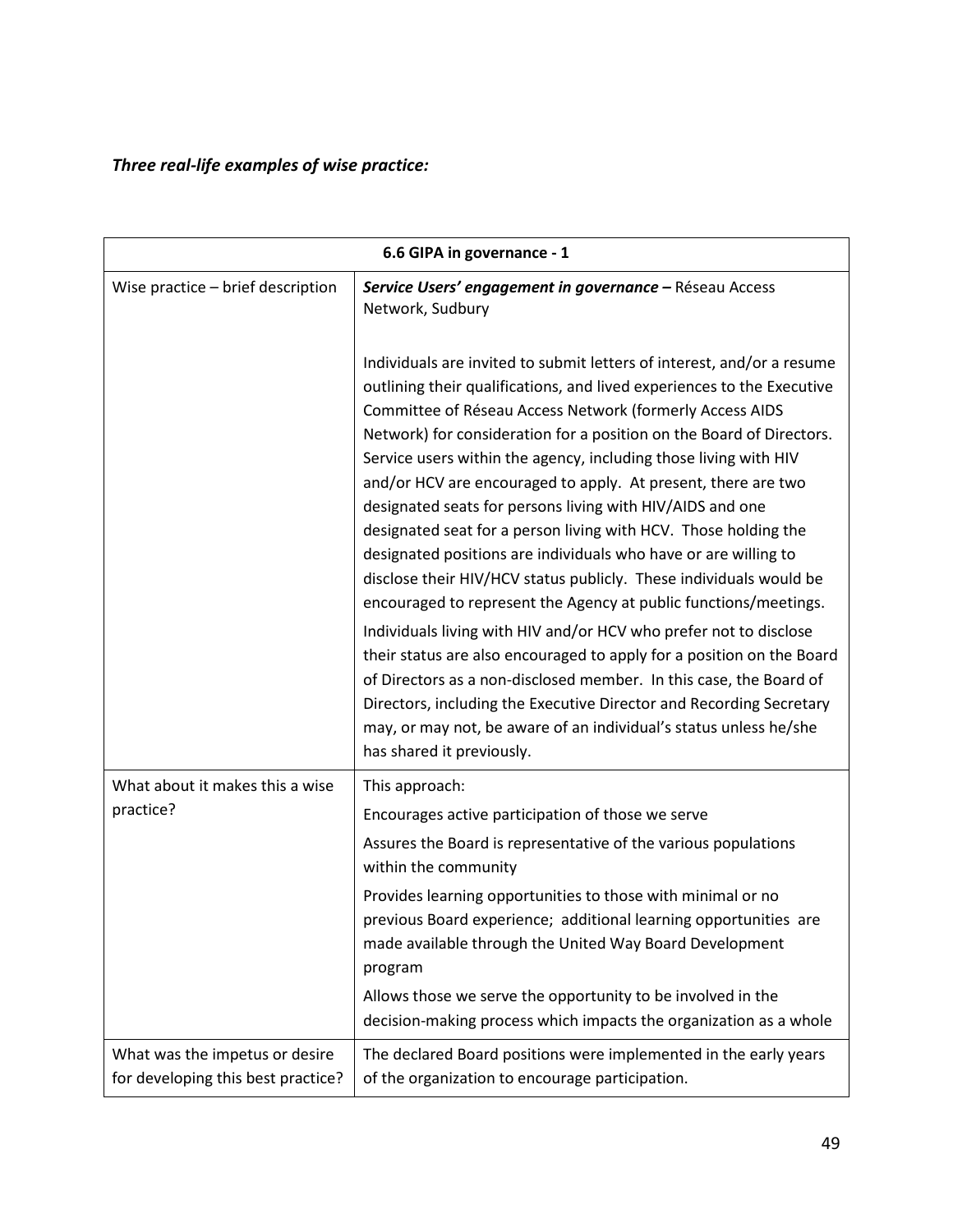|                                                                               | It acknowledges the value of lived experiences.                                                                                                                                                                                                                                                                                                               |
|-------------------------------------------------------------------------------|---------------------------------------------------------------------------------------------------------------------------------------------------------------------------------------------------------------------------------------------------------------------------------------------------------------------------------------------------------------|
| What are the outcomes (results)<br>of this practice?                          | Unfortunately, the outcomes have been limited. Lack of Board<br>experience or interest in the mechanics of a Board is always an<br>issue.                                                                                                                                                                                                                     |
|                                                                               | Many of those we serve are marginalized, dealing with lack of<br>housing, income, access to food and struggles with addictions.<br>Serving on a Board is often at the bottom of their "to-do" list.                                                                                                                                                           |
| What challenges did you face                                                  | Lack of interest or experience, or sense of need                                                                                                                                                                                                                                                                                                              |
| when you engaged in this<br>practice? How did you overcome<br>the challenges? | An Advisory Committee was established as an alternative to service<br>on the Board, to encourage additional participation and input. The<br>Committee is a designated Board Committee with information<br>flowing to/from the Board. Active participation was excellent in the<br>first six months, and then stopped. The Committee is presently<br>inactive. |
|                                                                               | Focus groups have been utilized with better success. Participants<br>have an opportunity to meet those with similar experiences, enjoy<br>lunch, and share information and experiences. Depending on the<br>focus group, participants may be financially compensated for their<br>time and information.                                                       |
| What impact has the practice<br>had on your agency?                           | The agency has always felt the need to have the voice of those we<br>serve included in the decision-making process. The challenge is to<br>find alternative ways of ensuring that this voice is being heard.                                                                                                                                                  |

| 6.6 GIPA in governance - 2                   |                                                                                                                                                                                                                                                                                                                                                                     |
|----------------------------------------------|---------------------------------------------------------------------------------------------------------------------------------------------------------------------------------------------------------------------------------------------------------------------------------------------------------------------------------------------------------------------|
| Wise practice - brief description            | <b>PHA representation on Board/Steering Committee - The Committee</b><br>for Accessible AIDS Treatment (CAAT)                                                                                                                                                                                                                                                       |
|                                              | We systematically set up our governance policy/structure to ensure<br>that: there is majority PHA representation; and at least one of the<br>Co-Chairs is a PHA. To ensure MIPA and succession planning, CAAT<br>systematically structured individualized paired mentoring of<br>steering committee members to facilitate capacity building in<br>leadership roles. |
| What about it makes this a wise<br>practice? | The policy provides for the systemic commitment of our agency to<br>have a PHA Co-Chair, and a PHA majority on the Board.                                                                                                                                                                                                                                           |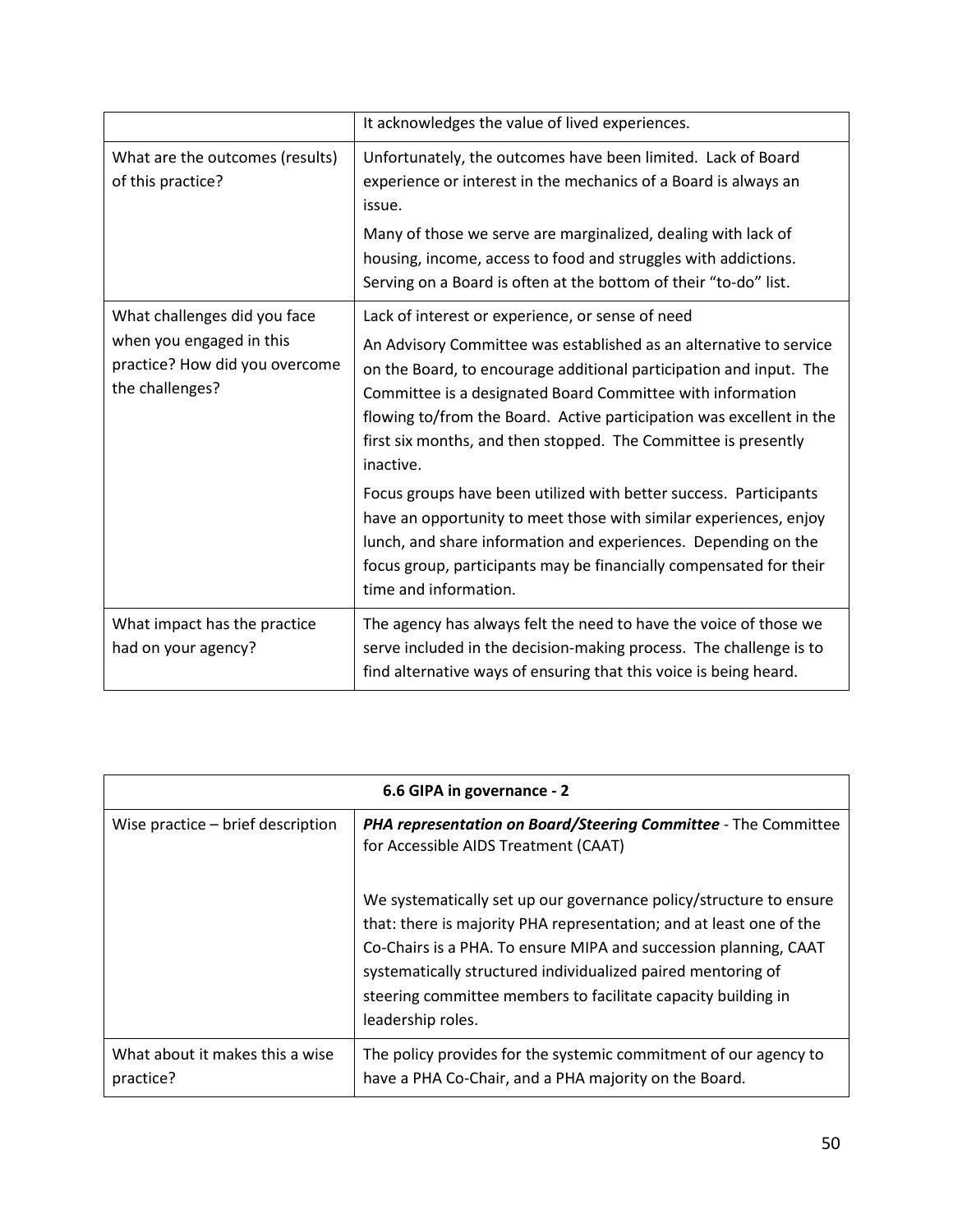|                                                                                                               | The structure creates an environment where leadership succession<br>is planned and new PHA leaders are mentored as part of the<br>executive structure.<br>Internal peer based disclosure to the Steering Committee and<br>optional disclosure to the broader community provides flexibility<br>and a safe space to maximize GIPA/MIPA opportunities for many<br>PHAs who still face major stigma in their own communities.                                         |
|---------------------------------------------------------------------------------------------------------------|--------------------------------------------------------------------------------------------------------------------------------------------------------------------------------------------------------------------------------------------------------------------------------------------------------------------------------------------------------------------------------------------------------------------------------------------------------------------|
| What was the impetus or desire<br>for developing this best practice?                                          | Strong core values, a commitment to the GIPA/MIPA principle and a<br>vision of collective empowerment of the organization's network                                                                                                                                                                                                                                                                                                                                |
| What are the outcomes (results)<br>of this practice?                                                          | We have successfully supported a governance structure with strong<br>PHA leadership, always exceeding the target standard of PHA<br>representation set in the policy.                                                                                                                                                                                                                                                                                              |
| What challenges did you face<br>when you engaged in this<br>practice? How did you overcome<br>the challenges? | When our network was established 10 years ago, many of our target<br>group PHAs were facing major challenges in accessing basic<br>treatment and support; PHA participation at governance level was<br>minimal. Through strategic and collaborative efforts to address the<br>health needs of our target communities, we gained trust, built<br>strong partnership with PHAs and were able to engage them in<br>capacity building and increasing leadership roles. |
| What impact has the practice<br>had on your agency?                                                           | Our agency has evolved from a service provider-driven network<br>trying to address treatment access issues to a primarily PHA-driven<br>network that focus more on addressing the holistic empowerment<br>needs of the communities.                                                                                                                                                                                                                                |

| 6.6 GIPA in governance - 3        |                                                                                                                                                                                                                                                                                                                                |
|-----------------------------------|--------------------------------------------------------------------------------------------------------------------------------------------------------------------------------------------------------------------------------------------------------------------------------------------------------------------------------|
| Wise practice - brief description | <b>PHA representation on the Board - AIDS Support Chatham-Kent</b>                                                                                                                                                                                                                                                             |
|                                   | Our policy states that:<br>In order to ensure adequate involvement of people living with<br>HIV/AIDS, PHAs will be given priority for all directorships. At least<br>1/3 of the directors shall be persons living with HIV/AIDS. Every<br>effort must to made to ensure that at least one member of the<br>Executive is a PHA. |
| What about it makes this a wise   | Diversity in lived experience, culture and knowledge                                                                                                                                                                                                                                                                           |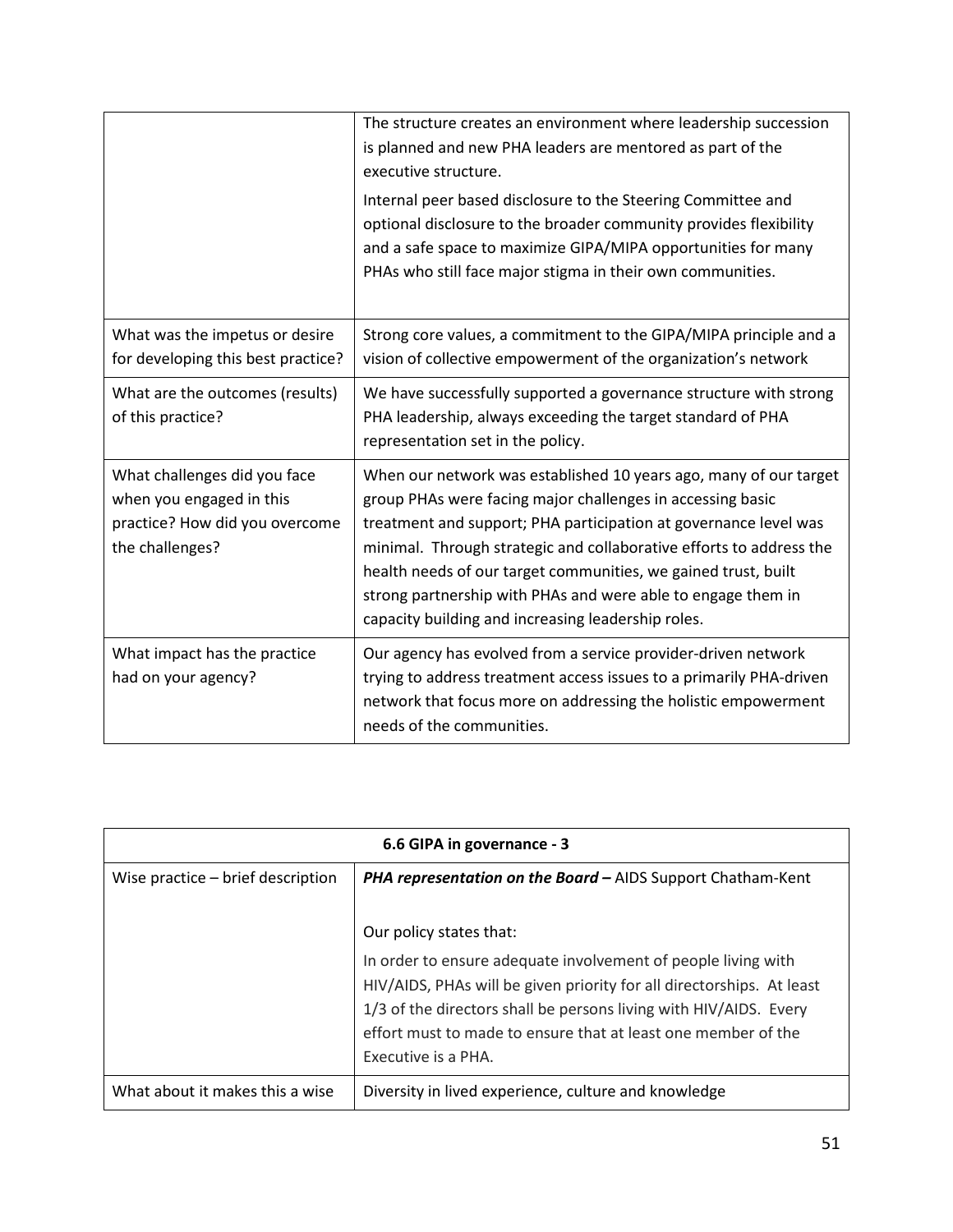| practice?                                                                                                     | Having PHAs at the table puts a face to HIV and increases credibility<br>in the community and with funders<br>This practice increases the commitment of everyone involved in our<br>agency to eradicating stigma<br>It ensures the adequate involvement of PHAs                                                                                                     |
|---------------------------------------------------------------------------------------------------------------|---------------------------------------------------------------------------------------------------------------------------------------------------------------------------------------------------------------------------------------------------------------------------------------------------------------------------------------------------------------------|
| What was the impetus or desire<br>for developing this best practice?                                          | Better serving our PHA community, for us, means ensuring that<br>PHAs have a voice in program design and are represented within our<br>organization.                                                                                                                                                                                                                |
| What are the outcomes (results)<br>of this practice?                                                          | There are more voices at the table. Putting a face to HIV makes our<br>work on all levels more relevant. We have found that diversity in<br>PHAs contributes to support and ideas by PHAs in other areas of the<br>organization in addition to client services (i.e. Needle Exchange,<br>Volunteer Services).                                                       |
| What challenges did you face<br>when you engaged in this<br>practice? How did you overcome<br>the challenges? | Some PHAs wishing to participate on the Board are from rural areas,<br>which presents the challenge of travel to meetings. To overcome<br>this challenge, some meetings are held by teleconference.                                                                                                                                                                 |
| What impact has the practice<br>had on your agency?                                                           | PHAs are involved at the Board level and participate on a greater<br>level in other agency-related events and activities, including fund<br>development and community building. These PHAs encourage<br>other less-involved PHAs to participate more actively. Information<br>on opportunities supports and services are better shared within the<br>PHA community. |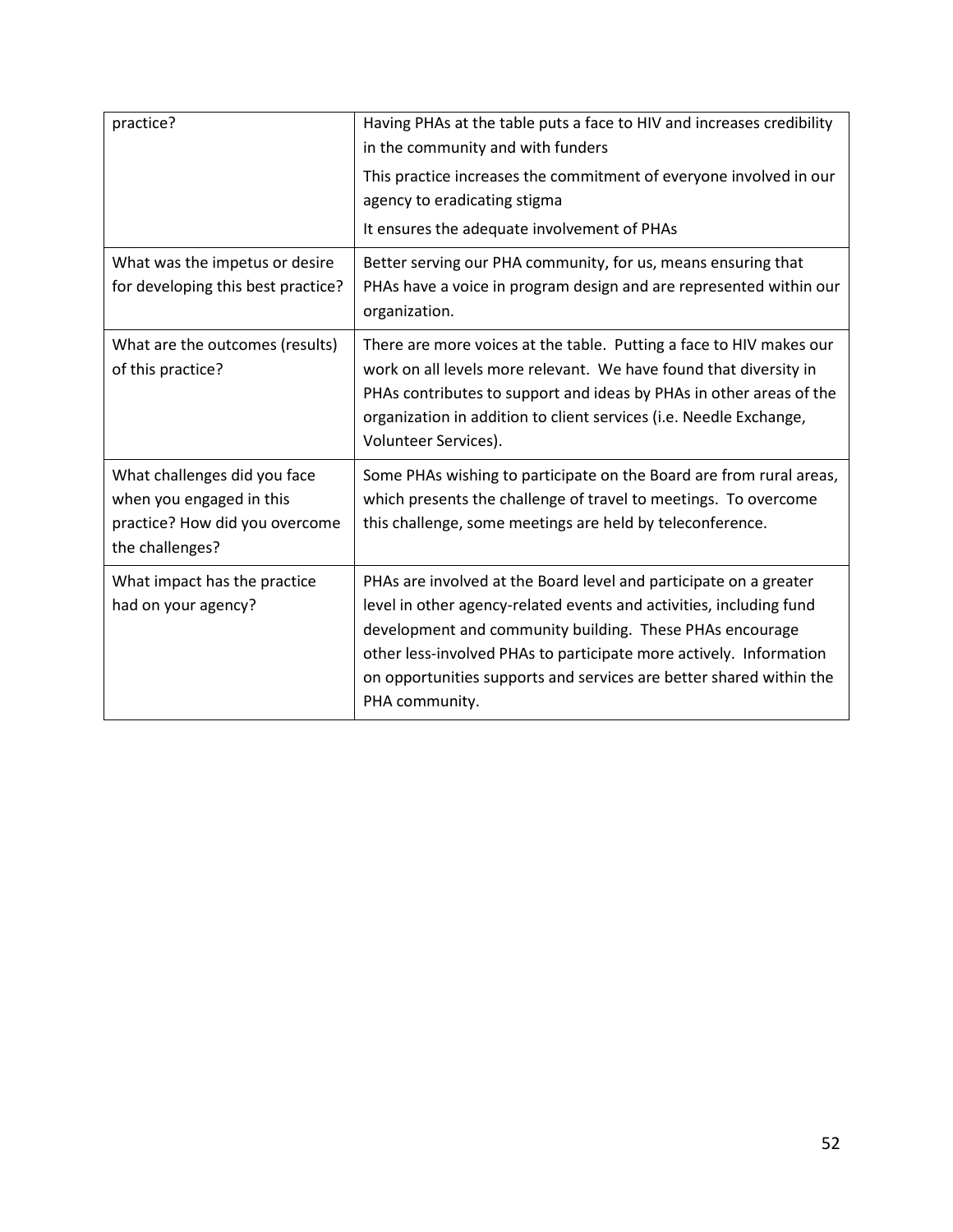## **6.7 Research**

The involvement of PHAs in research has grown during the past 20 years because of the growth of community-based research. Community-based research is research that engages communities in all stages of research, from the definition of the research question, to capacity building and integration of community members in conducting research, to active participation in disseminating research results<sup>[12](#page-52-0)</sup>. It begins with a research topic of practical relevance to the community (as opposed to individual scholars) and is carried out in community settings. Community members and researchers equitably share control of the research agenda through active and reciprocal involvement in the research design, implementation and dissemination. The process and results are useful to community members in making positive social change and promoting social equity.<sup>[13](#page-52-1)</sup>

Community-based research is a good example of GIPA in action. PHAs participate in research as partners, rather than subjects. Research can be defined as a project involving many researchers and a funder or it can be on a smaller scale to determine something like whether a new service is needed and whether the ASO can provide it.

In other aspects of research, PHAs participate on research advisory committees for HIV/AIDSrelated research, including clinical trials. Increasingly, PHAs present research results at scientific meetings and conferences.

A number of HIV/AIDS organizations engage in research. This has benefits and challenges.

## *Benefits*

- Research is done in the interest of the community
- PHAs are respected as experts for their lived experience and intellectual contribution
- PHAs develop the capacity to conduct research and to disseminate and apply research results

<span id="page-52-0"></span> $12$  Canadian Institutes of Health Research HIV/AIDS Community-Based Research Program [www.cihr-irsc.gc.ca/e/25835.html](http://www.cihr-irsc.gc.ca/e/25835.html)<br><sup>13</sup> Centre for Community-Based Research. [www.communitybasedresearch.ca](http://www.communitybasedresearch.ca/)

<span id="page-52-1"></span>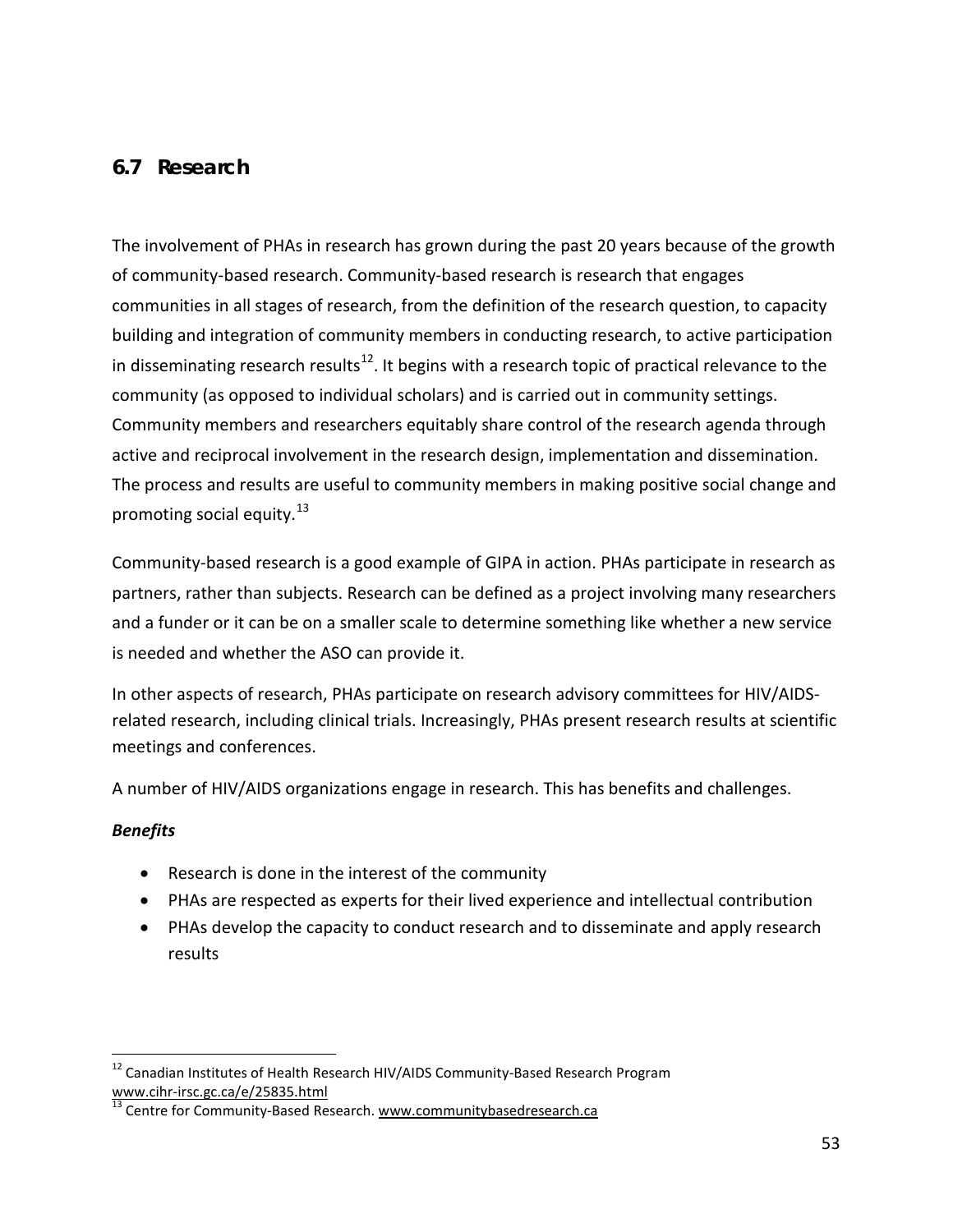- PHAs, ASOs and communities benefit from the research conducted and become empowered as researchers. This has benefits in terms of personal growth, expanded knowledge for all involved and more informed development of services.
- Research results can be applied to creating positive change in the community

## *Challenges*

- Developing capacity to do research
- Finding funding
- Engaging PHAs and other community members in all stages of the research and knowledge transfer/translation
- Finding suitable research partners

#### *Some strategies for reaping the benefits and meeting the challenges*

There are many excellent resources for ASOs that want to engage in research. Here are a few ideas to start with:

- Talk to other ASOs who have engaged in research to learn from their experience; the Ontario HIV Treatment Network has several years of experience in effectively training and supporting peer researchers.
- For any scale of research within the ASO, involve PHAs and service users using the principles of GIPA and community-based research
- Dedicate adequate resources to the development work that must be done at each stage of community-based research

## *Two real-life examples of wise practice:*

| 6.7 GIPA in research - 1               |                                                                                                                                                                                                                                                                                                                                                                                                                                                                                                      |
|----------------------------------------|------------------------------------------------------------------------------------------------------------------------------------------------------------------------------------------------------------------------------------------------------------------------------------------------------------------------------------------------------------------------------------------------------------------------------------------------------------------------------------------------------|
| Wise practice $-$ brief<br>description | PHA engagement in research - The Committee for Accessible AIDS<br>Treatment (CAAT)                                                                                                                                                                                                                                                                                                                                                                                                                   |
|                                        | All CAAT research projects have championed strong GIPA/MIPA<br>$\bullet$<br>approaches that: engage PHAs in all stages of research activities<br>to ensure that all participants who provide input receive feedback<br>when preliminary findings are developed; develop collaborative<br>methodology and forum to ensure PHAs have direct and<br>substantive input into research recommendation development;<br>and involve PHA co-presenters in research knowledge transfer<br>exchange activities. |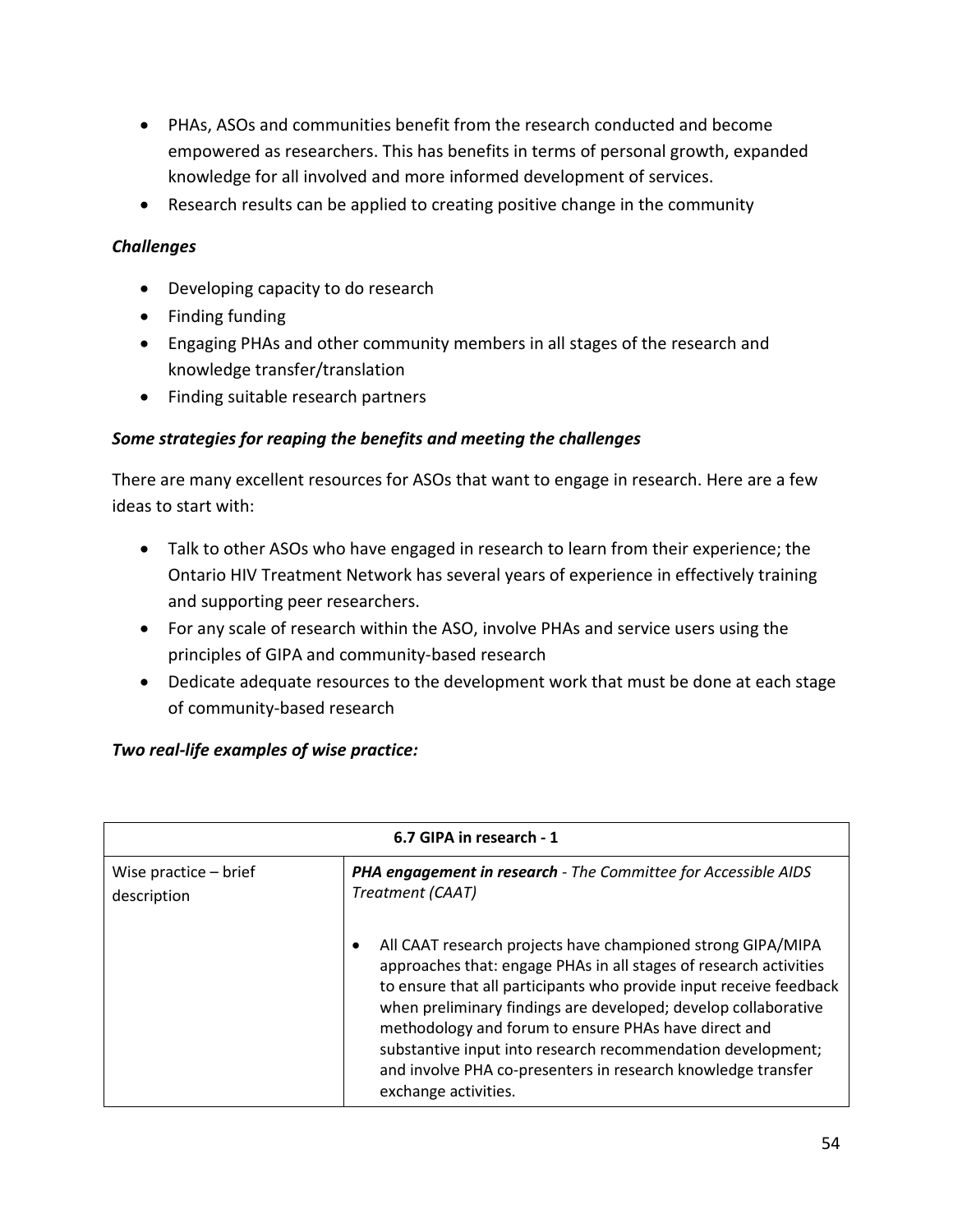|                                                                         | At the staff level, PHAs are engaged as peer research associates<br>$\bullet$<br>and are provided with skill development to carry out their work<br>responsibilities. Meaningful engagement is enhanced through<br>ongoing group learning and debriefing sessions and full<br>participation at the research team level.                                                                                                                                                                                                                                                                                                  |  |
|-------------------------------------------------------------------------|--------------------------------------------------------------------------------------------------------------------------------------------------------------------------------------------------------------------------------------------------------------------------------------------------------------------------------------------------------------------------------------------------------------------------------------------------------------------------------------------------------------------------------------------------------------------------------------------------------------------------|--|
|                                                                         | In data collection/recommendation stages, results are fed back to<br>٠<br>PHA community members/participants and then more PHAs are<br>engaged/supported to become peer research associates to<br>collaborate in data analysis and recommendation/strategy<br>development.                                                                                                                                                                                                                                                                                                                                               |  |
|                                                                         | CAAT specifically developed a training program to engage and<br>train target group PHAs of the research project PHA Knowledge<br>Transfer Exchange Ambassador (KTEA) responsible for research<br>finding dissemination. They are paid to engage in research KTE to<br>enable them to work with other members of the research team<br>to: (a) co-develop key recommendations and communication<br>strategies targeting different stakeholder groups; and (b) conduct<br>knowledge exchange activities via presentations, workshops,<br>community dialogues, conferences, etc. to various target<br>communities/audiences. |  |
| What about it makes this a wise<br>practice?                            | CAAT uses a holistic community empowerment grounded<br>$\bullet$<br>approach to maximize meaningful involvement of target group<br>PHAs in all stages of research, beyond the traditional role of being<br>utilized only as peer research assistants.                                                                                                                                                                                                                                                                                                                                                                    |  |
|                                                                         | Use of innovative research methodology and technology to<br>$\bullet$<br>maximize PHA input in data analysis/recommendation<br>development (concept mapping)                                                                                                                                                                                                                                                                                                                                                                                                                                                             |  |
|                                                                         | Development of an innovative training model to support target<br>PHAs to drive knowledge transfer exchange from research (The<br>Knowledge Transfer Exchange Ambassador training program)                                                                                                                                                                                                                                                                                                                                                                                                                                |  |
| What was the impetus or desire<br>for developing this best<br>practice? | CAAT has a strong history of using community-based research<br>methodology for evidence-based advocacy to address community<br>needs; CAAT's approach to research is grounded in community<br>accountability and empowerment values and principles, with the<br>vision of having affected communities drive the research agenda and<br>outcome of projects that affect their health.                                                                                                                                                                                                                                     |  |
| What are the outcomes<br>(results) of this practice?                    | CAAT has trained over 40 peer research associates in different<br>roles/capacities through its different research projects. Many of our<br>peer research associates have: gone back to school to pursue further<br>academic studies; taken up staffing roles in other research studies;                                                                                                                                                                                                                                                                                                                                  |  |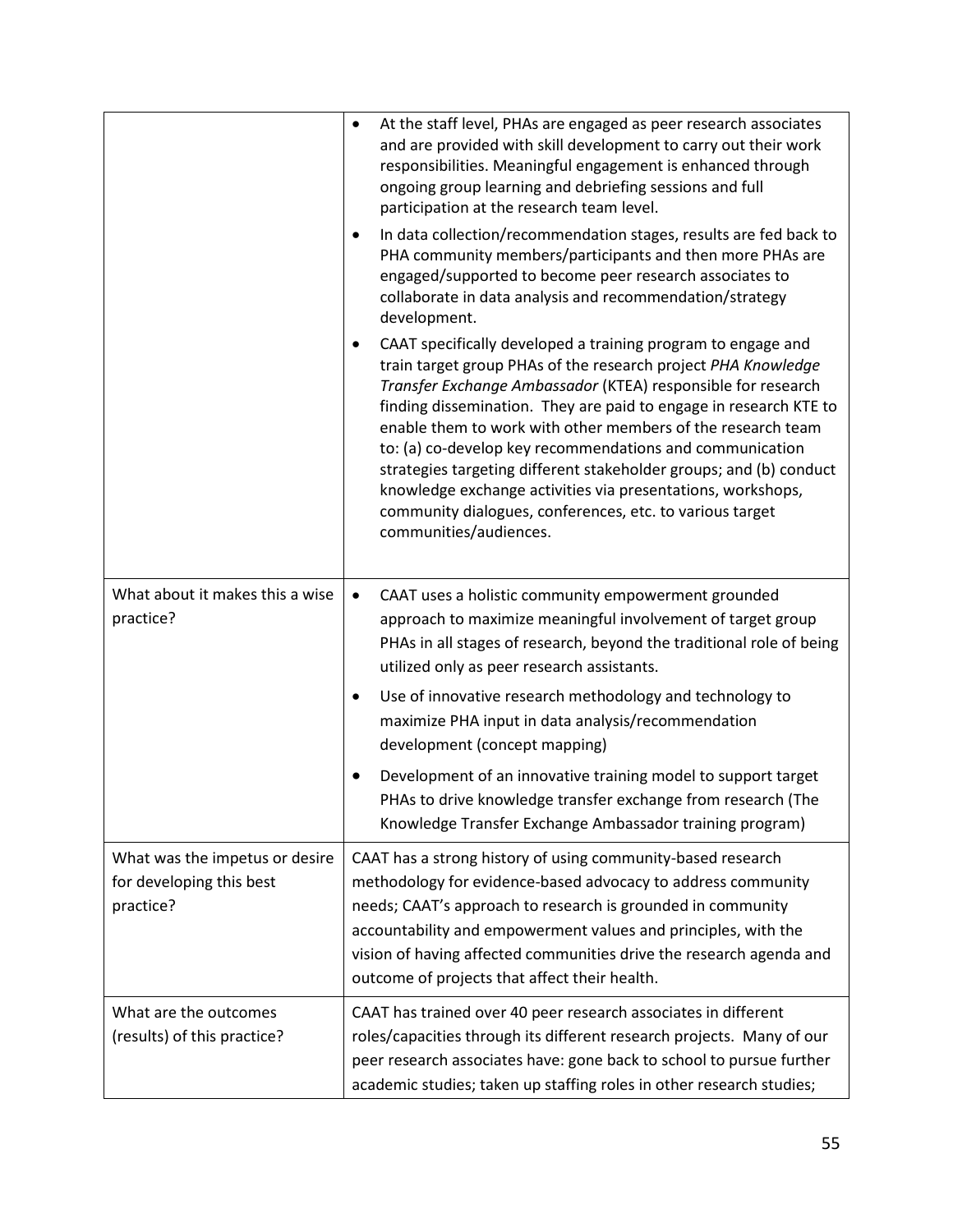|                                                                                                               | and increased their engagement in many KTE-related activities from<br>our research activities, such as development of new programs (e.g.<br>the CAAT Legacy Project was a direct outcome of our PHA mental<br>health research study).                                                                                                                                                                                                                                                                                                                                                                                |
|---------------------------------------------------------------------------------------------------------------|----------------------------------------------------------------------------------------------------------------------------------------------------------------------------------------------------------------------------------------------------------------------------------------------------------------------------------------------------------------------------------------------------------------------------------------------------------------------------------------------------------------------------------------------------------------------------------------------------------------------|
| What challenges did you face<br>when you engaged in this<br>practice? How did you<br>overcome the challenges? | Planned resources are needed to ensure meaningful engagement of<br>PHAs in research. These include both material and finance resources<br>as well as technical skill development to enable effective<br>participation.                                                                                                                                                                                                                                                                                                                                                                                               |
|                                                                                                               | The main challenge is the lack of resources for ongoing deployment of<br>trained peer research associates beyond specific projects. We have<br>been working closely with the Ontario HIV Treatment Network to<br>develop the Ontario Peer Research Training Institute to ensure a<br>more long-term stable structure to maximize PHA research<br>engagement.                                                                                                                                                                                                                                                         |
| What impact has the practice<br>had on your agency?                                                           | Our model of peer research associates, and especially PHAs as<br>primary knowledge transfer exchange agents, has widely been<br>recognized as a ground-breaking innovative practice in both the HIV<br>and research sectors and the experience has informed and inspired<br>other research studies and models. These practices have also<br>strengthened effectiveness in all aspects of our research studies from<br>community /stakeholder engagement to knowledge transfer<br>activities. It has also produced a pool of PHA researchers who are<br>now actively employed/engaged in research-related activities. |

| 6.7 GIPA in research - 2                     |                                                                                                                                                                |  |  |
|----------------------------------------------|----------------------------------------------------------------------------------------------------------------------------------------------------------------|--|--|
| Wise practice $-$ brief                      | <b>Gay Positive Sex</b>                                                                                                                                        |  |  |
| description                                  | This is a collaborative research program involving the AIDS Committee<br>of Toronto (ACT), Ryerson University and the University of Windsor.                   |  |  |
|                                              | The research program has developed and implemented a small-<br>group intervention led by peers who are trained in Motivational<br>Interviewing techniques.     |  |  |
| What about it makes this a wise<br>practice? | The project is advised by the Poz Prevention Working Group of the<br>GMSH (Ontario Gay Men's Sexual Alliance), which is made up of gay<br>men living with HIV. |  |  |
|                                              | Gay men living with HIV are involved in all aspects of the study (as<br>investigators, as members of the advisory committee and as staff who                   |  |  |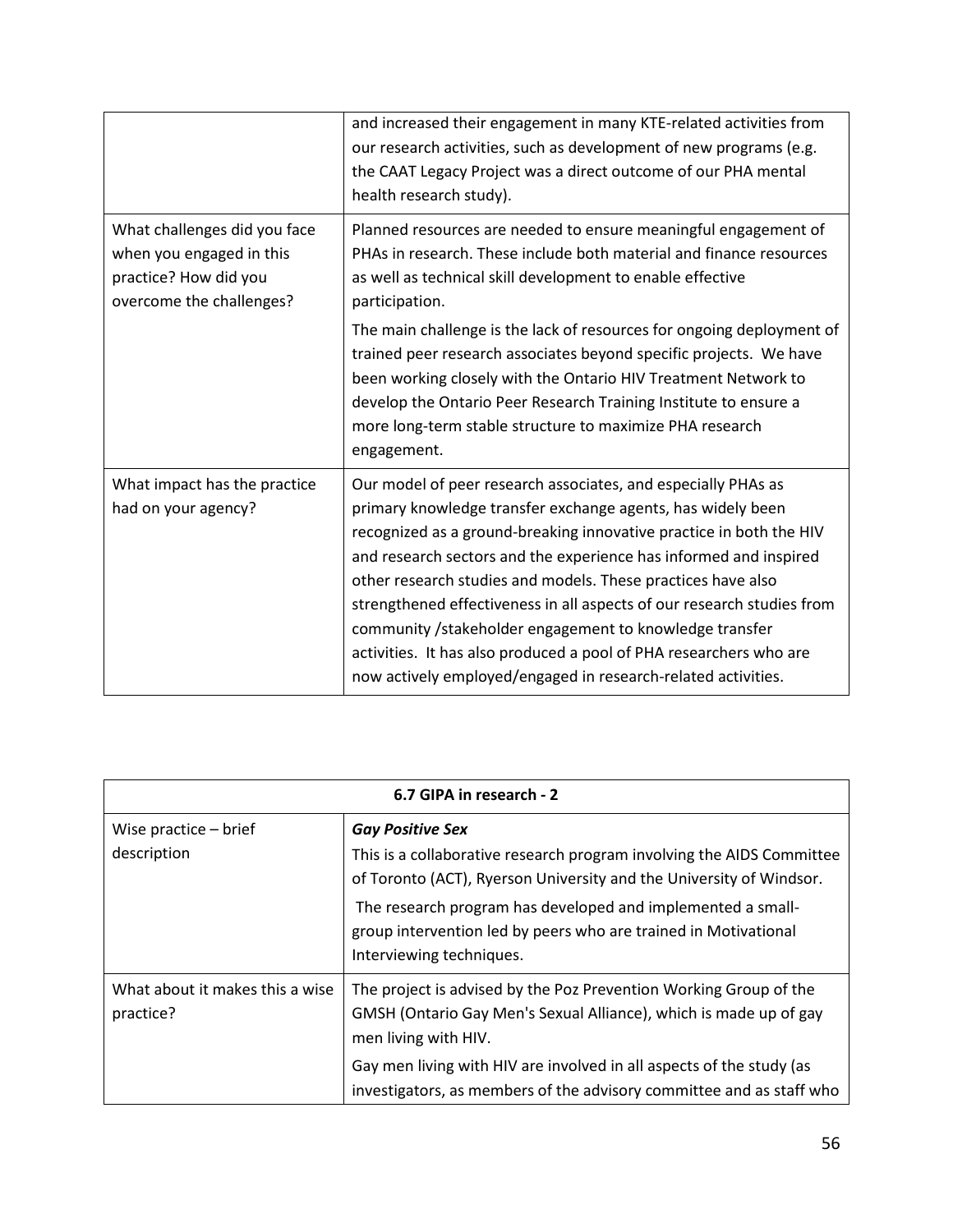|                                                                                                               | are both research assistants and facilitators for the small groups)                                                                                                                                                                                                                                                                                                                                                                                                                                                                                                                                                                                       |  |  |
|---------------------------------------------------------------------------------------------------------------|-----------------------------------------------------------------------------------------------------------------------------------------------------------------------------------------------------------------------------------------------------------------------------------------------------------------------------------------------------------------------------------------------------------------------------------------------------------------------------------------------------------------------------------------------------------------------------------------------------------------------------------------------------------|--|--|
| What was the impetus or desire<br>for developing this best<br>practice?                                       | There was a need for HIV prevention interventions specifically<br>developed by and for gay men living with HIV that focussed on issues<br>of pleasure and sexual health in the context of poz prevention (i.e.<br>HIV prevention for positive gay men)                                                                                                                                                                                                                                                                                                                                                                                                    |  |  |
| What are the outcomes<br>(results) of this practice?                                                          | HIV-positive gay men have increased their skills as facilitators through<br>training in Motivational Interviewing techniques.                                                                                                                                                                                                                                                                                                                                                                                                                                                                                                                             |  |  |
|                                                                                                               | HIV-positive gay men on the advisory group have increased their<br>knowledge and understanding of research, poz prevention and small-<br>group interventions.                                                                                                                                                                                                                                                                                                                                                                                                                                                                                             |  |  |
|                                                                                                               | HIV-positive gay men who have attended the groups have increased<br>their knowledge, skills and abilities to have safer sex.                                                                                                                                                                                                                                                                                                                                                                                                                                                                                                                              |  |  |
|                                                                                                               | HIV-positive gay men have shown increased ability to reduce<br>unprotected anal sex with partners of unknown/different HIV status.                                                                                                                                                                                                                                                                                                                                                                                                                                                                                                                        |  |  |
|                                                                                                               | HIV-positive gay men have learned and shared with their peers and<br>have gained confidence.                                                                                                                                                                                                                                                                                                                                                                                                                                                                                                                                                              |  |  |
|                                                                                                               | HIV-positive gay men have a greater understanding of the importance<br>of their sexual health in their overall health and well-being.                                                                                                                                                                                                                                                                                                                                                                                                                                                                                                                     |  |  |
| What challenges did you face<br>when you engaged in this<br>practice? How did you<br>overcome the challenges? | Given that this is an action-based research project based on<br>Motivational Interviewing (MI) techniques, it requires recruiting and<br>training Peer Research Assistants/group facilitators in this technique;<br>this takes time and requires the facilitators to practise their skills in<br>order to improve. The research project has been able to allocate<br>sufficient time for both MI training and for opportunities for the Peer<br>Research Assistants to practise MI techniques with themselves<br>outside of the group.                                                                                                                    |  |  |
|                                                                                                               | There was concern amongst potential participants about participating<br>in a research study that was specifically for HIV-positive gay men who<br>have reported unprotected anal sex: fear of others knowing they<br>were a part of this group (stigma) and fear (in the climate of<br>criminalization of HIV non-disclosure) that members may face<br>prosecution. This was resolved by adapting promotional materials so<br>that they focused on a group that was about sexual health for poz gay<br>men (rather than HIV prevention) and reassuring men (who called to<br>inquire about the study) that ALL information would be kept<br>confidential. |  |  |
| What impact has the practice<br>had on your agency?                                                           | This study is still occurring; however it has already demonstrated the<br>usefulness of Motivational Interviewing as a technique in small group                                                                                                                                                                                                                                                                                                                                                                                                                                                                                                           |  |  |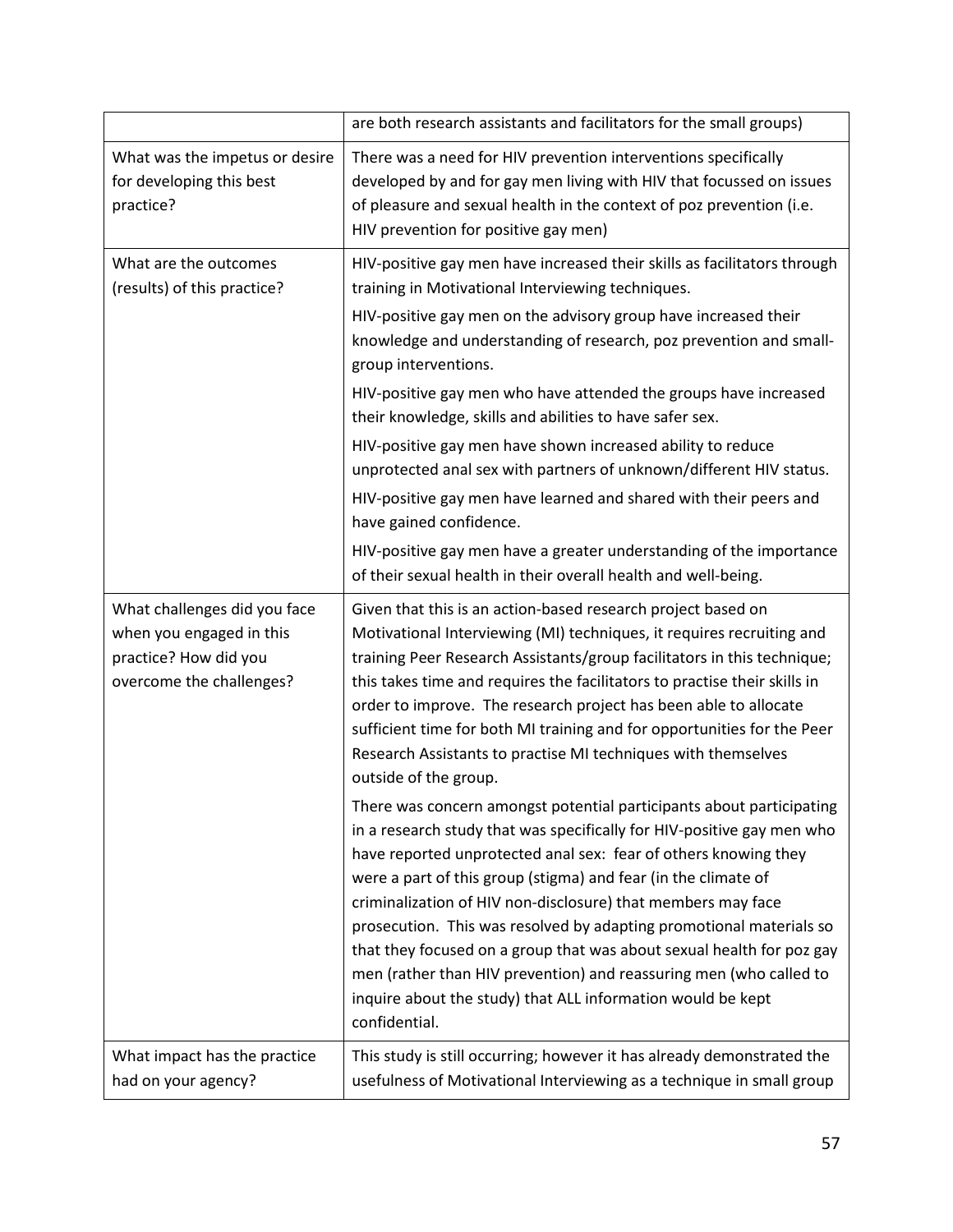| interventions.                                                     |
|--------------------------------------------------------------------|
| This study and group have helped to highlight sexual health issues |
| and needs specific to HIV-positive gay men.                        |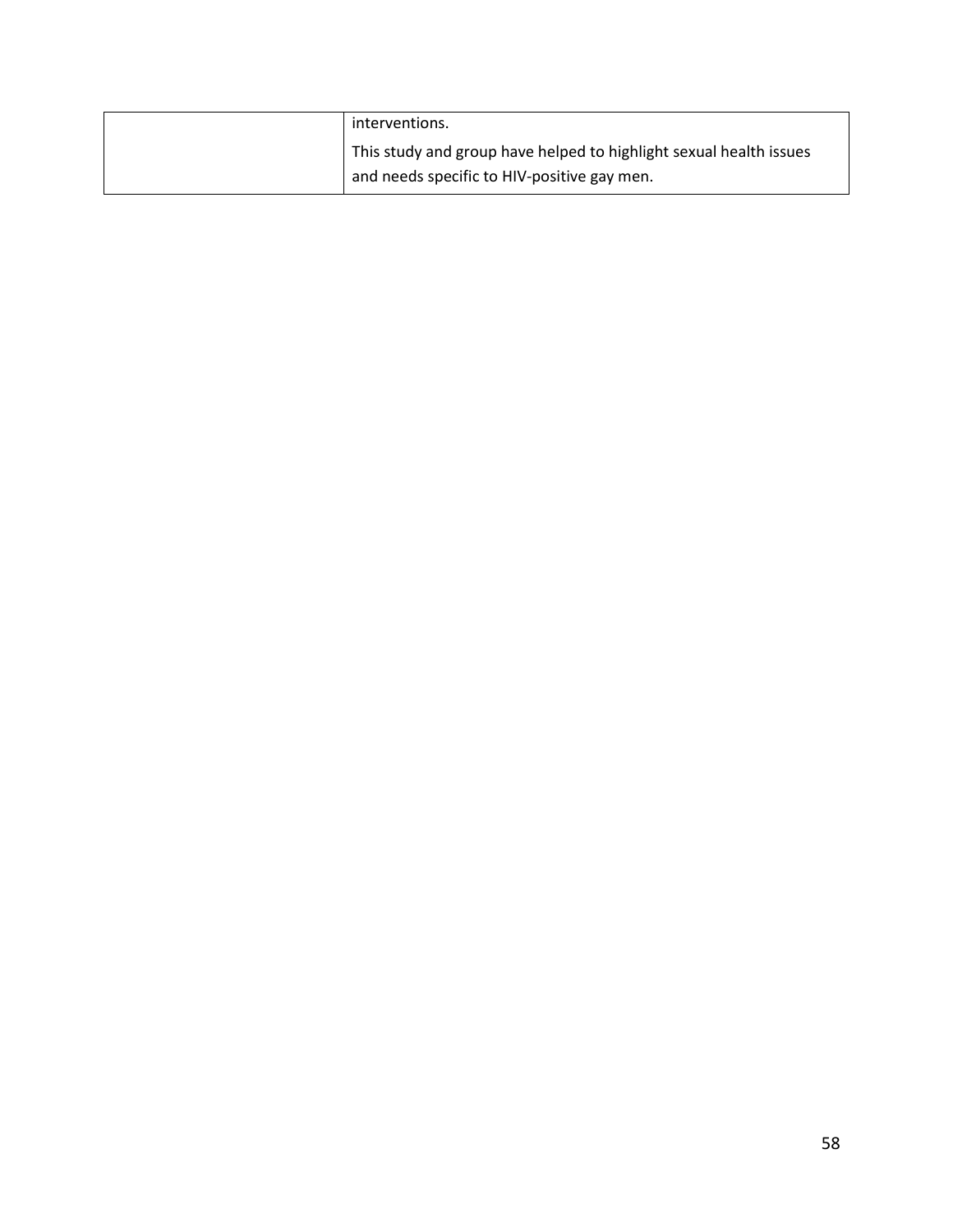## **6.8 Other ways of working with GIPA**

There are many other ways of working with GIPA in addition to those mentioned in the sections above. PHAs can be:

- Advocates on behalf of the ASO and its issues. This is possible for PHAs who have publicly declared their status and often for those who have not. ASOs can build an advocacy base with PHAs who are knowledgeable and willing to speak out publicly or in political and private sector contexts. For example, access to free HPV (human papillomavirus) vaccine for gay PHAs is an issue that requires advocacy. HPV is a known risk factor for anal cancer.
- Opinion leaders in talking with others and raising awareness
- Facilitators of processes within the ASO and with groups in the community linked to the ASO
- Fundraisers
- Sponsors through their businesses
- Role models and mentors
- Web blogs for people who are positive
- Bringers of wisdom and joy

The benefits are clear and the challenges are similar to many named in previous sections.

## *Two real-life examples of wise practice:*

| 6.8 Other ways of working with GIPA - 1 |                                                                                                                                                                                                                                                                                                                                              |  |  |
|-----------------------------------------|----------------------------------------------------------------------------------------------------------------------------------------------------------------------------------------------------------------------------------------------------------------------------------------------------------------------------------------------|--|--|
| Wise practice -brief description        | Turning to One Another: ASO Workers Engaging with PHAs to<br><b>Bring GIPA to Life</b>                                                                                                                                                                                                                                                       |  |  |
|                                         | This is a provincial project coordinated by the AIDS Bereavement<br>and Resiliency Program of Ontario.                                                                                                                                                                                                                                       |  |  |
|                                         | Since 2008, this project has worked with over 60 PHA Peer<br>Facilitators and 13 ASO pilot agencies to learn more about how to<br>support meaningful involvement. There are parallel components of<br>a three-part, 10-day PHA Facilitator Training program and a 2.5 day<br>training session for ASO Workers to conduct skills-building and |  |  |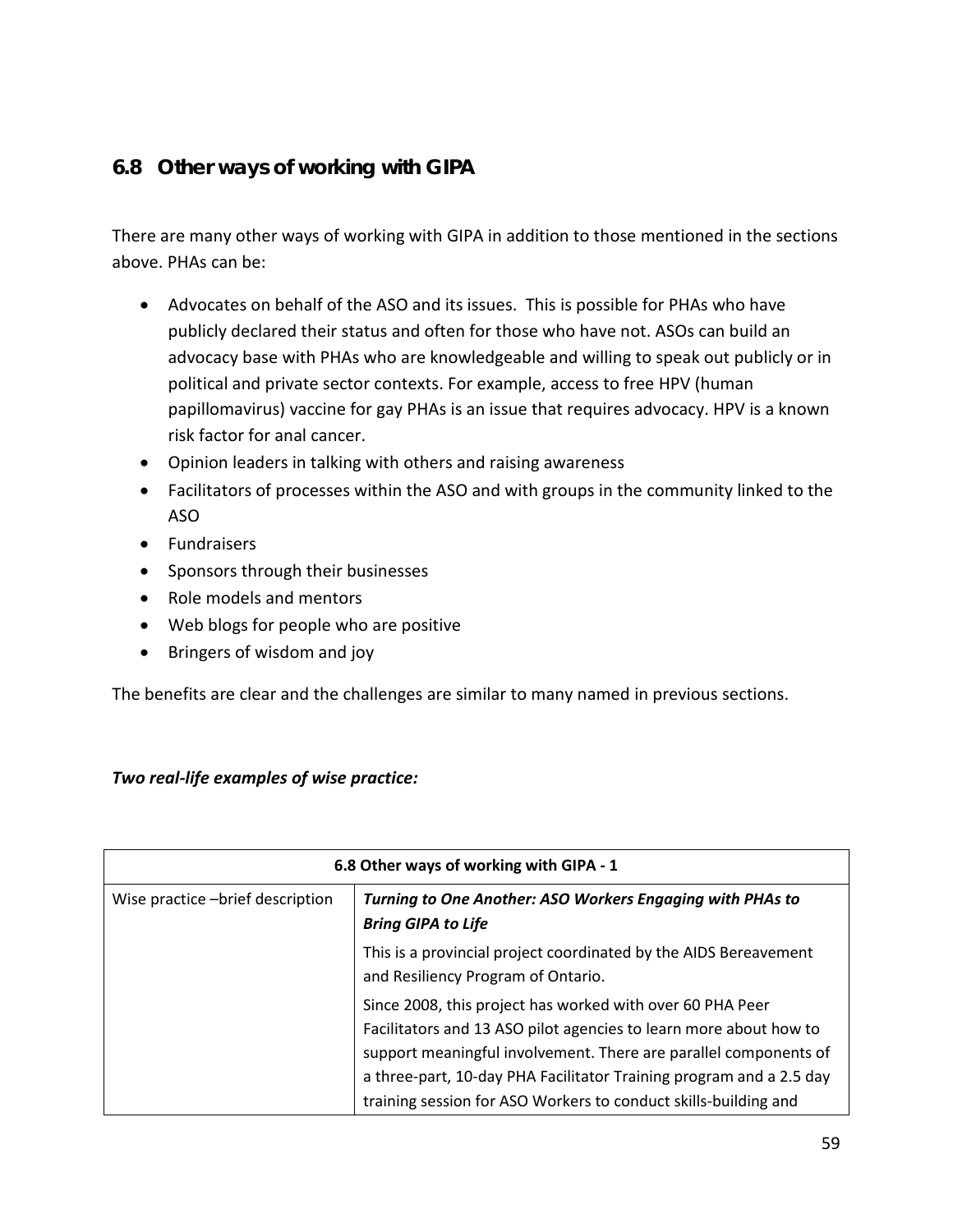|                                                                                                               | group learning for participants' local efforts. Topics covered include<br>building group agreements/Code of Conduct, group facilitation<br>skills, learning styles communication competency, conflict and<br>clearing, debriefing and supervision.                                                                                                                                                                                                                                                                  |
|---------------------------------------------------------------------------------------------------------------|---------------------------------------------------------------------------------------------------------------------------------------------------------------------------------------------------------------------------------------------------------------------------------------------------------------------------------------------------------------------------------------------------------------------------------------------------------------------------------------------------------------------|
|                                                                                                               | Through a supervised practicum at agencies, PHA Facilitators are<br>given comprehensive structured feedback on all levels of their<br>facilitation skills. An annual provincial Joint Planning Meeting for all<br>participants contributes to developing an implementation<br>framework based on input from all pilot sites and PHA Facilitators.<br>This pilot project completes in March 2012. For more information<br>and copies of resources including the manual PHA Facilitator Skills,<br>see www.abrpo.org. |
| What makes this a wise practice?                                                                              | Participant evaluations have identified that the training process<br>gives a clear sense of empowerment and concrete skills. Learning<br>has provided many participants with increased capacity in areas<br>such as group facilitation, presentation skills, peer support,<br>planning, confidence and conflict resolution. Participants have<br>taken action to serve as community facilitators in their local ASO,<br>creating support groups, nutrition education programs and other<br>peer-based activities.   |
| What was the impetus or desire<br>for developing this best practice?                                          | Feedback from PHAs involved in a Peer Support Training in 2006                                                                                                                                                                                                                                                                                                                                                                                                                                                      |
| What are the outcomes (results)<br>of this practice?                                                          | The adult peer learning approach has been critical in the success of<br>PHAs who are shifting into new roles within agencies. They are<br>actively involved in helping agencies to develop new activities,<br>policies and procedures to support all aspects of PHA Peer<br>Leadership.                                                                                                                                                                                                                             |
| What challenges did you face<br>when you engaged in this<br>practice? How did you overcome<br>the challenges? | It was difficult to find a funding source for this work. It is difficult to<br>provide support across the province.                                                                                                                                                                                                                                                                                                                                                                                                 |
| What impact has the practice<br>had on your agency?                                                           | We currently work with two graduates from the pilot program on<br>our facilitation team and one graduate is the project coordinator.<br>This keeps the work grounded and connected to the lived<br>experience of PHAs.                                                                                                                                                                                                                                                                                              |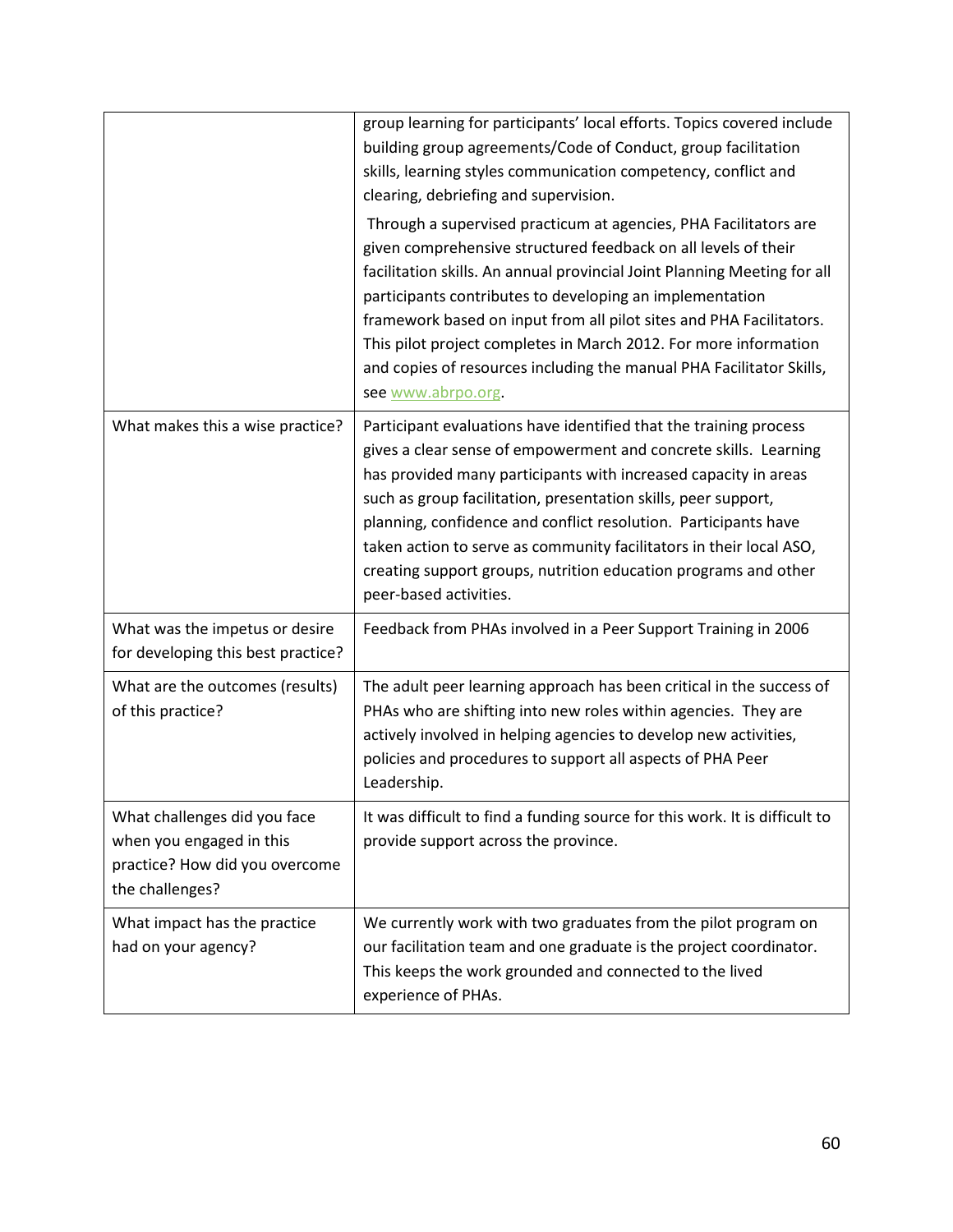| 6.8 Other ways of working with GIPA - 2                                                                       |                                                                                                                                                                                                                                                                                                                                                                                                                                                                                                                                                                    |  |  |
|---------------------------------------------------------------------------------------------------------------|--------------------------------------------------------------------------------------------------------------------------------------------------------------------------------------------------------------------------------------------------------------------------------------------------------------------------------------------------------------------------------------------------------------------------------------------------------------------------------------------------------------------------------------------------------------------|--|--|
| Wise practice - brief description                                                                             | PositiveLite.com                                                                                                                                                                                                                                                                                                                                                                                                                                                                                                                                                   |  |  |
|                                                                                                               | PositiveLIte.com, an entirely independent on-line magazine by and<br>for people living with HIV, facilitates numerous PHA writers, activists<br>and those with an event to promote in finding a voice and<br>developing expertise in the use of social media.                                                                                                                                                                                                                                                                                                      |  |  |
|                                                                                                               | Its PHA "staff" are also frequent speakers presenting to other<br>agencies and at conferences such as The 2011 Gay Men's Health<br>Summit, The Canadian HIV/AIDS Legal Network's 2011 Symposium<br>and the Canadian AIDS Society's 2011 Annual General Meeting and<br>Forum to educate others about the use of social media in HIV work.<br>They also partner with the Canadian AIDS Treatment Information<br>Exchange, the Ontario HIV Treatment Network and numerous ASOs<br>wanting to take advantage of their skill sets and worldwide<br>distribution network |  |  |
| What about it makes this a wise<br>practice?                                                                  | It is entirely driven by PHAs, without exception.<br>It encourages others to become involved, worldwide.<br>It is a personal development vehicle for those who participate.<br>PozLite is a one-of-a-kind model started in Canada by Canadian<br>PHAs.                                                                                                                                                                                                                                                                                                             |  |  |
| What was the impetus or desire<br>for developing this best practice?                                          | To fill a void - nothing like this previously existed - and to draw on<br>the existing skills of key participants                                                                                                                                                                                                                                                                                                                                                                                                                                                  |  |  |
| What are the outcomes (results)<br>of this practice?                                                          | A highly successful website with worldwide reach and 15,000 hits a<br>month                                                                                                                                                                                                                                                                                                                                                                                                                                                                                        |  |  |
| What challenges did you face<br>when you engaged in this<br>practice? How did you overcome<br>the challenges? | Funding: it's hard to get funding if you are not an ASO; PositiveLite<br>will eventually need to go outside the movement. Building<br>credibility - it has to be earned; We've done that, but it's a long<br>hard process.                                                                                                                                                                                                                                                                                                                                         |  |  |
| What impact has the practice<br>had on your agency?                                                           | This outside-the-ASO-community model demonstrates that GIPA<br>can involve non-affiliated PHAs, a hard-to-reach population at the<br>best of times, in activities that challenge, inform and inspire other<br>PHAs to get involved.                                                                                                                                                                                                                                                                                                                                |  |  |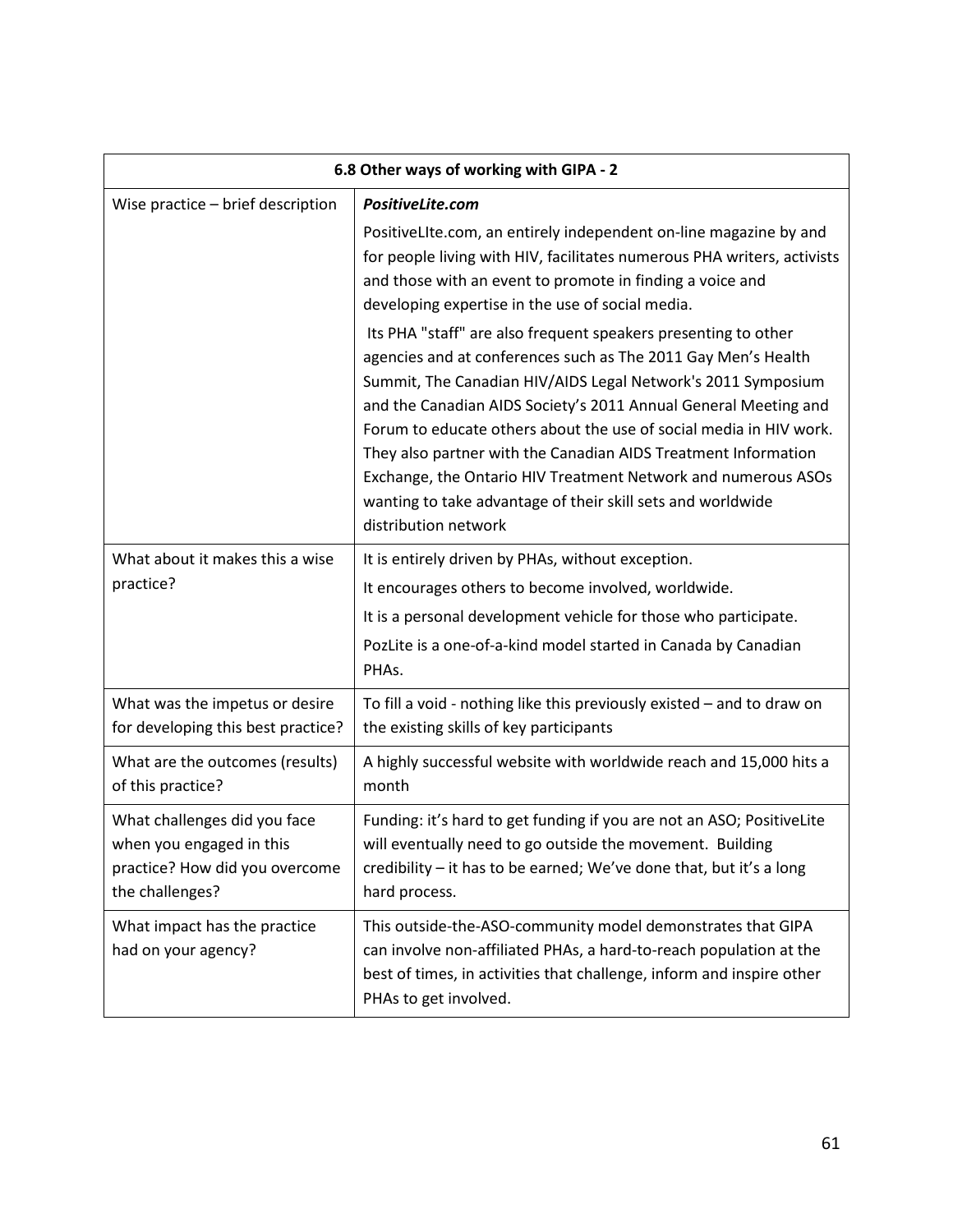## **7.0 Monitoring and accountability**

This section briefly describes monitoring, evaluation, continuous quality improvement and accountability. Sample report cards, checklists and evaluation questionnaires are provided.

## **7.1 Overview**

Once your organization has reaffirmed its commitment to GIPA/MIPA, how will you know that you have made progress? The steps in finding out usually involve setting goals, measuring outcomes after a chosen time period, and making changes to help you achieve existing goals or set new goals, and beginning the cycle again. The goal-setting part belongs to strategic planning and the evaluation while making changes belongs to what is often called continuous quality improvement.



**Continuous quality improvement**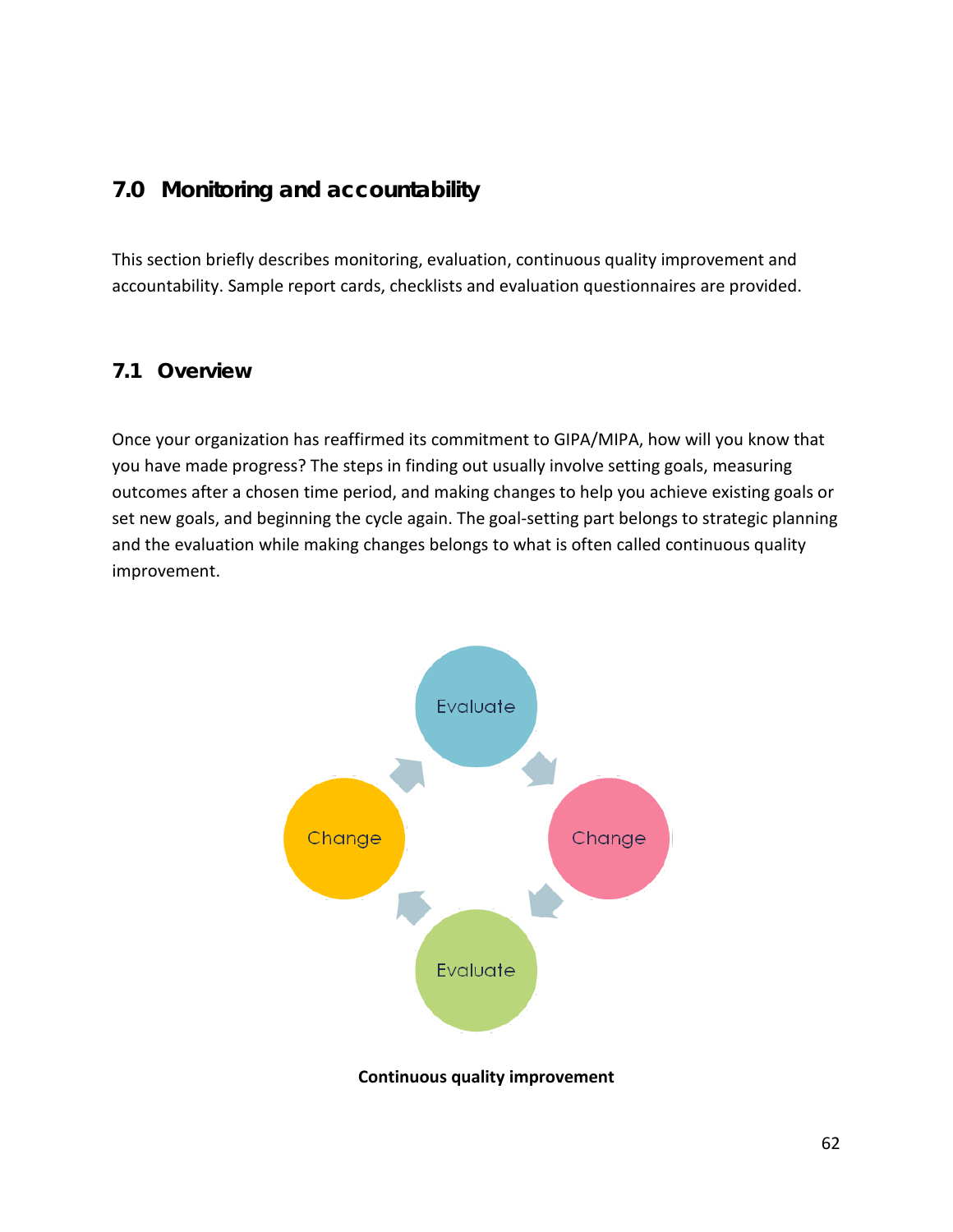At every stage of the monitoring and accountability process, it is important to practise GIPA by involving service users and other PHAs affiliated with your ASO.

#### *Assessing and setting goals*

Assessing how well your ASO is engaging with GIPA and setting goals can be part of a linked process. Your organization is already providing services and you probably already have a strong commitment to GIPA. You may set goals independently of an assessment if you know that you must do more to meaningfully involve PHAs in all aspects of your organization. In the absence of assessment, however, these goals may remain general, vague or unmeasurable. If you know where you are now, it is easier to know where you want to go. Assessing your current practice of GIPA is an important part of assessment but, if you stop there, you may not identify the new and emerging needs of your existing service users for greater involvement and you will miss identifying the possible needs and desires for involvement of PHAs who do not currently use your services. The engagement framework included in this document is intended to help you assess your current practices, determine ways to honour GIPA/MIPA and monitor your progress.

Assessment tools include environmental scans, needs assessments, and surveys to identify needs and satisfaction levels. Assessments can include interviews, focus groups and any other means you have of finding out what people think. Confidentiality must be built into the process. You may wish to refer back to the points made in section 6.1 on GIPA in the development, implementation and evaluation of services. In designing your assessments and scans, remember to make your questions open and, if possible, get quantifiable answers. For example, ask, *How involved are you in decision-making at our ASO? Why? When?*, instead of *Are you involved in decision-making?* The latter will give a Yes or No answer but will not provide much useful information.

Once you have a sense of how well you are doing, you can look at your existing GIPA goals and revise or reaffirm them. In setting new goals, continue to practise GIPA. Your Board and senior staff will be involved and you will have to ensure a strong voice and shared decision-making power with service users and other PHAs.

If you are new to setting goals, or if you are revising existing goals, make them as specific as possible. This will make them easier to understand and achieve. Useful guides are Who, What, Why, How and When. For example, your goal could be that *50% of your Board members are PHAs within three years*. The number of seats and the time frame make it easier to develop your action plan for achieving the goal. This is more helpful that a vague goal or target such as *Increase the number of PHA Board members.* For each goal, set targets that are measurable, such as how many, by when, and so on. It is also important to make your goals achievable if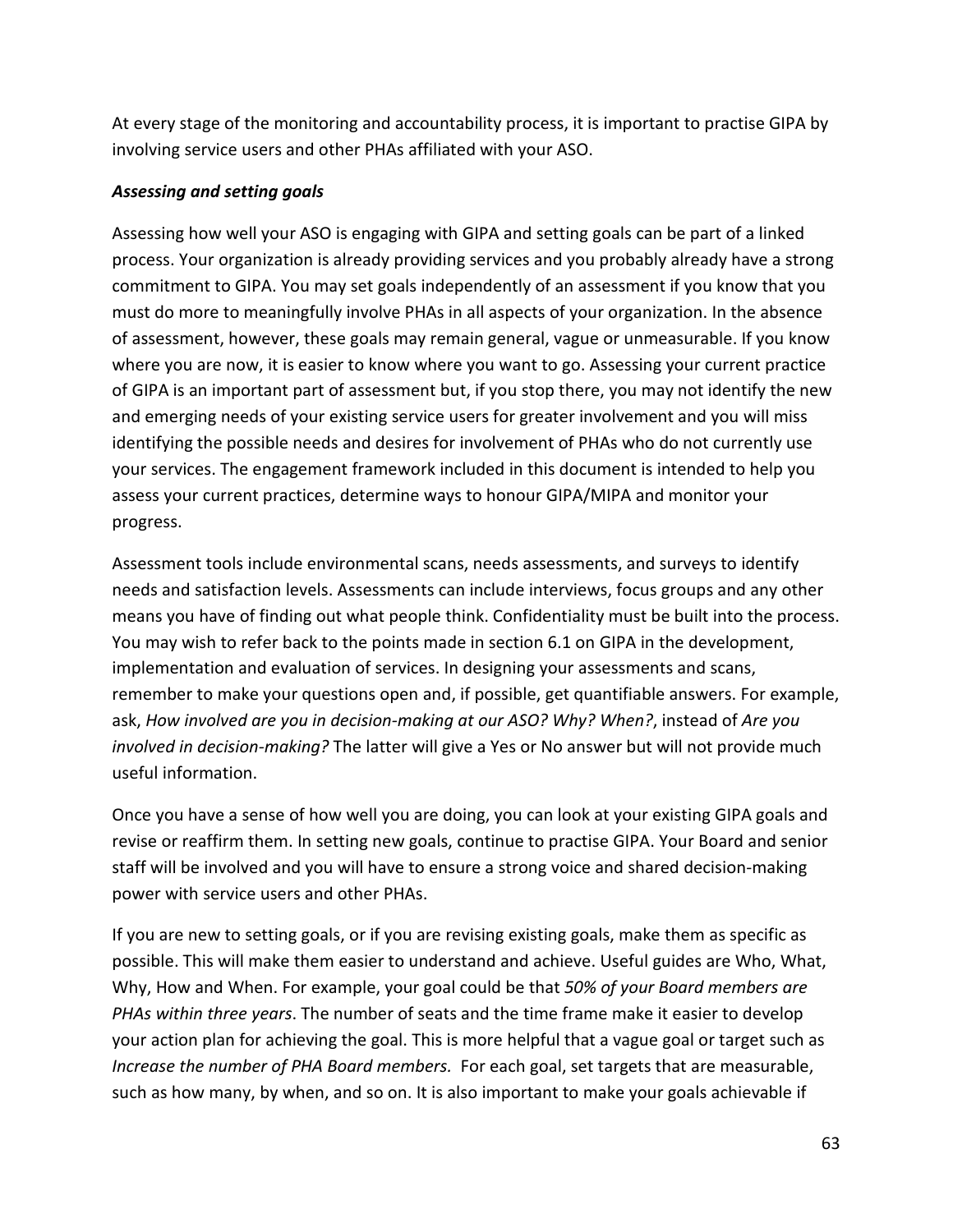possible. Repeated failure to achieve goals and targets can lead to disillusionment and abandonment of real action on GIPA. It is important to be moving steadily in the right direction rather than to meet goals that may not be realistic in the time frames you have chosen.

## *Measurable outcomes*

In order to know if you have achieved your goals and met your targets, you need to measure. Measurement will tell you whether or not you have succeeded and by how much. In the example above, you can measure whether 50% of your Board members are PHAs after three years from the time you set this goal. You may have achieved or surpassed this goal, or you may have achieved 40% PHA representation on the Board and you know how much remains to be done if you keep this target.

There are many good resources on evaluation that you can consult. The general idea to keep in mind is that the more measurable your goals and targets are, the better. Even something that seems non-measurable, such as service user satisfaction with their degree of involvement, can be evaluated on a numerical scale, often called a Likert scale. Surveys and evaluations often use this device. The person answering the question is asked to choose a point on a scale from 1-5 or 1-10 to express their degree of satisfaction, agreement or disagreement. Likewise, open-ended questions such as *How are you involved?* can be analyzed for recurring themes and quantified to an extent. For example, if the answer *Volunteering on weekends* comes up in 80% of responses, you may have an indication that this is an important form of involvement and that many of your volunteers have other commitments during the week. Open-ended questions or comments can also be analyzed for a general sense of how people experience and feel about things.

## *Accountability*

To whom is your ASO accountable for committing to GIPA/MIPA, setting measurable goals and targets, and achieving or surpassing them? Technically, accountability may rest with the Board of Directors and the Executive Director. At a deeper broader level, you are accountable to your service users and all PHAs who could potentially use your services. At the broadest level, you may consider yourself to be accountable to the HIV/AIDS movement and the principles of social justice and human rights that lie at its foundation.

It is important to ensure that you have mechanisms for meaningful participation, feedback and dialogue with PHAs about your GIPA initiatives. If you are achieving your targets, you need to communicate this. If you are not achieving them, PHAs need to know why not and what you plan to do about it.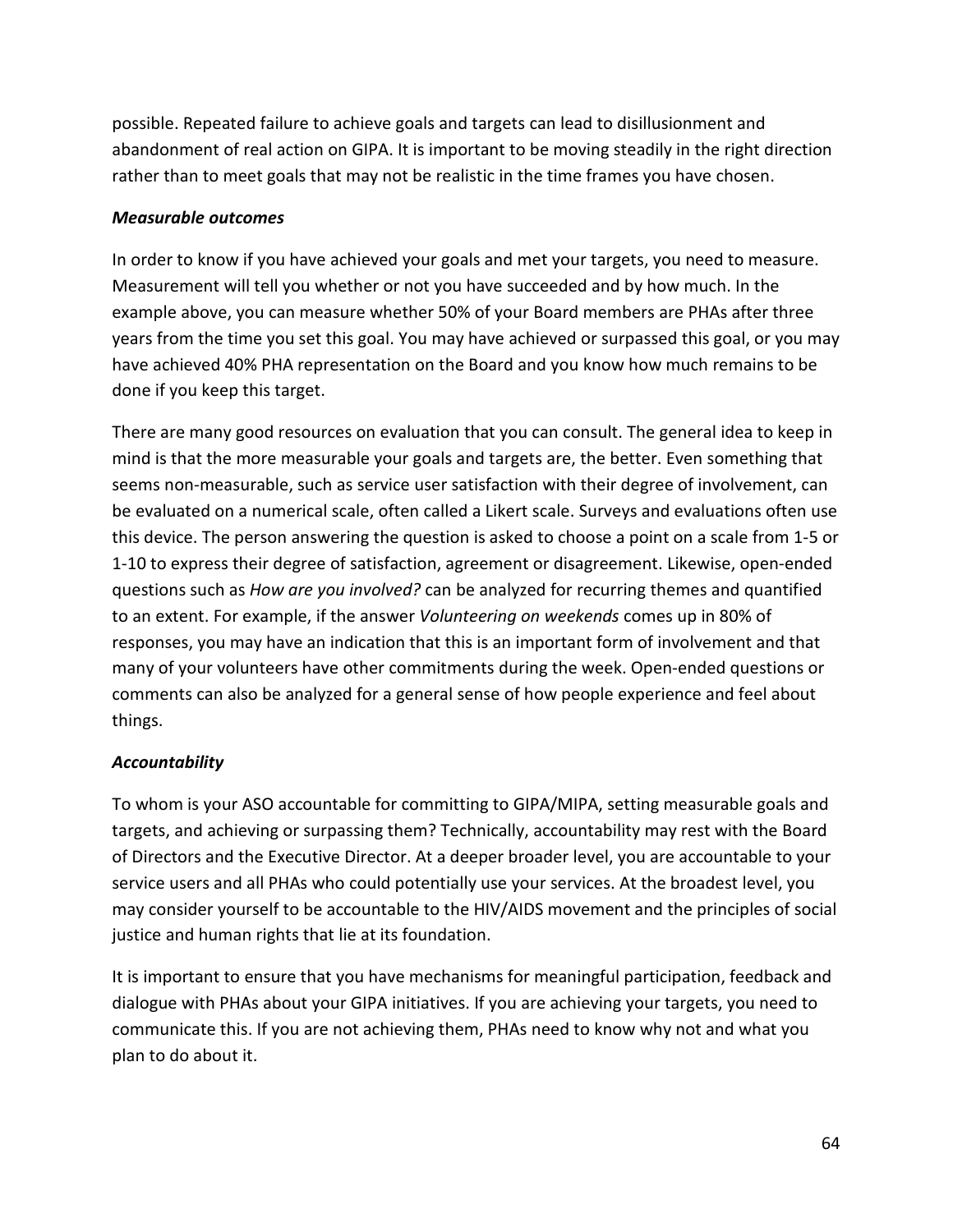## **7.2 Sample evaluation tools**

A strong need for evaluation tools was expressed at the consultations that lead to the creation of this document. For this reason, we are providing detailed versions of three evaluation tools in this section. We hope that these evaluation tools will be helpful in stimulating your organization to develop ways of evaluating your progress in working with GIPA/MIPA. These three examples were chosen because they are either based on Ontario experience (the first example) or have been tested and refined by respected international organizations. They are:

- A GIPA Report Card based on *Living & Serving II*, other international documents and consultations hosted by the OAN in London and Toronto in early 2011
- The NGO Code of Good Practice Self-Assessment Checklist
- The Standards checklist developed by the International HIV/AIDS Alliance

#### *GIPA Report Card based on Living & Serving II and 2011 stakeholder consultation*

Following consultations held in London and Toronto in early 2011, the consultants involved developed the following GIPA Report Card. The Report Card is based on three themes: Advocacy; Investment; and Opportunity. The Report Card has been modified here to solicit specific information rather than Yes/No answers.

#### **Advocacy**

- 1. How does your organization advocate for PHAs to participate in decision-making or policy-making bodies, and ensure that their input is equally valued?
- 2. How are the voices of all populations heard at the decision making table?
- 3. How do you advocate for PHAs to decide who represents them on decision-making committees?

#### **Investment**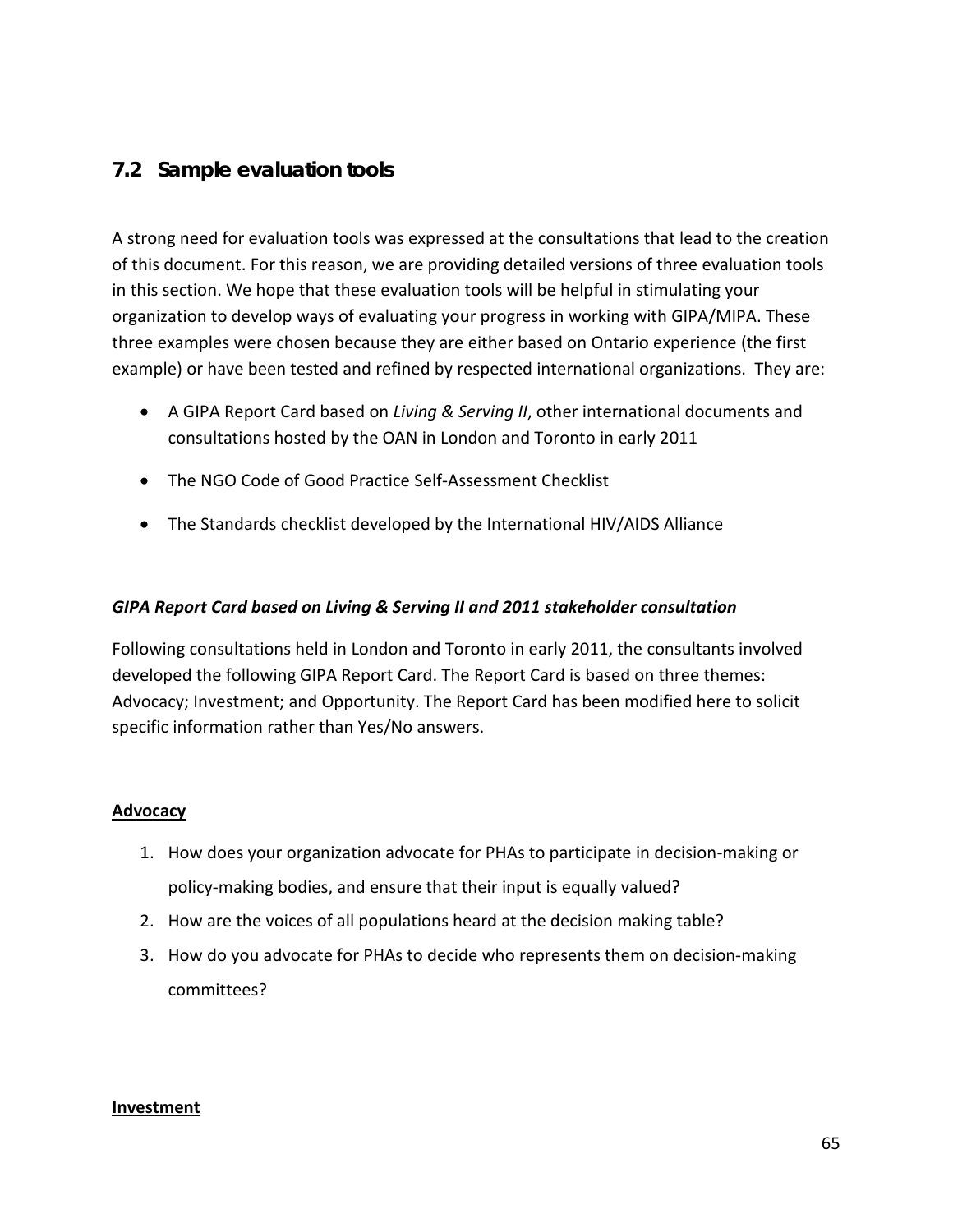- 1. How does your organization invest in defining the roles of PHAs and members of affected communities, and their associated responsibilities?
- 2. How does your organization invest in the capacity of PHAs and members of affected communities to fulfill those roles by providing the necessary organizational and/ or financial support and mentoring?
- 3. How does your organization invest in workplace policies and practises recognizing the health and related needs of PHAs, creating an enabling environment that supports their involvement in the organization?
- 4. How does your organization invest in seeking funding for PHAs and affected community to ensure they have the resources to build their capacity?
- **5.** How does your organization invest in necessary tools to empower PHAs to be peer leaders within and outside their own networks?

#### **Opportunity**

- 1. How does your organization provide opportunities to PHAs to impart information, knowledge and skills to the organization itself and beyond?
- 2. How does your organization provide opportunities to PHAs to carry out real and meaningful roles in HIV interventions, such as counsellors, peer educators and/or outreach workers or role models?
- 3. How does your organization provide opportunities to a broad range of PHAs for meaningful involvement in the design, implementation and evaluation of HIV interventions?
- 4. How does your organization provide the opportunity for PHAs to be engaged and accepted as professionals?
- 5. How does your organization provide opportunities to PHAs to be active spokespersons in campaigns to raise awareness, change attitudes and behaviours, and to be meaningfully involved in sharing their views at meetings and conferences?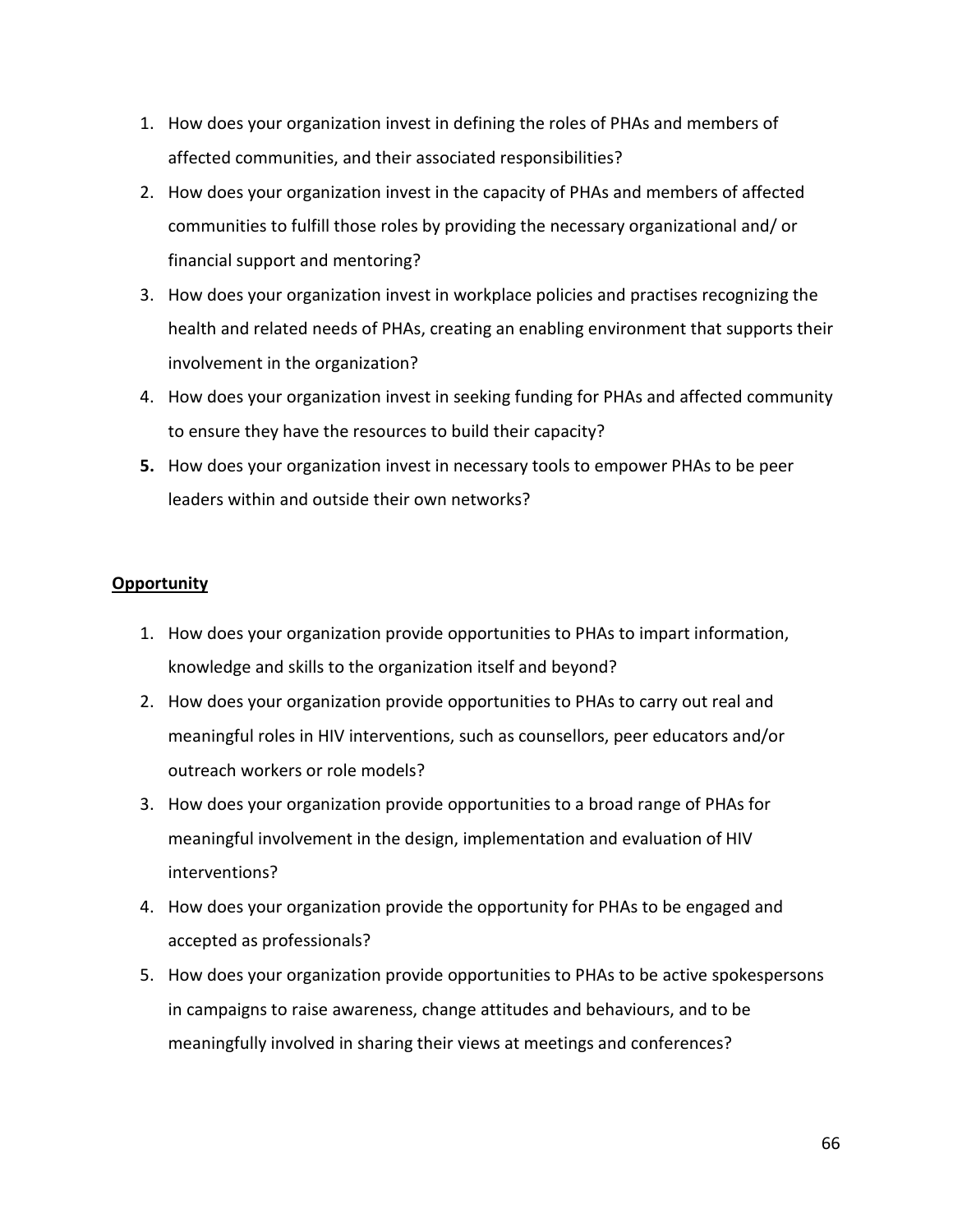- 6. How does your organization provide opportunities to be actively involved in the development of HIV information, education, and communication resources as well as the provision for feedback that will influence the ongoing development of future resource initiatives?
- 7. How does your organization give priority to PHAs in hiring processes?

## *NGO Code of Good Practice Self-Assessment Checklist*

This checklist is available online at [www.hivcode.org:](http://www.hivcode.org/) *Meaningful Involvement of People Living with HIV*. It has been condensed and modified here. The Checklist has three sections: Advocating for MIPA and affected communities in all aspects of the HIV response; Fostering MIPA for PHAs and affected communities in our work; and a guide for creating a MIPA action plan. The Checklist questions framed to solicit Yes or No answers are rephrased here to solicit more detailed information.

## Advocating for the meaningful involvement of PHAs and affected communities in all aspects of the HIV response

- 1. How does your organization advocate for PHAs to participate in decision-making or policy-making bodies and ensure that their input is equally valued?
- 2. How does your organization advocate for PHAs to be recognized as important providers of information, knowledge and skills?
- 3. How does your organization advocate for PHAs to carry out real and meaningful roles in HIV interventions such as senior staff, counsellors, peer educators and/or outreach workers?
- 4. How does your organization advocate for a broad range of PHAs to be meaningfully involved in the design, implementation and evaluation of HIV interventions?
- 5. How do PHAs participate at the same level as professionals in the design, implementation and evaluation of HIV interventions?
- 6. How are all voices heard at the decision-making table?
- 7. How does your organization advocate for PHAs to be active spokespersons in community campaigns and meaningfully involved in sharing their views at meetings and conferences?
- 8. How does your organization advocate for PHAs to meaningfully contribute to public awareness-raising activities and act as role models in the HIV response?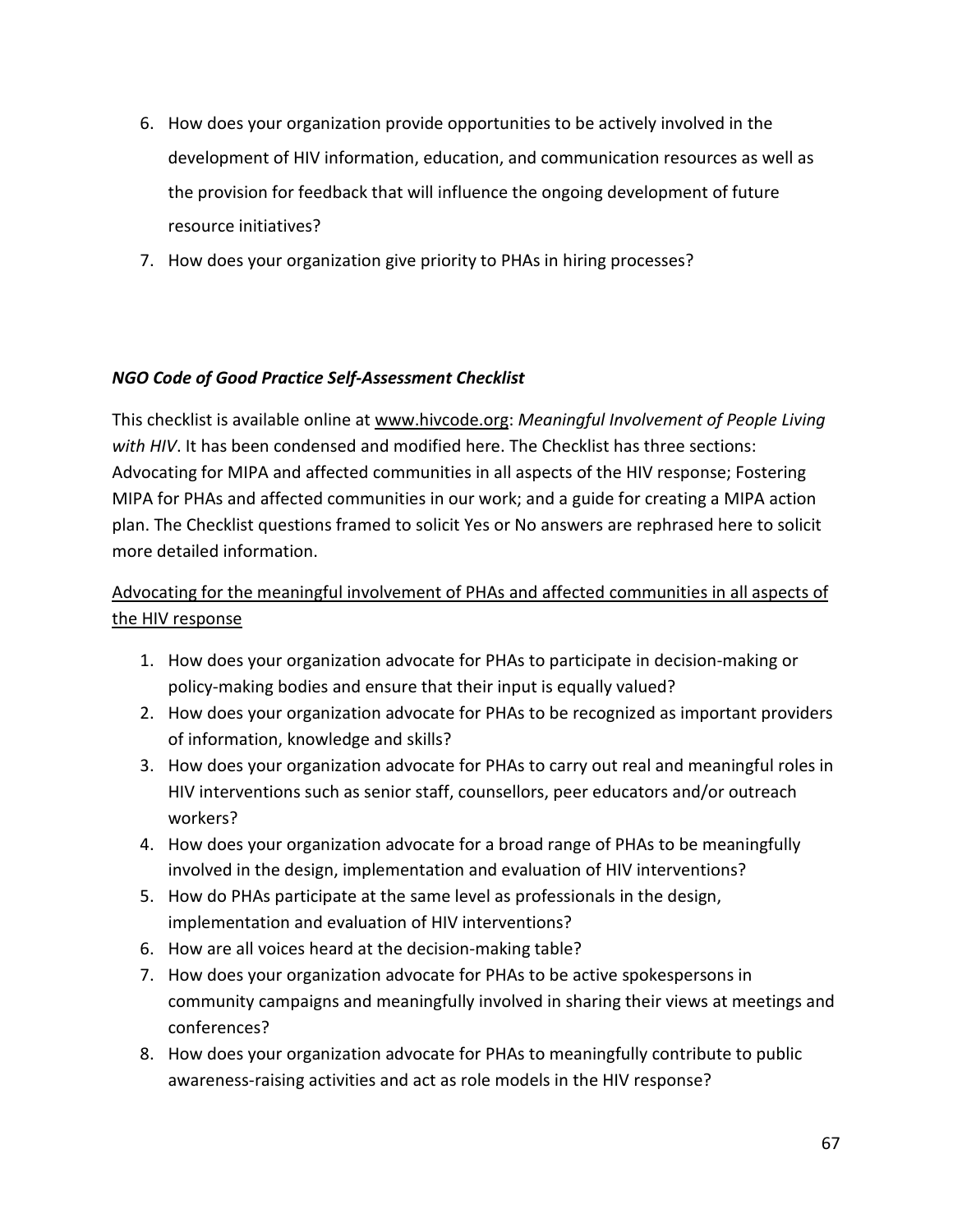- 9. How does your organization advocate for PHAs to be actively involved in the development of HIV information, education and communication resources, and the provision of feedback that will influence the ongoing development of these initiatives?
- 10. How does your organization advocate for the meaningful inclusion in the HIV response of voices of PHAs who are marginalized because of gender identity, sexuality, age and/or lifestyle choices?
- 11. How do PHAs decide who represents them on decision-making committees?

## Fostering the meaningful involvement of PHAs and affected communities in our work

- 1. How does your organizational environment foster non-discrimination and value the contribution of PHAs and affected communities?
- 2. How does your organization recognize and encourage the involvement of a diverse range of PHAs and members of affected communities in your work?
- 3. How does your organization ensure that PHAs and people from affected communities have a variety of roles at different levels within the organization?
- 4. How does your organization clearly define the roles of PHAs and members of affected communities, and their associated responsibilities?
- 5. How does your organization support the capacity of PHAs and members of affected communities to fulfill those roles; for example, by providing the necessary organizational and financial support and mentoring? Is a PHA scholarship or internship program available?
- 6. How does your organization ensure that your workplace policies and practices recognize the health and related needs of PHAs and create an enabling environment that supports their involvement in the organization?
- 7. How does your organization ensure that PHAs and members of affected communities who work with your organization are supported to be accountable to their members; for example, by assisting them to establish processes that enable them to represent the views of their membership?
- 8. How does your organization support capacity building within PHA and affected community organizations and networks?
- 9. How does your organization recognize the specific need to support the capacity-building of PHAs who may experience reduced access to education and other learning resources because of their disempowerment and impoverishment in the community?
- 10. How does your organization fund and/or advocate for funding for PHAs and affected community organizations to ensure they have the resources to build their capacity and empower others within their own networks?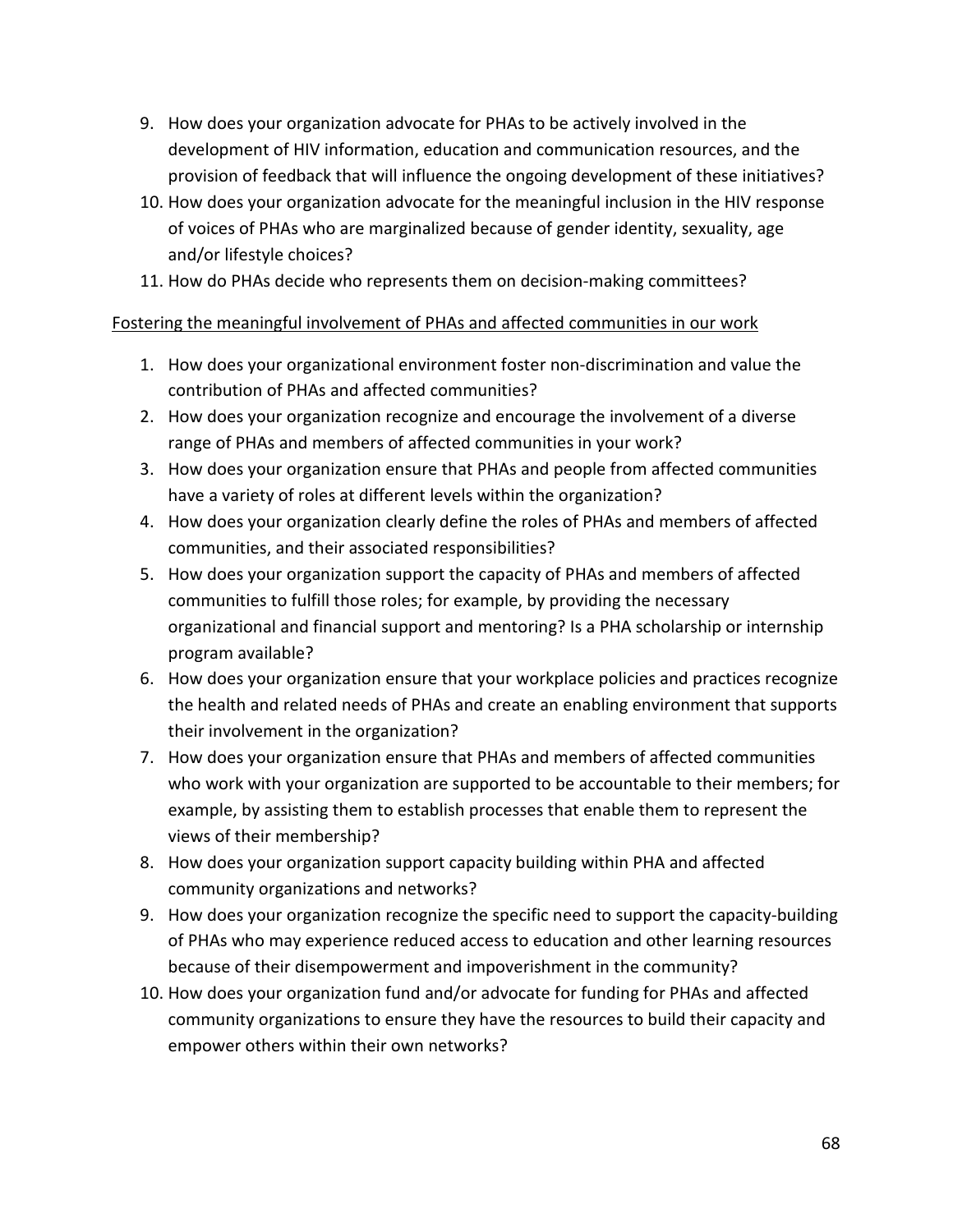## Action Plan

Develop your organizational action plan using the following framework:

- 1. Expected outcomes: What do we want to achieve?
- 2. Key activities: What do we need to do?
- 3. Action points: How do we do it?
- 4. Resources: What kind of support do we need to do it?
- 5. Timeframe: When will we do it?
- 6. What and when can we celebrate?

## *Standards Checklist developed by the International HIV/AIDS Alliance*

This Checklist is contained in the *GIPA Good Practice Guide* (2010) published by the Alliance and the Global Network of People Living with HIV. The guide is available at [www.aidsalliance.org/includes/Publication/GPG-GIPA-English.pdf.](http://www.aidsalliance.org/includes/Publication/GPG-GIPA-English.pdf)

The Checklist is based on three Standards:

- 1. Our organization is committed to ensure equal and full participation of all stakeholders, especially potential program beneficiaries, at all stages of the program cycle
- 2. Our organization is committed to the effective engagement with the GIPA principle throughout all areas of our organization
- 3. Our programs promote and/or provide an enabling and protected environment to facilitate the participation of people with HIV

The complete Checklist is presented here in a slightly modified form.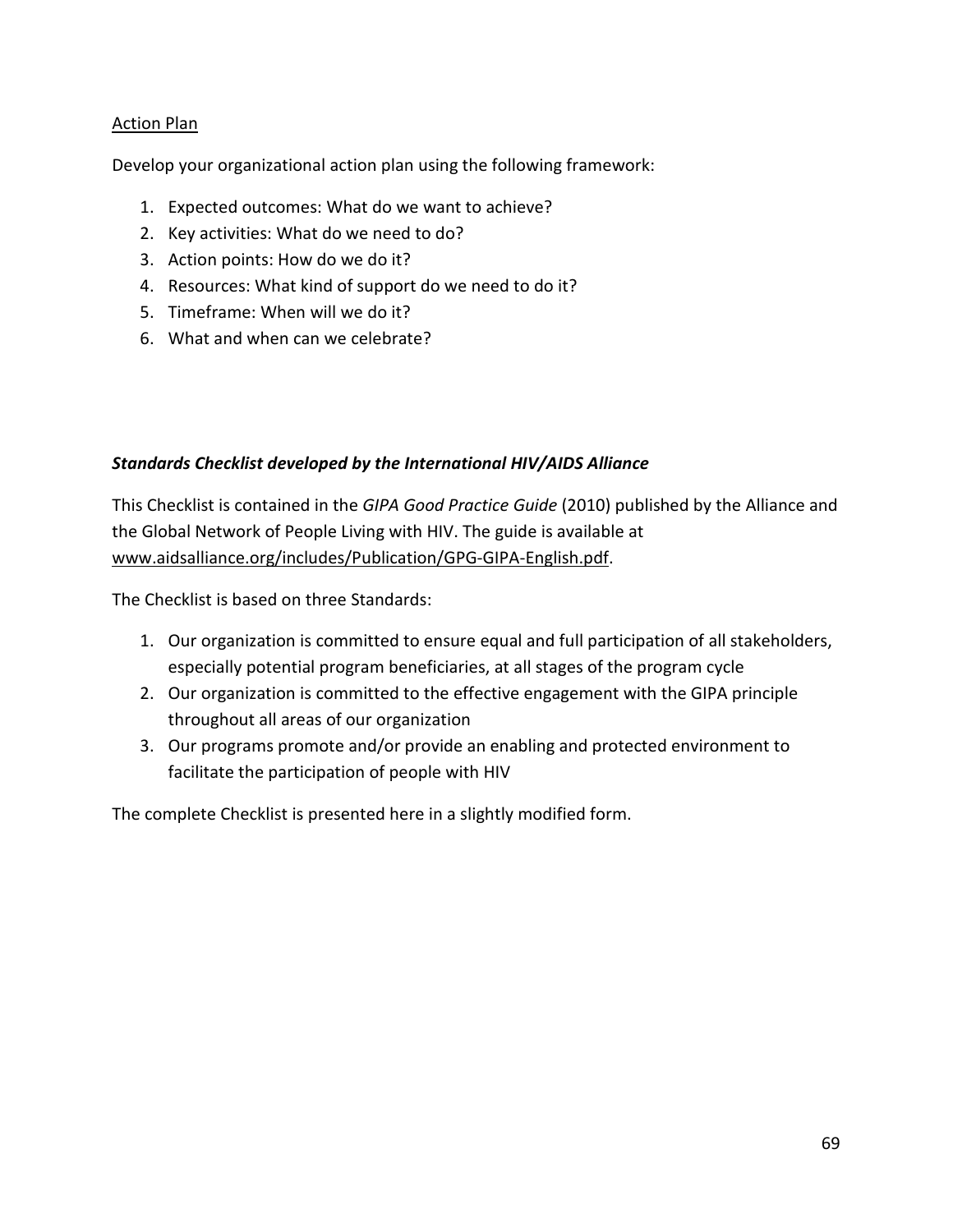| <b>Standard</b>                                                                                                                                                                                                     | <b>Description</b>                                                                                                                                                                                                                                                                                   | Implementation<br>actions                                                                                                                                                                                                                                                                  | <b>Markers of progress</b>                                                                                                                                                                                                                                           |
|---------------------------------------------------------------------------------------------------------------------------------------------------------------------------------------------------------------------|------------------------------------------------------------------------------------------------------------------------------------------------------------------------------------------------------------------------------------------------------------------------------------------------------|--------------------------------------------------------------------------------------------------------------------------------------------------------------------------------------------------------------------------------------------------------------------------------------------|----------------------------------------------------------------------------------------------------------------------------------------------------------------------------------------------------------------------------------------------------------------------|
| Standard 1:<br>Our organization<br>is committed to<br>ensure equal and full<br>participation of all<br>stakeholders,<br>especially potential<br>program<br>beneficiaries, at all<br>stages of the program<br>cycle. | Participation is not<br>simply understood as<br>a tool to better<br>implement programs,<br>but as a mechanism<br>to foster community<br>mobilization that will<br>result in advocacy for<br>the full realisation of<br>the right to health<br>and other related<br>human rights.<br>Our organization | Develop strategies for<br>the meaningful<br>involvement of target<br>populations at all<br>stages of the project<br>cycle.<br>Develop policies and<br>governing rules that<br>ensure confidentiality<br>and privacy in all<br>aspects of the<br>organization's work.<br>Develop or support | Our organization has<br>documented<br>strategies in place to<br>ensure the<br>meaningful<br>participation of all<br>stakeholders, with<br>special emphasis on<br>those populations<br>that are intended to<br>benefit from<br>programs.<br>Memoranda of              |
|                                                                                                                                                                                                                     | includes all relevant<br>populations in the<br>initial planning of<br>programming and<br>advocacy activities,<br>especially those<br>populations that<br>programs are directed<br>at.                                                                                                                | networks and build<br>links with<br>organizations which<br>represent key<br>populations and<br>people with HIV.<br>Have office hours that                                                                                                                                                  | Understanding have<br>been signed with<br>organizations<br>representing specific<br>sub-populations to<br>ensure cross-<br>fertilisation of<br>program planning and<br>implementation.                                                                               |
|                                                                                                                                                                                                                     | There is commitment<br>within our<br>organization to<br>understand the<br>diversity within<br>specific population<br>groups, such as within<br>groups of people with<br>HIV and key<br>populations, with<br>varying needs,<br>experiences and<br>expertise.                                          | make programs<br>accessible to people<br>who work or have<br>daytime<br>commitments.                                                                                                                                                                                                       | Minutes of meetings<br>with stakeholder<br>groups at all stages of<br>the program cycle are<br>kept and shared with<br>these groups.<br>Our organization has<br>a workplace policy<br>that ensures<br>confidentiality,<br>privacy and<br>meaningful<br>engagement of |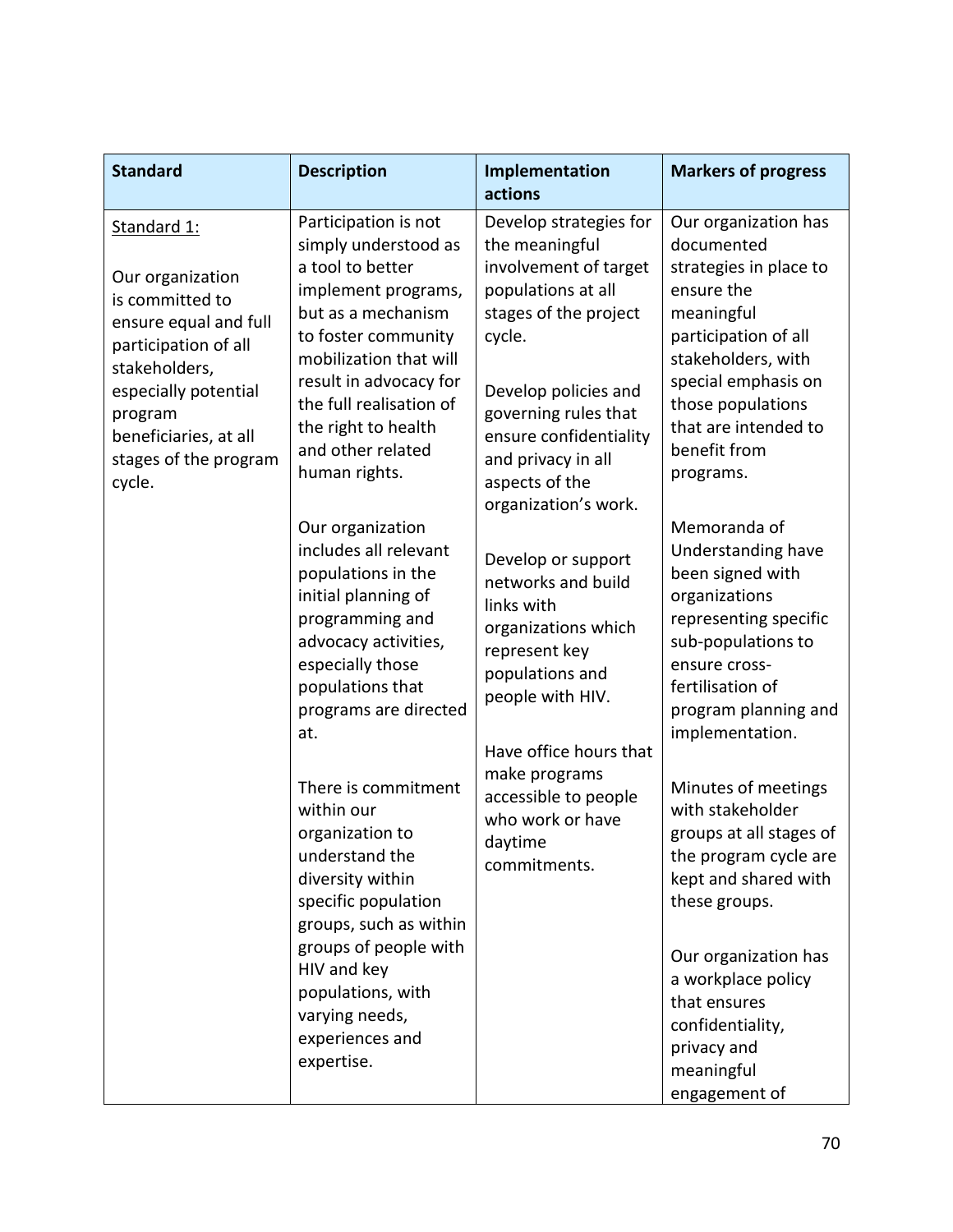| <b>Standard</b>                                                                                                                                          | <b>Description</b>                                                                                                                                                                                                                                                                                                                                                                                               | Implementation<br>actions                                                                                                                                                                                                                                                                                                                                                                                                                                   | <b>Markers of progress</b>                                                                                                                                                                                                                                                                                                                                       |
|----------------------------------------------------------------------------------------------------------------------------------------------------------|------------------------------------------------------------------------------------------------------------------------------------------------------------------------------------------------------------------------------------------------------------------------------------------------------------------------------------------------------------------------------------------------------------------|-------------------------------------------------------------------------------------------------------------------------------------------------------------------------------------------------------------------------------------------------------------------------------------------------------------------------------------------------------------------------------------------------------------------------------------------------------------|------------------------------------------------------------------------------------------------------------------------------------------------------------------------------------------------------------------------------------------------------------------------------------------------------------------------------------------------------------------|
|                                                                                                                                                          | We provide a safe<br>space and respectful<br>environment for                                                                                                                                                                                                                                                                                                                                                     |                                                                                                                                                                                                                                                                                                                                                                                                                                                             | people with HIV and<br>key populations.                                                                                                                                                                                                                                                                                                                          |
|                                                                                                                                                          | diverse groups to<br>participate at each<br>stage of the program<br>cycle.                                                                                                                                                                                                                                                                                                                                       |                                                                                                                                                                                                                                                                                                                                                                                                                                                             | Program objectives<br>reflect involvement of<br>key populations in<br>planning,<br>implementation and<br>evaluation of all<br>projects.                                                                                                                                                                                                                          |
|                                                                                                                                                          |                                                                                                                                                                                                                                                                                                                                                                                                                  |                                                                                                                                                                                                                                                                                                                                                                                                                                                             |                                                                                                                                                                                                                                                                                                                                                                  |
| Standard 2:<br>Our organization is<br>committed to<br>effective engagement<br>with the GIPA<br>principle throughout<br>all areas of our<br>organization. | GIPA is wise practice,<br>is a commitment, and<br>is a way of working.<br>GIPA calls for the<br>active and meaningful<br>participation of<br>people with HIV in the<br>inception,<br>development,<br>implementation,<br>monitoring and<br>evaluation of policies<br>and programs across<br>all aspects of the HIV<br>response including<br>prevention,<br>treatment, care and<br>support.<br>GIPA aims to ensure | Assess organizational<br>policy and practice for<br><b>GIPA to ascertain</b><br>current practice,<br>using an approach<br>that acknowledges<br>the specific needs,<br>expertise and<br>experiences of people<br>with HIV as a diverse<br>group. This<br>assessment includes<br>measuring current<br>levels of involvement<br>and opportunities for<br>people with HIV to<br>participate<br>meaningfully in the<br>governance, policy<br>and decision-making | An organizational<br>GIPA assessment,<br>including an<br>assessment of<br>government<br>structures, has been<br>carried out and is<br>documented.<br>A vision of and<br>commitment to GIPA<br>has been established<br>by leaders of our<br>organization.<br>A GIPA policy with a<br>corresponding<br>implementation<br>strategy has been<br>developed, published |
|                                                                                                                                                          | that people with HIV<br>are equal partners<br>and decision-makers<br>in the HIV response.                                                                                                                                                                                                                                                                                                                        | of the organization,<br>and includes people<br>with HIV participating<br>at all stages of the<br>project cycle.                                                                                                                                                                                                                                                                                                                                             | and disseminated<br>which includes<br>minimum targets for<br>participation of<br>appropriately                                                                                                                                                                                                                                                                   |
|                                                                                                                                                          | Effective engagement<br>with the GIPA<br>principle improves                                                                                                                                                                                                                                                                                                                                                      | Undertake a GIPA<br>commitment                                                                                                                                                                                                                                                                                                                                                                                                                              | qualified and<br>experienced people<br>with HIV in                                                                                                                                                                                                                                                                                                               |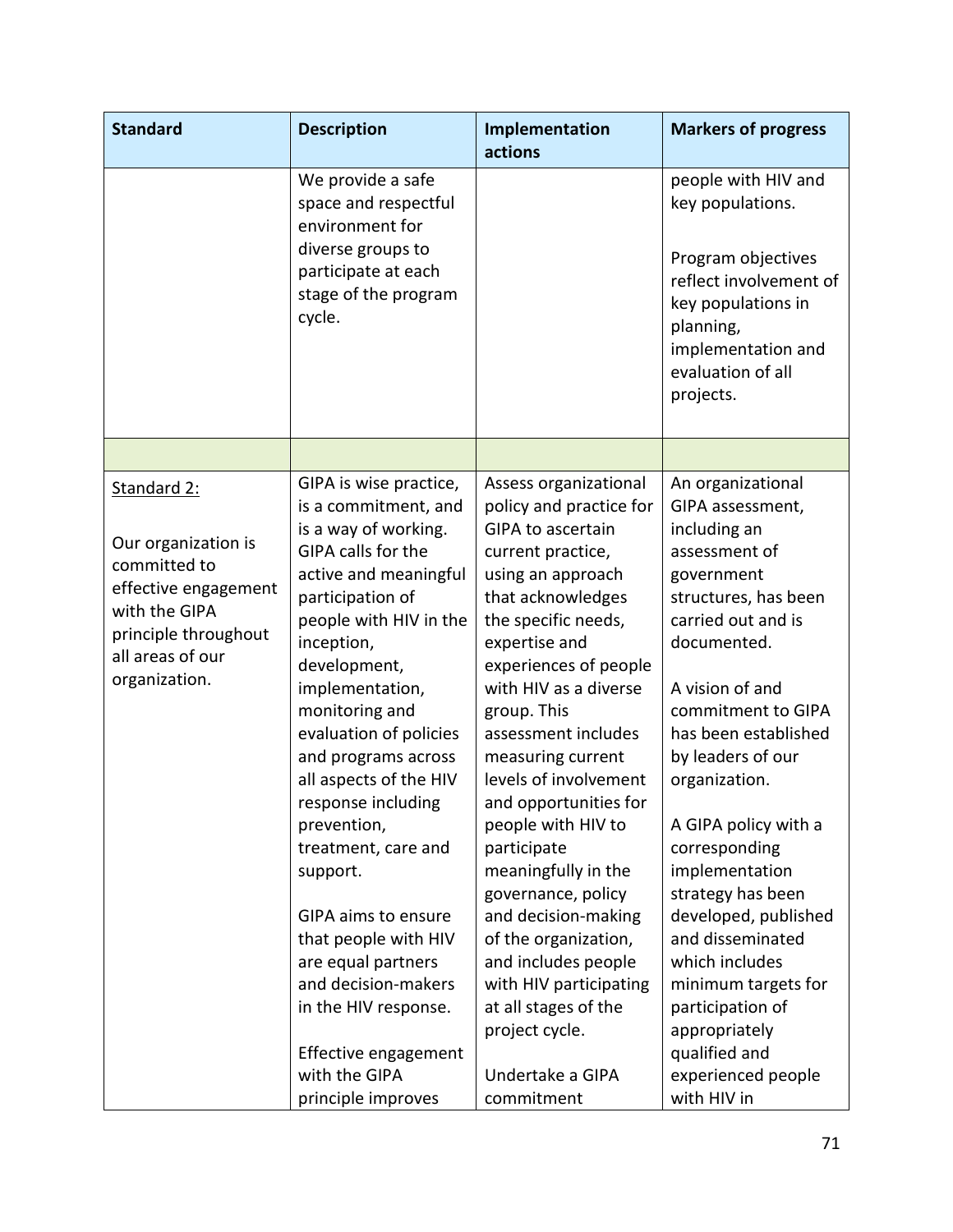| <b>Standard</b> | <b>Description</b>                                                                                                                                   | Implementation<br>actions                                                                                                                                             | <b>Markers of progress</b>                                                                                                              |
|-----------------|------------------------------------------------------------------------------------------------------------------------------------------------------|-----------------------------------------------------------------------------------------------------------------------------------------------------------------------|-----------------------------------------------------------------------------------------------------------------------------------------|
|                 | the credibility,<br>relevance,<br>acceptability and<br>effectiveness of our<br>programs.                                                             | workshop to establish<br>the vision and<br>commitment to GIPA,<br>defined with people<br>with HIV.                                                                    | governance, policy<br>and decision-making<br>bodies and at the<br>level of program<br>implementation.                                   |
|                 | We acknowledge the<br>importance of<br>applying GIPA in all<br>areas of our<br>organization's<br>structure. This<br>commitment<br>cascades down from | Develop a GIPA<br>program and/or<br>policy, which is:<br>defined with people<br>with HIV; that ensures<br>that key populations<br>with HIV are provided<br>with equal | GIPA principles are<br>integrated in strategic<br>plans, annual plans<br>and workplans,<br>including<br>performance<br>appraisal plans. |
|                 | the governance level<br>to program design,<br>implementation and<br>evaluation.                                                                      | opportunities to be<br>involved; is based on<br>the Alliance Good<br>Practice Guide on<br>GIPA and the NGO                                                            | Monitoring and<br>evaluation reports<br>highlight successes<br>and challenges on<br>GIPA, and next steps                                |
|                 | The full and<br>meaningful                                                                                                                           | Code of Good Practice                                                                                                                                                 | to address challenges.                                                                                                                  |
|                 | engagement of<br>people with HIV has a<br>direct positive impact<br>on public health. For<br>example, involving<br>PHAs in the                       |                                                                                                                                                                       | Documentation of the<br>increased<br>involvement of<br>appropriately<br>qualified and<br>experienced people                             |
|                 | development of<br>programs to meet<br>their needs helps to<br>create services that<br>are welcoming and                                              |                                                                                                                                                                       | with HIV in<br>governance, policy<br>and decision-making<br>structures exists.                                                          |
|                 | sensitive to their<br>needs. This then<br>results in greater                                                                                         |                                                                                                                                                                       | The capacity of<br>people with HIV to<br>participate has been                                                                           |
|                 | uptake of services<br>and the improved                                                                                                               |                                                                                                                                                                       | assessed and<br>meaningfully                                                                                                            |
|                 | health of PHAs and<br>affected others.                                                                                                               |                                                                                                                                                                       | documented.<br>A GIPA capacity-                                                                                                         |
|                 | Develop a strategy to                                                                                                                                |                                                                                                                                                                       | building program has                                                                                                                    |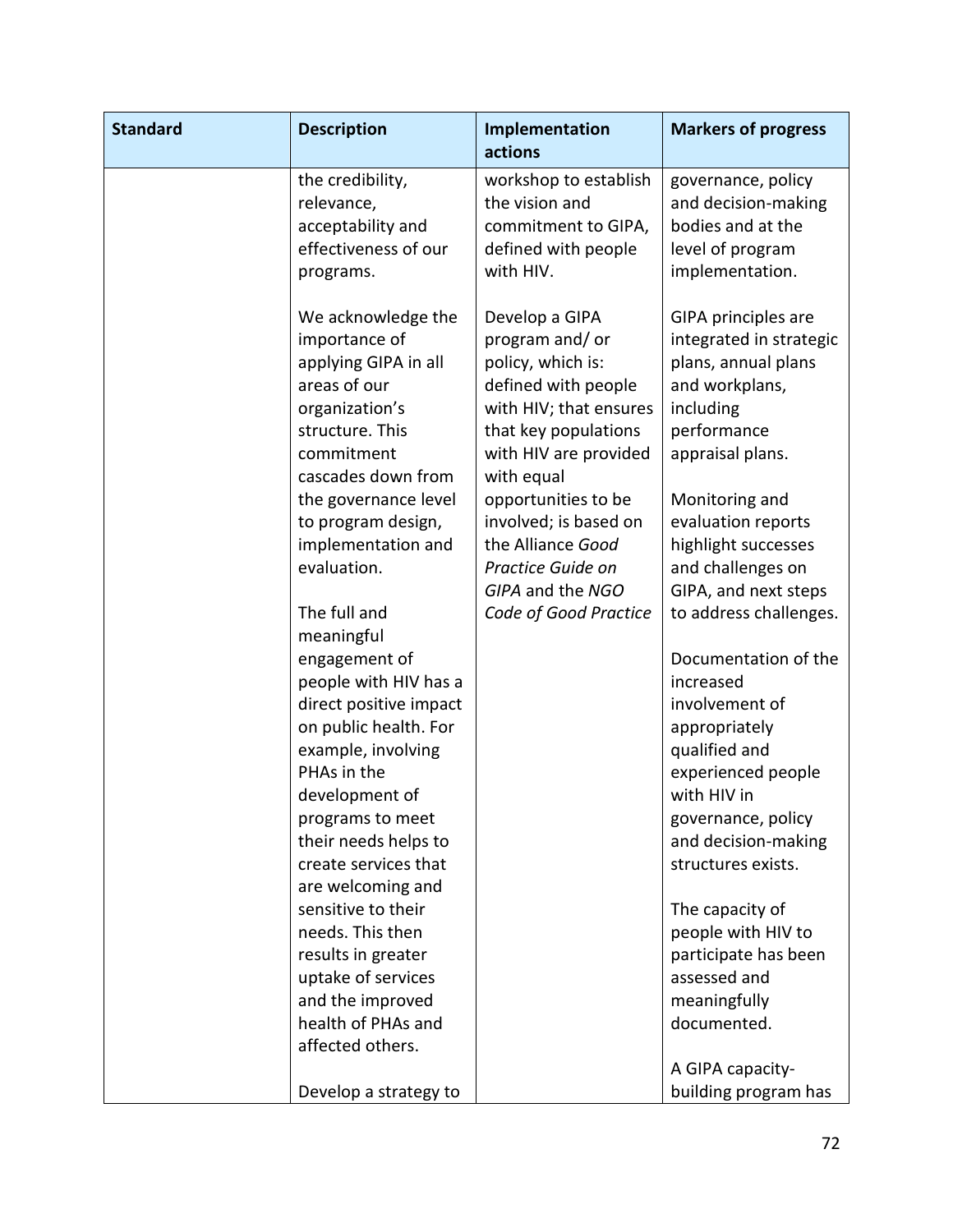| <b>Standard</b>                                                       | <b>Description</b>                                                                                                                                                                                                                                                                                                                                                                                                                                                                                                                                                                                            | Implementation<br>actions                                                                                  | <b>Markers of progress</b>                                                                                                                                                                                                                                                                                                                                                                                                                                                                                                                                                                                                                           |
|-----------------------------------------------------------------------|---------------------------------------------------------------------------------------------------------------------------------------------------------------------------------------------------------------------------------------------------------------------------------------------------------------------------------------------------------------------------------------------------------------------------------------------------------------------------------------------------------------------------------------------------------------------------------------------------------------|------------------------------------------------------------------------------------------------------------|------------------------------------------------------------------------------------------------------------------------------------------------------------------------------------------------------------------------------------------------------------------------------------------------------------------------------------------------------------------------------------------------------------------------------------------------------------------------------------------------------------------------------------------------------------------------------------------------------------------------------------------------------|
|                                                                       | meaningfully involve<br>appropriately<br>qualified and<br>experienced people<br>with HIV in<br>governance, policy<br>and decision-making<br>structures, based on<br>the findings of the<br>assessment.<br>Develop a capacity-<br>building program for<br>people with HIV to<br>strengthen their<br>capacity to participate<br>in governance, policy<br>and decision-making<br>structures, and to be<br>involved at the<br>program planning and<br>implementation level.<br><b>Establish monitoring</b><br>and evaluation<br>structures to ensure<br>engagement with<br>GIPA, defined with<br>people with HIV. |                                                                                                            | been established<br>which is funded,<br>promoted and<br>implemented.<br>Minimum targets<br>have been set for the<br>number of people<br>with HIV who will be<br>trained to strengthen<br>involvement at<br>governance level and<br>at the level of<br>program planning and<br>implementation.<br>Program plans<br>demonstrate<br>participation of<br>people with HIV.<br>Participation of<br>people with HIV is<br>documented and<br>measured, along with<br>successful program<br>and public health<br>outcomes resulting<br>from meaningful<br>engagement in GIPA,<br>as part of the<br>organization's<br>monitoring and<br>evaluation activities. |
|                                                                       |                                                                                                                                                                                                                                                                                                                                                                                                                                                                                                                                                                                                               |                                                                                                            |                                                                                                                                                                                                                                                                                                                                                                                                                                                                                                                                                                                                                                                      |
| Standard 3:<br>Our programs<br>promote and/ or<br>provide an enabling | We acknowledge that<br>the meaningful<br>involvement of<br>people with HIV must<br>take place within an<br>enabling                                                                                                                                                                                                                                                                                                                                                                                                                                                                                           | Assess employment,<br>recruitment and<br>retention policies to<br>measure how<br>enabling the<br>workplace | An assessment of<br>employment,<br>recruitment and<br>retention policies has<br>been undertaken and<br>documented.                                                                                                                                                                                                                                                                                                                                                                                                                                                                                                                                   |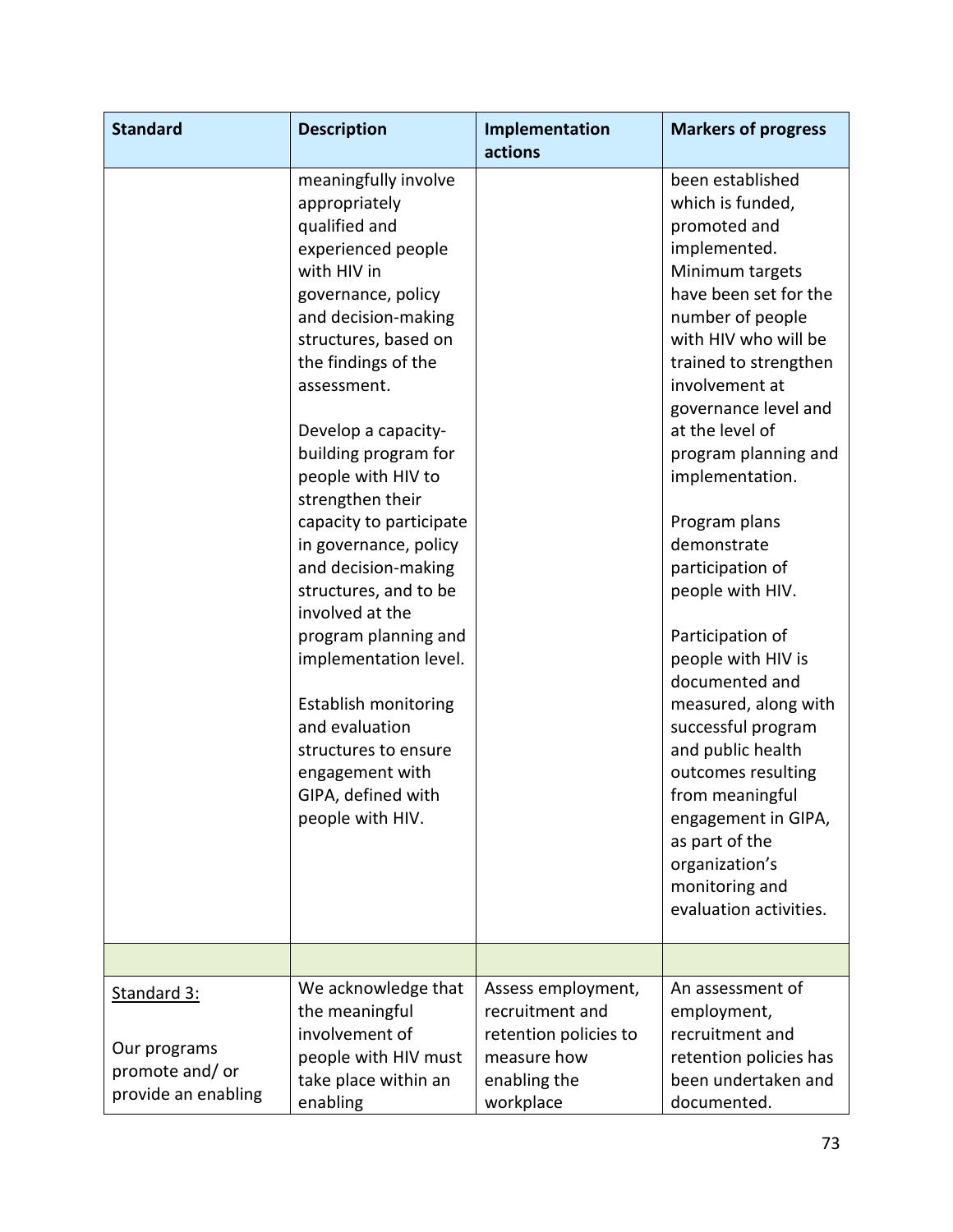| <b>Standard</b>                                                                           | <b>Description</b>                                                                                                                                                                                                                                                                                                                                                                                                  | Implementation                                                                                                                                                                                                                                                                                                                                                                                                                                                                                                                                                                                                                                                                                                                                                                                                                                            | <b>Markers of progress</b>                                                                                                                                                                                                                                                                                                                                                                                                                                                                          |
|-------------------------------------------------------------------------------------------|---------------------------------------------------------------------------------------------------------------------------------------------------------------------------------------------------------------------------------------------------------------------------------------------------------------------------------------------------------------------------------------------------------------------|-----------------------------------------------------------------------------------------------------------------------------------------------------------------------------------------------------------------------------------------------------------------------------------------------------------------------------------------------------------------------------------------------------------------------------------------------------------------------------------------------------------------------------------------------------------------------------------------------------------------------------------------------------------------------------------------------------------------------------------------------------------------------------------------------------------------------------------------------------------|-----------------------------------------------------------------------------------------------------------------------------------------------------------------------------------------------------------------------------------------------------------------------------------------------------------------------------------------------------------------------------------------------------------------------------------------------------------------------------------------------------|
| and protected<br>environment to<br>facilitate the<br>participation of<br>people with HIV. | environment. This<br>means promoting<br>access to our<br>programs by<br>overcoming barriers,<br>along with providing<br>protection against<br>stigma and<br>discrimination for all<br>populations.<br>We demonstrate a<br>commitment to the<br>value of involving<br>people with HIV by<br>creating a supportive<br>workplace in which<br>people with HIV are<br>supported and<br>protected from<br>discrimination. | actions<br>environment is for<br>people with HIV and<br>to identify barriers<br>and/or opportunities<br>for participation. This<br>assessment pays<br>particular attention to<br>the need for capacity<br>building; financial<br>remuneration;<br>mentoring; meeting<br>needs such as<br>childcare; and<br>ensuring the<br>involvement of key<br>populations.<br>Develop a<br>recruitment,<br>employment and<br>retention policy to<br>allow for the<br>meaningful<br>involvement of<br>people with HIV and<br>key populations at all<br>levels of the<br>organization, paying<br>particular attention to<br>opportunities for<br>people with HIV and<br>key populations to be<br>recruited for specific<br>projects.<br>Include HIV positive<br>people in interview<br>teams and encourage<br>them to self-identify<br>and reply in<br>confidence to job | A minimum target has<br>been set for the<br>number of people<br>with HIV working at<br>different levels within<br>the organization and<br>for retaining people<br>with HIV within it.<br>A documented HIV in<br>the workplace policy<br>has been developed<br>that addresses<br>recruitment,<br>employment,<br>benefits,<br>development,<br>retention and support<br>for/of staff with HIV.<br>HIV in the workplace<br>policy is implemented<br>and communicated<br>throughout the<br>organization. |
|                                                                                           |                                                                                                                                                                                                                                                                                                                                                                                                                     | postings.                                                                                                                                                                                                                                                                                                                                                                                                                                                                                                                                                                                                                                                                                                                                                                                                                                                 |                                                                                                                                                                                                                                                                                                                                                                                                                                                                                                     |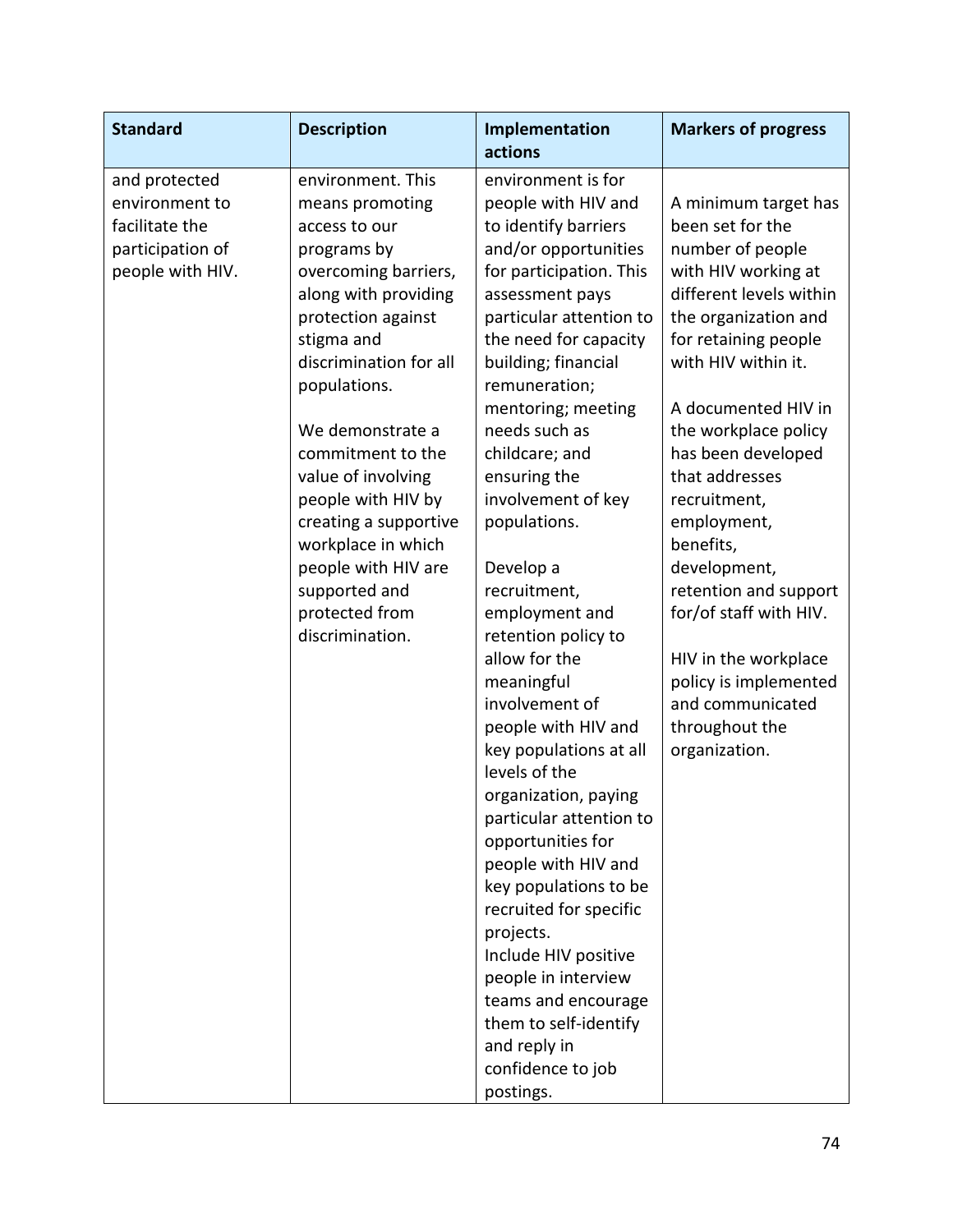# **8.0 Framework for engagement in GIPA/MIPA**

## **8.1 Introduction**

This framework aims to provide a set of structures for AIDS service organizations to:

- Assess current relationships and practices of GIPA/MIPA
- Develop an organizational "mind-set" about GIPA/MIPA
- **Determine a progressive, sustainable and measurable plan to honour GIPA/MIPA**
- Monitor and set up accountability practices to deepen the progression and sustainability of GIPA/MIPA

The three sections in this framework offer a process for:

- Getting engagement
- Having conversations about GIPA/MIPA for forward movement
- Setting up a direction

The framework is based on the assumptions that GIPA and MIPA is:

- **a** a process of expanding self determination
- **a** a principle grounded in human rights and social justice
- **a** an example of the enactment of human rights
- a code of practice
- a standard of effective HIV community organizing and service delivery
- a key to dismantle and transform stigma and hate into a person's and community's rightful and empowered place in society
- **a** a beacon to PHAs that involvement in life is transformative and health giving
- a component of organizational health of an ASO

# **8.2 Getting engagement – four perspectives**

No person is an island. No ASO has the capacity to control overall. No network can predict what may enliven it. All have the capacity to self-determine even in the worst of struggles and all will react to that which comes its way.

This section attempts to look at engagement itself as being highly personal or particular to an individual or organization's orientation to the world. This moves us from thinking about task to thinking about natural fit and areas for experimentation. It involves getting to learn how a person or a system sees the world and using that as the starting place. It also offers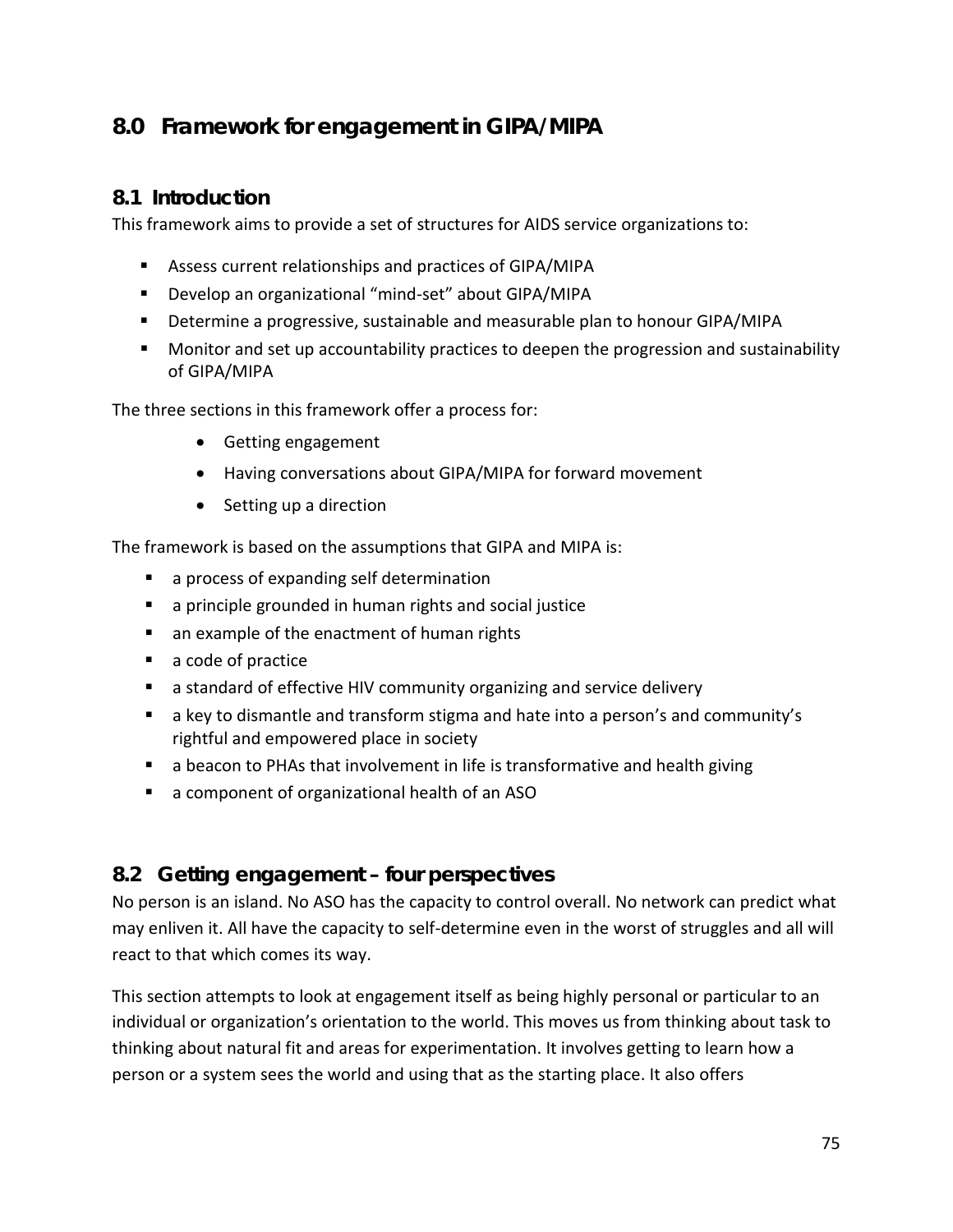consideration for how a person or an agency may have a perspective they do not emphasize very much, yet may be useful.

We offer here four perspectives to assist agencies and individuals in recognizing different ways of seeing the world and ways that people connect with engagement.

These four perspectives or lenses are ways that people see as their first natural fit and "home" as they engage with life. All four perspectives are at play in us as individuals and as organizations. These perspectives describe the ways that we "see", or orientate ourselves to reality. While all four are at play, we generally have one predominant perspective. The four perspectives are:

- 1. Individual
- 2. Community, the "We"
- 3. Action
- 4. Systems

#### 1. Individual

This perspective is of those who need to mull things over before acting or connecting. "Let me think about it" is where this person or system lives. This person or system is constantly taking the inner psychic temperature and is most concerned with what is meaningful on the inside.

GIPA for this individual or system will be highly personal and movement will mostly likely occur when the inner and deeper "rightness" is sensed.

This lens lives in emotional, mental experiences. There is a constant search for meaning, subjective truth and a belief that others will not truly get it, because it lives inside.

For ASOs, this may manifest as keeping separate from jumping in with others until a deep connection is sensed. For an individual, great emphasis is placed on waiting for what is "felt" as the right moment.

2. Community (the "We")

The community can be two or 5000 people. This way of seeing the world requires the person or system to be in relation with others. Only by being in the company of others will this perspective have power. A collective resonance is built and it is within the relationships that the world makes sense. It can be seen in the natural drive among some gay PHAs in pushing for "poz prevention". While not identified as GIPA, gay men are unfolding a new field of HIV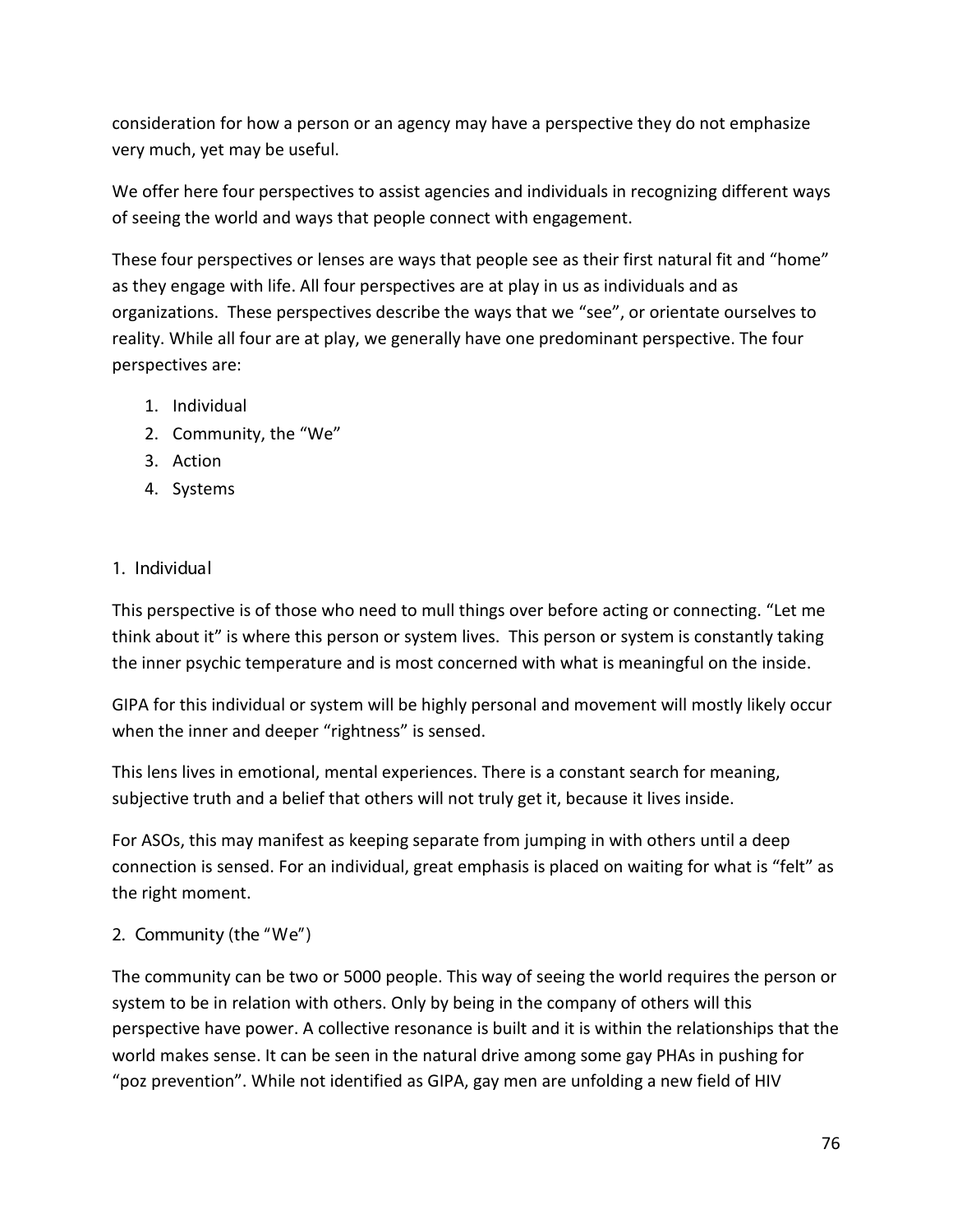prevention based on shared values and a common desire to work together wherein the communing itself produces ideas and momentum.

Communities by definition are the act of coming together. The momentum only happens with others. A collective resonance is built and nurtured by all.

The engagement for those who see the world this way will best work through coming together and enabling the connection itself to produce ways forward. The meaning is in relationship – belonging to a tribe.

#### 3. Action

This perspective involves the forward movement of doing something that resonates individually. It is doing-doing-doing! AIDS Action Now!, ACT-UP, and Keith Haring's artwork of "silence equals death" are examples of energy that focus totally on action. From time to time, protest, dissent, removal of Boards of Directors by memberships and other actions are ways that "get things done". For some, this is the most powerful way to be and to create change. For many PHAs this is not "the greater" and "the more meaningful" involvement of PHAs, but is The Involvement of people living with HIV/AIDS in their vision and its manifestation.

The first impulse of this perspective is to get things done and once that is done to identify the next thing to do.

## 4. Systems

This perspective involves the stand-back-and-look approach of wanting to know how things work. This person or system loves to think about frameworks, systems, theories and results of performance. This may involve new partnerships, integration, collaboration and re-alignments. For PHAs and GIPA, this often shows up in ASO organizing and service delivery, for example, ideas about new programs, making connections to other services, looking at progress and performance and seeing which things work well and which are not producing results.

# How to work with these four perspectives

If we think about how the person sees the world, a different universe is opened. Each of us has a favoured way of seeing the world and while all four are within each of us, we usually have one that we emphasize and one we do not emphasize very much. If we are asked to operate in the one that we do not emphasize, we will most likely experience this as a stretch.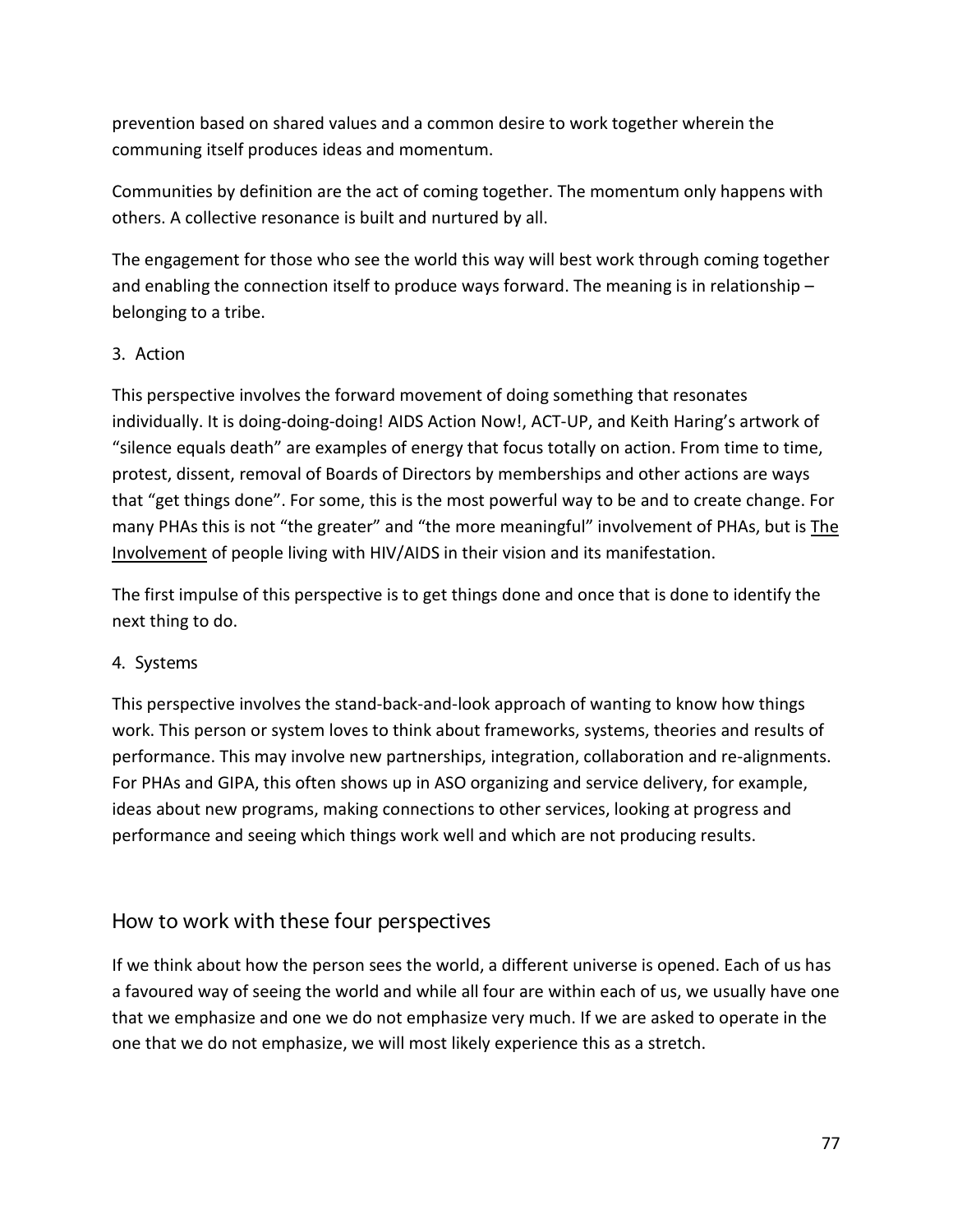By better understanding how the individual or the system sees the world, we are more able to connect with their world-view and to align the energy of our activity to their perspective.

At the same time, we can identify ways for people and systems to expand. For example, if an ASO mostly sees the world through pulling people together for conversations (Community/We), it may be a wise stretch for the organization to do something - one concrete act (Action). If the organization is always "doing" things and getting tired of this, it may be wise for the agency to stand back and look at systems. For the individual PHA who, for example, loves to mull things over and rarely acts, it may be a growth stretch for her or him to risk some actions or to stretch into collaborative work. Any stretch into one of the other three ways of seeing that is not the dominant one will raise consciousness. This will have expanding impacts overall for both the ASO and the PHA.

The following are some examples of using the four perspectives in GIPA engagement.

#### 1. PHA engagement

Historically we have looked at GIPA/MIPA in ways that require the PHA to fit into existing ways. Most common has been to consider the PHA as a volunteer or staff. For example, as a potential board member or member of speakers bureau, both of which are a skill sets or roles.

By better understanding how the PHA sees the world of his or her engagement, there is a greater likelihood of engagement of meaning.

If an agency only offers engagement as a role or skill set it will in large part only appeal mostly to those who want to get things done. This will probably be very frustrating for a PHA who joins a policy-focussed board. If the agency recruits PHAs only to a speakers bureau the appeal for many will be limited. It is more likely that the speaker's bureau will have greater meaning for those who like to work in relationship. Not only does this limit engagement is restricts expansion of consciousness generally.

Here are some suggestions for the PHA:

## **A.** Individual

Ask them to:

- Think about something that is a question for the agency
- Review papers or ideas the agency is considering
- Ponder challenges facing the agency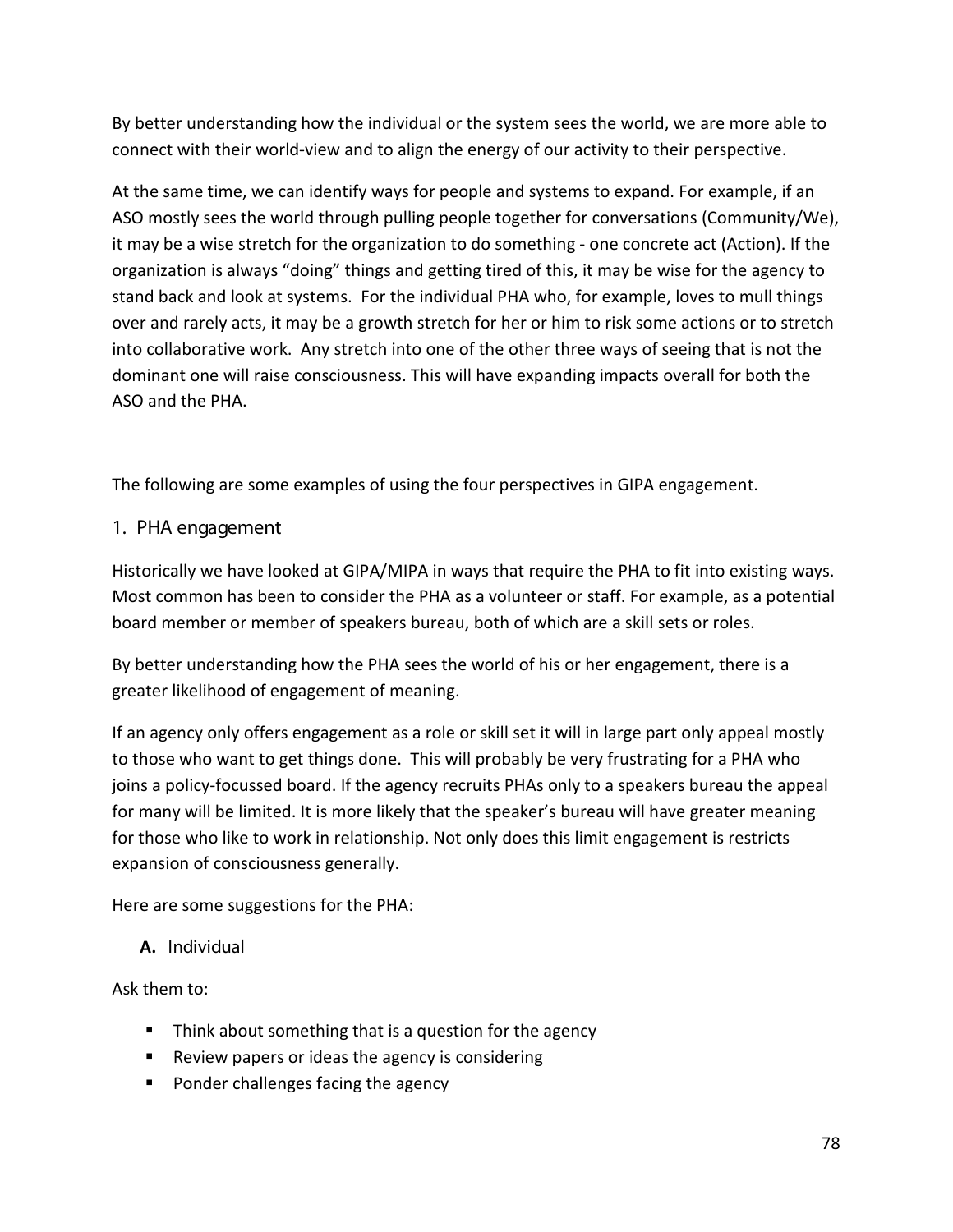- Act as an advisor to a manager or Executive Director
- Be a touchstone
- **Suggest what might work as a research question**

#### **B. Community/ We**

Ask them to:

- **Join in committee work**
- Answer the question "What should we do?"
- Take on a collective project
- Solve a problem: Let's sit down and solve this!
- Do anything that requires a group
- Design a program

## **C. Action**

- **•** Organize events or demonstrations
- Physical activity ask 20 people to serve a meal, staff a food bank, staff tables at the AIDS walk
- Do things for people in their homes
- **Make phone calls for fundraising**

#### **D. Systems**

- $\blacksquare$  Board work
- $\blacksquare$  Liaison work
- **IDEAS** on partnerships
- Ideas on how to get things done
- **Strategic planning**
- **•** Designing frameworks for action
- **Advising Boards**
- Knowledge translation

These are just a few examples intended to stimulate thought. When someone gets engaged from his or her own perspective, the energy will flow in a meaningful way. The fit will feel right.

Someone may like to stretch into another way that is new to them and an agency could support that. The one who generally does things alone may want to stretch into working with others, and the "doer" may want to think about things with a group.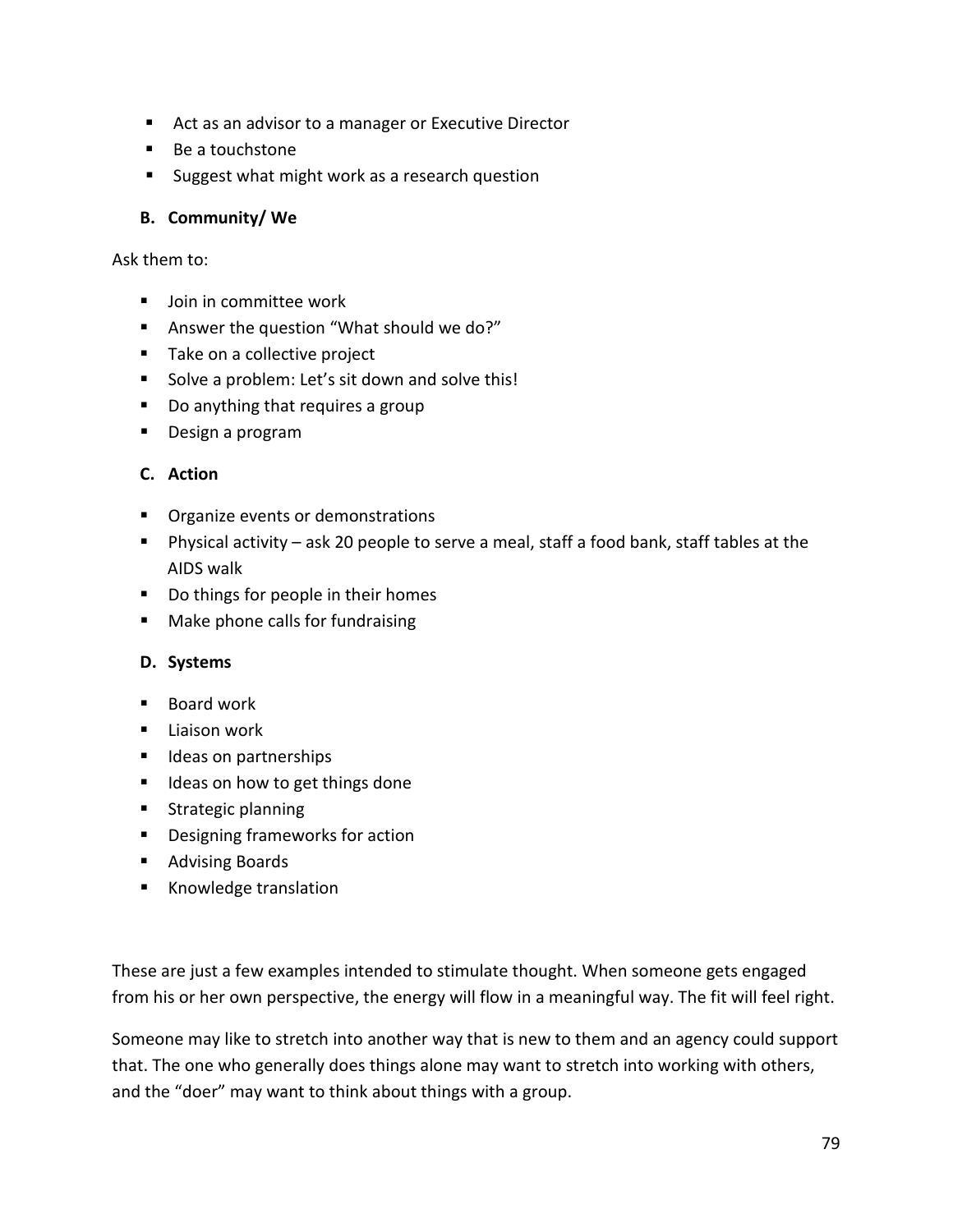At base these four perspectives provide a new way for agencies to create a greater flow of energy by aligning people to their natural way of meaning and by providing stretches to expand meaning. Not only does this serve the agency and the individual, but also it generates new possibilities.

## 2. For the ASO

ASOs grew out of the grass roots response to AIDS. They were often bred, birthed and fed by people who saw themselves as outsiders, created by the communities most affected when "nobody else gave a damn". Today ASOs are most often systems connected to other systems and can be adjusted, fine-tuned, expanded, increased and decreased. They may be part of larger networks and systems that provide services, do outreach, and help others to develop resources with and for PHAs.

"Doing" happens. Some agencies hold fundraisers, community forums and/or undertake activism. Some ASOs are now part of greater systems and consider this as one of their greatest influences. While collectives are less evident than before, there are multiple forms of coalitions in which understanding underpins ideas.

Margaret Wheatley, in her book Leadership and New Science, maintains that any system or organism only has the capacity to react. It responds to what comes its way, whether it be information, insight or pressure of some kind. What that agency has learned about itself and how it works will determine the kind of reaction or new direction it will take.

We have presented the four aspects of awareness - individual, collective/we, action and systems - as ways of seeing from an agency perspective to encourage a comprehensive and expansive mind-set. The expansive mind-set considers how we are with GIPA and where we want to expand, practise, experiment or commit to change with the greater or more meaningful involvement of people living with HIV/AIDS.

GIPA therefore can be enacted through any of the four perspectives and any combination of them. In fact, the most powerful and conscious approach occurs when all four are employed by an organization to consider how GIPA may be understood and encouraged to evolve.

For example, an agency may discover it that it has never had a conversation about GIPA/MIPA, and is unaware of what individuals think (the Individual perspective). Another agency may never have had a group discussion with PHAs about what GIPA/MIPA means (Community/We). Similarly, an agency never considers what it can do in the here-and-now to solve one problem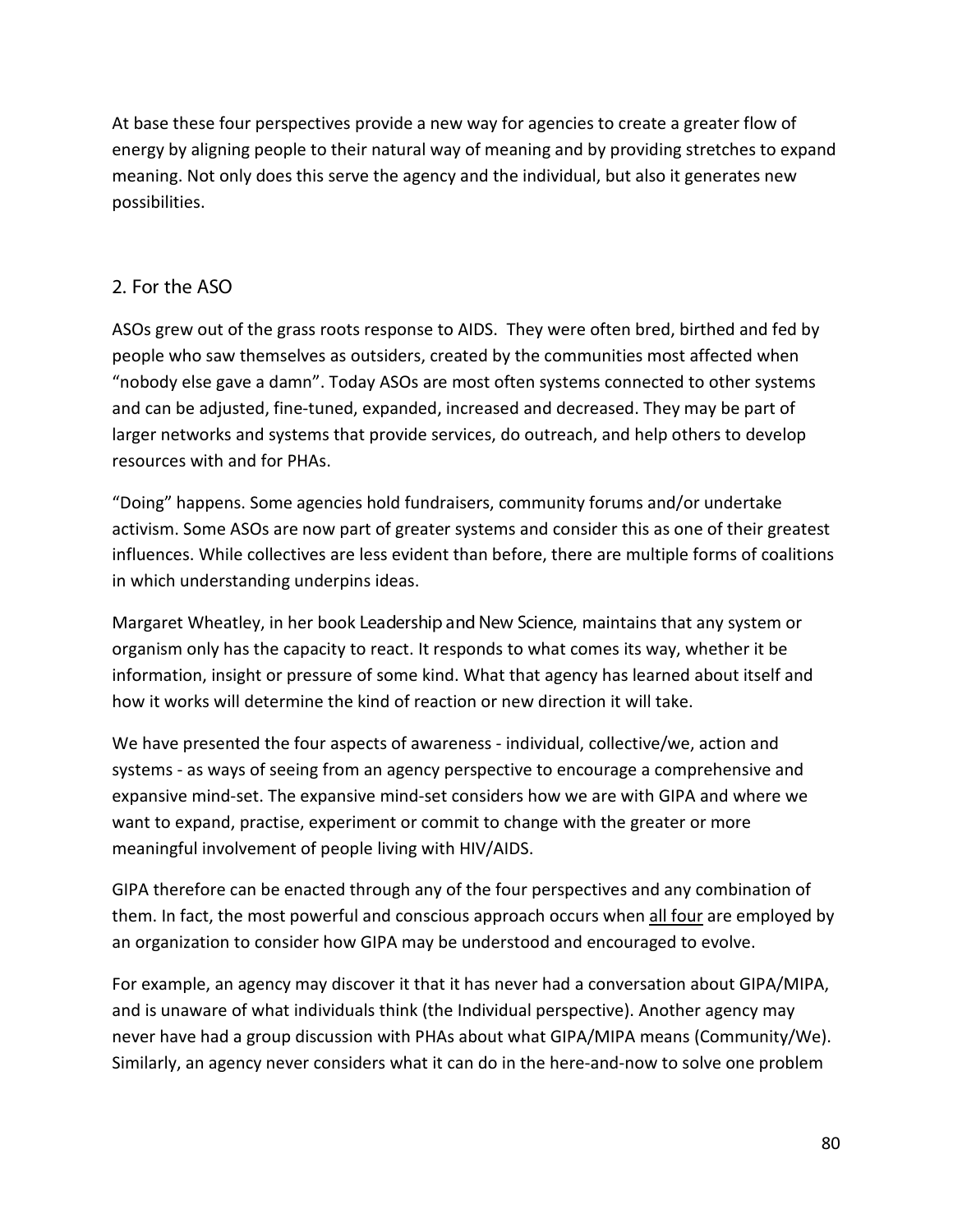about GIPA/MIPA (Action). Finally, an agency may never think about GIPA/MIPA and its role in their partnerships with other organizations (Systems).

The agency can therefore ask:

- What is the way I (as an agency member) or we see GIPA now?
- What is our default position and belief system about GIPA (i.e. which of the four perspectives is our natural home base?)
- What parts of these four perspectives are foremost for us and which ones are on the perimeter?
- Which is our least natural and most resisted of these four perspectives?

Expansion into all four perspectives provides an individual and an agency with an increased consciousness about GIPA/MIPA. Without all four perspectives being examined, it is difficult to see the whole picture and to define where the agency needs to expand its efforts. It might be that the agency needs to expand its:

- Own understanding of how it sees GIPA, based on how the individuals associated with the agency see and act on GIPA/MIPA (Individual)
- Relationships with others in developing GIPA/MIPA (Community)
- Ways of doing something about GIPA/MIPA (Action)
- Ways of looking at how its systems work both internally and as part of external systems (Systems)

Here are some examples:

1. An agency sees its role as serving PHAs and having some PHAs on its Board. For the most part, it relies on a few PHAs to help guide programs. The agency notices that not a lot of new PHAs are linking with the organization. This might be a mixture of the Individual and Community perspectives in that the agency sees itself as the central place for PHAs. Conversations always happen with the same "We"; in other words, we are always the same people talking about the same thing.

This agency might consider how to connect GIPA to its broader systems in the community and how to engage the wider health and social service network in GIPA (Systems). It may also decide that it will hold an annual PHA Summit (whether 10 or 100 people) to celebrate safer sex week (a mix of Action and Community).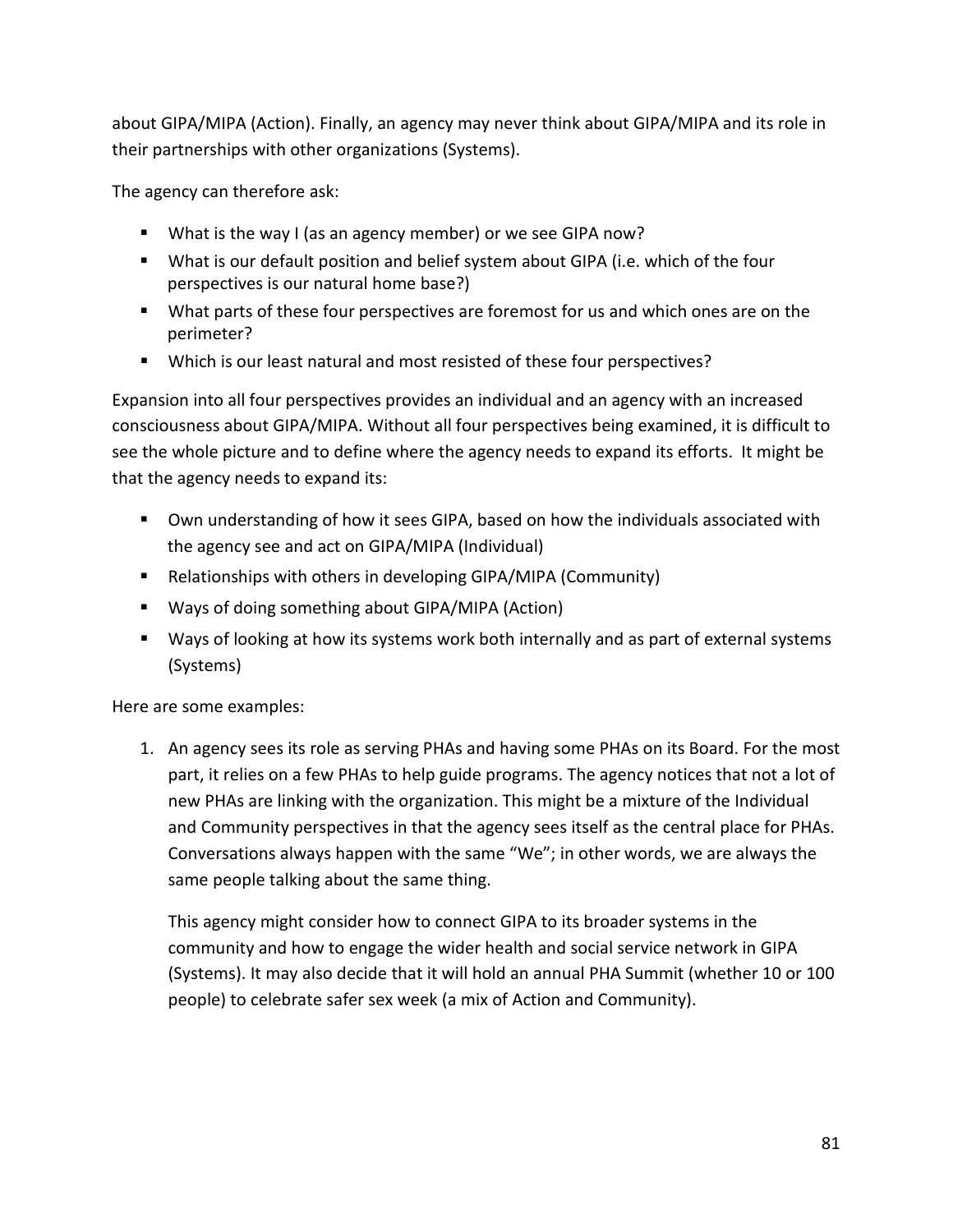2. A rural agency has been working for a long time to build PHA representation on its Board, but distance prevents people being physically present, and "being out" as a PHA is a barrier (System).

This agency may wish to consider an on-line monthly forum that has the sole purpose of connecting people and allowing issues and solutions to be self made (using the Community perspective and then using all four perspectives to create a way forward.)

3. An agency serves a large geographic area including an urban core, or an agency with a specific population that is spread across the province, is spinning its wheels on how to engage PHAs province-wide (Community).

These agencies may undertake to combine "Action" with Community and create one action that connects people to provincial resources and to key discussions. For example, the agency may focus on web-based connections as its signature piece.

Consider how your agency sees GIPA/MIPA. What are the patterns and the consciousness with which you see it? See where you fit into the four perspectives. What stretches might you see if PHA engagement became livelier by engaging in one, or a combination of the other four perspectives?

# **8.3 Conversations to move GIPA forward**

The following four steps provide both individual and agency an embrace of the complexities of change in a simple process that can be at the pace most serving progress. It is a consciousness raising process that invites in the story of what is seen, its impact, the energy of the experience and the changes forward. This model is based on the belief that for change to happen it is vital to be conscious of what we hold so that we can let go and let the new have freedom. This means being fully human.

The four steps are:

- **Recognize**
- **Acknowledge**
- Accept all that is
- $\blacksquare$  Set the change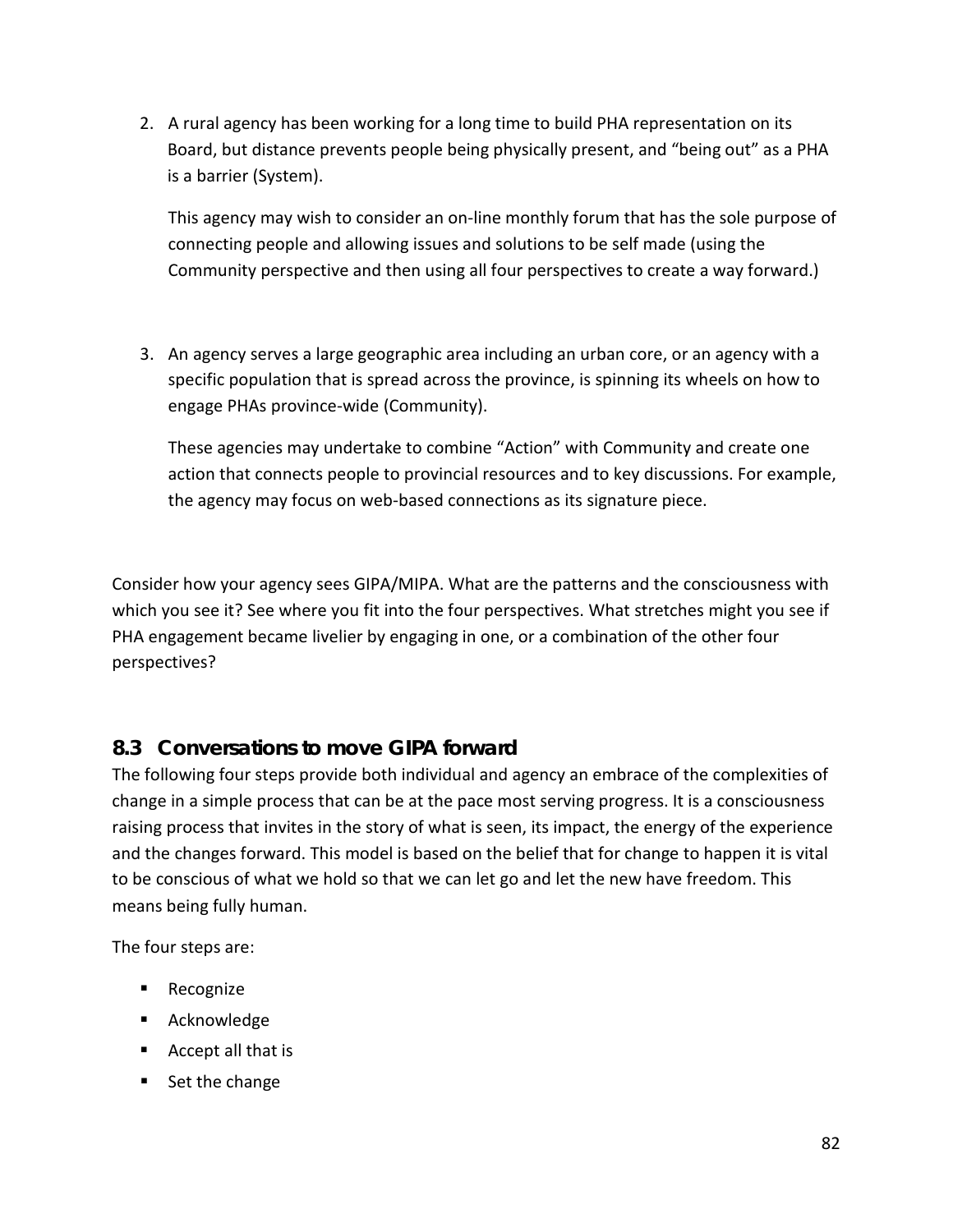#### 1. Recognize

Every ASO and every PHA already has a perspective and a position on GIPA. Even a nonarticulation is a position. The chosen perspective holds energy and action, even if others cannot perceive it. By acknowledging where you are in the present, it is possible to enter into a relationship with what now exists. This step involves recognizing what is and being explicit about what needs to be recognized and doing so in a succinct and honest way.

This is grounding and provides a base for seeing what is and what is happening. The generosity in recognition is that it enables an agency or an individual to take stock and to do so without comparison, which always results in a negative experience.

The benefit of this step is to honestly say, "We have a problem", "This is important to us", "Something is not right", or "I see something".

For an agency it may be that "We struggle with GIPA/MIPA" or "We are in conflict with GIPA/MIPA" or "We have to create our own way, but do not know what". It may be "We are completely stuck with how to move forward with GIPA". For a PHA it might be "I am tired of not getting action on GIPA/MIPA", "I have no idea about where to get involved", "GIPA/MIPA is a mystery to me".

This is the beginning of the transformation. Truth begins to have space and air.

## 2: Acknowledge

It takes courage to acknowledge the truth, to say, "This is where we are now". This is the beginning of connecting to power. We can see "what is" and its impact. Without judgment or comparison, a conversation can begin about the impact of the currently held perspective, position or state of being about GIPA/MIPA.

This acknowledgement begins to take the understanding into the human realm and the lived experience of the current situation. It makes room to see the real experience of individuals and the agency's struggles with GIPA/MIPA.

Truthful acknowledgement opens up space in conversation. Probably most famous example of the acknowledgment stage is the Truth and Reconciliation Commission undertaken by the South African government under the leadership of Nelson Mandela. A similar Truth and Reconciliation Commission is now at work to help heal the residential schools experience for Aboriginal Canadians.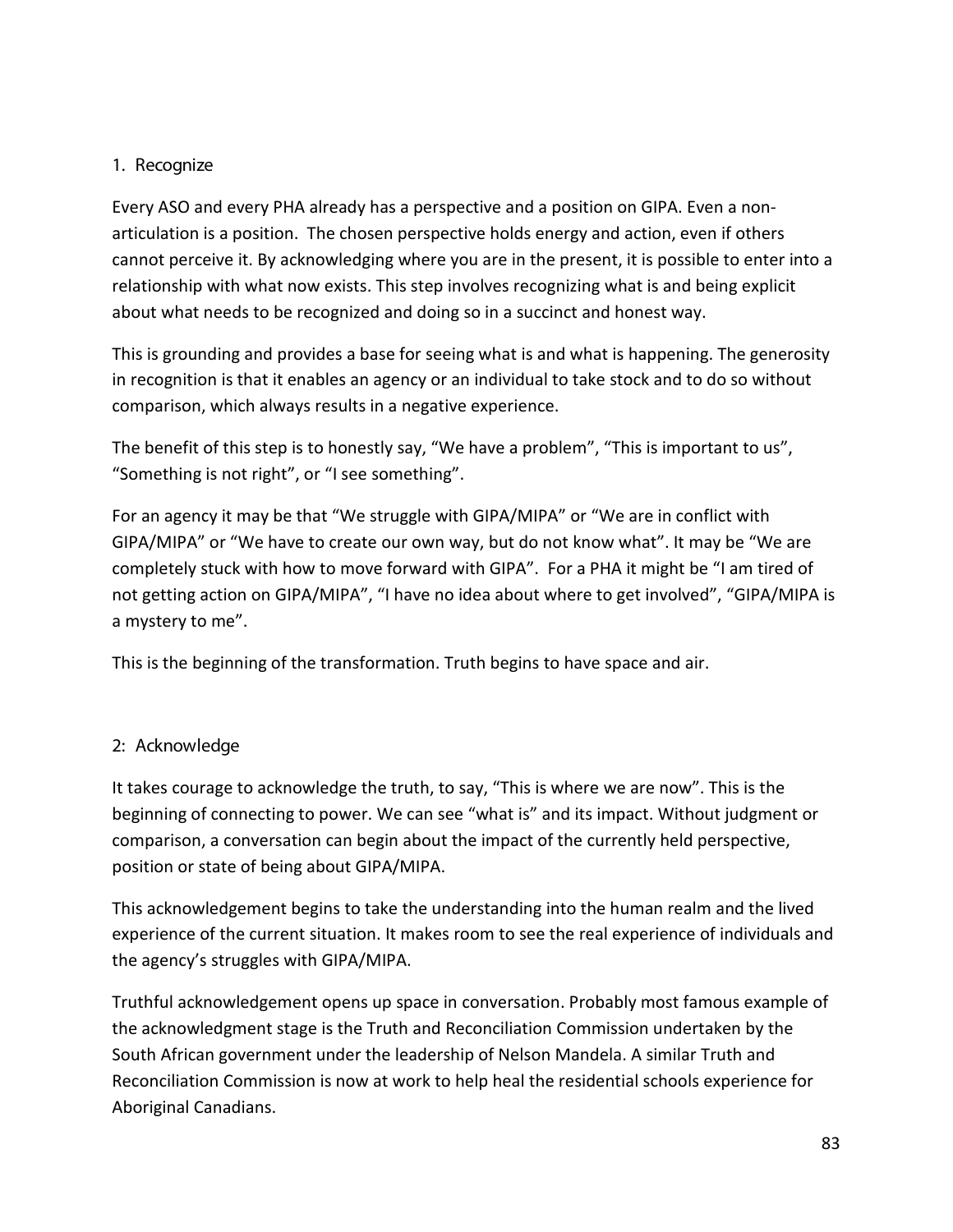Here are two examples that show the power of recognition of what is and its impacts.

Example 1

Step 1. Recognition:

As a Board we think we are practising GIPA/MIPA, yet many are still unhappy with how we walk the talk with GIPA/MIPA.

Step 2. Possible impacts:

- **The three PHAs on the Board feel like tokens and feel like a minority. They only speak** the truth with each other and must always agree to stay together.
- Because there are only three PHA-designated seats, the Board makes sure that the three are fully qualified and can really do the work before they are let in as Board members. It gets the work done, but nobody feels great about it.
- Other Board members defer all program decisions to the three PHAs. While "whatever seems right to you" appears to honour GIPA, privately the other Board members find themselves agreeing to services that are costly and are not really connected to HIV. Board members are left feeling silent; there is constant turnover of Board members.
- The three PHAs on the Board feel they have to meet all the needs of the other PHAs to whom they feel accountable because they are the "real voice". Unrealistic expectations arise , the stress level of the three PHAs builds and retention of three PHAs as Board members becomes an issue for the Board. As such, local PHAs see the Board as "not getting it".

## Example 2

Step 1. Recognition

We put PHAs in jobs, but they burn out and it is hard to find PHAs who can do the job.

Step 2. Possible impacts:

- **The Executive Director feels good about the agency's intentions with respect to** GIPA/MIPA, but it is stressful to constantly have short-term staff and truthfully "we are not delivering".
- PHA staff members are often asked "What should we be doing for PHAs?" and it gets to be onerous to be the ones who are always asked. Resentment builds.
- **The Executive Director thinks she is honouring GIPA, but finds it hard to deliver services** because of the ongoing staff turnover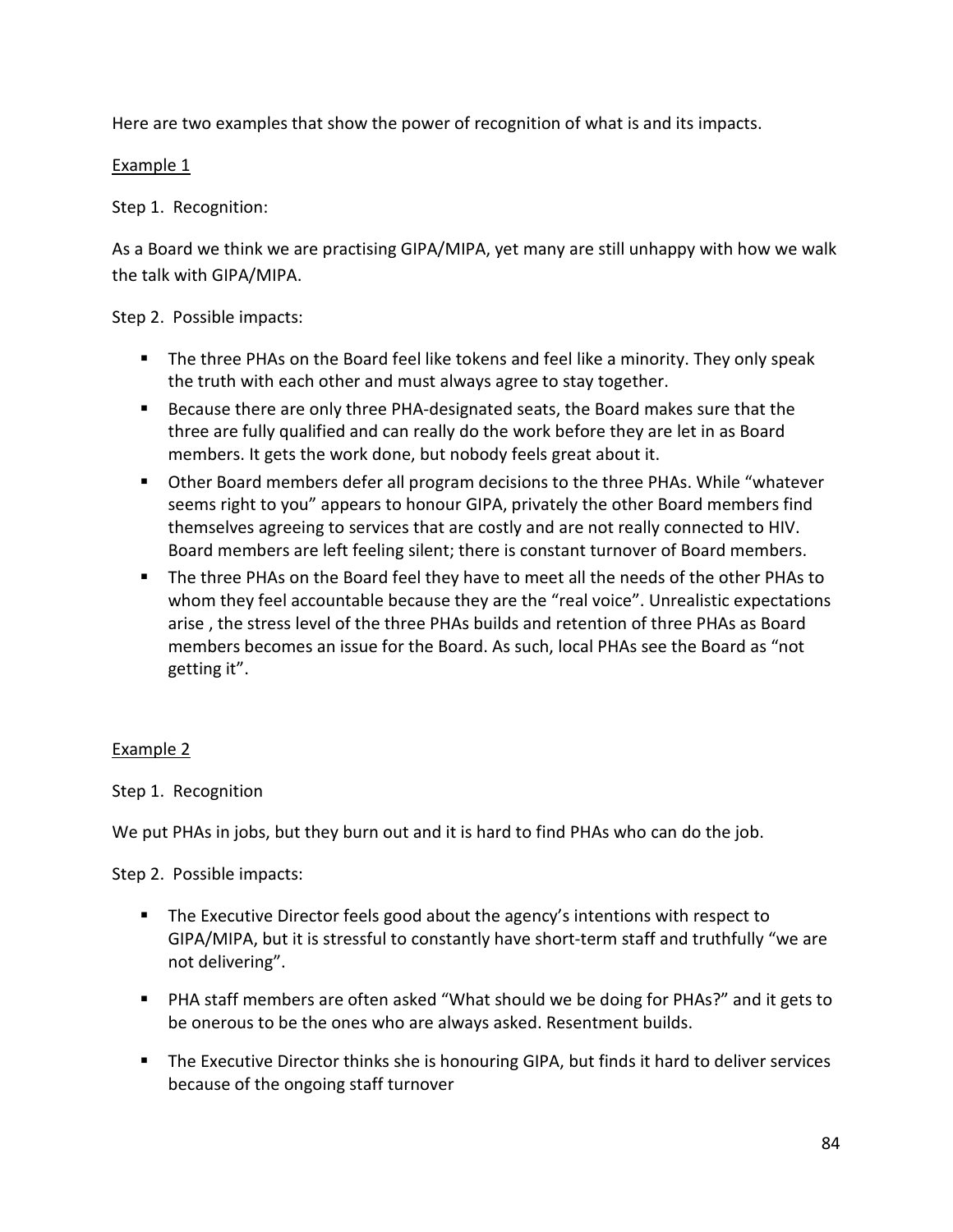PHA staff finds it difficult to have private social time in the community and cannot turn to the agency for support

## 3 Accept all that is

The brave part of this stage is to "be" with all of the impacts and to create a space for all of the impacts to have air. It is the opportunity for a full exploration of the impacts. Making sure all stones are turned allows for all voices to have had their place and for everyone to become aware of what is. This is a process of raising awareness, not problem solving.

The key to this step is to honesty see and accept the impacts, not to move into blame or any negative process of attribution. Compassion is essential. In this step we "take in" and embrace all of the impacts, the stories and the difficulties as a passage to making a place for change.

Full exploration of the impacts will have raised many issues from the past, coupled with personal and organizational tensions. These need to be acknowledged non-judgementally, allowing us to look at the past, and ourselves, with compassion.

It may be discovered that the resilience so far leads us to praise and celebration of our achievements and the learning that has taken place through past failures and challenges.

The strength of this process is to clear the ground for change. If the ground is not fully cleared, this will limit the creativity and growth that can emerge.

By fully grasping the impacts our past actions and positions, and by fully letting go of what was, imagination flourishes and regeneration can take place. In agency terms, planning can begin.

Here are two examples:

#### Example 1

Step 1. Recognition.

We have a tough time getting PHAs involved.

## Step 2. Impact

- **The Board Chair has given up on this issue and thinks it is better to concentrate on** services. She gets irritable with the issue and sees it as an urban idea.
- Most of our PHAs do not want to bother with us and we concentrate on prevention
- The few local PHAs are always putting us down and we don't speak to them anymore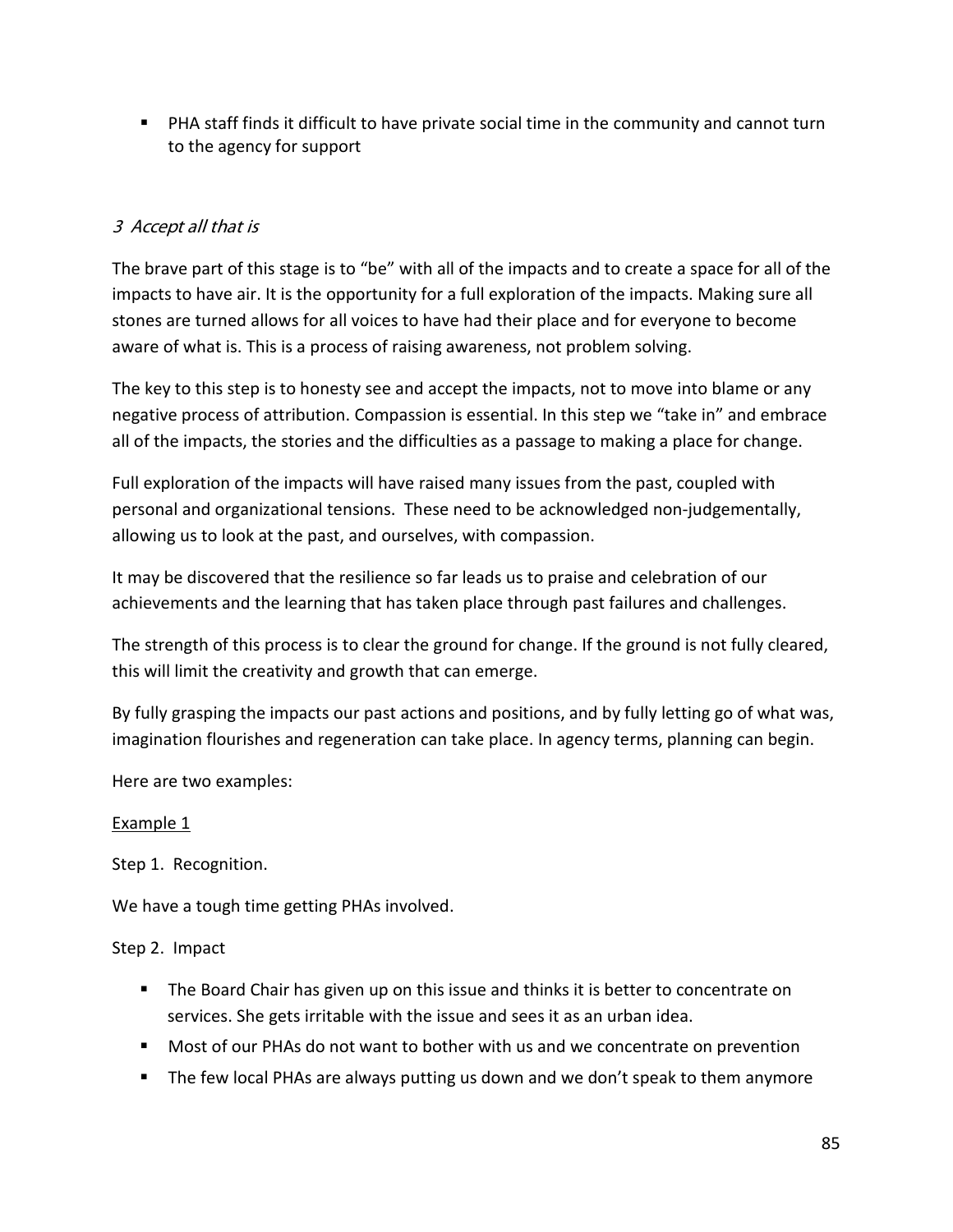- As long as we get one PHA on the Board and we know that some are going to PHA meetings in Toronto, we're OK. It feels unfulfilled, but it's the best we can do for now.
- As a PHA, I'm tired of my local agency and I give up.

Step 3. Accept all that is

The Agency embraces its:

- **Frustration**
- **I** Isolation from PHAs
- **Tightness in holding the "no speaking"**
- **Flatness in settling for second best**

The PHAs may have to embrace:

- **Anger**
- **Local disconnection**
- Isolation from each other
- **FIGULE 1** Frustrated desire for services and connection

#### Example 2

Step 1. Recognition

We are stuck in implementing GIPA/MIPA

#### Step 2. Impact

- The E.D. is drained of ideas on how to do this
- The Board Chair "doesn't get it" and questions its use after all, we are a policy Board
- Staff are cautious because PHAs so far have not got the skills and other staff are tired of picking up the pieces
- We talk and talk and never get anywhere
- If only the province would develop a training program for PHAs, then we could see possibilities

Step 3. Accept all that is

- The E.D. "doesn't know" and feels he should
- $\blacksquare$  The Board Chair wants it to go away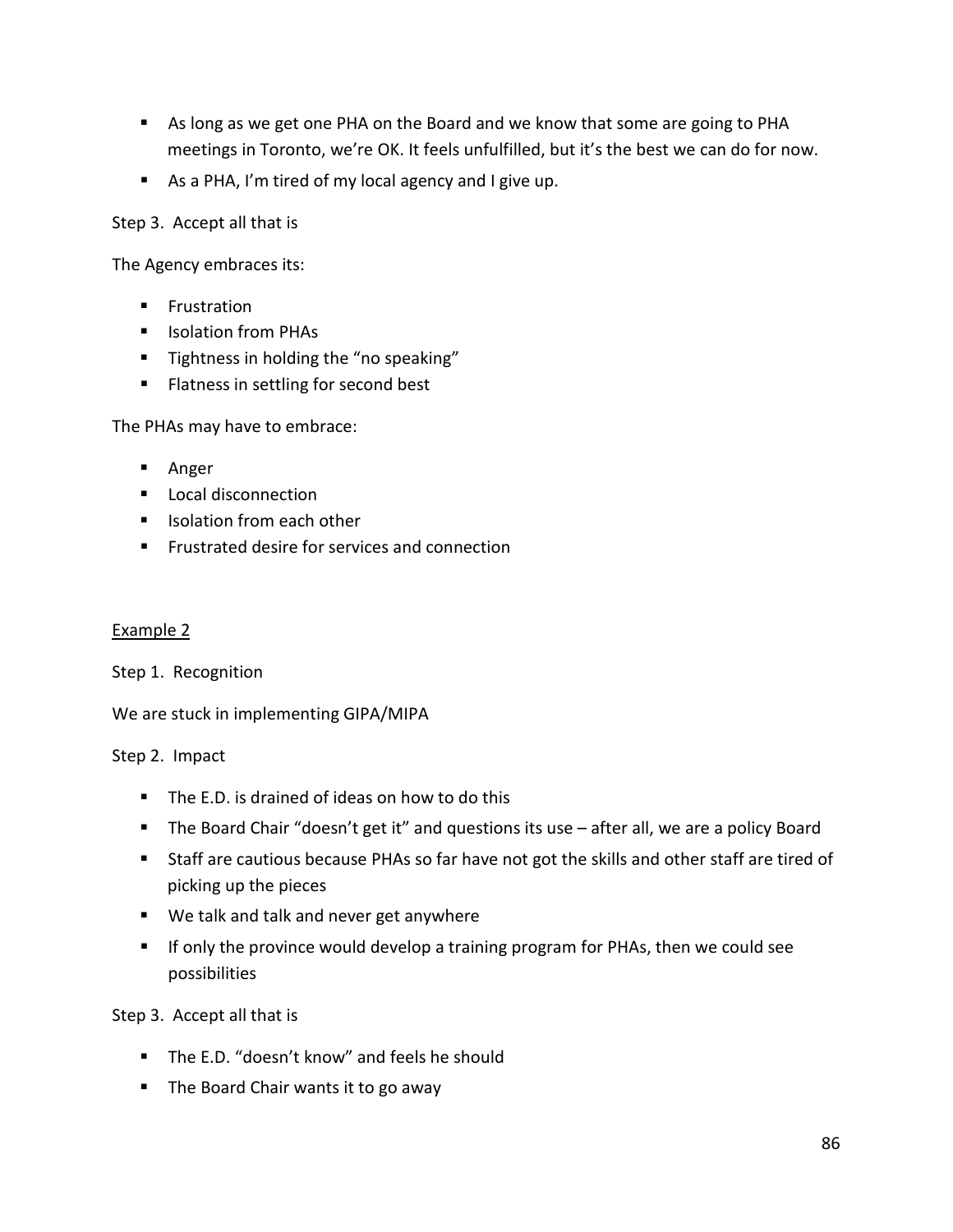- Staff have settled into a feeling of "It doesn't work"
- It's not our problem, but the province's  $-$  feelings of resignation and of no influence  $$ powerlessness

Arrival at the truth about what is takes the issues out of the closet, out of just thinking about it and out of talking about the idea of GIPA.

Arrival at the truth about what is frees up conversations and takes them away from previous patterns and ways of dealing with the issue. It frees up the next level of energy and welcomes in people and creativity as people are able to see differently.

In all of the above examples, when the human experience is fully honest there is a transformation, a letting go of the tied-up energy. Once that has been honoured and allowed its place, then creativity can flow.

## 4. Set the change

Now that the full personal and organizational issues have been recognized, brought into conscious awareness on all fronts and embraced, the agency and individuals will have cleared a space and be ready to create.

With refreshed energy we can ask the question: How do we want to move forward with GIPA/MIPA? We can go back to our four ways of seeing:

- **Individual**
- Collective (We)
- **Action**
- **Systems**

Both the individual and the agency can expand from their current view into all four ways of seeing.

Individual: How will the agency ensure that all people within the agency know what GIPA/MIPA means? What does the agency want to learn about what GIPA/MIPA means to individuals? How does the agency see the individual PHA – as empowered, or as a passive recipient of services?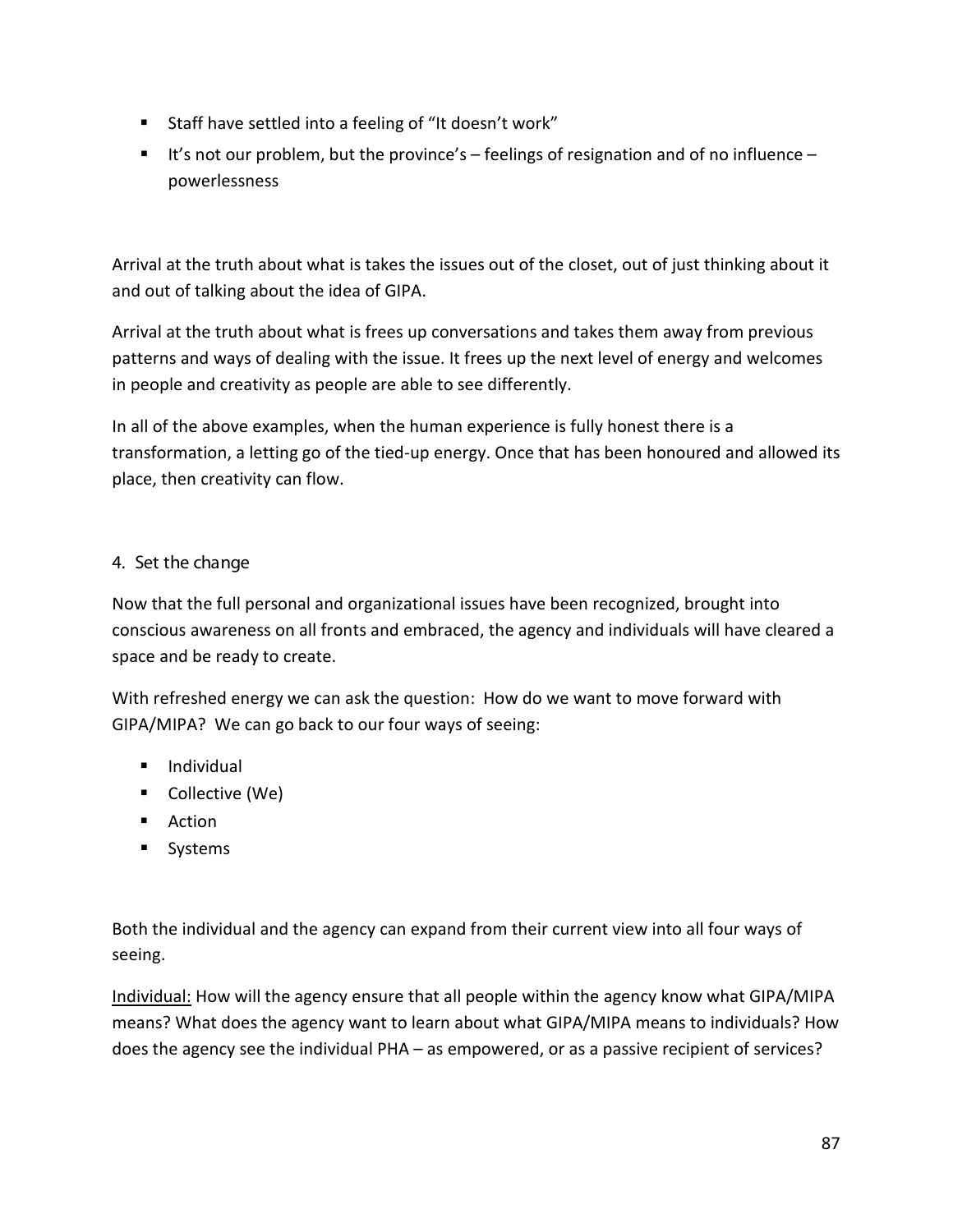Collective/We: What collaborations does the agency want to develop in order to expand its commitment to GIPA? What needs to be in place to ensure that GIPA and MIPA are embraced and enacted within its own organizational components such as the Board, staff, volunteers, members, and donors?

Action: What will the agency do immediately to show that it grasps change and is making a difference in GIPA/MIPA? What three things can we do right now? And how will we know if we have been successful?

Systems: What needs to be thought about for GIPA/MIPA with the agency's systems such as human resources, financial planning, mission, vision and strategic planning? What external systems/agencies need to be considered as resources in the agency's desire to expand GIPA/MIPA?

By connecting with all of these four ways of seeing, an agency moves forward immediately and creates long-term sustainability built on a clearer vision, released from past blockages and acting from (or inspired by) an enlivened imagination of the individual and collective process.

# **8.4 Setting a direction**

With an articulation of GIPA/MIPA using this Guide and Framework, ASOs are in a good position to create plans for GIPA/MIPA to be part of organizational culture as an ever-evolving process.

All steps can be included and will be a necessary part of every ASO's:

- **Governance** 
	- o Vision and mission statements
	- o Board position statements on GIPA the agency's belief about PHAs "Living and Breathing"
	- o Policy development
	- o Strategic planning
- Management and operations
	- o Human resource development
	- o Communications to PHAs and beyond
	- o Membership development
	- o Fundraising
	- o Organizational development
	- o Advocacy
	- o Program development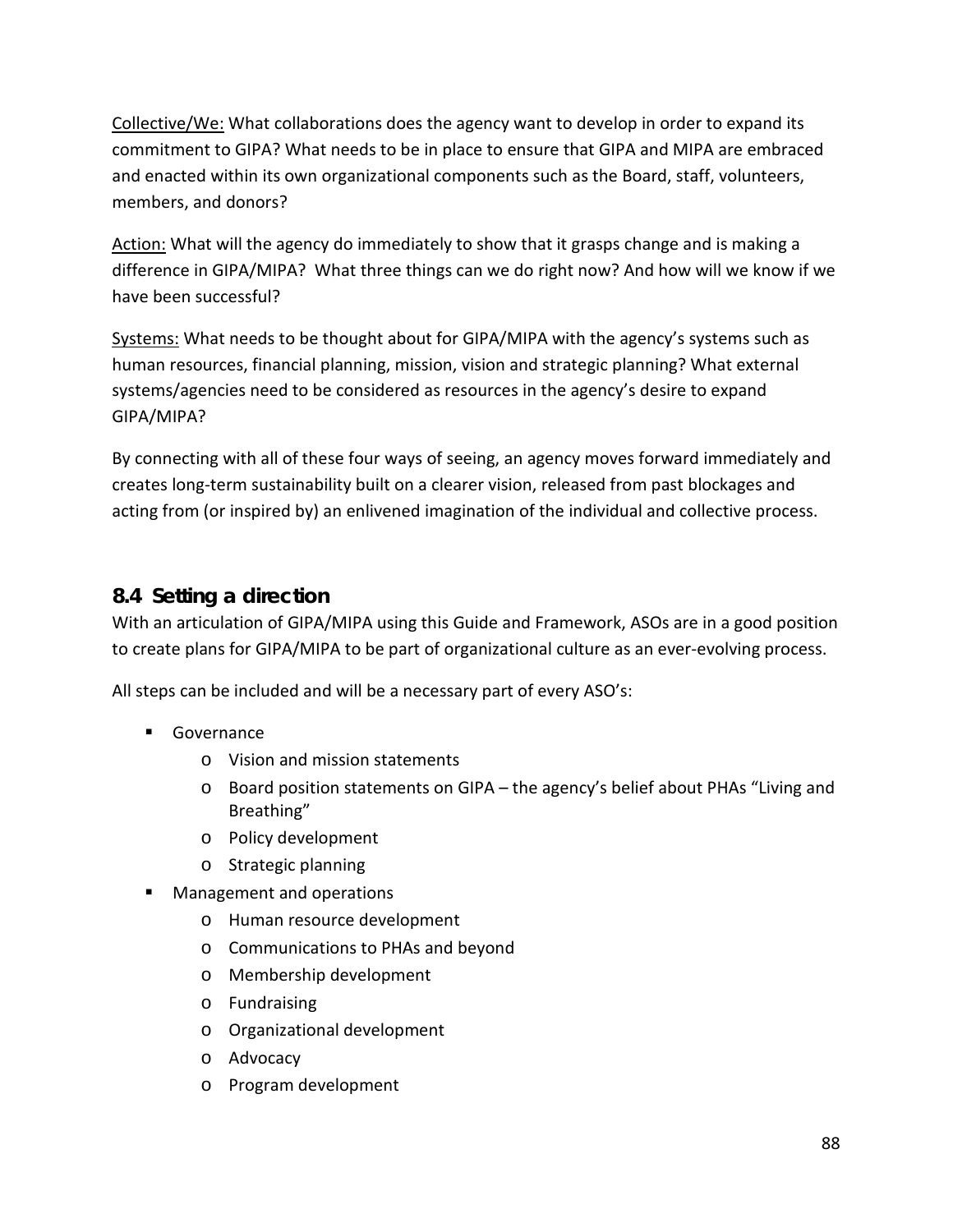- Evaluation, monitoring and accountability frameworks
- **Leadership development**
- Research and knowledge development
- **Networking**

Creating concrete action plans for all of these steps make them specific, measurable, accountable, resonant and empowering of people living with HIV/AIDS.

The following grid may help you to create your action plan for engaging in GIPA. The monitoring and evaluation tools presented in section 7.0 of this document may also help you in planning.

| Areas for change for GIPA/MIPA                   |        |                   |                   |        |  |
|--------------------------------------------------|--------|-------------------|-------------------|--------|--|
|                                                  | Year 1 | Year <sub>2</sub> | Year <sub>3</sub> | Year 4 |  |
| Vision and<br>Mission                            |        |                   |                   |        |  |
| <b>Board</b><br>policy/position<br>statements    |        |                   |                   |        |  |
| Policy<br>development                            |        |                   |                   |        |  |
| Strategic<br>Planning                            |        |                   |                   |        |  |
| Management<br>and operations                     |        |                   |                   |        |  |
| Human<br>Resource<br>development<br>and training |        |                   |                   |        |  |
| Communications<br>to PHAs                        |        |                   |                   |        |  |
| Membership<br>development                        |        |                   |                   |        |  |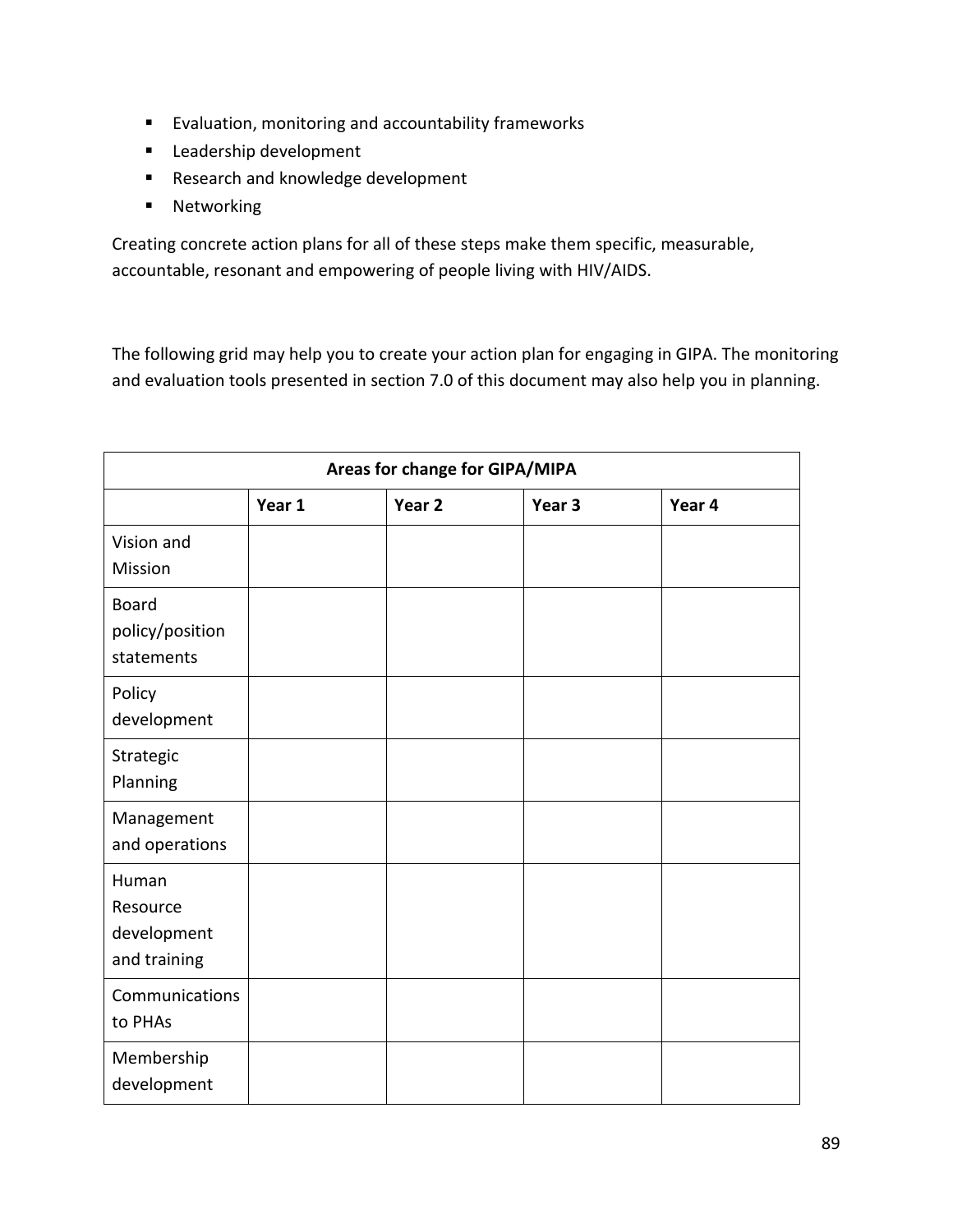| Areas for change for GIPA/MIPA                  |        |                   |        |        |  |
|-------------------------------------------------|--------|-------------------|--------|--------|--|
|                                                 | Year 1 | Year <sub>2</sub> | Year 3 | Year 4 |  |
| Fundraising                                     |        |                   |        |        |  |
| Organizational<br>development                   |        |                   |        |        |  |
| Advocacy                                        |        |                   |        |        |  |
| Program<br>development                          |        |                   |        |        |  |
| Monitoring,<br>evaluation and<br>accountability |        |                   |        |        |  |
| Leadership<br>development                       |        |                   |        |        |  |
| Research and<br>knowledge<br>development        |        |                   |        |        |  |
| Networking                                      |        |                   |        |        |  |
| Other action<br>areas                           |        |                   |        |        |  |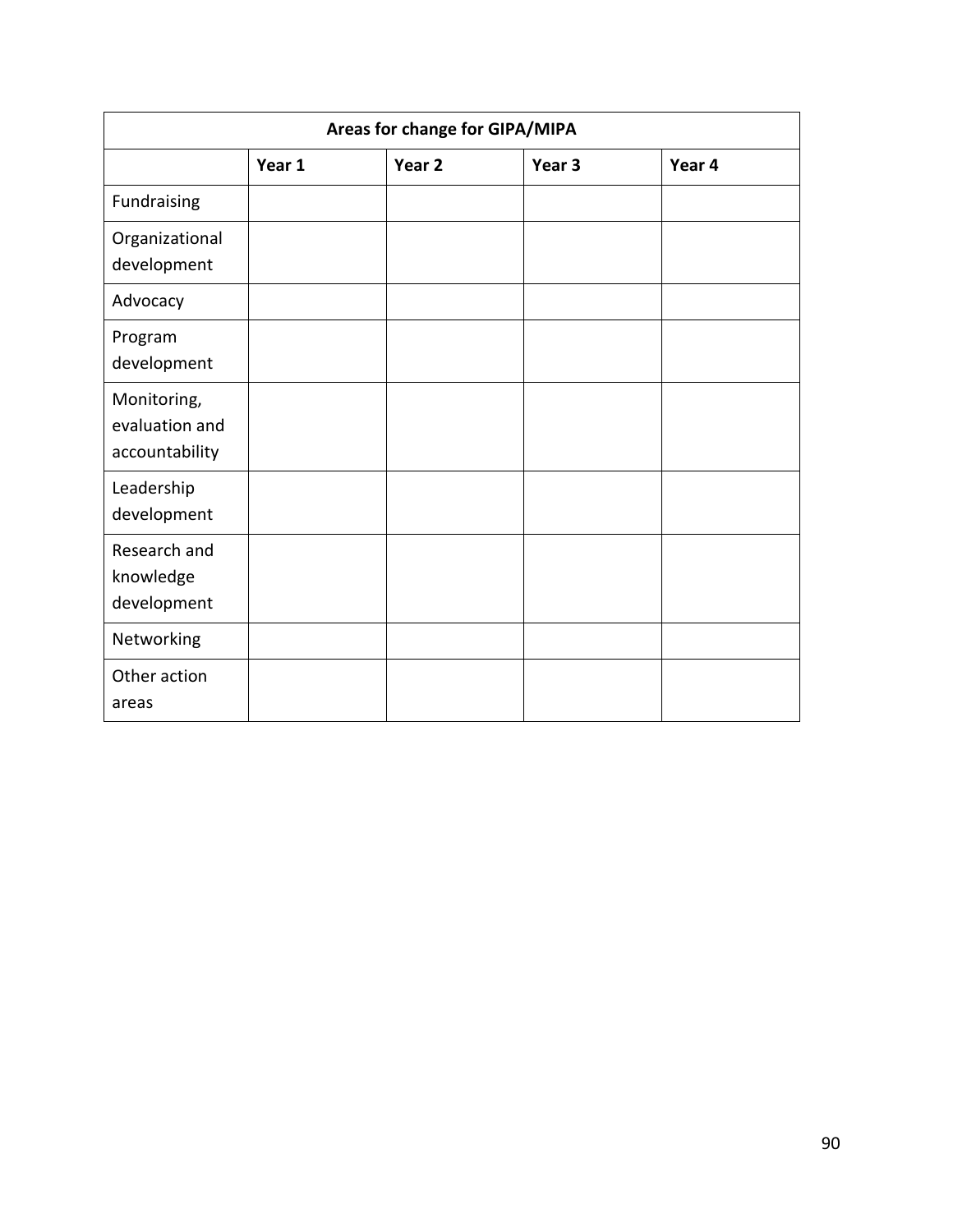# **9.0 Afterword: Beyond the ASO**

*Living and Serving 3* is one element in a global process that began in Denver in 1983 and will go on long into the future. The OAN is committed to keeping the Living and Serving project a living work and ensuring that the province-wide organizational assessment first developed by Dr. Charles Roy be updated every five years. In future it may also issue certificates of recognition to GIPA-committed organizations.

Many of the themes presented in this document raise issues that go beyond the capacity of individual ASOs to deal with. Questions such as GIPA requirements from funders, and the development of campaigns to reach unaffiliated PHAs, for example, may be best dealt with at the provincial or national level. Provincial umbrella organizations such as OAN can develop resources that will serve all their members, such as the human resources site (OPRAH) and the PHA leadership initiatives. They can also identify widespread concerns and emerging patterns when they hear from their members. It is important to keep voicing your concerns and reporting on developments from the field in order to stimulate the development of processes and resources that can help all ASOs. That is how this guide and engagement framework came to be developed. Your voice matters.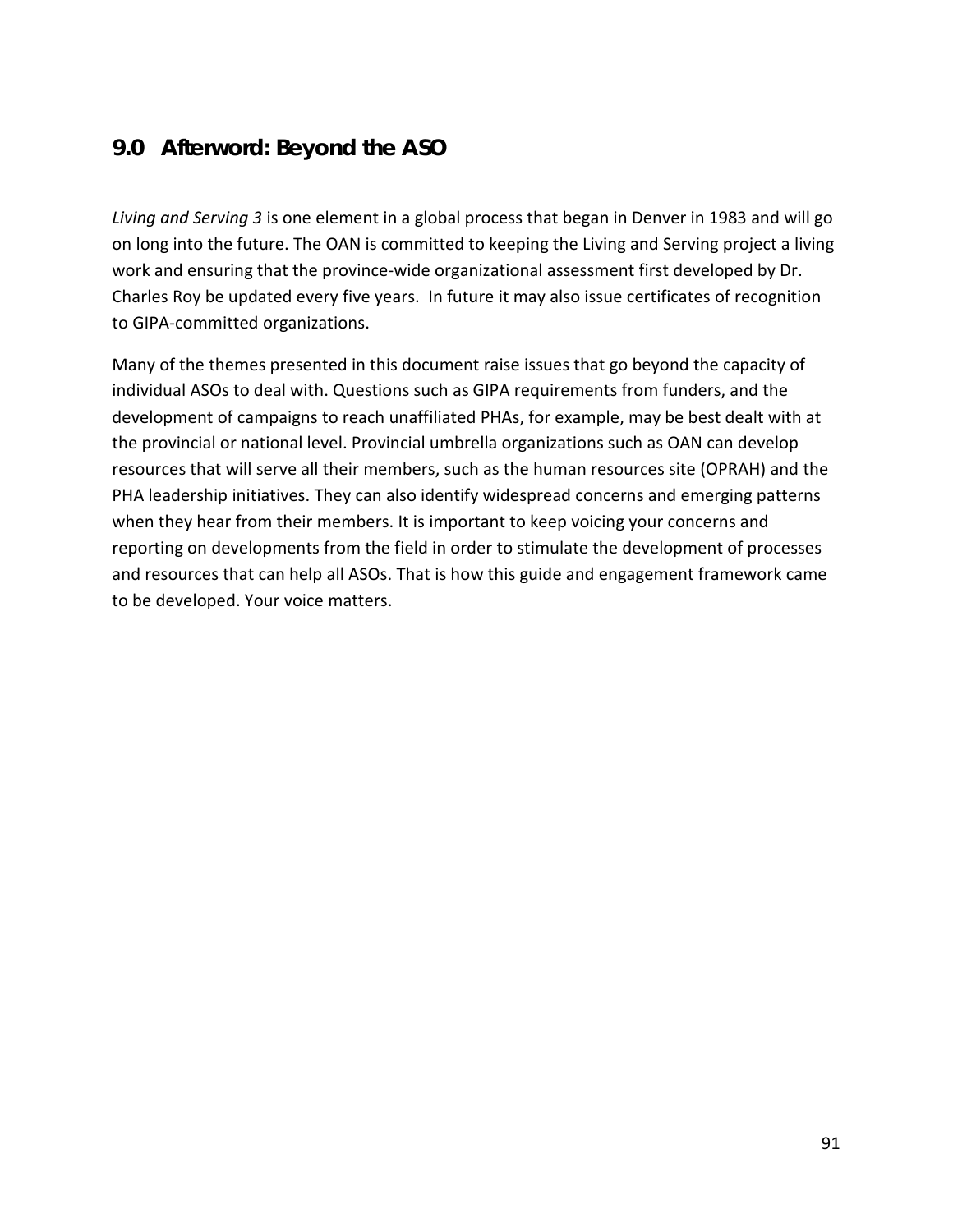## **10.0 Resources**

#### *Foundation documents*

- 1. Denver Principles (1983). [www.actupny.org/documents/Denver.html](http://www.actupny.org/documents/Denver.html) and on other websites
- 2. Montreal Manifesto (1989). [www.gaylib.com/text/misc12.htm](http://www.gaylib.com/text/misc12.htm) and other websites
- 3. Paris Declaration (1994). [http://data.unaids.org/pub/externaldocument/2007/theparisdeclaration\\_en.pdf](http://data.unaids.org/pub/externaldocument/2007/theparisdeclaration_en.pdf)
- 4. UNGASS (2001), section 33. [www.un.org/ga/aids/coverage/FinalDeclarationHIVAIDS.html](http://www.un.org/ga/aids/coverage/FinalDeclarationHIVAIDS.html)
- 5. UN High-Level Meeting (2006), section 15. [http://daccess-dds](http://daccess-dds-ny.un.org/doc/UNDOC/GEN/N05/503/32/PDF/N0550332.pdf?OpenElement)[ny.un.org/doc/UNDOC/GEN/N05/503/32/PDF/N0550332.pdf?OpenElement](http://daccess-dds-ny.un.org/doc/UNDOC/GEN/N05/503/32/PDF/N0550332.pdf?OpenElement)
- 6. UNAIDS (1999): *From Principle to Practice: Greater Involvement of People Living with or Affected by HIV/AIDS (GIPA)*. [http://data.unaids.org/publications/IRC-pub01/jc252-gipa](http://data.unaids.org/publications/IRC-pub01/jc252-gipa-i_en.pdf)i en.pdf
- 7. UNAIDS (2007): *Policy Brief: The Greater Involvement of People Living with HIV (GIPA)*. [http://data.unaids.org/pub/BriefingNote/2007/jc1299\\_policy\\_brief\\_gipa.pdf](http://data.unaids.org/pub/BriefingNote/2007/jc1299_policy_brief_gipa.pdf)
- 8. UNAIDS (2010): Getting to Zero 2011-2015 UNAIDS Strategy. [http://www.unaids.org/en/media/unaids/contentassets/documents/unaidspublication/](http://www.unaids.org/en/media/unaids/contentassets/documents/unaidspublication/2010/JC2034_UNAIDS_Strategy_en.pdf) 2010/JC2034 UNAIDS Strategy en.pdf
- 9. Roy, C. 1995. *Living & Serving: Persons with HIV in the Canadian AIDS Movement.* Out of print.
- 10. Ontario HIV Treatment Network and Ontario AIDS Network. 2007. *Living & Serving II: 10 Years Later: The Involvement of People Living with HIV/AIDS in the Community AIDS*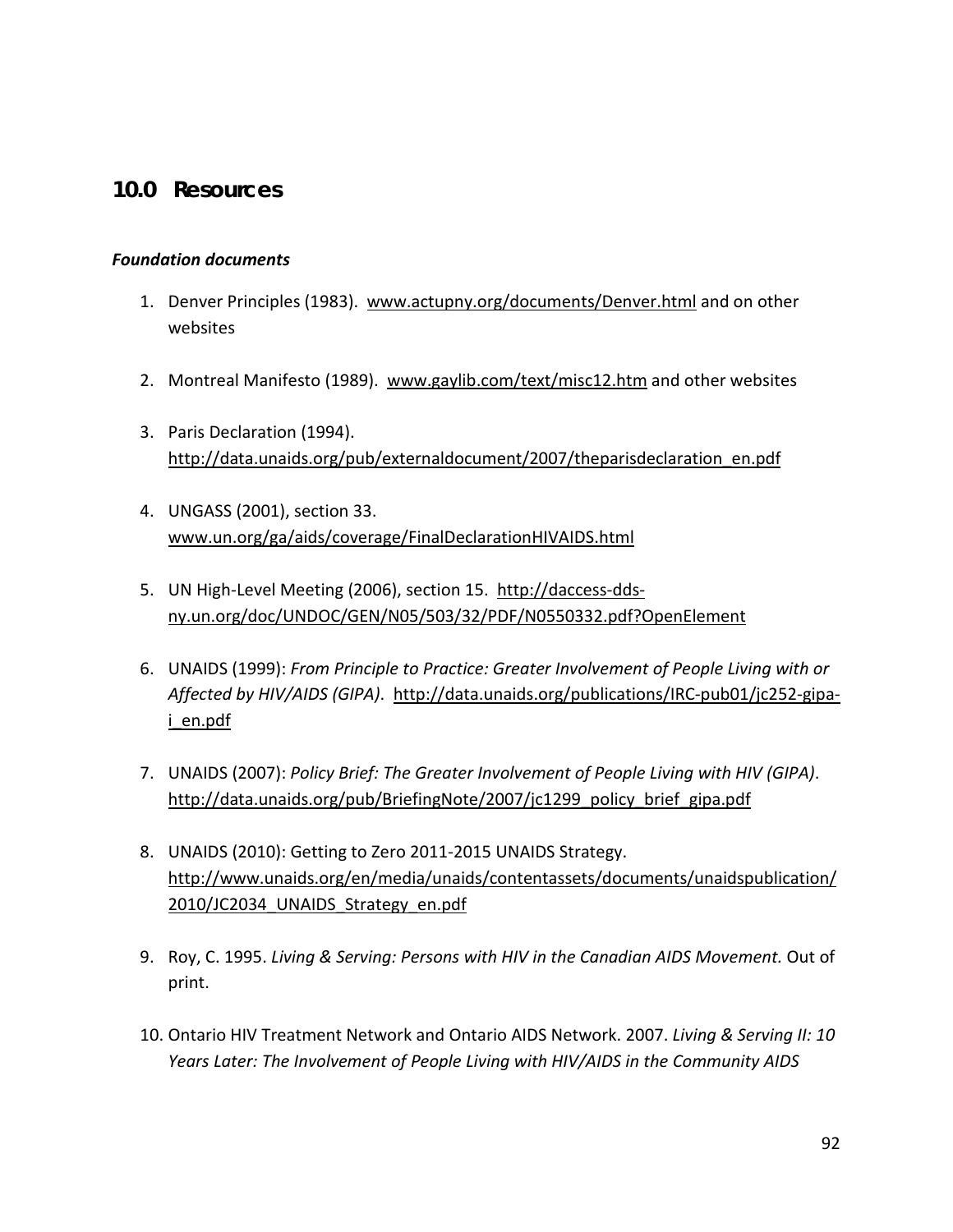*Movement in Ontario.*  www.ohtn.on.ca/Documents/Publications/living serving report April07.pdf

- 11. International HIV/AIDS Alliance and Global Network of People Living with HIV. 2010. *Greater Involvement of people living with HIV (GIPA): Good Practice Guide.* [www.aidsalliance.org/includes/Publication/GPG-GIPA-English.pdf](http://www.aidsalliance.org/includes/Publication/GPG-GIPA-English.pdf)
- 12. HIV Code. Undated. *NGO Code of Good Practice: Self-Assessment Checklist: Meaningful Involvement of PLHIV and Affected Communities (MIPA).* [www.hivcode.org/silo/files/final-mipa-.pdf](http://www.hivcode.org/silo/files/final-mipa-.pdf)
- 13. Canadian AIDS Society. 2009. *One Foot forward: A GIPA Training Toolkit.* [http://www.cdnaids.ca/web/casmisc.nsf/CL/cas-gen-0169.](http://www.cdnaids.ca/web/casmisc.nsf/CL/cas-gen-0169) The resource can also be ordered from the CATIE Information Centre at [www.catie.ca.](http://www.catie.ca/) The facilitator's guide can be ordered separately.
- 14. Stigma Index. 2008. *People Living with HIV Stigma Index*. [www.stigmaindex.org/](http://www.stigmaindex.org/)
- 15. Asia-Pacific Network of People Living with HV/AIDS (APN+) and Asia-Pacific Council of AIDS Service Organisations (APCASO). 2005. *Valued Voices: GIPA Toolkit – A manual for the Greater Involvement of People Living with HIV/AIDS*. [www.gnpplus.net/cms](http://www.gnpplus.net/cms-downloads/files/2005%20Valued%20Voices%20-%20A%20GIPA%20Toolkit.pdf)[downloads/files/2005%20Valued%20Voices%20-%20A%20GIPA%20Toolkit.pdf](http://www.gnpplus.net/cms-downloads/files/2005%20Valued%20Voices%20-%20A%20GIPA%20Toolkit.pdf)
- 16. Ontario AIDS Network. [http://ontarioaidsnetwork.on.ca.](http://ontarioaidsnetwork.on.ca/)
	- a. OAN Positive Leadership Development Institute at <http://ontarioaidsnetwork.on.ca/site/pha-leadership/>
	- b. OPRAH: Ontario Provincial Resource for ASOs in HR. [www.ontarioaidsnetwork.on.ca/oprah.htm](http://www.ontarioaidsnetwork.on.ca/oprah.htm) (password required which can be requested from OAN)
	- c. Parmer, J. And R. Lees. 2011. *The Investment of People Living with HIV/AIDS in the Community AIDS Movement in Ontario*. http://ontarioaidsnetwork.on.ca/

#### *Websites*

- 17. Ontario HIV/AIDS Reporting Tool (OCHART). [www.ochart.ca](http://www.ochart.ca/)
- 18. Ontario HIV Treatment Network. Peer Research Training Institute[. www.ohtn.on.ca](http://www.ohtn.on.ca/)